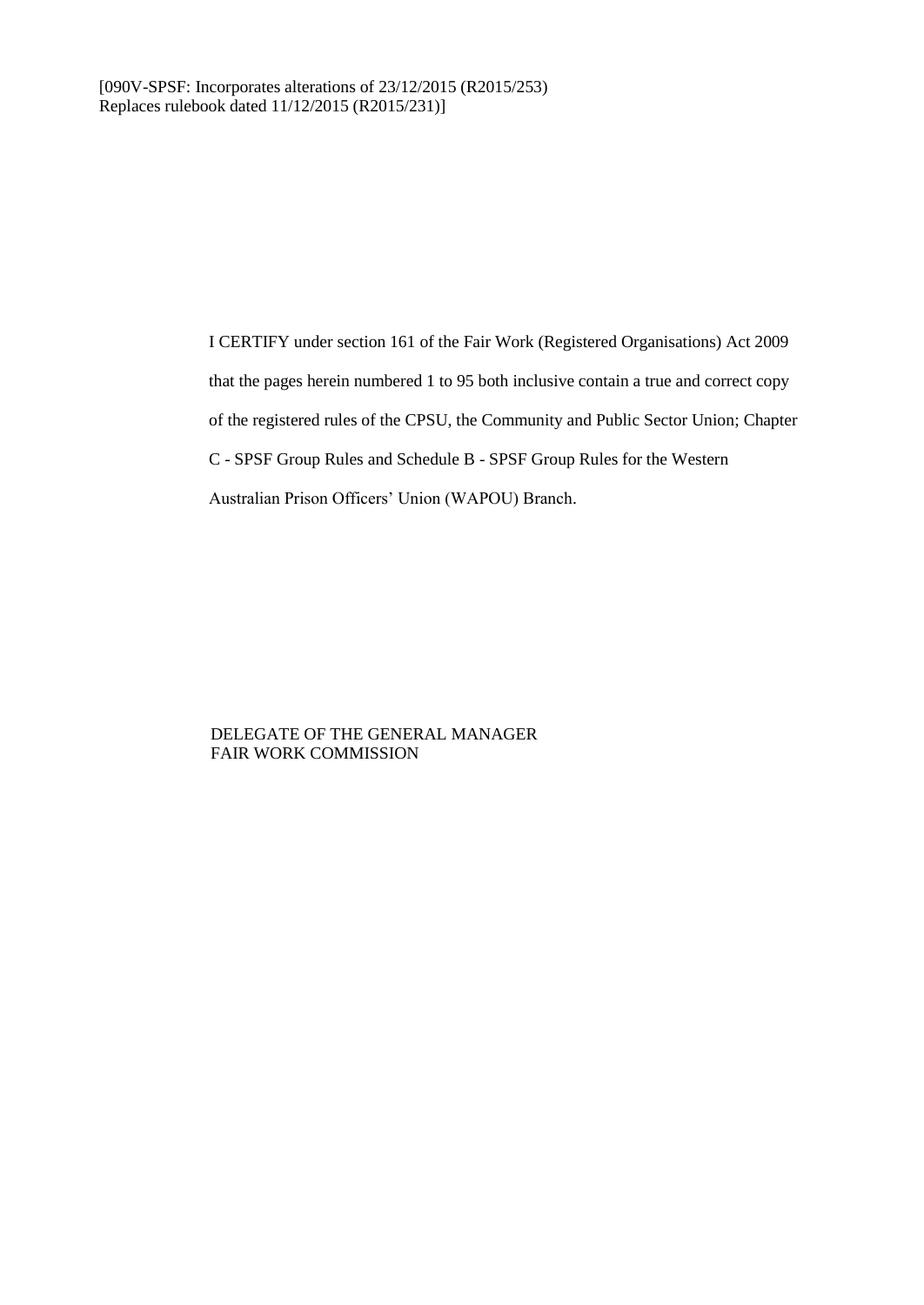# Rules of the

# CPSU, the Community and Public Sector Union<br>Chapter C - SPSF Group Rules

## Contents

| 1.         |                                                         |  |
|------------|---------------------------------------------------------|--|
| 2.         |                                                         |  |
| 3.         |                                                         |  |
| 4.         |                                                         |  |
| 5.         | PROXY VOTING - FEDERAL COUNCIL AND FEDERAL EXECUTIVE 11 |  |
| 6.         |                                                         |  |
| 7.         |                                                         |  |
| 8.         |                                                         |  |
| 9.         |                                                         |  |
| 10.        |                                                         |  |
|            |                                                         |  |
| 11.        |                                                         |  |
| 12.        |                                                         |  |
| 13.        |                                                         |  |
|            |                                                         |  |
|            |                                                         |  |
| 14.        |                                                         |  |
| 15.        |                                                         |  |
| 16.        |                                                         |  |
| 17.        |                                                         |  |
| 18.        |                                                         |  |
|            |                                                         |  |
| 19.        |                                                         |  |
| 20.        |                                                         |  |
| 21.        |                                                         |  |
| 22.        |                                                         |  |
| 23.        |                                                         |  |
| 24.        |                                                         |  |
| 25.        |                                                         |  |
| 26.        |                                                         |  |
| 27.        |                                                         |  |
| 28.        |                                                         |  |
| 29.        |                                                         |  |
| 30.        |                                                         |  |
| 31.        |                                                         |  |
|            |                                                         |  |
| 32.        |                                                         |  |
| 33.        |                                                         |  |
| 34.        |                                                         |  |
| 35.        |                                                         |  |
| 36.        |                                                         |  |
| 37.        |                                                         |  |
| 38.<br>39. |                                                         |  |
| 40.        |                                                         |  |
| 41.        |                                                         |  |
|            |                                                         |  |
| 42.        |                                                         |  |
| 43.        |                                                         |  |
| 44.        |                                                         |  |
|            |                                                         |  |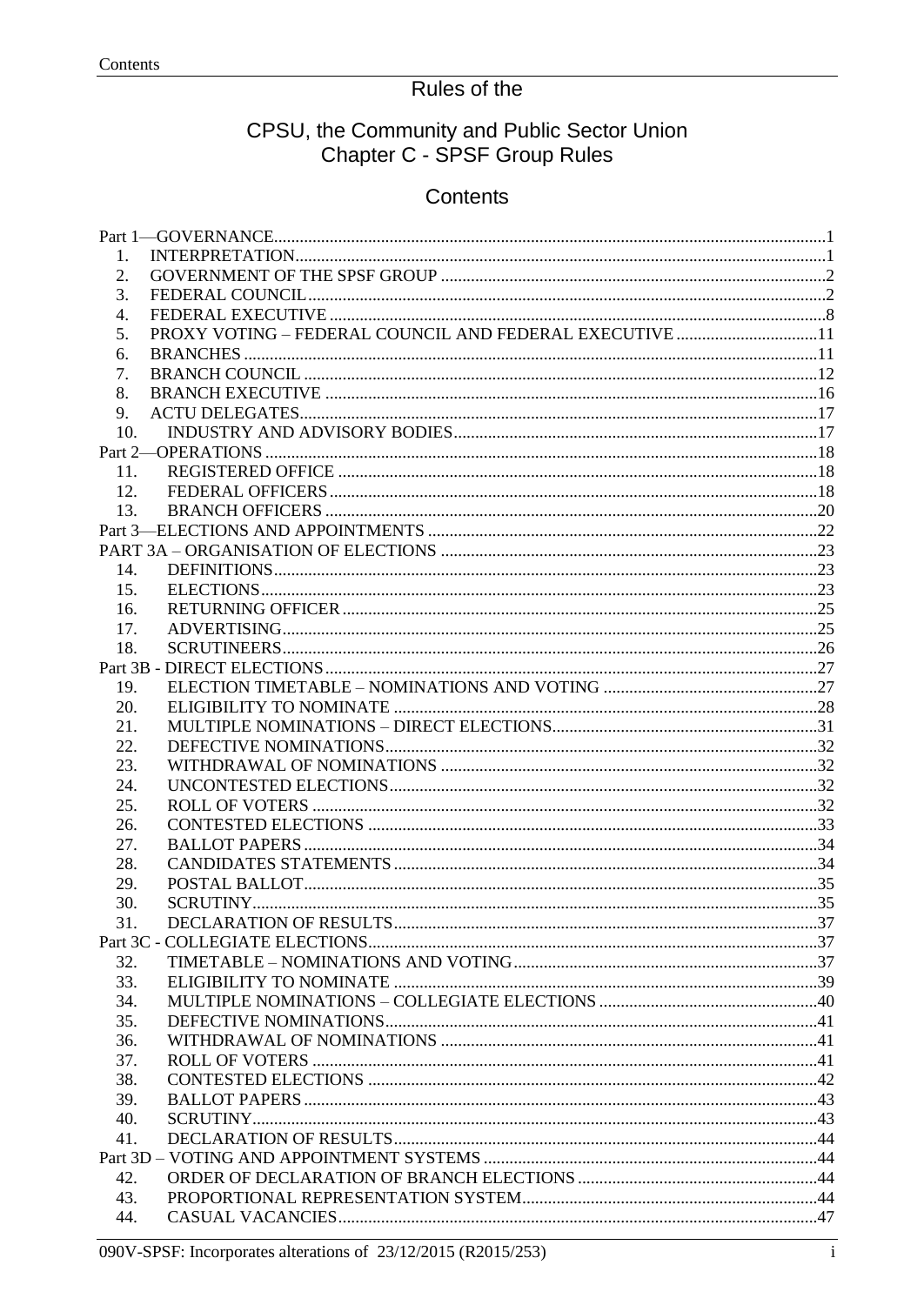## Contents

| FINANCIAL DISCLOSURE AND TRAINING OBLIGATIONS FOR THE GROUP AND ITS<br>45 |  |
|---------------------------------------------------------------------------|--|
|                                                                           |  |
| 46.                                                                       |  |
| 47.                                                                       |  |
| 48.                                                                       |  |
| LOANS, GRANTS AND DONATIONS BY THE GROUP OR BY ANY BRANCH 54<br>49.       |  |
| 50.                                                                       |  |
| 51.                                                                       |  |
| 52.                                                                       |  |
| 53.                                                                       |  |
|                                                                           |  |
| 54.                                                                       |  |
| ADMISSION TO MEMBERSHIP - MEMBERS OF ASSOCIATED BODIES 59<br>55.          |  |
| 56.                                                                       |  |
| 57.                                                                       |  |
| 58.                                                                       |  |
| 59.                                                                       |  |
| 60.                                                                       |  |
| 61.                                                                       |  |
| 62.                                                                       |  |
| 63.                                                                       |  |
| 64.                                                                       |  |
| 65.                                                                       |  |
| 66.                                                                       |  |
|                                                                           |  |
| 1.                                                                        |  |
| 2.                                                                        |  |
|                                                                           |  |
|                                                                           |  |
|                                                                           |  |
|                                                                           |  |
|                                                                           |  |
|                                                                           |  |
|                                                                           |  |
|                                                                           |  |
|                                                                           |  |
|                                                                           |  |
|                                                                           |  |
|                                                                           |  |
|                                                                           |  |
|                                                                           |  |
|                                                                           |  |
|                                                                           |  |
|                                                                           |  |
|                                                                           |  |
|                                                                           |  |
|                                                                           |  |
|                                                                           |  |
|                                                                           |  |
|                                                                           |  |
|                                                                           |  |
|                                                                           |  |
|                                                                           |  |
|                                                                           |  |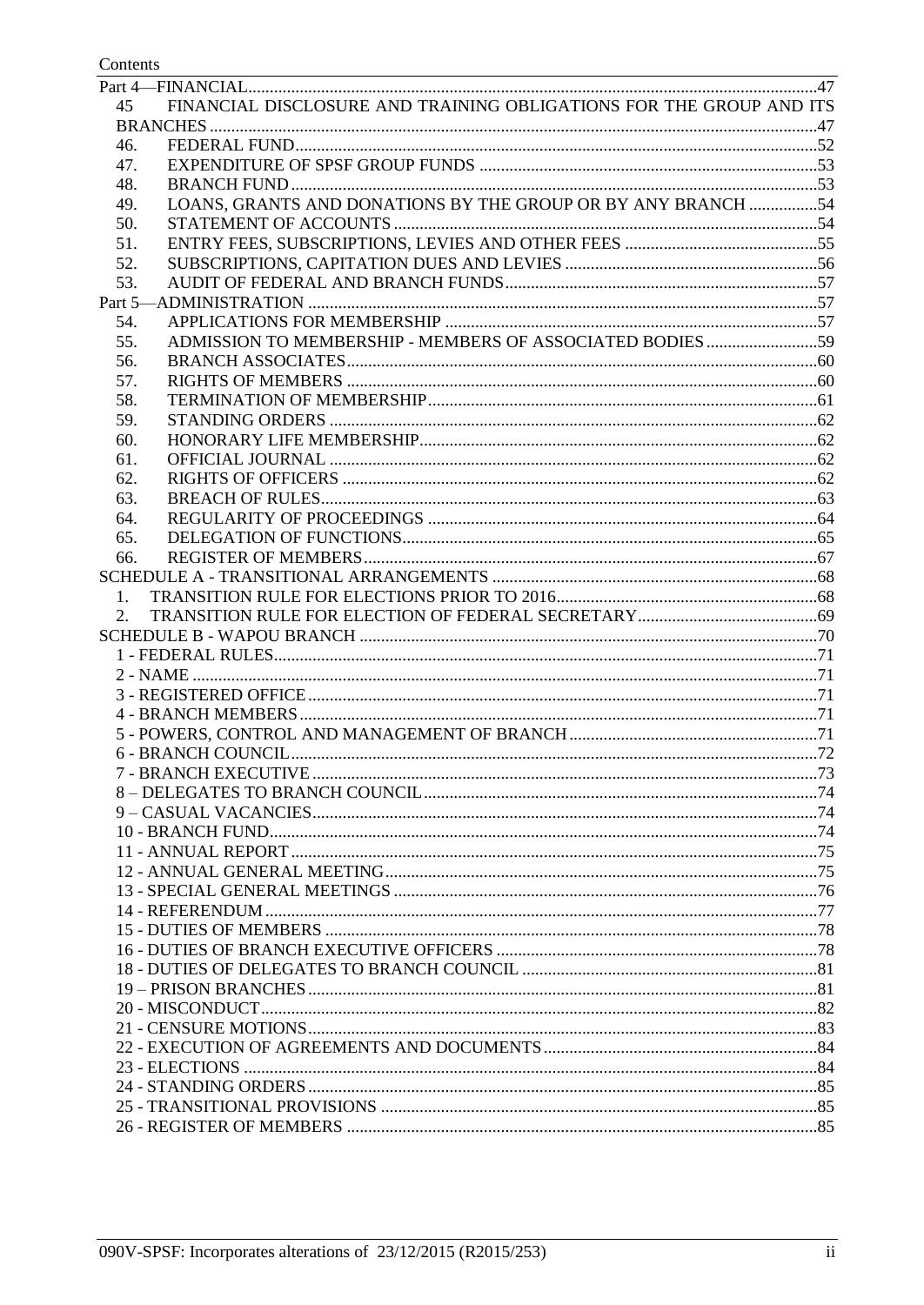## <span id="page-3-0"></span>**Part 1—GOVERNANCE**

#### <span id="page-3-1"></span>**1. INTERPRETATION**

- **1.1** In this Chapter C
	- **(a) Act** means the Fair Work (Registered Organisations) Act 2009, as amended;
	- **(b) General Manager** means the General Manager of the Fair Work Commission
	- **(c) Regulations** means the Regulations made under the Act;
	- **(d)** singular includes the plural and vice versa;
	- **(e)** Rules or rules are a reference to this Chapter of the Rules.
	- **(f) Union** means SPSF Group unless the context indicates otherwise
	- **(g) Council** means Federal Council.
	- **(h) Executive** means Federal Executive.
	- **(i) Associated Body** means:
		- **(i)** The Public Service Association and Professional Officers Association Amalgamated Union of New South Wales
		- **(ii)** The Public Service Association of South Australia Incorporated
		- **(iii)** The Community and Public Sector Union (State Public Services Federation Tasmania) Inc
		- **(iv)** The Civil Service Association of Western Australia Incorporated
		- **(v)** The West Australian Prison Officers' Union of Workers

or any successor thereto or reconstruction thereof by whatever name called.

- **1.2** Where any of these Rules confer a duty the rule or rules concerned shall also be interpreted as conferring a power to perform the duty upon the officer, person or body specified as having that duty.
- **1.3** Unless otherwise expressly indicated reference in these rules to a Branch Councillor shall include both Branch Officers and Delegates to Branch Council.
- **1.4** Unless otherwise expressly indicated reference in these rules to a Federal Councillor shall include both Federal Officers and Delegates to Federal Council.
- **1.5** Unless otherwise expressly indicated reference in these rules to a Federal Executive Member shall include both Federal Officers and Branch Representatives on Federal Executive.
- **1.6** These rules shall be read subject to the provisions of the Act and the Regulations, such that:
	- **(a)** unless the context otherwise requires, every rule or part thereof shall be read as limited by the provisions of the Act and Regulations; and
	- **(b)** any rule or part thereof which cannot be read as so limited shall be deemed to be severable from the balance of the rule or rules.

#### **1.7 Notice requirements**

Any notice required under these Rules, unless otherwise specified may be given by—

- **(a)** hand;
- **(b)** post or courier;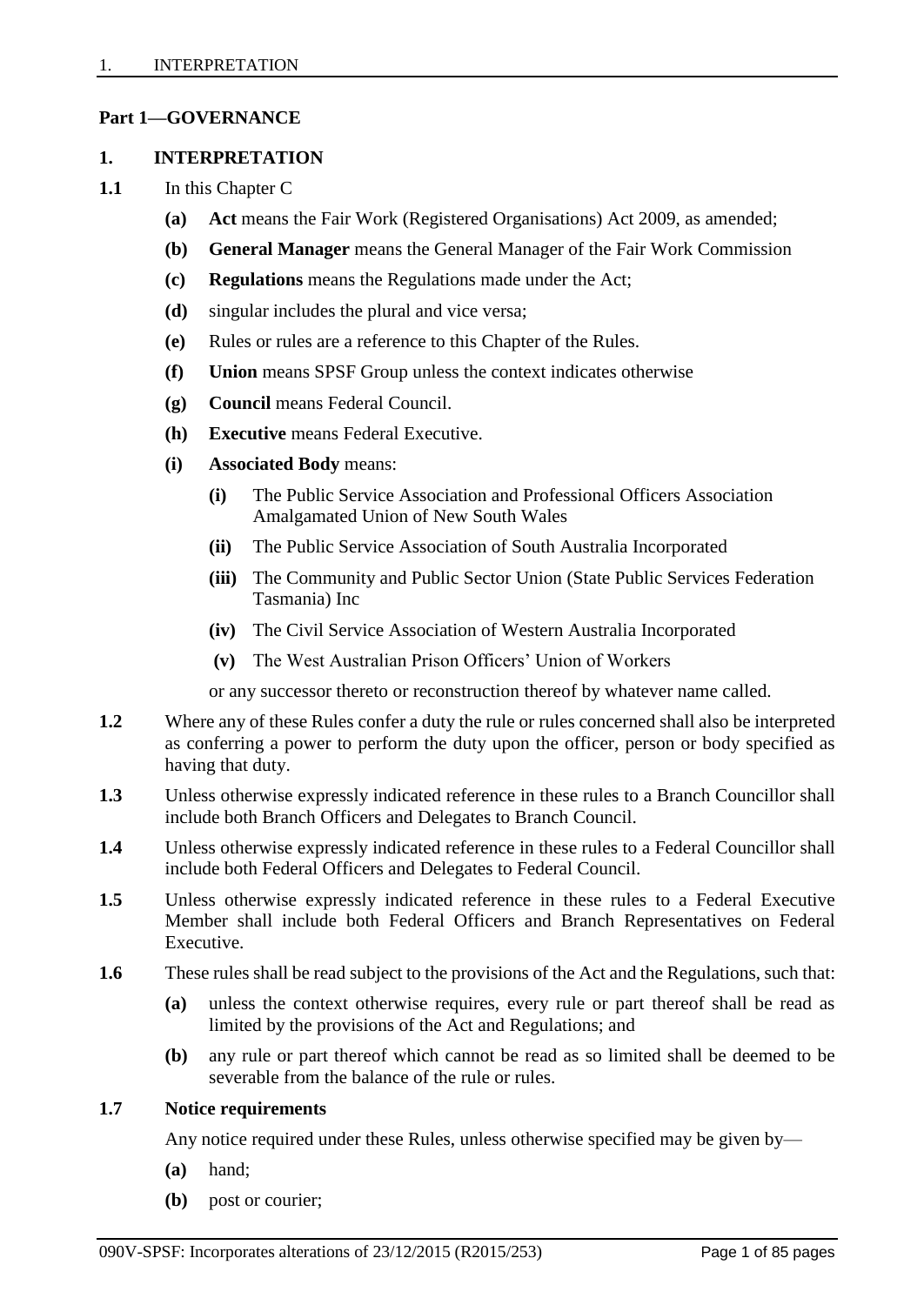#### 3. FEDERAL COUNCIL

- **(c)** email;
- **(d)** telephone;
- **(e)** facsimile transmission; or
- **(f)** other electronic means.

## <span id="page-4-0"></span>**2. GOVERNMENT OF THE SPSF GROUP**

- **2.1** The Rules in this Chapter apply to the SPSF Group. The Rules seek to ensure:
	- **(a)** the democratic control of the Union by its members;
	- **(b)** the effective operation of the Union;
	- **(c)** the protection of Union members exercising their lawful right to organise collectively;
- **2.2** The SPSF Group shall be governed by financial members by means of:
	- **(a)** a Federal Council;
	- **(b)** a Federal Executive; and
	- **(c)** Branches

## <span id="page-4-1"></span>**3. FEDERAL COUNCIL**

## **3.1 Federal Council Constitution**

The Federal Council shall consist of

- Federal Officers; and
- delegates elected from each Branch of the SPSF Group.

## **3.2 Federal Council Delegates**

**(a)** The number of Federal Council delegates elected from each Branch will be determined according to the following:

| Number of financial members in the Branch   | Number of delegates to |
|---------------------------------------------|------------------------|
| as at 31 December of the year preceding the | be elected             |
| election of Federal Council delegates       |                        |
| Less than $10,000$                          |                        |
| $10,000 - 14,999$                           | 5                      |
| $15,000 - 19,999$                           |                        |
| $20,000 - 24,999$                           |                        |
| $25,000 - 29,999$                           | 8                      |
| $30,000 - 34,999$                           | 9                      |
| $35,000 - 39,999$                           | 10                     |
| $40,000 - 44,999$                           | 11                     |
| 45,000 or more                              |                        |

- **(b)** One delegate from the New South Wales Branch shall be elected by and from the Branch Council who are members of New South Wales Special Sub-Branch.
- **(c)** All other delegates shall be elected by and from members of the Branch Council, excluding members of a special Sub-Branch,
- **(d)** Branch rules may provide that delegate positions are reserved for particular classes of members.
- **(e)** If in any election no member is nominated from any of the reserved classes then for the purposes of that election there shall be no reserved positions for that class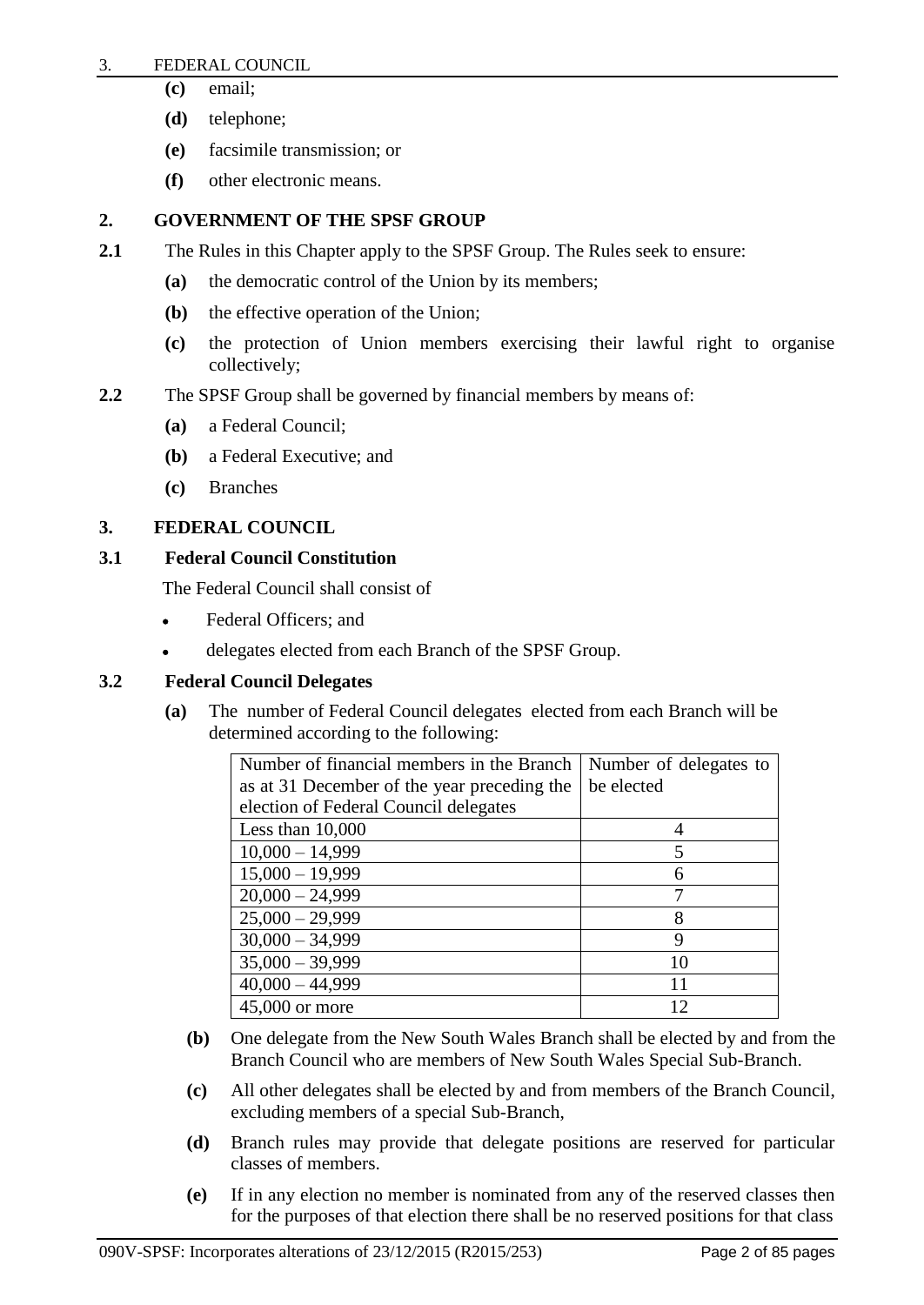## **3.3 Federal Council - Vote Allocation to Branches/Sub Branches**

- **(a)** Federal Council Delegates from a Branch and Special Sub-Branch shall be entitled to exercise votes only in accordance with this rule.
	- **(i)** The total number of votes to be exercised by the delegates from a Branch will be one for each 1000 financial members or part thereof of the Branch and sub-Branch combined;
	- **(ii)** Where a Branch has a sub-Branch, the total number of votes exercised by the Branch and the sub-Branch delegates combined will be the number of votes calculated in **Rule 3.3(a)(i)**
- **(b)** In this rule **"financial members"** means those persons who at 30 June immediately preceding the Council meeting were:
	- **(i)** duly admitted to membership according to the rules; and
	- **(ii)** financial, provided they were not more than 3 months in arrears of any subscriptions, capitations or levies owed to an Associated Body or Branch, and
	- **(iii)** the Branch or Special sub Branch has remitted national union subscriptions, capitation and levies to the Federal Secretary due under **Rules 51 and 52**.
- **(c)** The total number of votes to be exercised by the delegates from a Branch or Special Sub-Branch will take effect from 1 October each year subject to **Rule 3.3(g)** below.
- **(d)** A Branch and Special Sub-Branch Secretary shall provide by 1 September each year an audited certification of the number of financial members of the Branch or Special Sub-Branch as at 30 June in that year.
- **(e)** The Federal Secretary shall notify all Branch and Special Sub-Branch Secretaries by 30 September each year of the total number of votes to be exercised by delegates from each Branch and Special Sub-Branch from 1 October in that year.
- **(f)** Where the Federal Secretary has not received an audited certificate from the Branch or Special Sub-Branch by 1 October in accordance with **Rule 3.3(d)** the delegates from that Branch or Special Sub-Branch shall not be entitled to exercise any vote on Federal Council until such time as such a certificate is provided to the Federal Secretary.
- **(g)** If a new Branch or Special Sub-Branch is created their delegates shall be entitled to exercise a total number of votes determined in accordance with this **Rule 3.3(a)(i).** The entitlement commences on the day after the Branch has completed actions to establish the Branch or Special Sub-Branch and the appointment or election of delegates to Federal Council.
- **(h)** At any Federal Council meeting the delegates from a Branch or Special Sub-Branch will not be entitled to exercise any voting entitlement unless national subscriptions, capitations and levies owed by the Branch or sub-Branch are paid consistent with **Rule 31.** Federal Council may determine that the delegates exercise voting rights. Before Federal Council makes a decision the delegates will be entitled to be heard.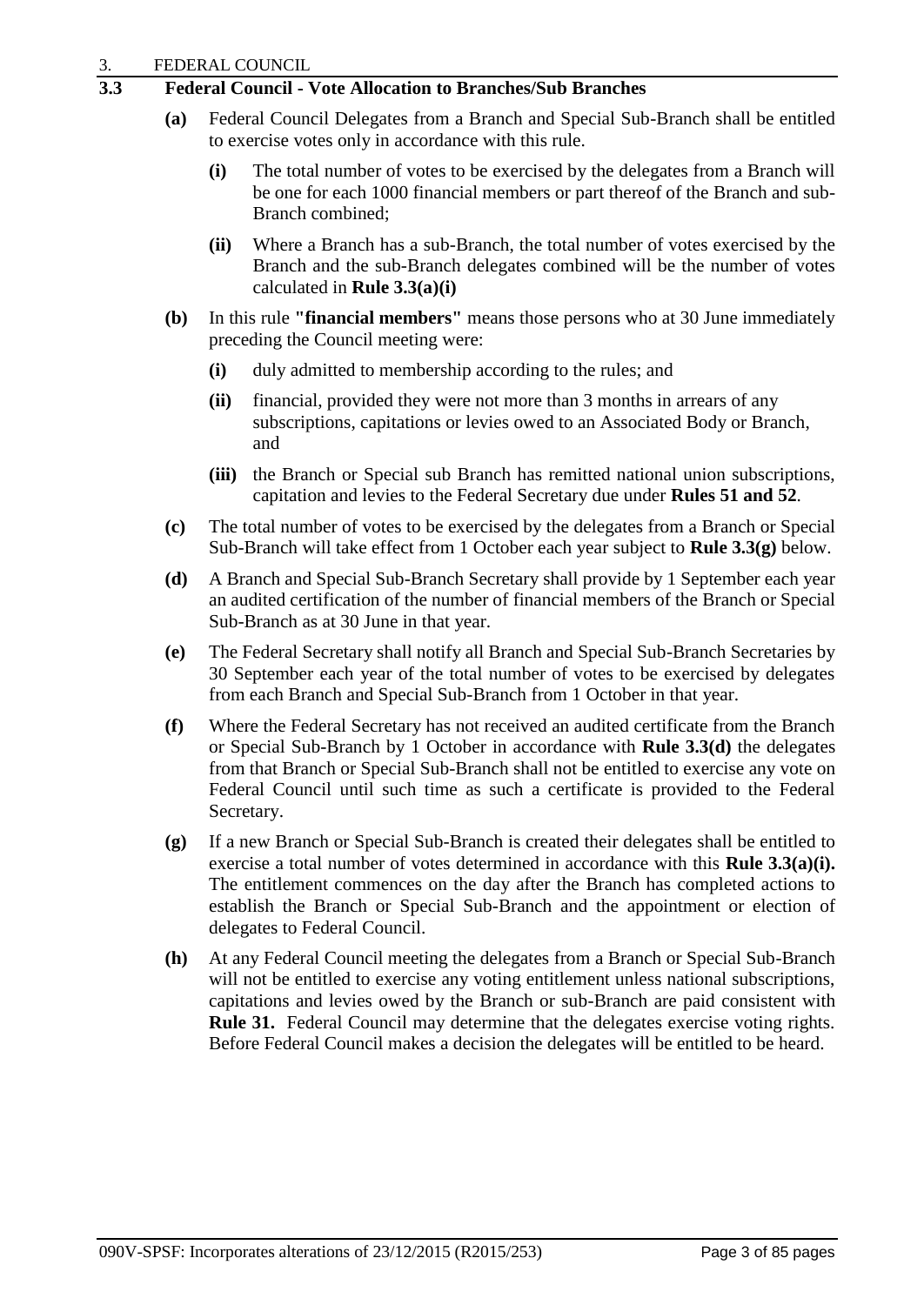## **3.4 Federal Council - Vote Allocation to each Branch Delegate**

- **(a)** Each Branch Delegate shall be entitled to exercise a number of votes calculated by dividing the total number of votes for the Branch by the number of delegates, disregarding any fractional remainder.
- **(b)** Where the Delegates from a Branch are entitled to exercise a greater number of votes than the number of votes assigned to those Delegates by this calculation, the additional votes shall be exercisable as follows:
	- **(i)** Where there has been a ballot conducted for the election of Delegate to Federal Council the additional votes shall be allocated one at a time to the Delegates in order of their election, beginning with the first elected;
	- **(ii)** Where insufficient nominations are received to require the conducting of a ballot for Delegate to Federal Council the additional votes shall be exercised by Delegates from the Branch appointed for that purpose by the Branch Council. Each Delegate shall be allocated one additional vote.
	- **(iii)** Each Sub-branch Delegate shall be entitled to exercise the votes provided for the Sub-branch. The Sub-branch Delegates shall not be regarded as Branch Delegates and the Sub-branch votes shall not be regarded as Branch votes for the purpose of allocating votes under **Rule 3.4(a) and (b).**
- **(c)** A Federal Officer who is not re-elected as a delegate to Federal Council shall be a non-voting member of the Council. They shall have all the rights and duties of a member of the Council except
	- **(i)** that they shall have no right to vote, other than at meetings of Federal Executive which occur prior to the expiration of their terms, or
	- **(ii)** nominate or be nominated as a Federal Officer or member of the Federal Executive.

## **3.5 Federal Council – Federal Secretary Vote Allocation**

The Federal Secretary, if not a delegate to Federal Council, shall be a voting member of the Council exercising one vote and shall have all the rights and duties of a member of the Council.

## **3.6 Federal Council - Quorum**

At every meeting of Federal Council a quorum shall be a sufficient number of delegates to cast a majority of the available votes. Attendance at the meeting by any means prescribed by the rules (eg proxy or electronic means) will count for the purposes of a quorum.

## **3.7 Federal Council Powers**

- **(a)** The affairs of the Group shall be governed by a Federal Council which subject to **Rule 3.9(f)** is the supreme governing authority and Committee of Management of the Group
- **(b)** Federal Council shall have power to do all things necessary to achieve the objects of the Union and shall exercise all of the powers of registered organisations including but not limited to the following:
	- **(i)** Recommend to the National Officers Committee (NOC), or agree to or reject NOC recommendations on the making, amendment and rescission of any of the rules of the Group or of the Union;
	- **(ii)** Determine the amount of payment of capitation dues or subscriptions payable by Branches to the Federal Fund.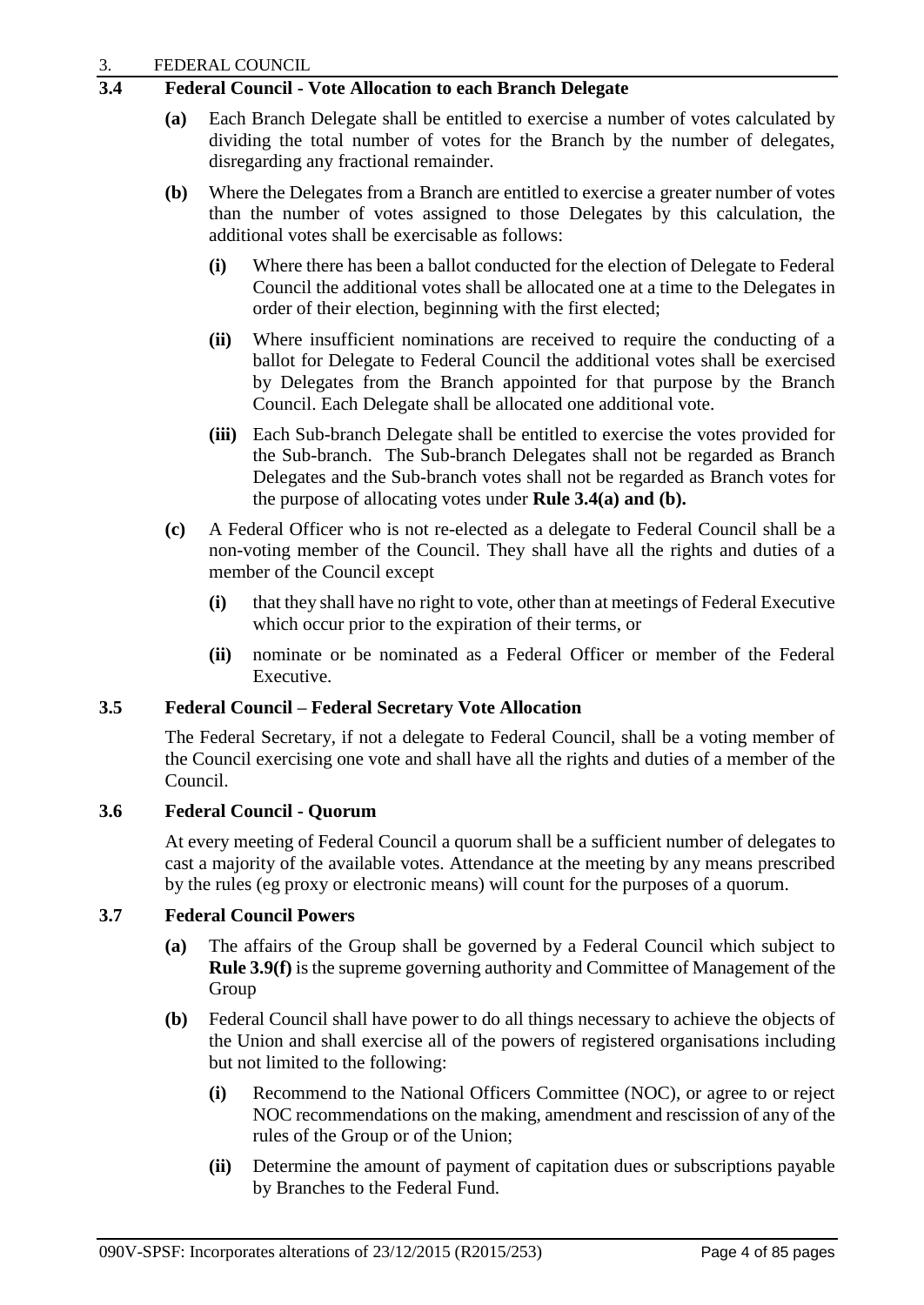- **(iii)** Determine the amount of national union subscriptions payable by candidates for membership and members of the Group;
- **(iv)** Impose per capita levies on Branches and fix the amount of other contributions from Branches for the purpose of maintaining the Federal Fund;
- **(v)** Authorise the disbursement of moneys from the Federal Fund for any purpose within the objects of the Union;
- **(vi)** Approve the affiliation of a Branch or sub-Branch to a political party, subject to **Rule 6.1(j)**;
- **(vii)** Approve the affiliation of the Group to a political party, provided that the specific proposal for affiliation has been given prior approval by a majority vote in a postal ballot of all financial members of the Group.
- **(viii)** Appoint or remove a Federal Returning Officer. The Federal Returning Officer must not be the holder of any other office or be an employee of the Union.
- **(ix)** Appoint or remove an auditor qualified to act in accordance with the Act to conduct the yearly or other more frequent audit of the Federal Fund;
- **(x)** Set the salaries, conditions and work location of the Federal Officers of the SPSF Group
- **(xi)** Authorise the Federal Executive to employ and terminate the employment of staff of the Group;
- **(xii)** Authorise any step or proceeding before a relevant tribunal or Court necessary to protect or promote the interests of the Union or its members.
- **(xiii)** Dismiss from office any person elected to an office within the Group who has been found guilty or no longer eligible in accordance with the rules of the Group under **Rule 62**
- **(xiv)** Rescind or vary any resolution made by the Federal Executive pursuant to **Rule 4.2**;
- **(xv)** Do all things necessary or convenient for the exercise of its powers.
- **(xvi)** For the purposes of managing the Federal fund
	- Buy, sell, rent, lease, sublet or otherwise deal with any property, real or personal,
	- Enter into any contract,
	- Borrow money and mortgage or charge any of the real or personal property of the Group,
	- Establish any company or trust to hold, or assign on trust, any real or personal property of the Federal Fund

## **3.8 Federal Council - Ordinary Meetings**

- **(a)** Ordinary meetings of the Federal Council will normally be held annually. Meetings may be conducted by
	- **(i)** personal attendance;
	- **(ii)** by electronic means such as teleconferencing or videoconferencing; or
	- **(iii)** by a combination of personal attendance and electronic means.
- **(b)** The Federal Council will determine the date, time, and location of a meeting, and the means by which a meeting will be conducted.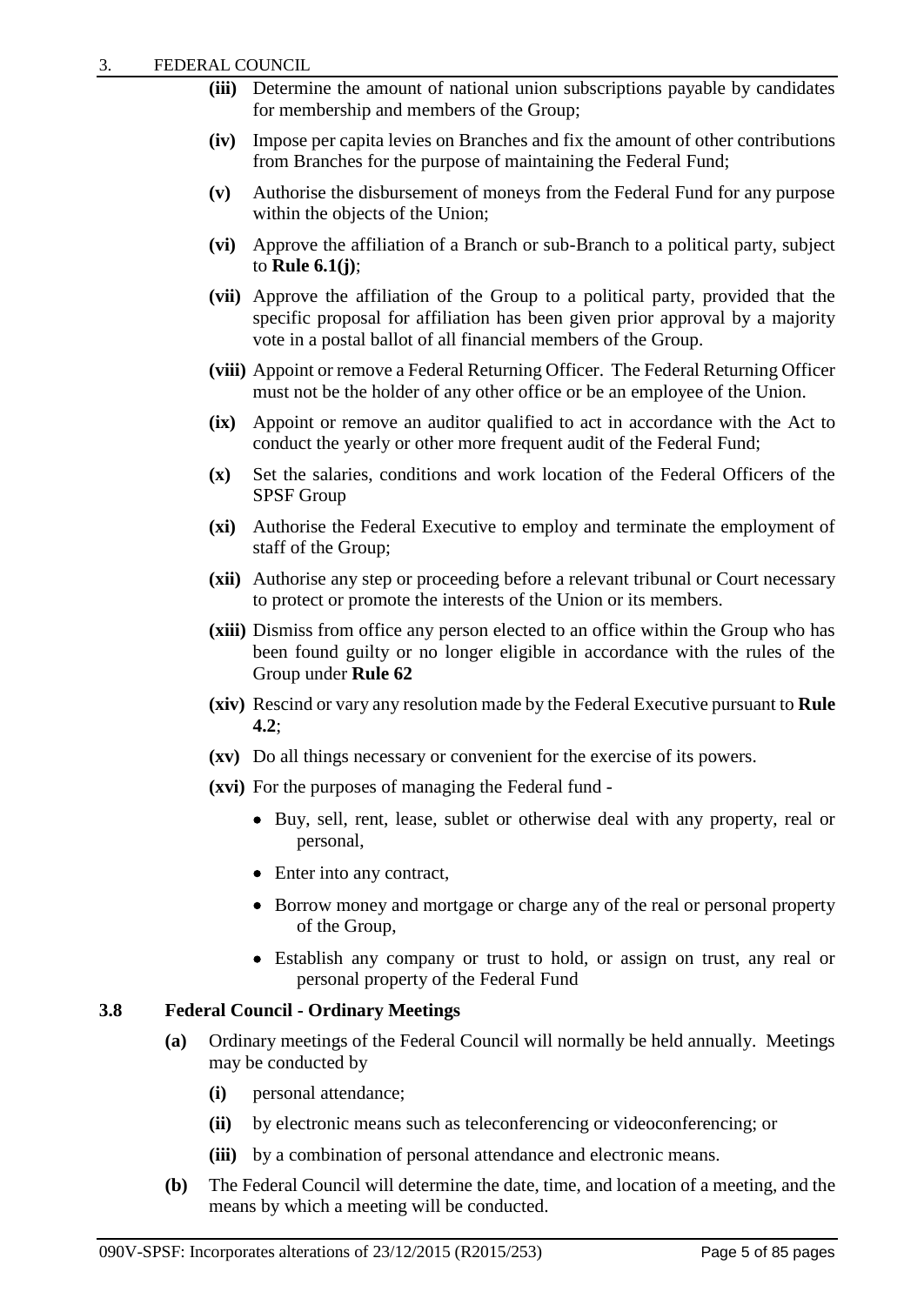#### 3. FEDERAL COUNCIL

- **(c)** Where the arrangements for an ordinary Federal Council meeting have not been determined by the Council then either the Federal Executive or the Federal Secretary and the Federal President acting together may determine the time, location and the means by which the next Federal Council meeting will be conducted.
- **(d)** The Federal Secretary must provide at least sixty (60) days' notice of any ordinary meeting of Federal Council to the Federal Councillors and each Branch Secretary.

#### **3.9 Federal Council – Business of ordinary meetings**

#### **(a) Chair**

The Federal President will chair meetings of Federal Council.

- **(i)** In her/his absence the most Senior Federal Vice-President in attendance will chair, or
- **(ii)** In the absence of the President and all the Federal Vice-Presidents, a delegate to Federal Council elected by the delegates in attendance will chair.
- **(b)** Federal Council shall determine the order of business.

## **(c) Agenda items**

- **(i)** Federal Council, Federal Executive, a Federal Officer or any Branch may require an item be placed on the agenda for a Federal Council meeting.
- **(ii)** Items for the agenda shall be given to the Federal Secretary at least forty two (42) days prior to the date of the meeting.
- **(iii)** The Federal Secretary shall provide each Branch Secretary and Federal Councillor with at least thirty (30) days notice of the agenda.
- **(iv)** A Federal Council member may request to add any matter to the agenda. A resolution carried by a majority of the votes exercisable at the meeting is required to add the item.
- **(v)** The notice requirements of this sub-rule are directory and not mandatory.
- **(d)** Nothing in this rule prevents:
	- **(i)** Federal Council placing an item on the agenda of a future meeting of Federal Council;
	- **(ii)** Federal Executive submitting an item to a ballot under **Rule 3.11**; or
	- **(iii)** An item being referred to Branches for consideration.
- **(e)** Nothing in this rule shall preclude the addition, amendment, or rescission of any rule by out of session ballot in accordance with the requirements of **Rule 3.11**.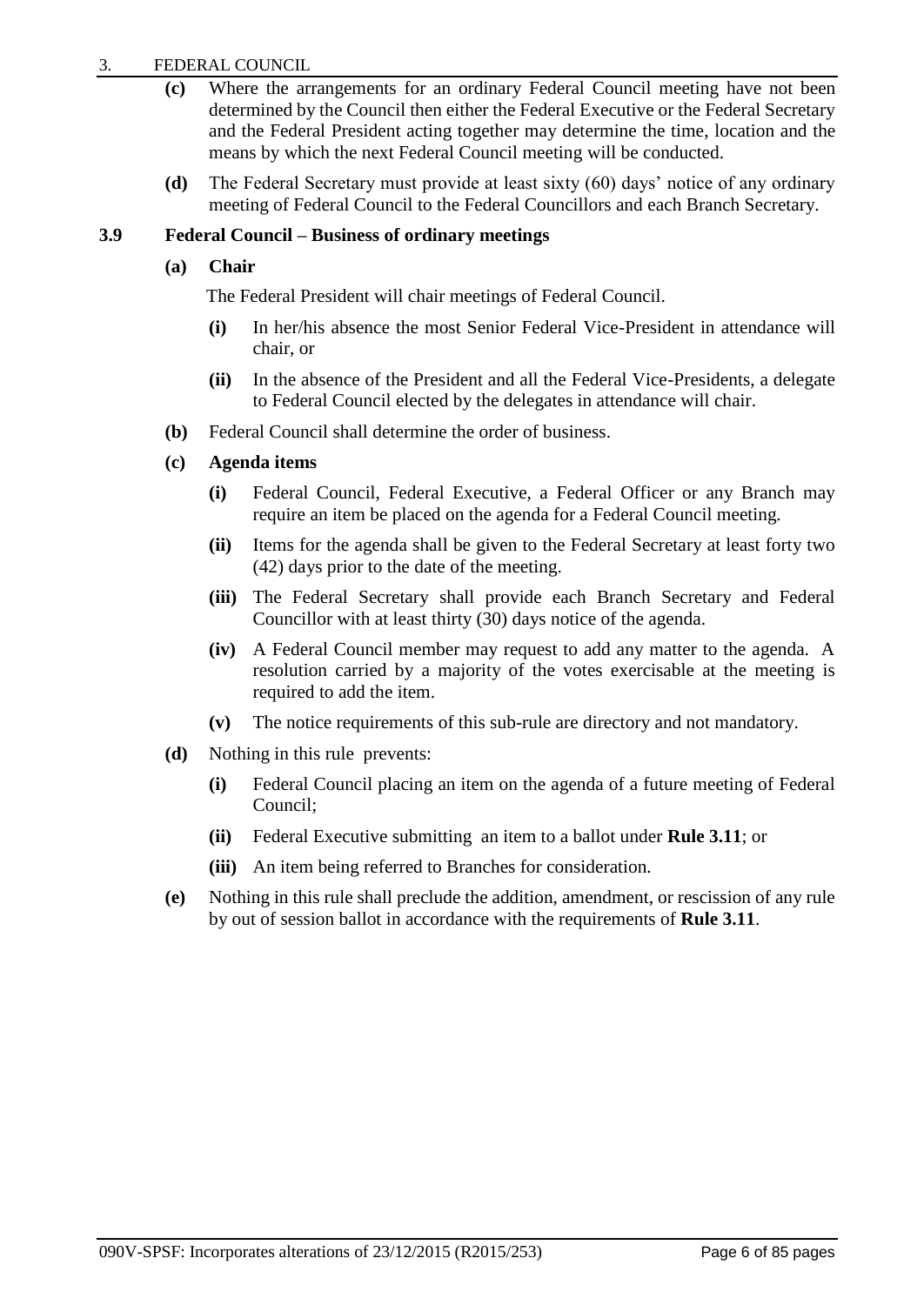## **(f) Postal ballot on any decision**

Any three branches acting together or a combination of branches which include between them a majority of financial members of the Group may within ninety (90) days of the meeting of the Federal Council or Federal Executive request a postal ballot of the whole of the financial membership of the Group on any decision of Federal Council or Federal Executive

- **(i)** The request must be supported by resolution of the respective Branch Councils; and
- **(ii)** The ballot shall be conducted by the Federal Returning Officer at the expense of all the Branches. Each Branch shall within two weeks of being requested pay the expenses of the postal ballot estimated by the Returning Officer on a proportionate basis. The result of any such ballot shall be binding on the Federal Council or Federal Executive.

## **(g) Minutes**

The Federal Secretary shall forward to each Branch and to each member of Federal Council a copy of the draft minutes of that meeting within thirty (30) days of the date of the meeting.

## **3.10 Federal Council - Special Meetings**

- **(a)** Special meetings of Federal Council may be convened by:
	- **(i)** Resolution of Federal Executive; or by
	- **(ii)** The Federal President and Federal Secretary acting together.
- **(b)** Branches may request the Federal Secretary to convene a special meeting of Federal Council by:
	- **(i)** Resolution passed by three (3) Branch Councils; or by
	- **(ii)** Resolution passed by a combination of Branch Councils where the Federal Council delegates of those branches constitute a majority of the financial members of the Group.
- **(c)** The resolutions in **3.10(b)(i)** or **(ii)** must detail the business to be transacted by the special meeting of Federal Council.
- **(d)** The Federal Secretary will provide all members of Federal Council reasonable notice of the special meeting of Federal Council specifying the business to be transacted and will convene a special meeting of Federal Council for a date not later than thirty (30) days from the date on which the request was made.

## **3.11 Federal Council – Out Of Session Decisions**

- **(a)** The purpose of this rule is to provide a means of obtaining prompt decisions.
- **(b)** Any decision Federal Council has the power to make at a meeting may be made by ballot in the manner set out in this rule.
- **(c)** The Federal Secretary shall submit any ballot under this rule requested by:
	- **(i)** Federal Council;
	- **(ii)** Federal Executive;
	- **(iii)** the Federal President or Federal Secretary; or
	- **(iv)** any two Branches.
- **(d)** The ballot will be conducted of all members of the Federal Council.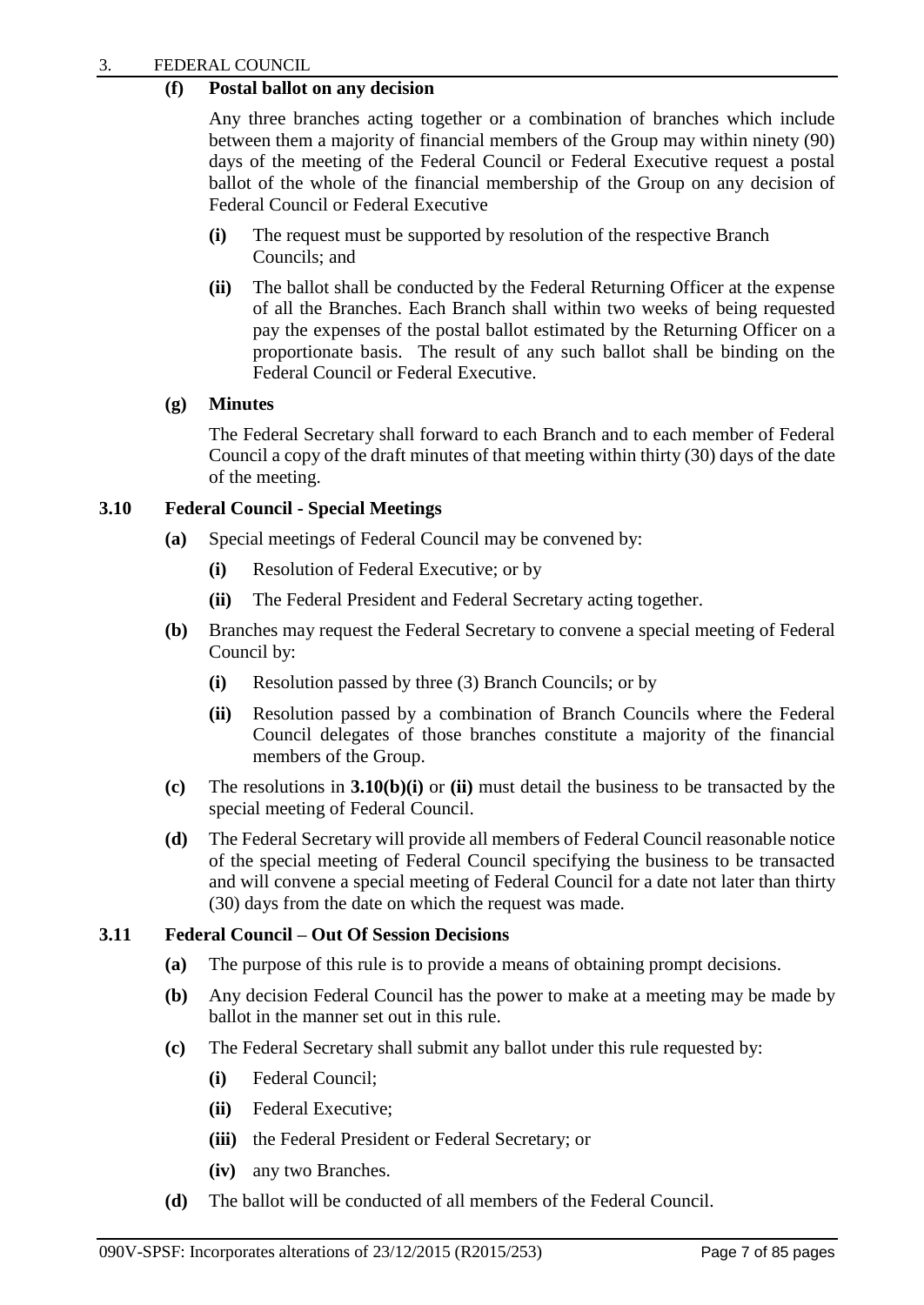- **(i)** Federal Council members must be given in writing the question which is the subject of the ballot; and notice of the period required to return the ballot.
- **(ii)** The voting period will be not less than 14 days.
- **(e)** Notice, and return of the ballot, may be given by—
	- **(i)** hand;
	- **(ii)** post or courier;
	- **(iii)** email;
	- **(iv)** facsimile transmission; or
	- **(v)** other electronic means.
- **(f)** A ballot under this rule shall be determined in the same manner as applies to a resolution at meetings of Federal Council, that is, a simple majority of votes exercised. Votes will be allocated in accordance with **Rule 3.4**.
- **(g)** A member of Federal Council at the time the ballot is forwarded may vote in that ballot.
- **(h)** If a person ceases to be a member of Federal Council after a ballot commences but before they cast their vote, the vote shall be reallocated to the remaining delegates to Federal Council from their Branch.
- **(i)** A decision under this rule is carried if supported by a majority of the total votes exercised; and:
	- **(i)** for a ballot conducted as a result of a resolution of Federal Council or Federal Executive, no less than 50 percent of the total votes exercisable by Federal Councillors have been exercised; or
	- **(ii)** in any other case, no less than 75 percent of the total votes exercisable by Federal Councillors have been exercised.
	- **(j)** If the majority required in **sub rule 3.11(i)** is reached before the time appointed for close of a ballot, the decision may be declared carried at that date.

## <span id="page-10-0"></span>**4. FEDERAL EXECUTIVE**

## **4.1 Federal Executive - Constitution**

- **(a)** The Federal Executive shall consist of the Federal Officers and one Branch Representative from each Branch.
- **(b)** At every meeting of the Federal Executive a quorum shall be a number of Federal Executive members necessary to exercise a majority of the votes entitled to be cast. Attendance at the meeting by any means prescribed by the rules (eg proxy or electronic means) will count for the purposes of a quorum.
- **(c)** The voting members present from each Branch, shall be entitled to exercise the same number of votes as the Branch Delegates to Federal Council are entitled to exercise at a Federal Council Meeting.
- **(d)** If the majority of voting members of the Executive from a Branch who are present do not agree on the manner in which the votes shall be exercised the votes shall be divided equally between them and for the purposes of this sub-rule fractions of a vote may be cast.
- **(e)** The Federal Secretary, if not a voting member from a Branch, shall have all the rights and duties of a member of the Executive except the right to vote.
- **(f)** At any Federal Executive meeting the delegates from a Branch or Special Sub-Branch will not be entitled to exercise any voting entitlement unless national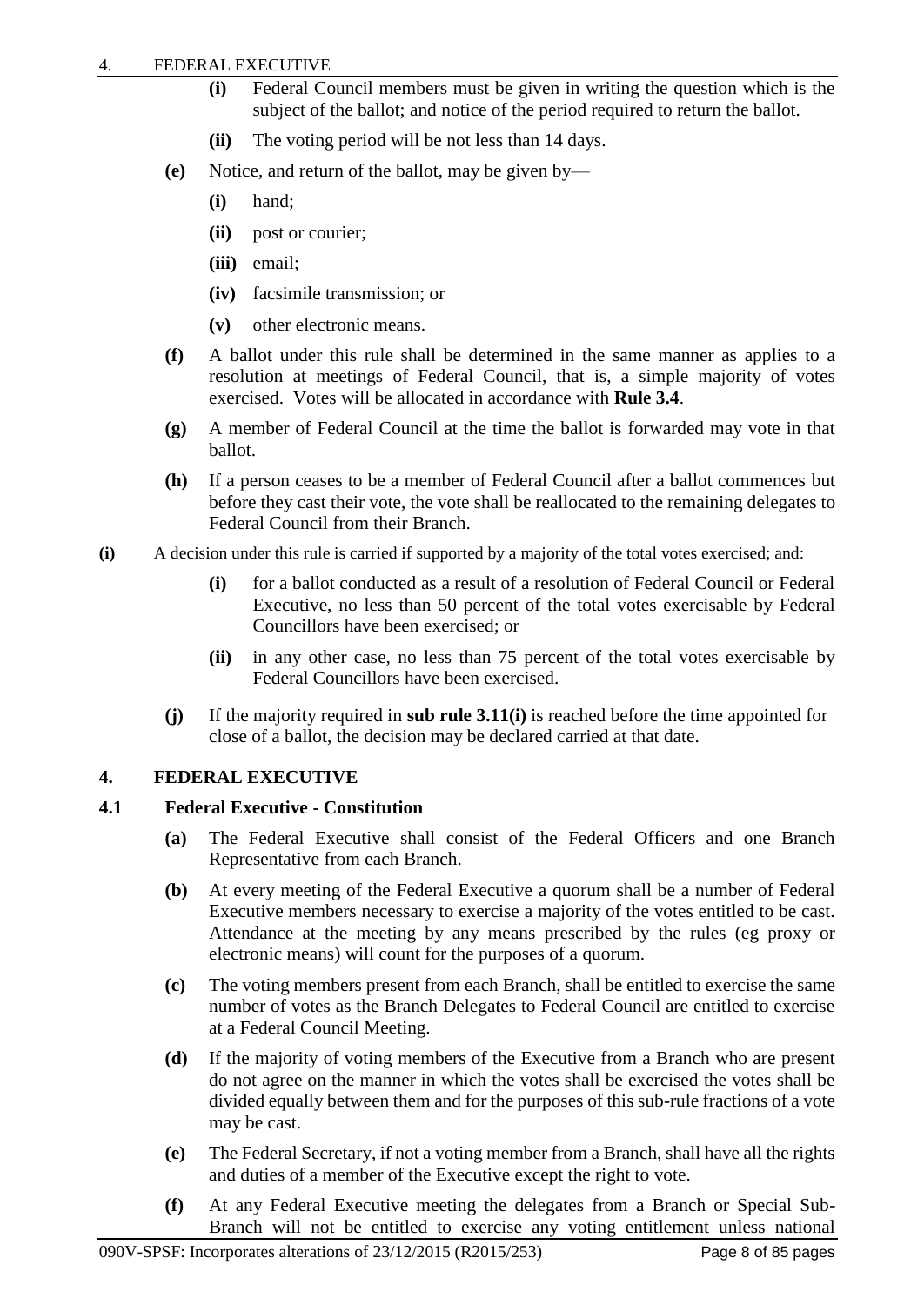#### 4. FEDERAL EXECUTIVE

subscriptions, capitations and levies owed by the Branch or sub-Branch are paid consistent with **Rule 52.**

#### **4.2 Federal Executive Powers**

- **(a)** The Federal Executive is the Committee of Management of the Group between meetings of Federal Council.
- **(b)** The Federal Executive, subject to any direction or resolution of Federal Council, will have all the powers of the Federal Council with the exception of:
	- **(i)** the powers conferred on Federal Council by **Rule 3.7 (b)(i),(ii),(iii), (iv) and (vi)**;
	- **(ii)** the power to hear appeals; or
	- **(iii)** any power expressly reserved to itself by decision of Federal Council.

Provided that, any resolution of Federal Executive may be rescinded or varied by the Federal Council.

- **(c)** Any member of the Federal Executive may request at a meeting that any question before the Executive be referred to Federal Council.
	- **(i)** Any such request will be put to a vote.
	- **(ii)** Where a question is referred to Federal Council as a result of the passing of such a resolution the Federal Executive shall not determine the question.

## **4.3 Federal Executive Meetings**

- **(a)** Federal Executive meetings may be conducted by
	- **(i)** personal attendance;
	- **(ii)** by electronic means such as teleconferencing or videoconferencing; or
	- **(iii)** by a combination of personal attendance and electronic means.
- **(b)** Federal Executive shall meet at least once each quarter.
- **(c)** Meetings of Federal Executive may be called by:
	- **(i)** Federal Executive;
	- **(ii)** The Federal Secretary in consultation with the Federal President; or by
	- **(iii)** Resolution passed by two or more Branches.
- **(d)** The Federal Secretary in consultation with the Federal President will determine the date, time, and location of a meeting, and the means by which a meeting will be conducted.
- **(e)** Where a meeting has been requested under **Rule 4.3(c)(iii)**, the Federal Secretary will schedule the meeting within 21 days of receipt of the resolutions.
- **(f)** Unless urgent circumstances prevail, the Federal Secretary will provide members of Federal Executive at least 7 days notice of a meeting of Federal Executive specifying the business to be transacted.
- **(g)** The Federal Secretary after consultation with the Federal President may call a special meeting provided that such meeting shall not be held before a meeting which has been previously requested in accordance with **Rule 4.3(c)(iii)**.

## **4.4 Federal Executive Business**

**(a)** Meetings of Federal Executive will be chaired by the Federal President.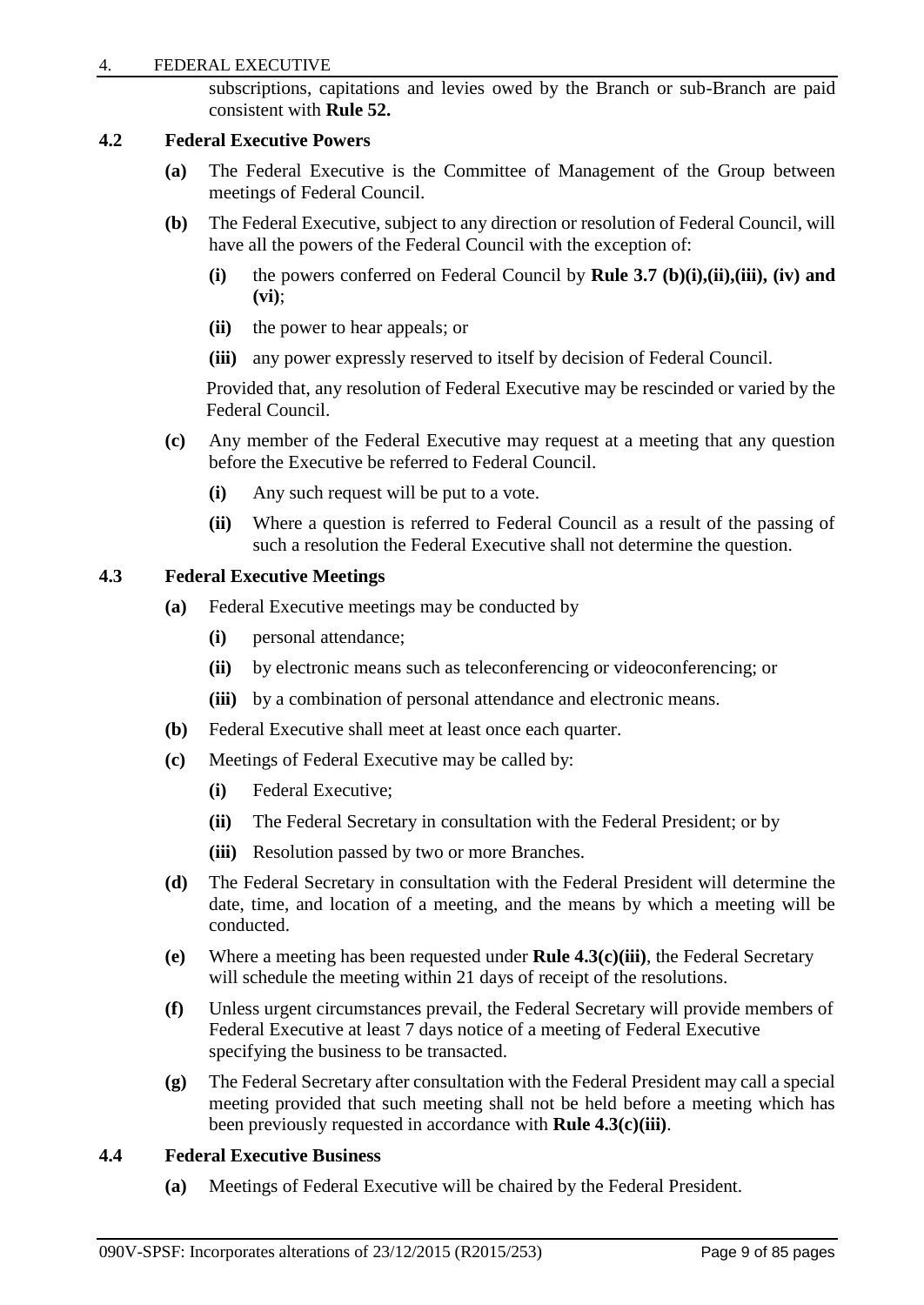- **(i)** In their absence, the most Senior Federal Vice-President in attendance will chair or
- **(ii)** In the absence of the President and all the Federal Vice-Presidents, a delegate to Federal Executive elected by the delegates in attendance will chair.
- **(b)** Federal Executive shall decide its own order of business.
- **(c)** Items may be placed on the agenda of any meeting of Federal Executive by Federal Council, Federal Executive, Federal Officers or any Branch.
- **(d)** The Federal Secretary shall prepare an agenda for the meeting.
- **(e)** Notice of the meeting and agenda may be given by—
	- **(i)** hand;
	- **(ii)** post or courier;
	- **(iii)** email;
	- **(iv)** telephone;
	- **(v)** facsimile transmission; or
	- **(vi)** other electronic means.
- **(f)** Failure to provide an agenda will not invalidate or otherwise affect a vote or meeting of the Federal Executive.
- **(g)** The Federal Secretary shall give each Branch Secretary and member of Federal Executive reasonable notice of agenda items.

**4.5 Federal Executive – Out Of Session Decisions**

- **(a)** The purpose of this rule is to provide a means of obtaining prompt decisions.
- **(b)** Any decision Federal Executive has the power to make at a meeting may be made by ballot in the manner set out in this rule.
- **(c)** The Federal Secretary shall submit any ballot under this rule requested by:
	- **(i)** Federal Council;
	- **(ii)** Federal Executive;
	- **(iii)** the Federal President or Federal Secretary; or
	- **(iv)** any two Branches.
- **(d)** The ballot will be conducted of all members of the Federal Executive.
	- **(i)** Federal Executive members must be given in writing the question which is the subject of the ballot; and notice of the period required to return the ballot.
	- **(ii)** The voting period will be not less than 7 days.
- **(e)** Notice, and return of the ballot, may be given by—
	- **(i)** hand;
	- **(ii)** post or courier;
	- **(iii)** email;
	- **(iv)** facsimile transmission; or
	- **(v)** other electronic means.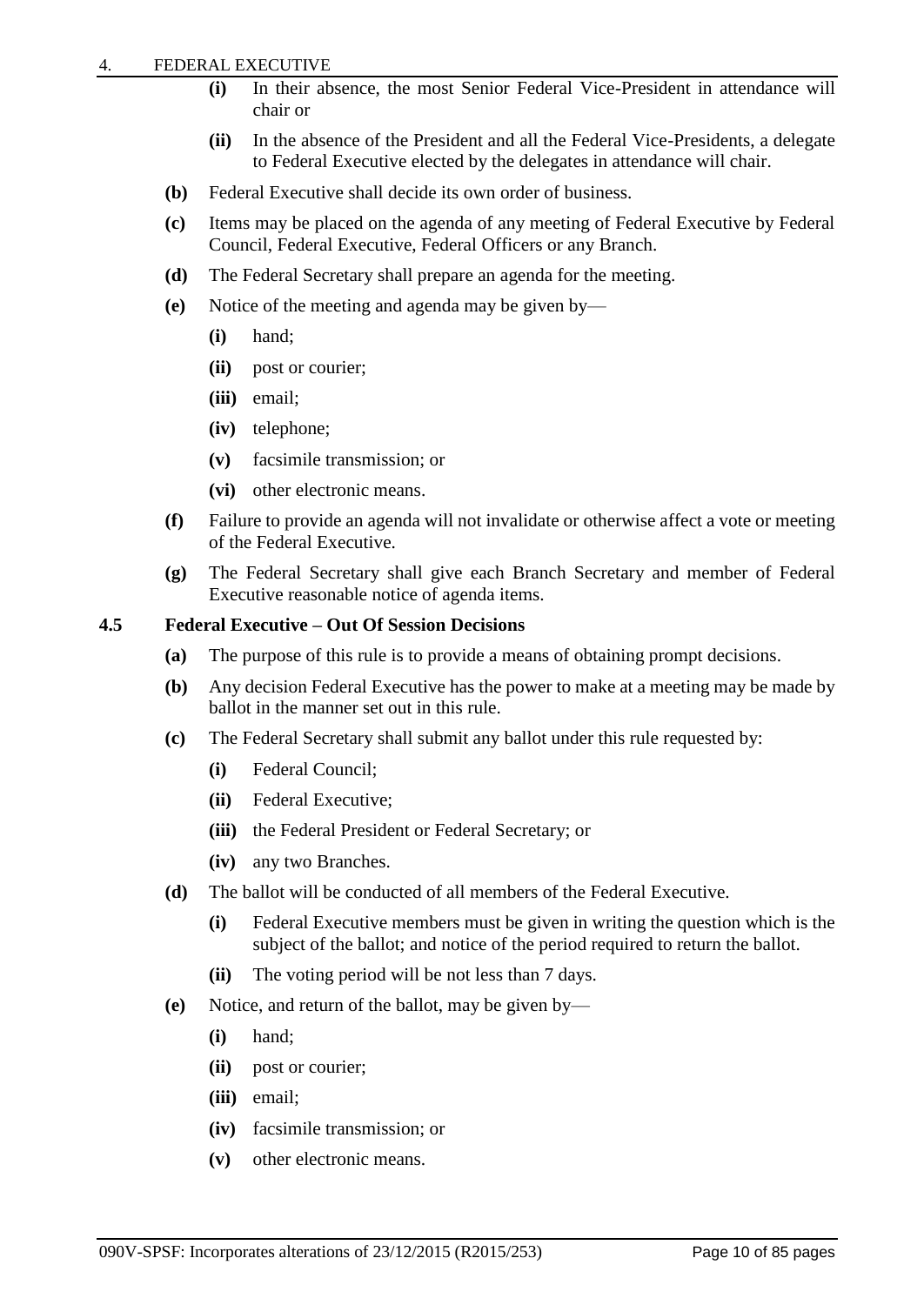- **(f)** A ballot under this rule shall be determined in the same manner as applies to a resolution at meetings of Federal Executive, that is, a simple majority of votes exercised. Votes will be allocated in accordance with **Rule 3.4**.
- **(g)** A member of Federal Executive at the time the ballot is forwarded may cast their vote in that ballot.
- **(h)** If a person ceases to be a member of Federal Executive after a ballot commences but before they cast their vote, the vote shall be reallocated to the remaining delegates to Federal Executive from their Branch.
- **(i)** A decision under this rule is carried if supported by a majority of the total votes exercised; and:
	- **(i)** for a ballot conducted as a result of a resolution of Federal Council or Federal Executive, no less than 50 percent of the total votes exercisable by Federal Councillors have been exercised; or
	- **(ii)** in any other case, no less than 75 percent of the total votes exercisable by Federal Councillors have been exercised.
- **(j)** If the majority required in **sub rule 4.5(i)** is reached before the time appointed for close of a ballot, the decision may be declared carried at that date.

## <span id="page-13-0"></span>**5. PROXY VOTING – FEDERAL COUNCIL AND FEDERAL EXECUTIVE**

- **5.1** A member of the Federal Council, or Federal Executive who is unable to attend all or part of a meeting shall advise the Federal Secretary in writing of the appointment of a proxy.
- **5.2** A proxy may only be a financial member of the Group.
- **5.3** A person appointing a proxy shall notify their Branch Secretary of the fact that such an appointment has been made.
- **5.4** If a member of the Federal Council or Federal Executive will be absent from a meeting and has not appointed a proxy consistent with these rules, the Branch Council of that person may appoint any financial member of the Group to act as their proxy.
- **5.5** A proxy shall have all the powers of the person they represent, other than the right to participate in a ballot for Federal Officers under **Part 3 – Elections and appointments**, subject to any direction by the person they represent.
- 5.6 A proxy shall be entitled to exercise all votes exercisable by the person they represent in addition to any vote or votes they are entitled to exercise on their own behalf.
- **5.7** At any meeting, a person shall not act as a proxy for more than one person.

#### <span id="page-13-1"></span>**6. BRANCHES**

## **6.1 Branches**

- **(a)** The Federal Council may form a Branch or Branches in any State.
- **(b)** Each Branch shall at all times conform to the rules of the Union.
- **(c)** Each Branch shall have full autonomy in matters affecting members of the Branch.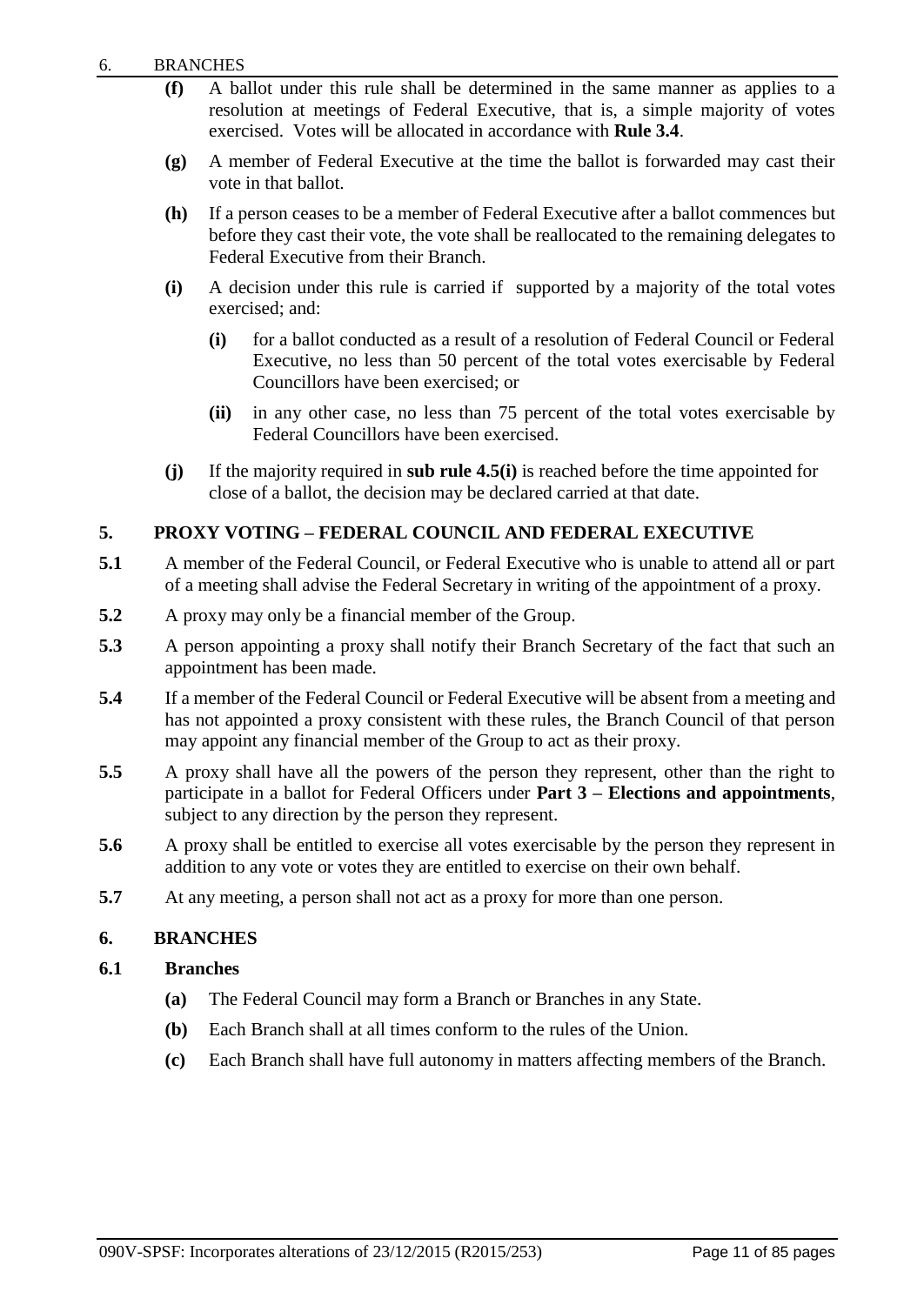- **(d)** An Associated Body may request the participation of the Group in any matter within a particular state including proceedings before any State tribunal.
- **(e)** Branch rules are void to the extent of any inconsistency with a rule under Chapter C.
- **(f)** Each Branch shall have power to establish reform or dissolve any body under its rules, and to determine or vary their powers and duties.
- **(g)** If the Federal Council or Federal Executive considers the rules of a Branch do not comply with the requirements of the Act, Federal Council or Federal Executive may call on the Branch to bring its rules into conformity with the Act within a specified time.
- **(h)** If the rules of the Branch have not been altered within the time specified, Federal Council or Federal Executive may make such alterations to the rules of the Branch to bring them into conformity with the Act.
- **(i)** A Branch will not affiliate with, send delegates to, or be represented on any national or international organisation, body or meeting without the prior consent of Federal Council or Federal Executive.
- **(j)** A Branch or Sub-Branch shall not affiliate with a political party unless:
	- **(i)** prior consent of the Federal Council has been given; and
	- **(ii)** prior approval to the specific proposal for affiliation has been given by majority vote in a ballot of all financial members of the Branch or sub-Branch.

## <span id="page-14-0"></span>**7. BRANCH COUNCIL**

## **7.1 Branch Council - Constitution**

- **(a)** Each Branch Council shall consist of
	- **(i)** The Branch Officers and Delegates to the Branch Council.
	- **(ii)** Branch rules may specify the number of Delegates to the Branch Council or a Branch Representation Quota.
	- **(iii)** If the Branch Rules do not provide for either the number of delegates to the Branch Council or a Branch Representation Quota the quota shall be 500 branch members or part of it.

#### **(b) Branch electorates**

- **(i)** Branch rules may provide that the financial members of the Branch shall be allocated to one or more electorates for the purpose of electing the Delegates to the Branch Council.
- **(ii)** Every financial member shall be included in only one electorate.
- **(iii)** The rules of a Branch may define, or provide the means of defining, the electorates, including minimum size. An electorate shall not be established with less than the minimum size.
- **(iv)** The rules of the Branch shall provide a means of reviewing or redefining electorates if they fall below the minimum size.

#### **(c) Reserved positions – Women and Men**

Branch rules may provide that a number of positions of Delegate to Branch Council shall be reserved for women and a number reserved for men in each electorate.

#### **(d) Branch financial membership determination**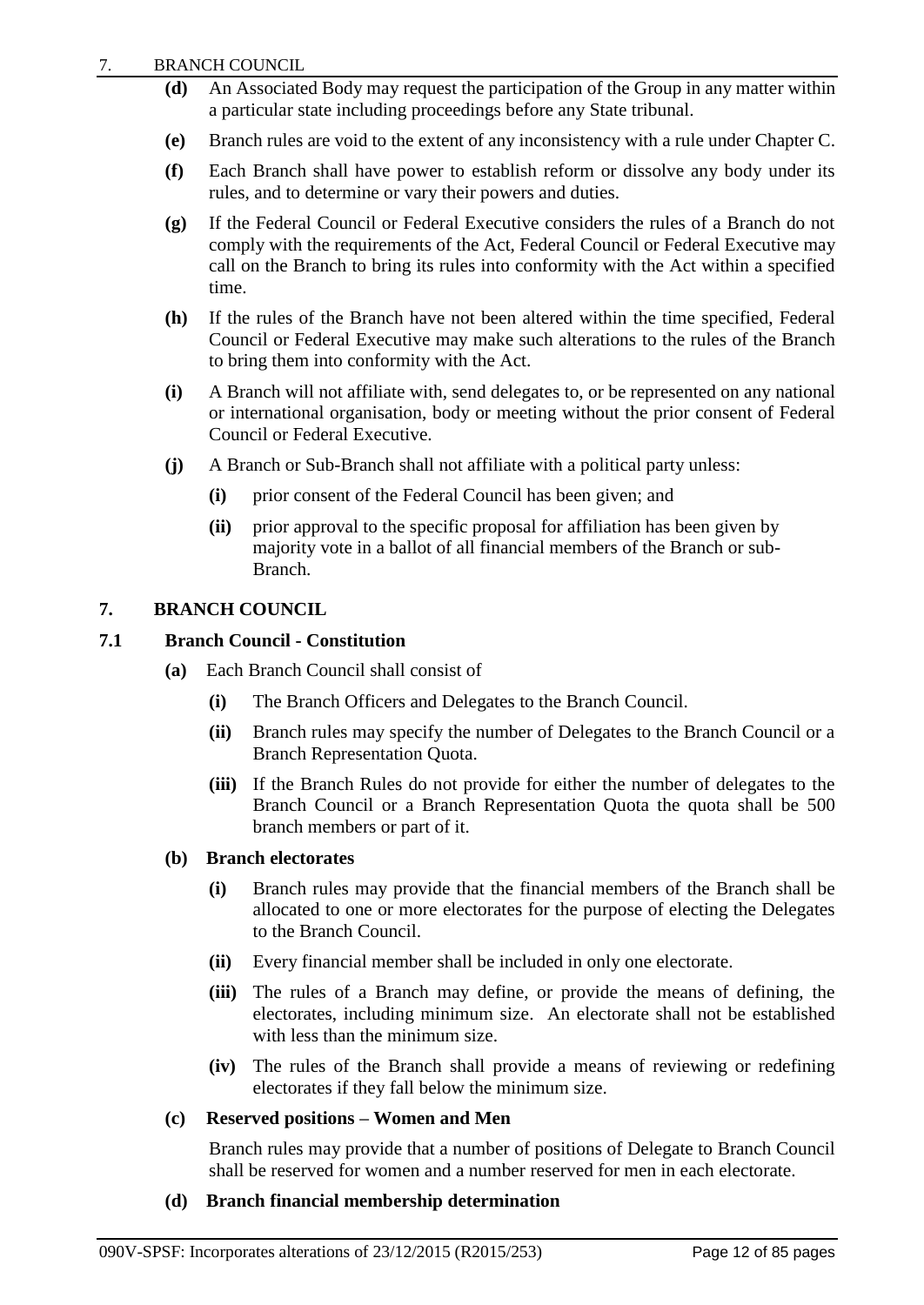- **(i)** In this rule a reference to "financial members" is a reference to financial members as at 31st December in the year preceding an election.
- **(ii)** A Branch Secretary may as soon as practicable after the 31st December in each year but no later than the 28th February of the next year provide to a meeting of the Branch Council a report on membership as at the 31st December of that year showing the number of financial members in the Branch in each electorate and in each class of members relevant to determining any matter under this rule. If such report is provided it shall be conclusive of the number of financial members and their disposition.
- **(iii)** The disposition of financial members into a class of members relevant to determining any matter under this rule shall be determined by the Branch Secretary by reference to the membership and subscription records held by the Branch or Associated Body as the case may be. The membership and subscription records are deemed to be conclusive as to the disposition of financial members. Where a member may be in more than one class of members relevant to determining any matter under this rule the Branch Secretary shall determine the disposition of the member.
- **(iv)** Any report provided under this subrule shall be forwarded by the Branch Secretary to the Federal Secretary.

## **7.2 Powers of Branch Council**

- **(a)** Branch Council shall have power to control and manage the business and affairs of the Group in the State in which the Branch is established.
- **(b)** Those powers are subject to:
	- **(i)** the rules; and
	- **(ii)** any direction of Federal Council or Federal Executive .
- **(c)** Branch Council shall have power to:
	- **(i)** Authorise any action necessary to advance the interests of Branch members. Such actions shall only have application to members of the Branch.
	- **(ii)** Authorise any step or proceeding before a relevant tribunal or Court necessary to protect or promote the interests of the Union or its members.
	- **(iii)** Make, amend, and rescind rules for the regulation and government of the Branch;
	- **(iv)** Enrol in the Group any person whose employer is located in the State in which the Branch is established, who is qualified for membership of the Group, and who is qualified for membership of the Branch in the terms of the Federal Council decision establishing the Branch;
	- **(v)** Refuse admission to any person in accordance with the provisions of the Act.
	- **(vi)** Determine entrance fees and Branch union subscriptions payable by candidates for membership and members of the Group attached to the Branch. At no time shall Branch union subscriptions be less than the national union subscriptions or capitation dues;
	- **(vii)** Impose levies on members;
	- **(viii)** Remit entrance fees, subscriptions, levies fixed or imposed under this Rule;
	- **(ix)** Authorise the disbursement of moneys from the Branch Fund for any purpose within the objects of the Union;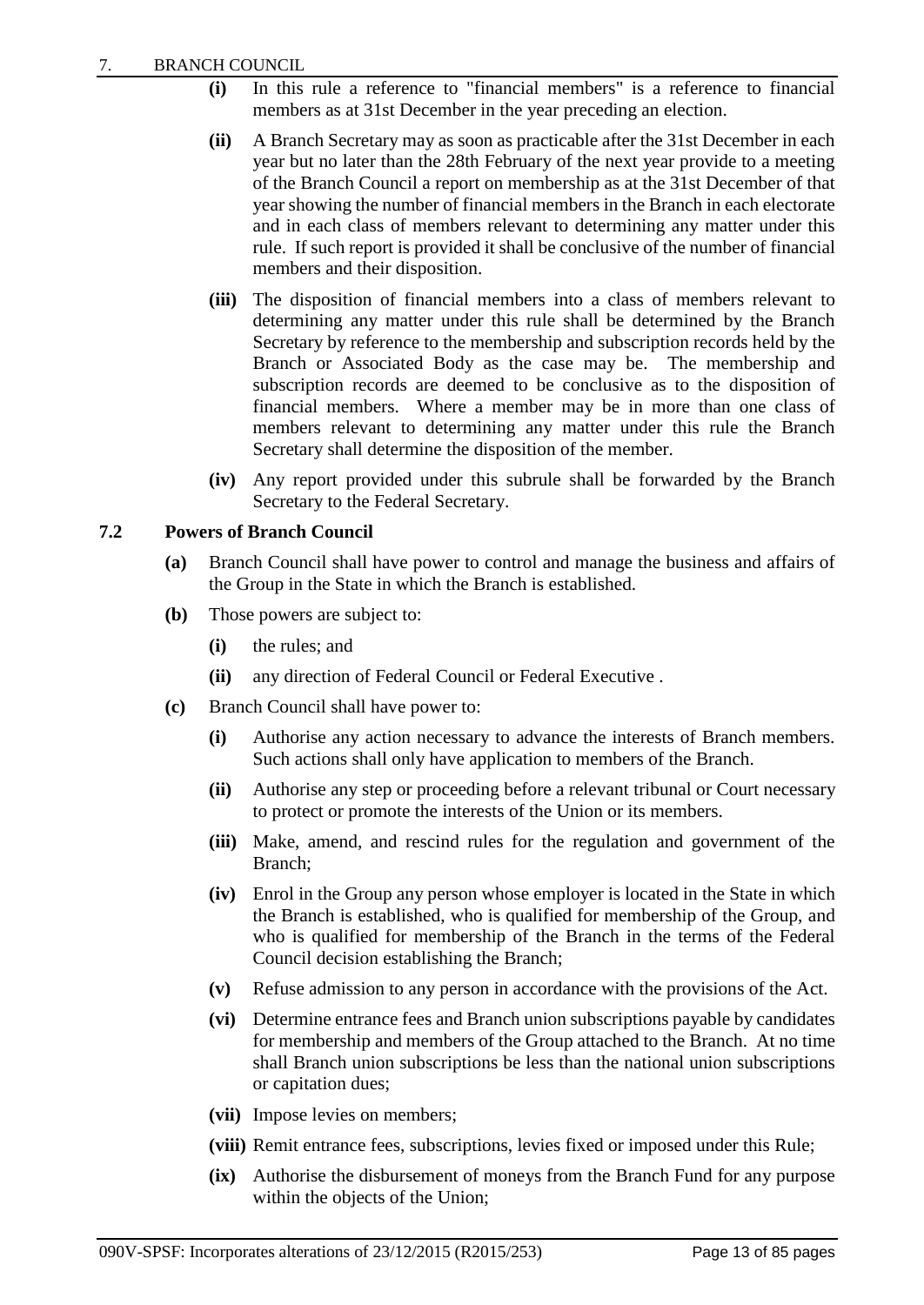- **(x)** Appoint or remove a Branch Returning Officer qualified to act in accordance with the Act;
- **(xi)** Appoint or remove a Branch Auditor qualified to act in accordance with the Act;
- **(xii)** Determine allowances or honoraria payable to Branch officers.
- **(xiii)** Set the salaries, conditions, work and location of the Branch Officers
- **(xiv)** Authorise the Branch Executive to employ and terminate the employment of staff of the Branch;
- **(xv)** Direct a delegate to Federal Council to vote or act in a manner which is consistent with a direction by the Branch
- **(xvi)** Subject to **Rule 62** dismiss from office any person elected to an office within the Branch who has been found guilty in accordance with the rules of the Group of
	- misappropriation of the funds of the Union;
	- a substantial breach of the rules of the Union:
	- gross misbehaviour or gross neglect of duty; or
	- who has ceased according to the rules of the Group to be eligible to hold the office.
	- Any such person shall have a right of appeal to the Federal Council;
- **(xvii)** Do all things necessary or convenient for the exercise of its powers.

**(xviii)**For the purposes of managing the Branch fund -

- Buy, sell, rent, lease, sublet or otherwise deal with any property, real or personal,
- Enter into any contract,
- Borrow money and mortgage or charge any of the real or personal property of the Branch,
- Establish any company or trust to hold, or assign on trust, any real or personal property of the Branch Fund

## **7.3 Branch Council Meetings**

- **(a)** Branch Council will meet at least quarterly
- **(b)** Meetings will be convened by the Branch President or in her/his absence the Branch Vice-President or in their absence the Branch Secretary.
- **(c)** Meetings may be conducted by
	- **(i)** personal attendance;
	- **(ii)** by electronic means such as teleconferencing or videoconferencing; or
	- **(iii)** by a combination of personal attendance and electronic means.
- **(d)** The Branch President and Branch Secretary acting together shall have power to convene special meetings of Branch Council, determine when, where and for what purpose such meeting shall take place.
- **(e)** Reasonable notice of all meetings will be given to each member of Branch Council.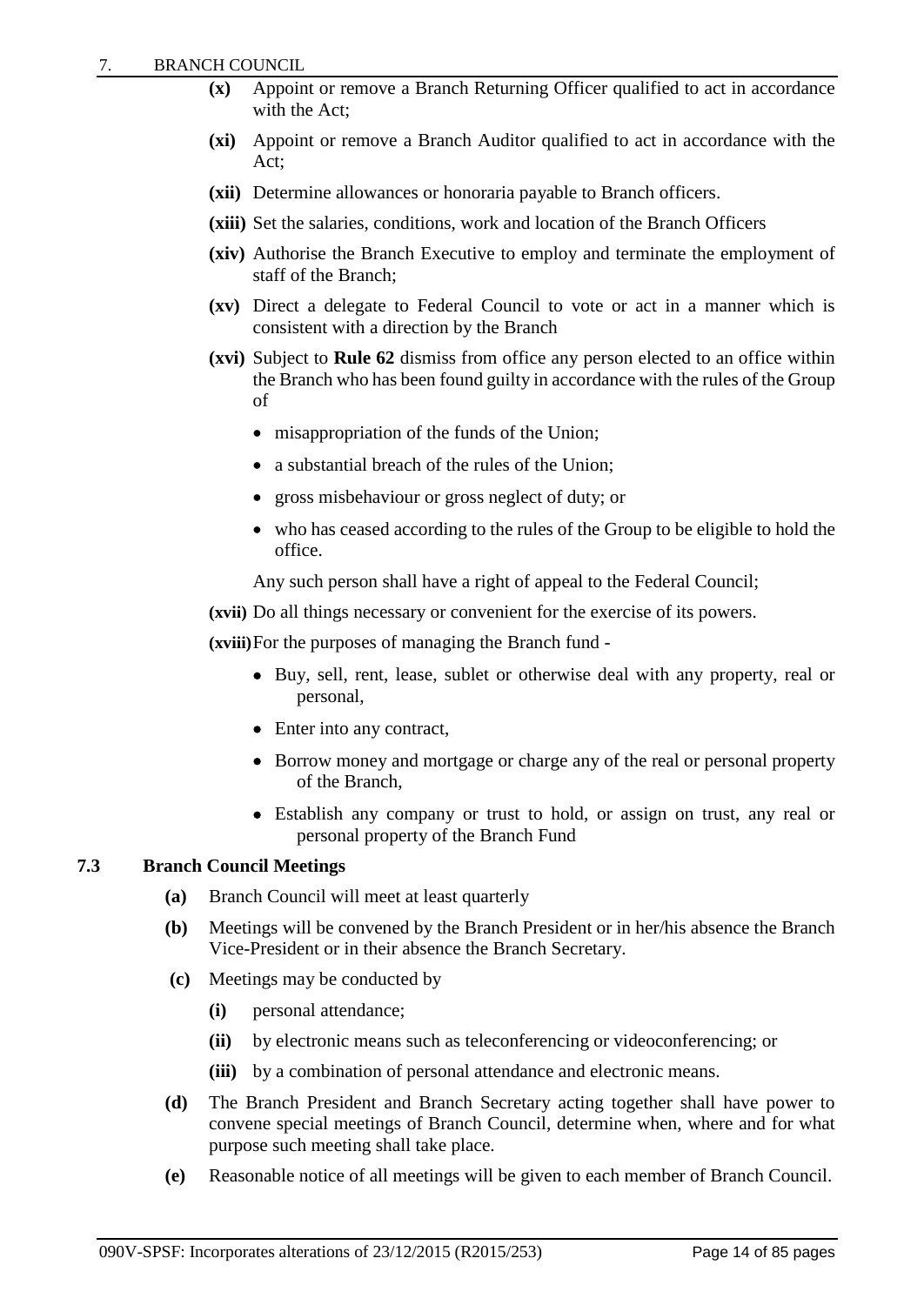## 7. BRANCH COUNCIL

**(f)** The quorum for every Branch Council meeting shall be a majority of those entitled to attend and vote. Attendance at the meeting by any means prescribed by the rules (eg proxy or electronic means) will count for the purposes of a quorum. Branch rules may provide for a different quorum.

## **7.4 Branch Council – Out Of Session Decisions**

- **(a)** The purpose of this rule is to provide a means of obtaining prompt decisions.
- **(b)** Any decision Branch Council has the power to make at a meeting may be made by ballot in the manner set out in this rule.
- **(c)** The Branch Secretary will submit any ballot under this rule requested by any member of Branch Council.
- **(d)** The ballot will be conducted of all members of the Branch Council.
	- **(i)** Branch council members must be given in writing the question which is the subject of the ballot; and notice of the period required to return the ballot.
	- **(ii)** The voting period will be not less than 7 days.
- **(e)** Notice, and return of the ballot, may be given by—
	- **(i)** hand;
	- **(ii)** post or courier;
	- **(iii)** email;
	- **(iv)** facsimile transmission; or
	- **(v)** other electronic means.
- **(f)** A ballot under this rule shall be determined in the same manner as applies to resolutions at meetings of Branch Council, that is, a simple majority of votes exercised.
- **(g)** A member of Branch Council at the time the ballot is forwarded may exercise their vote in that ballot.
- **(h)** A decision under this rule is carried if supported by a majority of the total votes exercised; and:
	- **(i)** for a ballot conducted as a result of a resolution of Branch Council, no less than 50 percent of the total votes exercisable by Branch Councillors have been exercised; or
	- **(ii)** in any other case, no less than 75 percent of the total votes exercisable by Branch Councillors have been exercised.
- **(i)** If the majority required in **sub rule 7.4(h)** is reached before the time appointed for close of a ballot, the decision may be declared carried at that date.

## **7.5 Business of Branch Council**

- **(a)** Branch Council shall determine its own order of business, except for a special meeting,
- **(b)** Any item, except an item within the scope of **Rule 7.2(c)(iii)**, may be placed on the agenda of any meeting of Branch Council.
- **(c)** Any item within the scope of **Rule 7.2(c)(iii)** may be placed on the agenda of a meeting of Branch Council by resolution of Branch Executive or Branch Council. In this case the Branch Secretary must provide members of Branch Council at least 14 days notice of the meeting specifying the business to be transacted.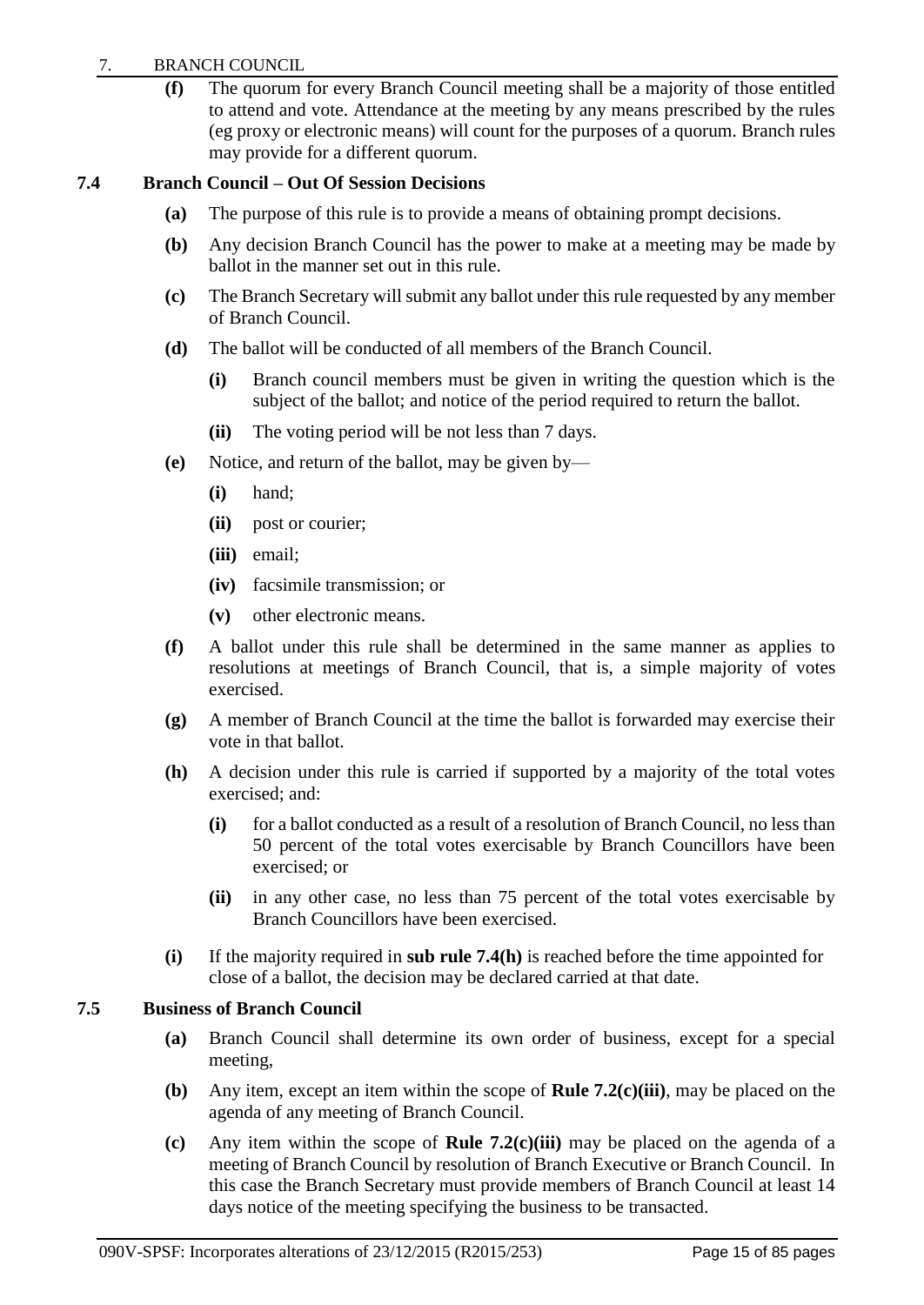#### 8. BRANCH EXECUTIVE

- **(d)** Unless urgent circumstances prevail, the Branch Secretary will provide members of Branch Council at least 7 days notice of a meeting of Branch Council specifying the business to be transacted.
- **(e)** If the Branch Executive or Branch Council recommends Branch rule changes notice shall be given to the Branch Secretary at least twenty one (21) days prior to the meeting of Branch Council.

## <span id="page-18-0"></span>**8. BRANCH EXECUTIVE**

#### **8.1 Branch Executive - Constitution**

- **(a)** The Branch Executive shall consist of the Branch Officers.
- **(b)** At every meeting of the Branch Executive the quorum necessary for the transaction of the business of the Branch Executive shall be a majority of those entitled to attend and vote or such other number or proportion as the rules of the Branch may provide.
- **(c)** Attendance at the meeting by any means prescribed by the rules (eg proxy or electronic means) will count for the purposes of a quorum.

#### **8.2 Branch Executive - Powers**

- **(a)** The Branch Executive is the Committee of Management of the Branch between meetings of Branch Council and pending the first meeting of Branch Council.
- **(b)** Branch Executive shall have all powers except the power to make, amend or rescind rules or any power expressly reserved to itself by resolution of Branch Council.
- **(c)** Branch Executive may make out of session decisions in accordance with **Rule 7.4** with the necessary modifications.

#### **8.3 Branch Executive - Meetings**

- **(a)** Branch Executive shall meet at least quarterly between meetings of Branch Council and whenever required by the Branch President. The Branch President after consultation with the Branch Secretary, will determine the date, time, and location of a meeting, and the means by which a meeting will be conducted.
- **(b)** Meetings may be conducted by
	- **(i)** personal attendance;
	- **(ii)** by electronic means such as teleconferencing or videoconferencing; or
	- **(iii)** by a combination of personal attendance and electronic means.
- **(c)** The business of a meeting of the Branch Executive shall be such items as are submitted for the consideration of the Branch Executive to the Branch Secretary at least twenty-four (24) hours prior to the meeting of Branch Executive
- **(d)** The Branch Secretary will provide all members of Branch Executive with reasonable notice of meetings of Branch Executive specifying the business to be transacted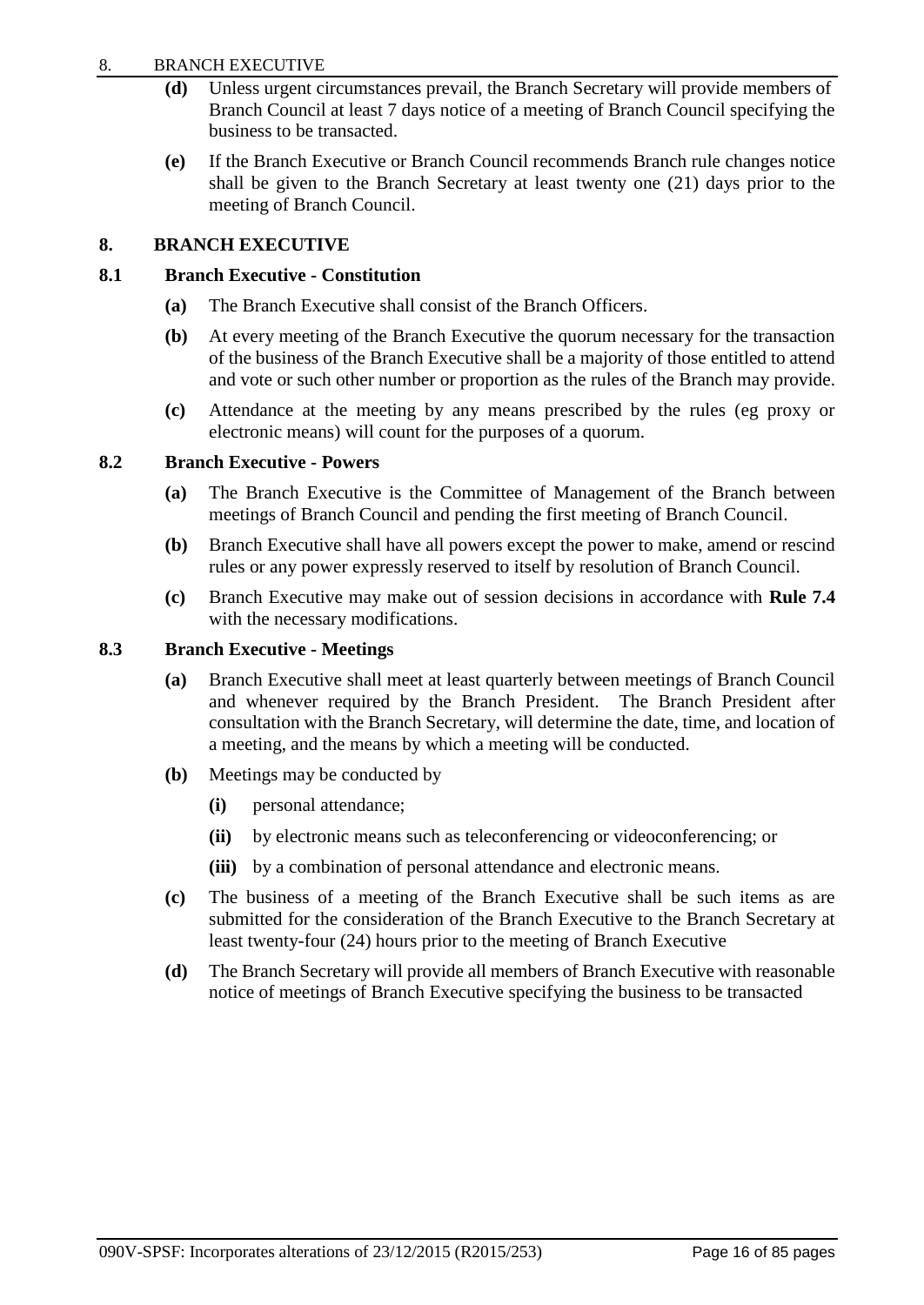## <span id="page-19-0"></span>**9. ACTU DELEGATES**

- **(a)** A Branch shall be entitled to appoint delegates to an ACTU Congress or Special Conference provided they have remitted all monies due in accordance with **Rule 31**,
- **(b)** The following formula will apply:

No. of delegates  $=\frac{a}{b}$  x c

- a Number of Branch financial members as at 31 December in the year preceding Congress/Special Conference
- b Total number of Group financial members as at 31 December in the same year as in "a".
- c Number of delegates allocated to the Group by the ACTU less one position which shall be allocated to the Federal Secretary
- **(c)** Any fractional remainder shall at first be disregarded. If any positions remain to be allocated they shall be allocated to Branches in order of the size of the fractional remainders, beginning with the largest.
- **(d)** Branch ACTU delegates shall be determined by the Branch Council and the names must be notified to the Federal Secretary
- **(e)** The Group's delegation will be bound by decisions of:
	- **(i)** The Federal Council; or
	- **(ii)** Meetings of delegates to the ACTU Congress/Special Conference in respect of matters before such Congress/Special Conference.
- **(f)** Each Branch may forward to the Federal Secretary items for submission to the ACTU Congress/Special Conference, subject to these rules and Union policy. The Federal Secretary shall forward such items in accordance with the requirements of the ACTU.

## <span id="page-19-1"></span>**10. INDUSTRY AND ADVISORY BODIES**

- **10.1** Federal Council or Federal Executive may establish an Industry or Advisory Body for any class or group of members.
	- **(a)** An Industry or Advisory Body shall be constituted by at least one delegate from each of the Branches which has members in the specified class or group.
	- **(b)** Branch delegates to an Industry or Advisory Body shall be determined from time to time by the Branch Council.
- **10.2** Meetings will be convened by the Federal Secretary as required.
- **10.3** Meetings of an Industry or Advisory Body may be conducted by
	- **(a)** personal attendance;
	- **(b)** by electronic means such as teleconferencing or videoconferencing; or
	- **(c)** by a combination of personal attendance and electronic means.
- **10.4** The Federal Secretary and the Federal President or their nominees shall be ex officio members of any Industry or Advisory Body. The activities of an Industry and Advisory Body will conform to Union Rules and policy.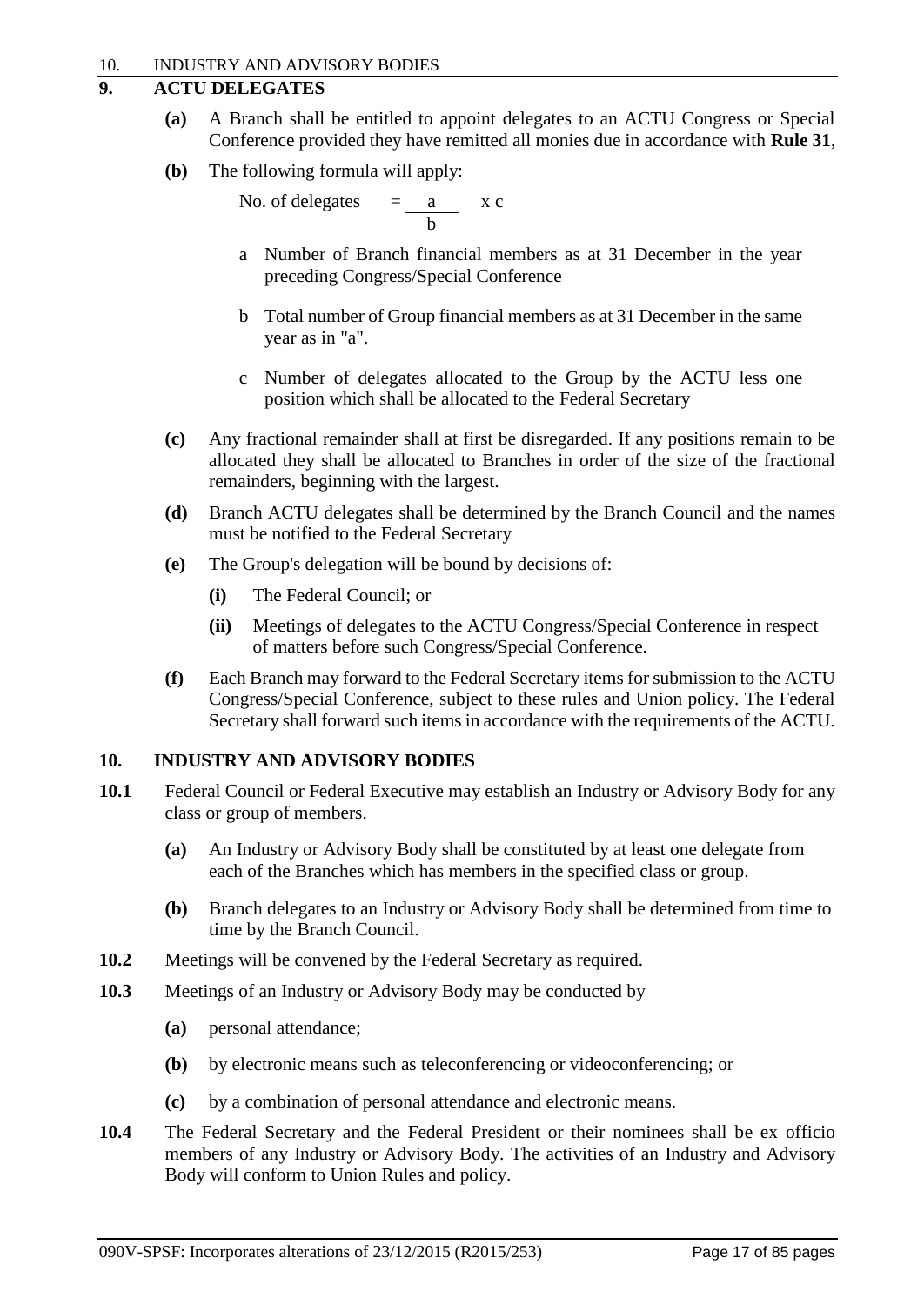#### 12. FEDERAL OFFICERS

- **10.5** An Industry or Advisory Body shall exercise such functions delegated to it by the Federal Council or the Federal Executive in a resolution concerning matters relating to the particular class or group of members for which the Body has been established.
- **10.6** The duties of Industry and Advisory Body Delegates are:-
	- **(a)** To represent their Branch on the Industry or Advisory Body; and
	- **(b)** To report to the Branch and to the members they represent, the business and decisions of the Industry or Advisory Body meetings.
- **10.7** Following each meeting, an Industry or Advisory Body shall submit a written report on decisions and recommendations made and action taken on any matter to the Federal Secretary for circulation to Federal Executive, Federal Council and Branch Secretaries.
- **10.8** The Federal Executive shall provide such financial and other resources for the meetings and activities of each Industry or Advisory Body as it deems necessary and reasonable.
- **10.9** Industry and Advisory Bodies shall appoint their own Chair and Secretary.
- **10.10** In any vote taken by an Industry or Advisory Body, each Branch's delegates shall have a total vote equal to the number of financial members in the specified class or group in the Branch they represent as at 31 December in the year preceding.

## <span id="page-20-0"></span>**Part 2—OPERATIONS**

## <span id="page-20-1"></span>**11. REGISTERED OFFICE**

- **11.1** The office of the Group shall be at the address determined by the Federal Council.
- **11.2** The office of each Branch shall be at the address determined by the Branch Council.

## <span id="page-20-2"></span>**12. FEDERAL OFFICERS**

## **12.1 Composition**

- **(a)** The Federal Officers are:
	- **(i)** Federal President,
	- **(ii)** Federal Vice- Presidents, and
	- **(iii)** Federal Secretary.
- **(b)** A Federal Vice-President shall be elected from each Branch; one of whom shall be the Federal President.

## **12.2 Federal Secretary Duties**

- **(a)** The Federal Secretary will be the Executive Officer of the SPSF Group and, subject to the direction of the Federal Council and the Federal Executive, will be responsible for the effective administration and operation of the SPSF Group. The Federal Secretary will do all things necessary to further and protect the interests of the SPSF Group and its members.
- **(b)** Without limiting the generality of **Rule 12.2(a),** the Federal Secretary shall:
	- **(i)** ensure that decisions of Federal Council are implemented;
	- **(ii)** Attend all meetings of Federal Council and Federal Executive and any committee of the Group;
	- **(iii)** develop the strategic plan to achieve the directions and objectives of the Union;
	- **(iv)** prepare a budget each year for the operations of the Union consistent with the strategic plan;
	- **(v)** prepare an agenda of the business to be transacted at each meeting;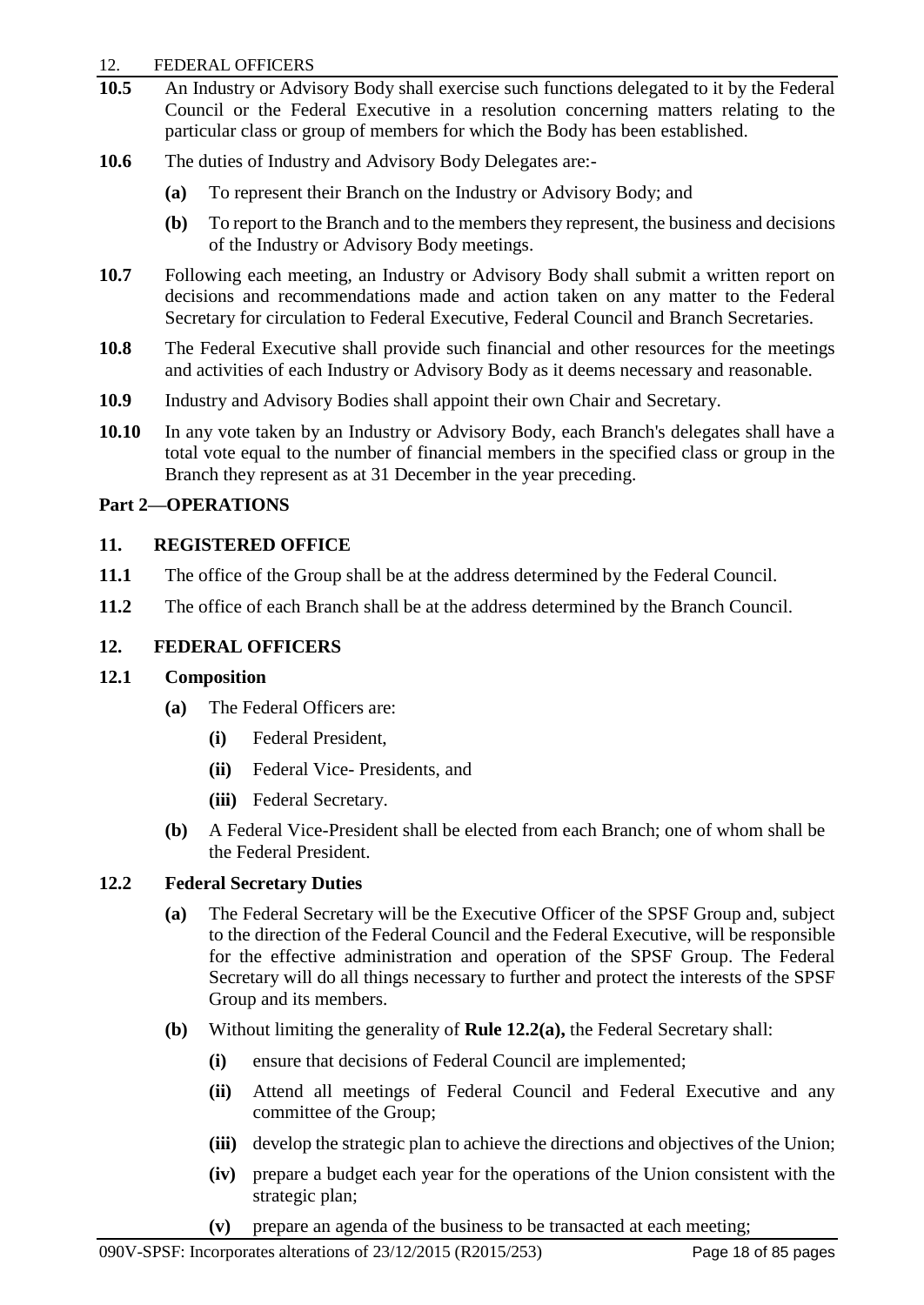- **(vi)** prepare, circulate and present minutes of the business transacted at each meeting
- **(vii)** direct such staff as are necessary to assist the SPSF Group conduct its affairs, and fix the salary, remuneration, duties and delegated responsibilities of such staff ;
- **(viii)** sue or accept service of process on behalf of and in the name of the Group;
- **(ix)** Keep proper books of account of the Group and see to the preparation of an annual balance sheet and statement of receipts and payments
- **(x)** Ensure that all matters required of a Registered Organisation under the Act are dealt with in the manner prescribed in the Act and Regulations;
- **(c)** The Federal Secretary may delegate any power, authority, duty or function under these rules to any officer or employee subject to **Rule 65**
- **(d)** The Federal Secretary may execute documents not required to be under seal of the Union on behalf of the Group. A Federal Officer, whose signature shall be attested by one other Federal Officer, may also execute such documents.
- **(e)** The Federal Secretary shall be an ex officio member of any Federal committee of the Group.

#### **12.3 Duties of Federal President**

- **(a)** The Federal President shall:
	- **(i)** Preside at and conduct all meetings of Federal Council and Federal Executive;
	- **(ii)** In consultation with the Federal Secretary convene meetings of Federal Council and Federal Executive;
	- **(iii)** Exercise a deliberative vote only if he or she so desires at all meetings of Federal Council and Federal Executive;
	- **(iv)** Ensure as far as possible that the rules of the Union are performed and observed by officers and members of the Group;
	- **(v)** Request and receive an explanation from any officer or member of the Group in any case where the Federal President believes that the rules of the Union may not have been performed or observed and report thereon to Federal Executive and Federal Council;
	- **(vi)** Generally act to safeguard the reputation, unity and property of the Union.
- **(b)** The Federal President shall be an ex officio member of any Federal committee of the Group.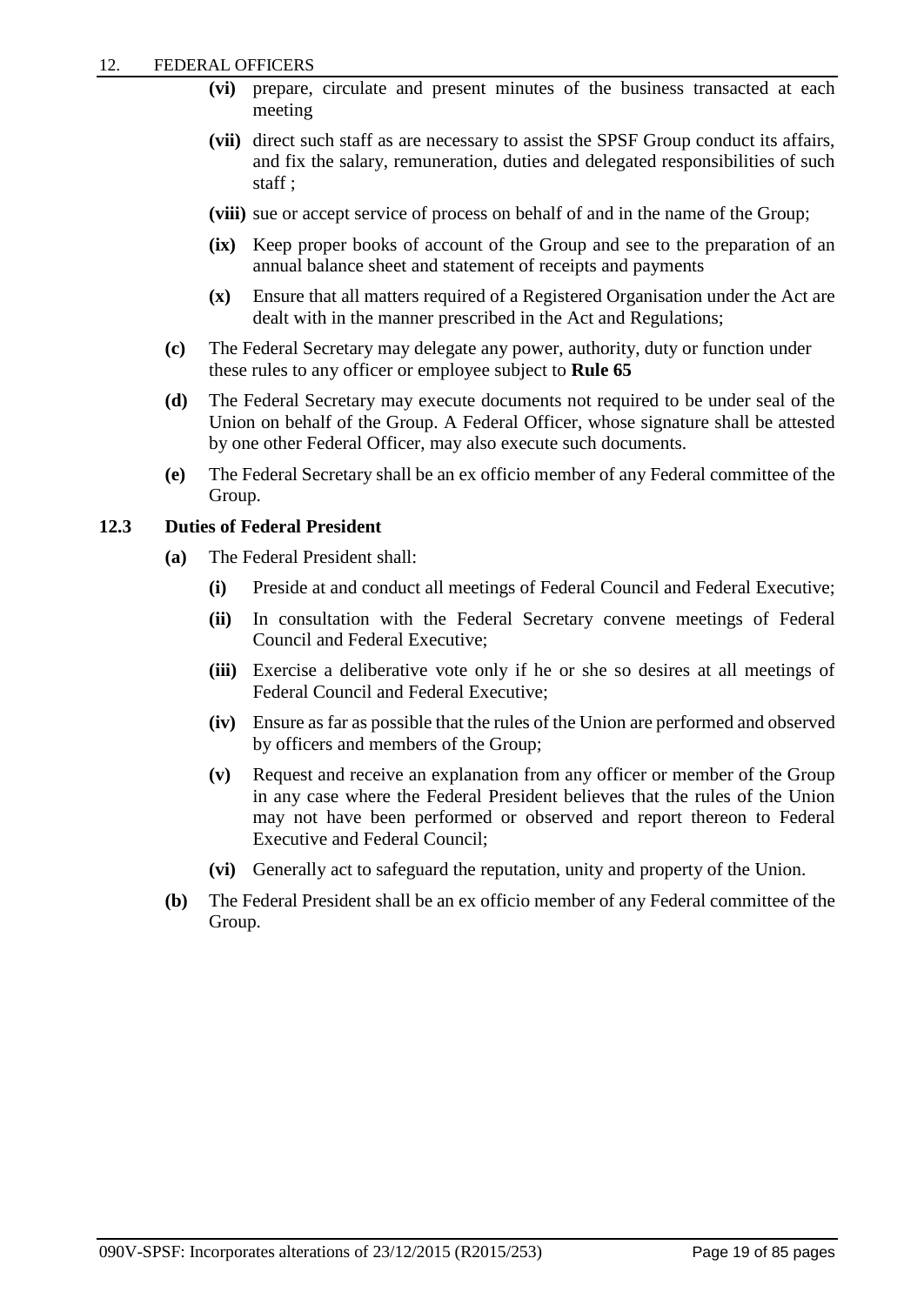#### 13. BRANCH OFFICERS

## **12.4 Duties of Federal Vice-Presidents**

The most senior Federal Vice-President, as determined by **Rule 19.7,** shall exercise all of the rights and perform all of the duties of the Federal President

- **(a)** in their absence, or
- **(b)** on request of the Federal President

## <span id="page-22-0"></span>**13. BRANCH OFFICERS**

#### **13.1 Composition**

The Branch Officers are:

- **(a)** Branch President
- **(b)** Branch Vice President(s)
- **(c)** Branch Secretary
- **(d)** Branch Assistant Secretary(s)
- **(e)** Branch Treasurer (if applicable)
- **(f)** One or more Executive Councillors (if applicable)
- **13.2** Branch rules may provide for one or more Executive Councillors to represent a particular class or group of members.

#### **13.3 Branch President Duties**

The Branch President shall:

- **(a)** Preside at all meetings of Branch Council and Branch Executive;
- **(b)** Determine the date, time and place of meetings of Branch Council and Branch Executive in consultation with the Branch Secretary,
- **(c)** Exercise a deliberative vote at all meetings of Branch Council and Branch Executive if he or she desires,
- **(d)** Ensure as far as possible that the rules of the Branch are performed and observed by officers and members of the Branch;
- **(e)** Request and receive an explanation from any officer or member of the Branch in any case where the Branch President believes that the rules of the Branch have not been performed or observed and report thereon to Branch Executive and Branch Council;
- **(f)** Generally act to safeguard the reputation, unity, autonomy and property of the Branch.
- **(g)** The Branch President shall be an ex officio member of any committee of the Branch.

## **13.4 Branch Vice-President Duties**

- **(a)** The Branch Vice-President(s) shall exercise all of the rights and perform all of the duties of the Branch President:
	- **(i)** in their absence, or
	- **(ii)** on request of the Branch President.
- **(b)** Branch rules may provide for the determination of seniority of Branch Vice Presidents and allocation of duties.

#### **13.5 Branch Secretary Duties**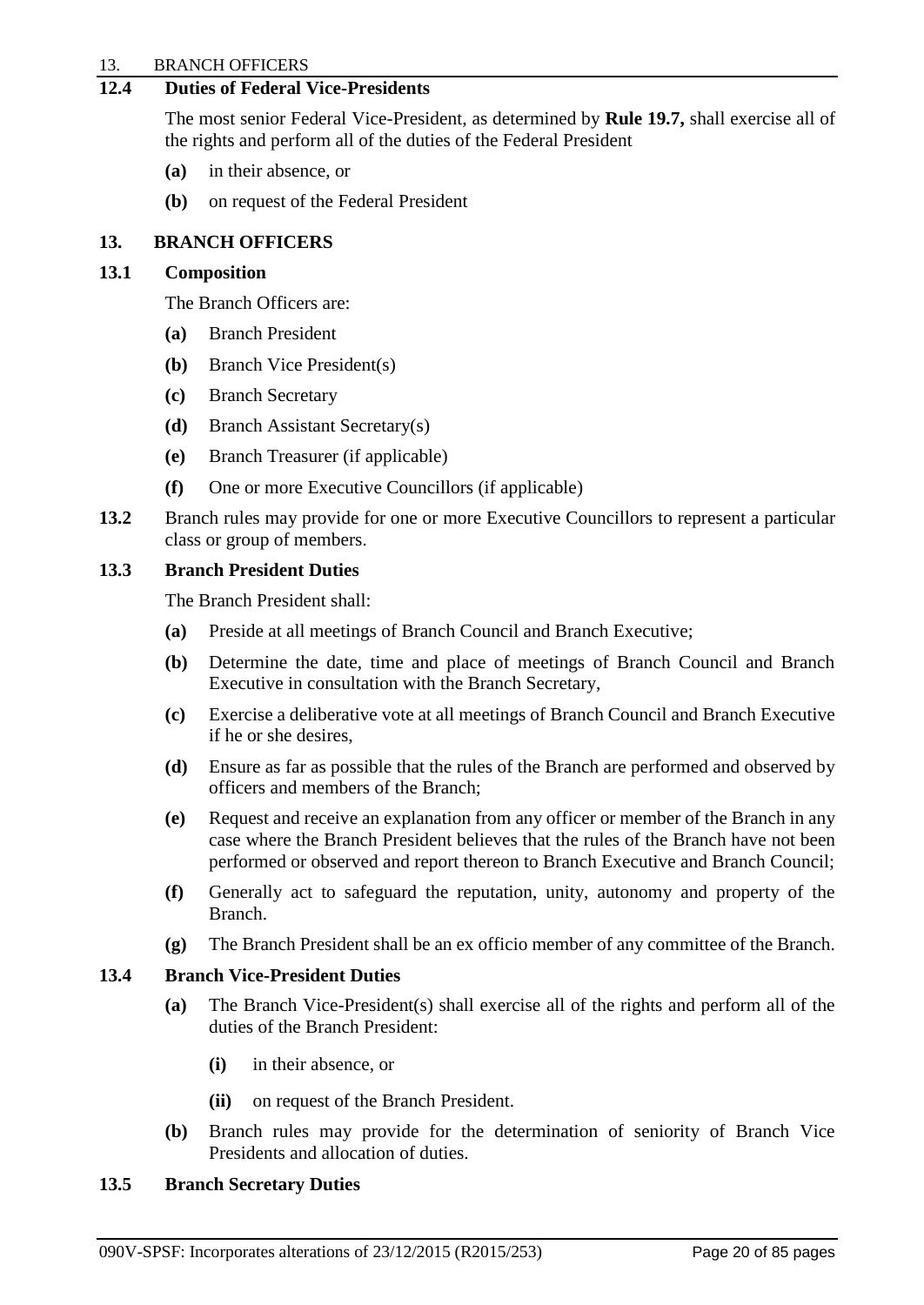- **(a)** The Branch Secretary will be the Executive Officer of the Branch and, subject to the direction of the Branch Council and Branch Executive, will be responsible for the effective administration and operation of the Branch. The Branch Secretary will do all things necessary to further and protect the interests of the Branch and its members.
- **(b)** Without limiting the generality of **Rule 13.5(a),** the Branch Secretary will:
	- **(i)** ensure that decisions of Branch Council are implemented;
	- **(ii)** Attend all meetings of Branch Council and Branch Executive and any committee of the Branch;
	- **(iii)** Prepare an agenda of the business to be transacted at each such meeting;
	- **(iv)** Prepare, circulate and present minutes of the business transacted at each such meeting;
	- **(v)** Direct such staff as are necessary to assist the Branch conduct its affairs, and fix the salary, remuneration, duties and delegated responsibilities of such staff; and
	- **(vi)** Sue or accept service of process on behalf of and in the name of the Branch;
	- **(vii)** Keep proper books of account of the Branch and see to the preparation of an annual balance sheet and statement of receipts and payments
	- **(viii)** Ensure that all matters required of a Registered Organisation under the Act are dealt with in the manner prescribed in the Act and Regulations;
- **(c)** The Branch Secretary may delegate any power, authority, duty or function under these rules to any officer or employee subject to **Rule 65**.
- **(d)** The Branch Secretary shall be an ex officio member of any Branch committee.

## **13.6 Branch Assistant Secretary Duties**

- **(a)** The Assistant Branch Secretary will perform the duties
	- **(i)** specified under the Branch rules; and
	- **(ii)** assist the Branch Secretary to perform all of the duties of the Branch Secretary; or
	- **(iii)** the duties of the Branch Secretary in the absence of the Branch Secretary, or
	- **(iv)** Branch Council or Branch Executive instructs them to perform. Any instructions may include some or all of the duties of the Branch Secretary as may be specified in each request or instruction.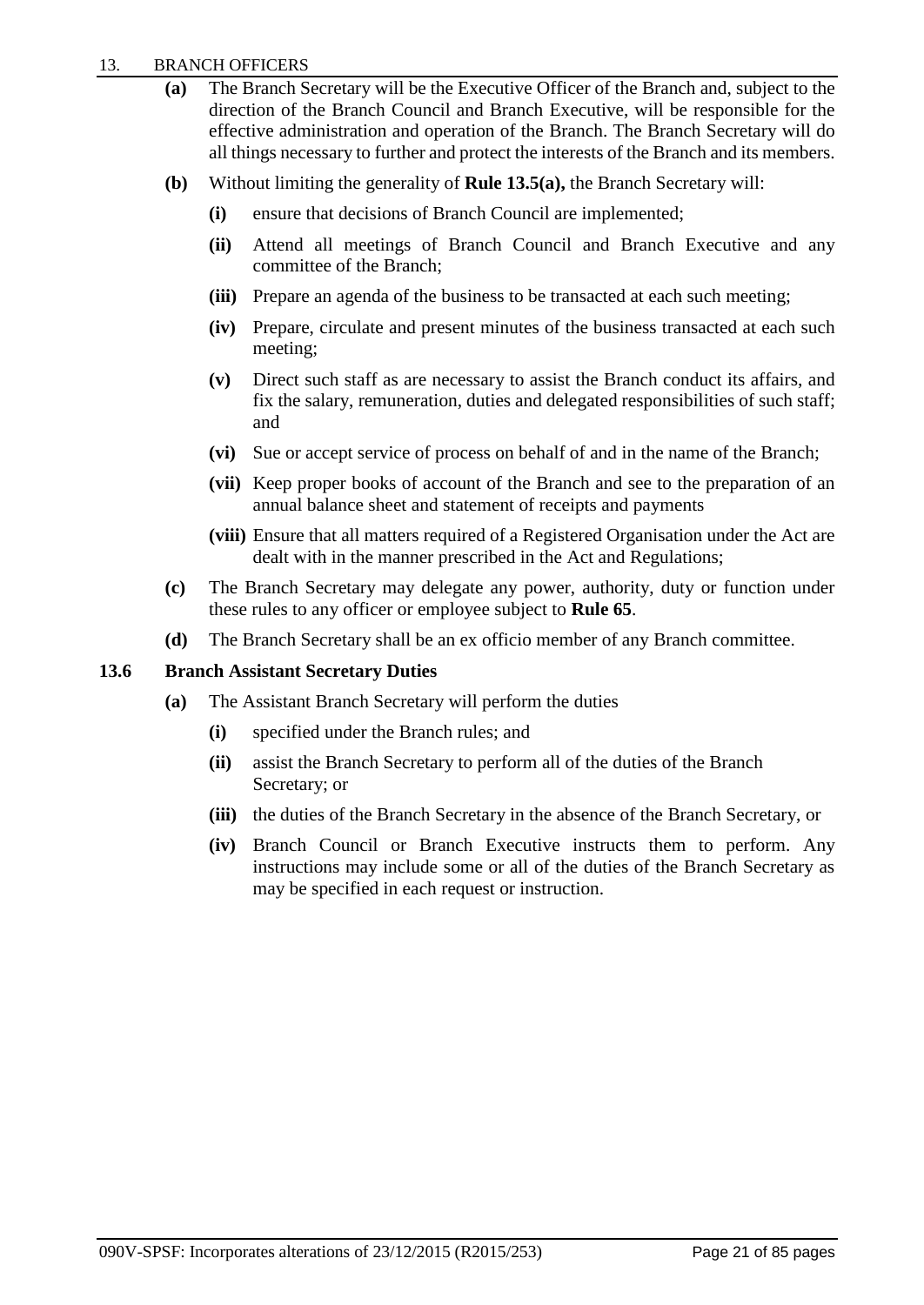#### 13. BRANCH OFFICERS

## <span id="page-24-0"></span>**Part 3—ELECTIONS AND APPOINTMENTS**

Group and Branch elections are held every 4 years by a combination of direct and collegiate voting. The rules are set out as follows:

- Part 3A is about the organisation of elections
- Part 3B is about offices elected by direct voting system
- Part 3C is about offices elected by collegiate voting system
- Part 3D is about the voting and appointment system

Elections are held in stages as follows:

| <b>Stage</b> | <b>Election</b>                                           | <b>Voting system</b>                                                                                                                                                                                     |
|--------------|-----------------------------------------------------------|----------------------------------------------------------------------------------------------------------------------------------------------------------------------------------------------------------|
| Stage 1      | <b>Branch</b><br>Council<br>and<br><b>Branch Officers</b> | Direct voting system:<br><b>Branch Secretary</b><br><b>Assistant Branch Secretary(s)</b><br><b>Branch Council</b><br>Direct voting system unless collegiate voting system<br>applies under Branch Rules: |
|              |                                                           | <b>Branch President</b><br><b>Branch Vice President(s)</b><br><b>Branch Treasurer</b><br><b>Branch Executive Councillor</b>                                                                              |
| Stage 2      | <b>Branch Officers</b>                                    | Branch rules may provide for collegiate voting system:<br><b>Branch President</b><br>$\bullet$<br>Branch Vice President(s)<br><b>Branch Treasurer</b><br>$\bullet$<br><b>Branch Executive Councillor</b> |
| Stage 3      | Branch Delegates<br>to<br><b>Federal Council</b>          | Collegiate voting system from and by Branch Councillors                                                                                                                                                  |
| Stage 4      | Branch Representative<br>on Federal Executive             | Collegiate voting system from and by Branch Delegates<br>to Federal Council (Federal Councillors)                                                                                                        |
| Stage 5      | <b>Federal Vice Presidents</b>                            | Collegiate voting system from and by Branch Delegates<br>to Federal Council (Federal Councillors)                                                                                                        |
| Stage 6      | <b>Federal President</b>                                  | Collegiate voting system from Branch Delegates to<br>Federal Council (Federal Councillors).<br>Only Federal<br>Vice Presidents are eligible for office.                                                  |

| <b>Federal Secretary</b><br>Separate<br>Stage | Direct voting system of all members |
|-----------------------------------------------|-------------------------------------|
|-----------------------------------------------|-------------------------------------|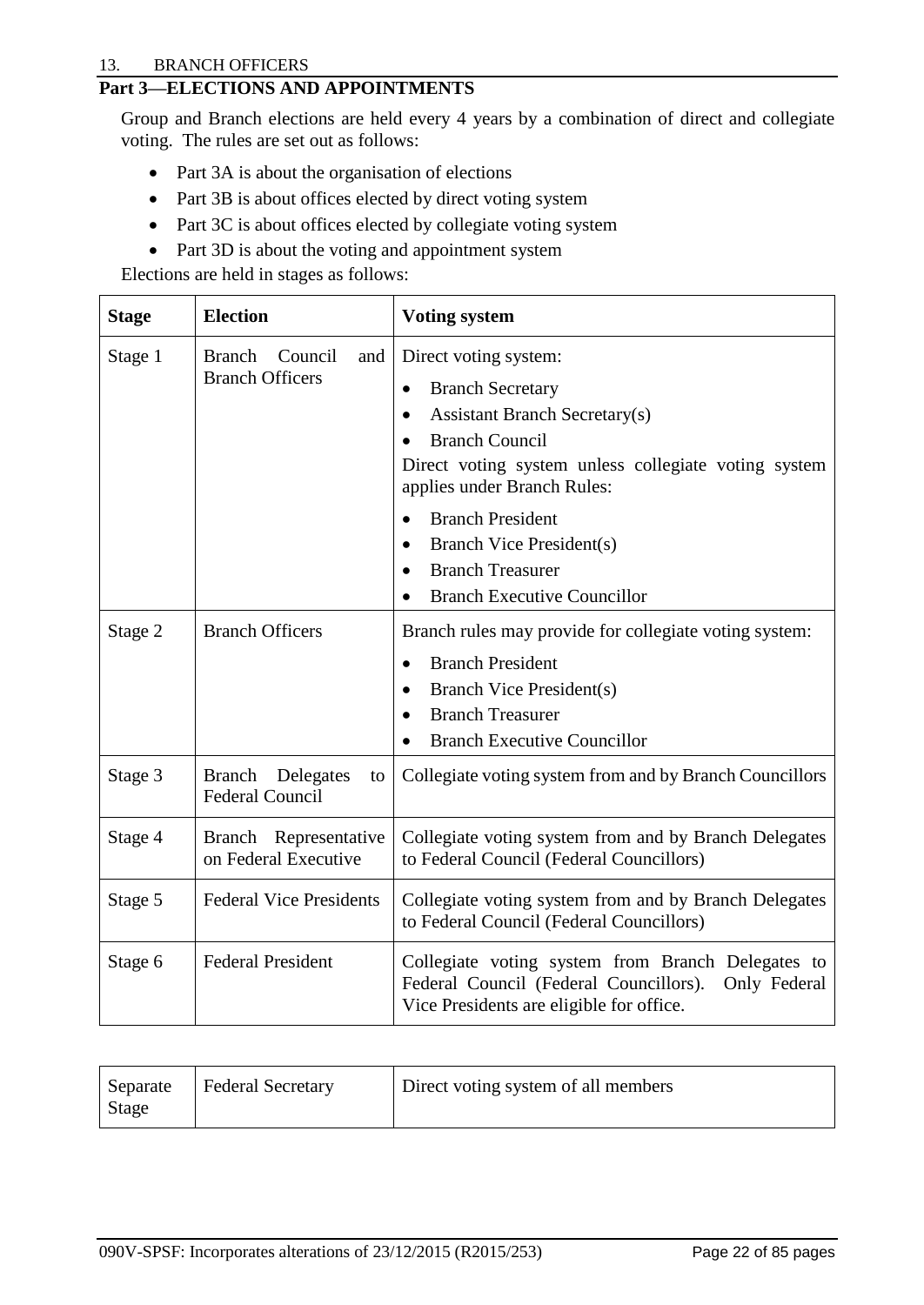#### <span id="page-25-0"></span>15. ELECTIONS

## **PART 3A – ORGANISATION OF ELECTIONS**

#### <span id="page-25-1"></span>**14. DEFINITIONS**

#### **14.1 the Act**

Means the *Fair Work (Registered Organisations) Act 2009*.

#### **14.2 Candidate**

Means a person who seeks or is nominated for an office. Also known as a nominee.

#### **14.3 Close of Roll Day**

The date set for the close of the roll of voters in the election notice under **Rule 17.2(e).**

#### **14.4 Collegiate electoral system**

Means a method of election comprising a first stage, at which persons are elected to a number of offices by a direct voting system; and a subsequent stage (or subsequent stages) at which persons are elected by and from the body of persons elected at the preceding stage.

#### **14.5 Continuously financial member**

Means a member who must have remained a financial member continuously for a period of time.

#### **14.6 Direct voting system**

Means a method of election at which all eligible financial members vote.

#### **14.7 Financial member**

Means a member whose payments of entrance fees, subscription, levies or fines are not more than three months in arrears.

## **14.8 Irregularity**

Has the same meaning as the definition contained in Section 6 of the *Fair Work (Registered Organisations) Act 2009*.

#### **14.9 Nominator**

Means a person who nominates another person for office. The rules should specify whether a Nominator or Nominators are required to validate the Nomination.

## **14.10 Nominee**

Means the person nominated for office. Also known as a candidate.

#### **14.11 Office and officer**

Has the same meaning as the definition contained in Section 9 and Section 6 of the *Fair*  Work *(Registered Organisations) Act 2009* respectively.

#### **14.12 Prescribed officer**

The office holder or employee within the organisation who is authorised by the committee of management to make available the register of members to the returning officer.

#### **14.13 Returning officer**

Means, in relation to elections conducted by the Australian Electoral Commission, an employee of the Australian Electoral Commission. In other cases, it means the person appointed under the rules to conduct the election.

#### <span id="page-25-2"></span>**15. ELECTIONS**

#### **15.1 Method of Election**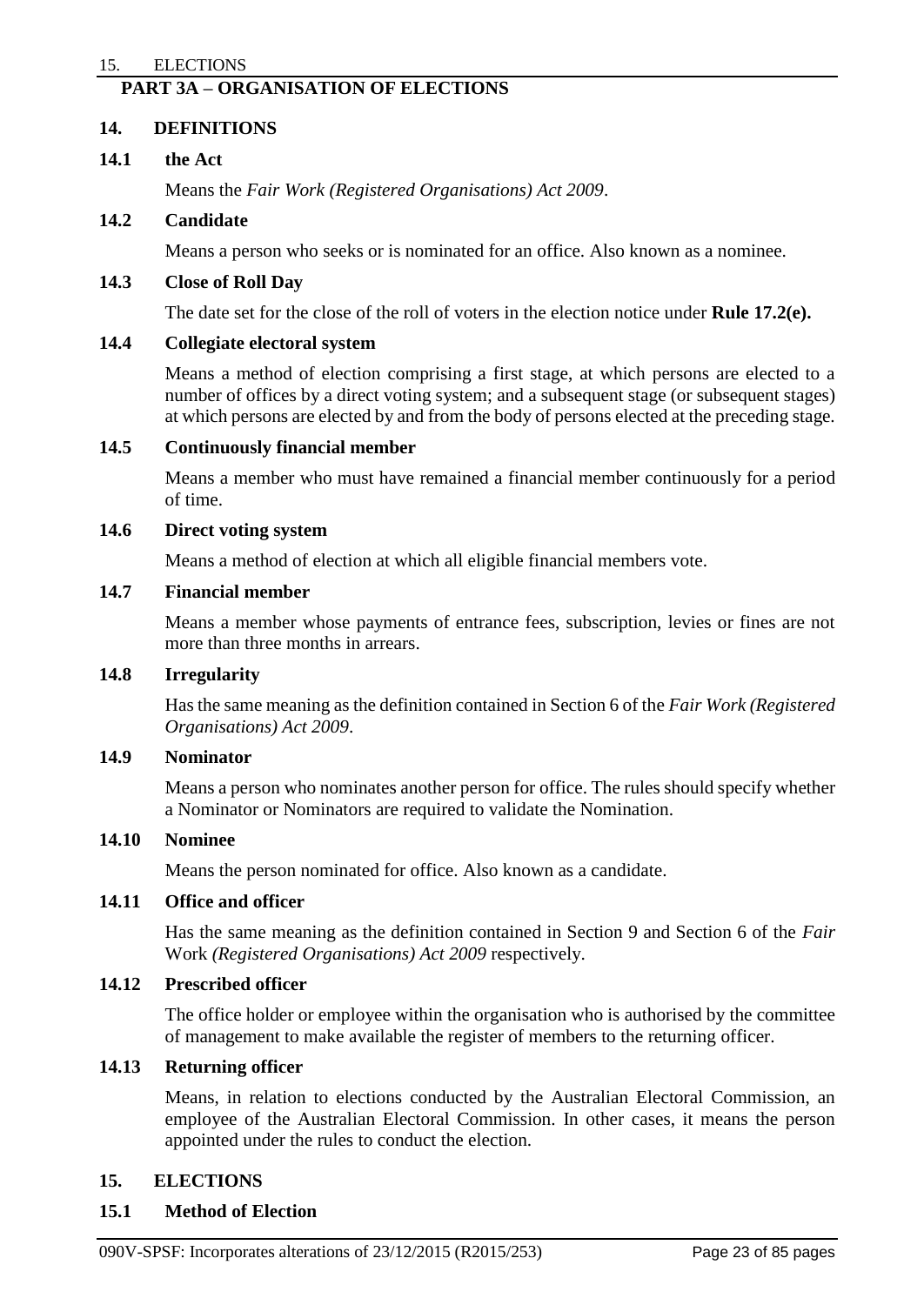## **(a) Direct Voting System**

All direct elections shall be by secret postal ballot. In spite of anything else contained in these Rules, a person is eligible to vote in a ballot if they are, on Close of Roll Day, a financial member of the part of the organisation that the office represents.

## **(b) Federal Secretary, Branch Secretary, Branch Assistant Secretary and Branch Councillor**

The following offices are elected by direct voting system:

- **(i)** Federal Secretary;
- **(ii)** Branch Secretary;
- **(iii)** Branch Assistant Secretary(s);
- **(iv)** Branch Council.

## **(c) Branch President and Branch Vice President(s)**

The following offices are elected by direct voting system however Branch rules may provide for them to be elected by a collegiate voting system:

- **(i)** Branch President
- **(ii)** Branch Vice President(s)

## **(d) Branch Executive Councillor and Branch Treasurer**

The following offices are elected by direct voting system however Branch rules may provide for them to be elected by a collegiate voting system:

- **(i)** Branch Executive Councillor(s)
- **(ii)** Branch Treasurer

#### **(e) Term of Office**

The term of office for successful candidates will commence from the date of the declaration of the result of the election. Candidates shall hold office for 4 years or until their successors are declared elected.

#### **(f) Collegiate Voting System**

All collegiate elections shall be by secret ballot by post or at a meeting of the electorate. The following offices are elected sequentially by collegiate voting system:

- **(i)** Delegates to Federal Council are elected by and from the Branch Council
- **(ii)** One Branch Representative to the Federal Executive from each Branch elected by and from Delegates to Federal Council.
- **(iii)** One Federal Vice President from each Branch elected by and from Delegates to Federal Council.
- **(iv)** The Federal President is elected by members of the Federal Council from Federal Vice Presidents.
- **(g) Branch** rules may provide that the following offices are elected by collegiate voting system:
	- **(i)** Branch President
	- **(ii)** Branch Vice President(s)
	- **(iii)** Branch Treasurer
	- **(iv)** Branch Executive Councillor(s)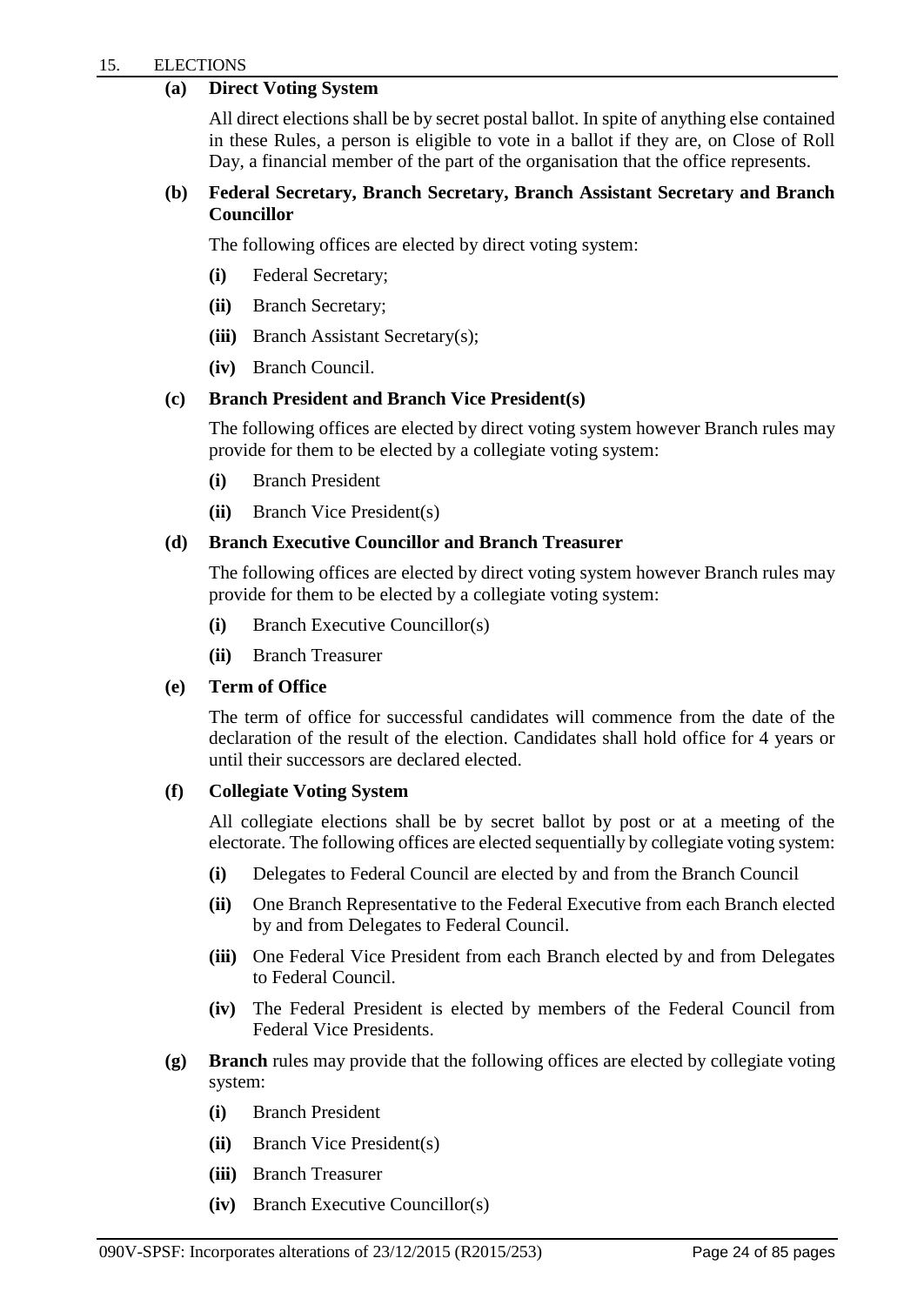## <span id="page-27-0"></span>**16. RETURNING OFFICER**

#### **16.1 Returning Officer – Powers and Duties**

- **(a)** A returning officer, not being the holder of any office in, or an employee of, the organisation or of a branch or sub-branch of the organisation shall be appointed to conduct each election for office
	- **(i)** The Federal Returning Officer shall be appointed by Federal Council
	- **(ii)** The Branch Returning Officer shall be appointed by the respective Branch Council
- **(b)** Where a returning officer is required to conduct an election for any position other than an office, the returning officer shall apply these election rules making any necessary changes and shall have the same powers and duties as apply under these rules to the conduct of an election for office.
- **(c)** The returning officer shall prepare and circulate a notice calling for nominations in accordance with these rules.
- **(d)** After the close of nominations the returning officer shall consider all nominations received during the nomination period. The Returning officer shall reject any nominations received after the nomination period has closed.
- **(e)** The returning officer shall accept all nominations which satisfy the requirements of these rules.
- **(f)** The returning officer shall treat any defective nominations in the manner prescribed in these rules.
- **(g)** Where a ballot is required, the returning officer shall conduct the ballot in accordance with the provisions of these rules.
- **(h)** In respect to any matter pertaining to the conduct of any election, and in spite of anything else contained in these rules, the returning officer shall take such action and give such directions as the returning officer considers necessary, including but not limited to making void a step already taken in the election, to ensure the secrecy of the ballot and to prevent or remedy an irregularity.

## <span id="page-27-1"></span>**17. ADVERTISING**

## **17.1 Publication**

The returning officer shall cause an election notice to be published:

**(a)** in a newspaper circulating throughout the region to which the functions of the office or offices relate;

and

**(b)** on the Group, and/or Branch website;

or

**(c)** in any journal or bulletin or newsletter published by the organisation electronically or by other means and circulated to all members eligible to participate in the election.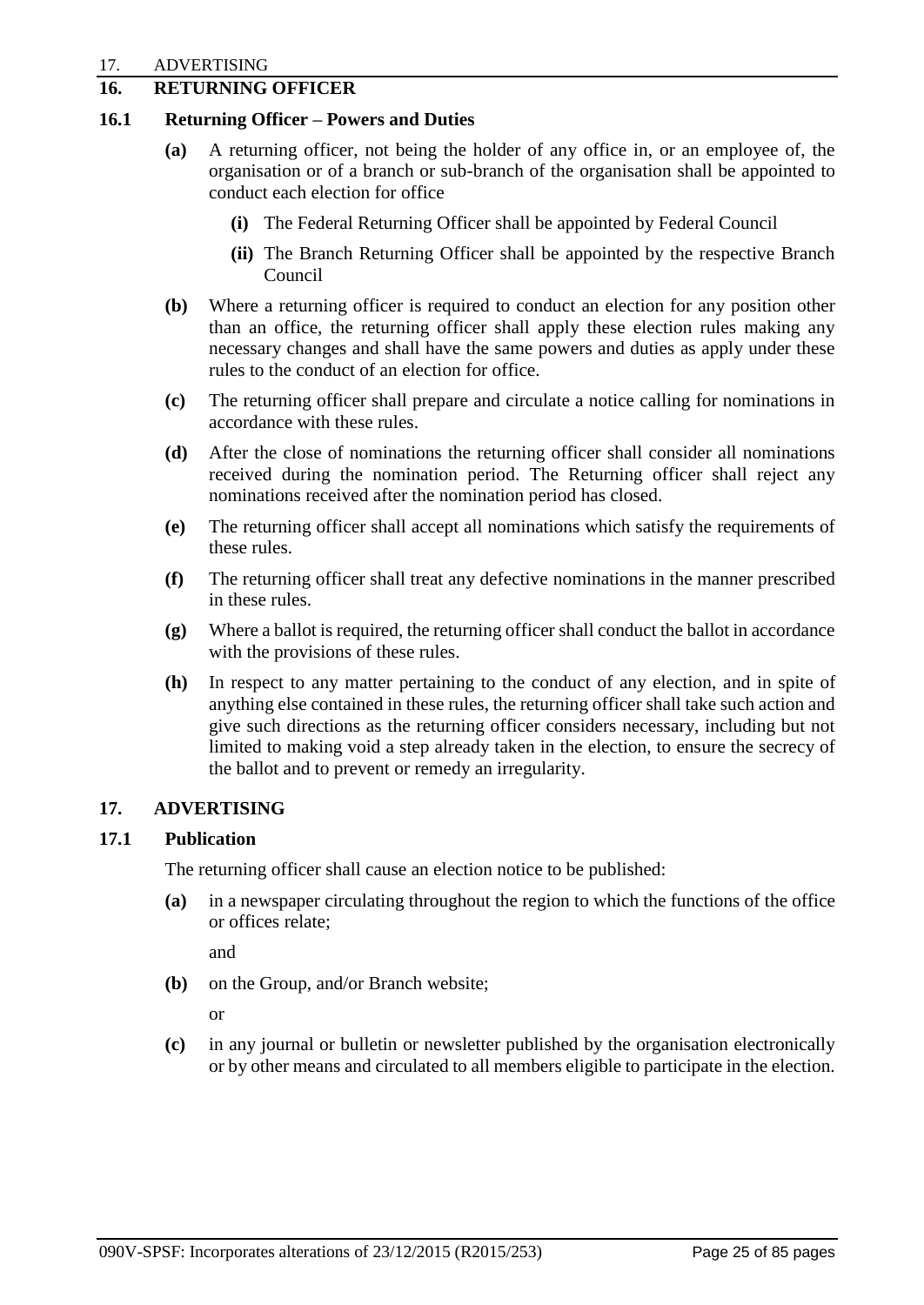#### 18. SCRUTINEERS

## **17.2 Election notice**

The election notice shall:

- **(a)** state that the election is being conducted by the returning officer;
- **(b)** list the offices for which nominations are sought;
- **(c)** invite nomination for election from all eligible persons;
- **(d)** fix the time and date for the opening and closing of nominations;
- **(e)** fix the date for the closure of the roll of voters by specifying a day which shall be no earlier than 30 days, and no later than seven days, after the date fixed for the opening of nominations
- **(f)** fix the time and date for the opening and closing of the ballot;
- **(g)** specify the place where nomination forms may be obtained;
- **(h)** specify the place where nominations must be lodged;
- **(i)** specify the accepted method/s of lodgement;
- **(j)** fix a time and date for withdrawal of nominations;
- **(k)** specify other documentation required to be submitted with the nomination.

## <span id="page-28-0"></span>**18. SCRUTINEERS**

#### **18.1 Appointment**

Each candidate may appoint, in writing, one person as scrutineer to represent the candidate's interests in the conduct of the ballot. A scrutineer shall not be a candidate for any position which is also included in a ballot in the election. The candidate may appoint one or more substitute scrutineers, if required.

#### **18.2 Rights and obligations**

- **(a)** A scrutineer may be present at any stage in the ballot. This includes:
	- **(i)** countersigning any seals or placing their own seal on any receptacle being used for the ballot
	- **(ii)** bringing to the attention of the returning officer any alleged irregularity in
		- the issue of ballot papers
		- the admission of envelopes to scrutiny
		- the formality or informality of ballot papers
		- the counting of votes
- **(b)** A scrutineer shall not:
	- **(i)** interrupt the scrutiny without lawful reason
	- **(ii)** disclose any knowledge acquired concerning the votes of any particular voter or voters
	- **(iii)** fail to carry out any lawful request by the returning officer
	- **(iv)** touch any ballot material
	- **(v)** act in a manner which will interfere with the proper conduct of the election

<span id="page-28-1"></span>Failure of a scrutineer to attend any scheduled event will not delay any step in the election.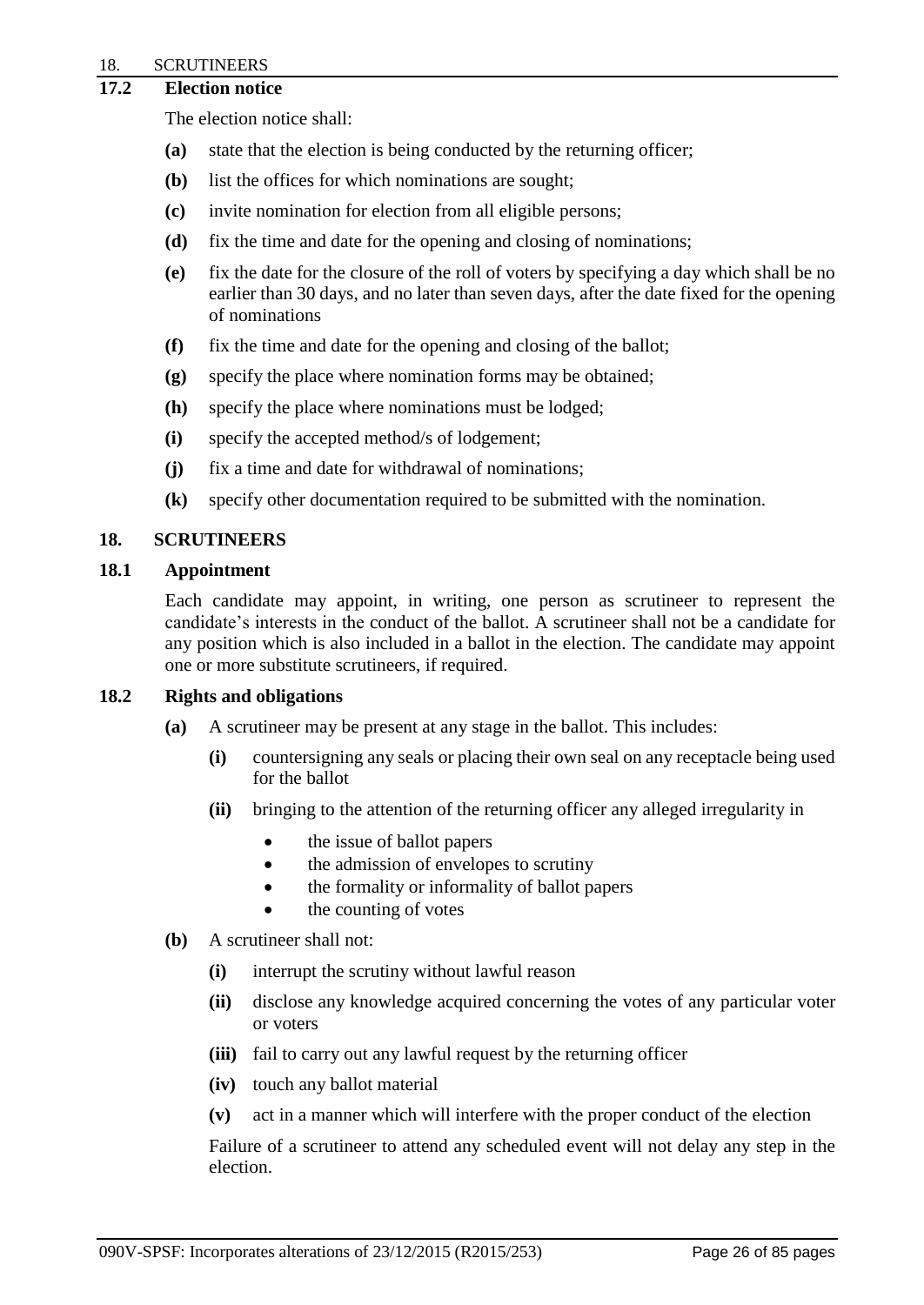#### **Part 3B - DIRECT ELECTIONS**

A Direct election is an election by a direct voting system at which all eligible financial members vote. Direct elections are held for the following offices:

- Branch Secretary
- Assistant Branch Secretary(s)
- Branch Council
- Federal Secretary

The following offices are elected by direct election unless Branch rules provide for collegiate voting

- Branch President
- Branch Vice President(s)
- Branch Treasurer
- Branch Executive Councillor

#### <span id="page-29-0"></span>**19. ELECTION TIMETABLE – NOMINATIONS AND VOTING**

#### **19.1 Nominations**

**(a)** Nominations for all offices, except Federal Secretary, will be open for at least 14 days. Nominations for Federal Secretary will be open for 21 days.

#### **(i) Branch Secretary**

The election for Branch Secretary shall be conducted every four years. The election should be conducted so that a result is declared not earlier than 1 May and not later than 30 June in the election year.

#### **(ii) Branch Assistant Secretary(s) and Special Sub Branch Assistant Secretaries**

The election for Branch Assistant Secretary(s) and Sub Branch Assistant Secretaries shall be conducted every four years. The election should be conducted so that a result is declared not earlier than 1 May and not later than 30 June in the election year.

## **(iii) Branch Council**

The election for Branch Council shall be conducted every four years. The election should be conducted so that a result is declared not earlier than 1 May and not later than 30 June in the election year.

## **(iv) Branch President**

The election shall be conducted so that the result is declared not earlier than 1 May and not later than 30 June in the election year.

#### **(v) Branch Vice President(s)**

The election shall be conducted so that the result is declared not earlier than 1 May and not later than 30 June in the election year.

## **(vi) Branch Treasurer**

Branch rules may provide for the office of Branch Treasurer.

The election shall be conducted so that the result is declared not earlier than 1 May and not later than 30 June in the election year.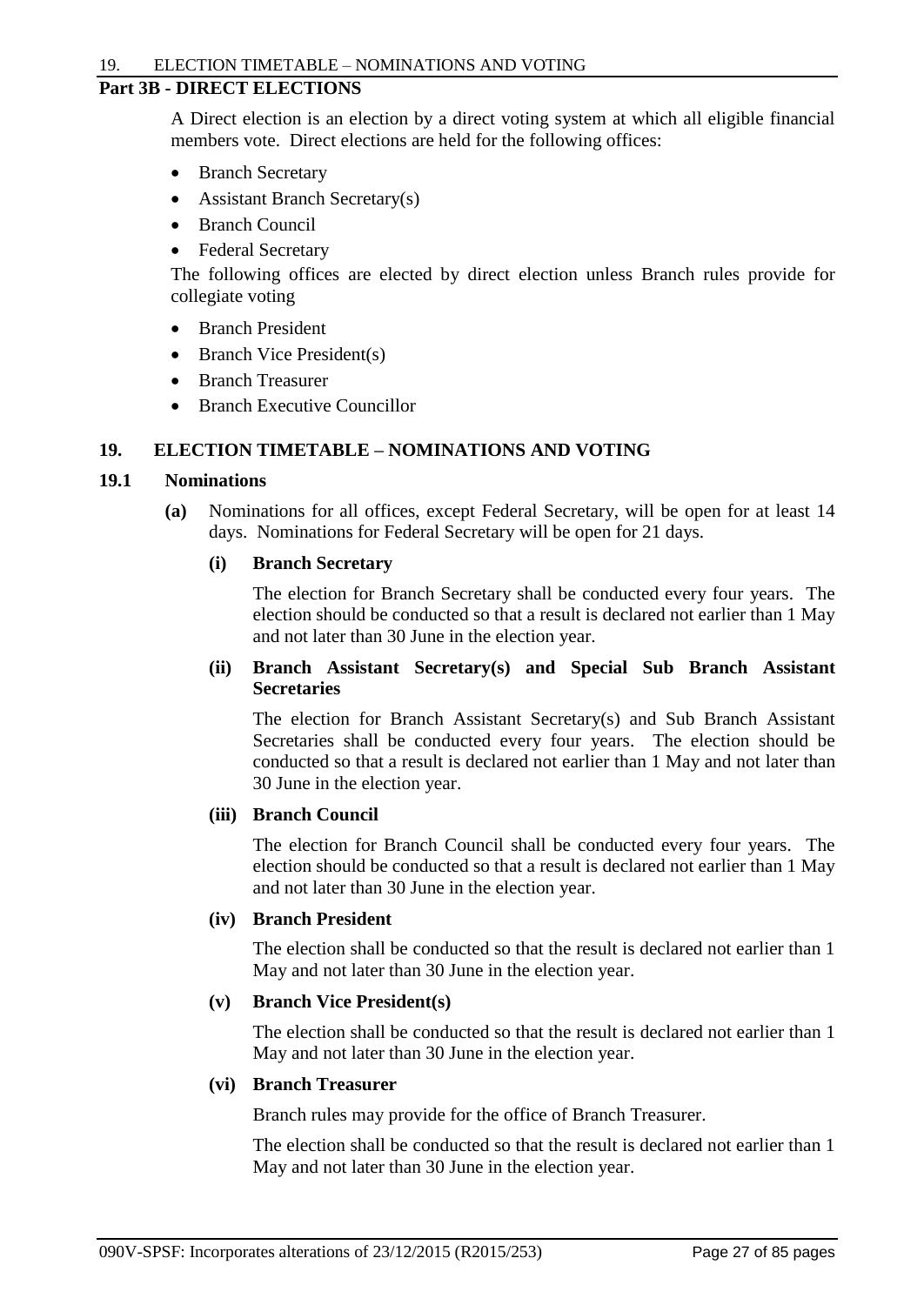#### **(vii) Executive Councillor(s)**

Branch rules may provide the office of one or more Executive Councillors.

The election shall be conducted so that the result is declared not earlier than 1 May and not later than 30 June in the election year.

#### **(viii) Federal Secretary**

The election for Federal Secretary shall be conducted so that the result is declared not earlier than 1 June and not later than 25 August in the election year.

- **(b)** Nominations close at 12 noon on the last day. Nominations received by the returning officer after that time shall not be accepted. If any of the above dates fall on a weekend or a public holiday, the relevant day shall be the returning officer's next standard working day after that date.
- **(c)** Nominations shall be called in the manner prescribed in these rules.
- **(d)** Nominations lodged with the returning officer shall be in writing and include the following information:
	- **(i)** the full name of the nominee;
	- **(ii)** the form in which the nominee's name is to appear on a ballot paper if different to the name shown above;
	- **(iii)** the nominee's contact details;
	- **(iv)** the name and address of each nominator, if required;
	- **(v)** the office for which the nominee is nominating;
	- **(vi)** the signed endorsement/consent of the nominee;
	- **(vii)** the signature of each nominator; and
	- **(viii)** any further documentation required by the returning officer.

#### **19.2 Voting**

- **(a)** Voting for all elections conducted under these rules shall open on a day determined by the Returning Officer.
- **(b)** The ballot shall close at 10 am on the twenty-first day after the day that the ballot opened unless otherwise determined by the Returning Officer. Ballot material received by the returning officer after that time shall not be included in the scrutiny.
- **(c)** If any of the above dates fall on a weekend or a public holiday, the relevant day shall be the returning officer's next standard working day after that date.
- **(d)** In spite of the provisions of **Rule19**, if the returning officer is unable to commence the nomination period so as to comply with **Rule 19**, the election timetable shall be established by applying the timeframes identified in this **Rule 19** but commencing from the date of the opening of nominations.

## <span id="page-30-0"></span>**20. ELIGIBILITY TO NOMINATE**

#### **20.1 Nominations**

- **(a)** Each member's eligibility to participate as a nominee or nominator shall be determined as at the close of nominations.
- **(b)** Nominations for any of the following offices must meet the requirements of that office in **Rule 20.2, 20.3, 20.4, 20.5, 20.6, 20.7, 20.8, 20.9, or 20.10**.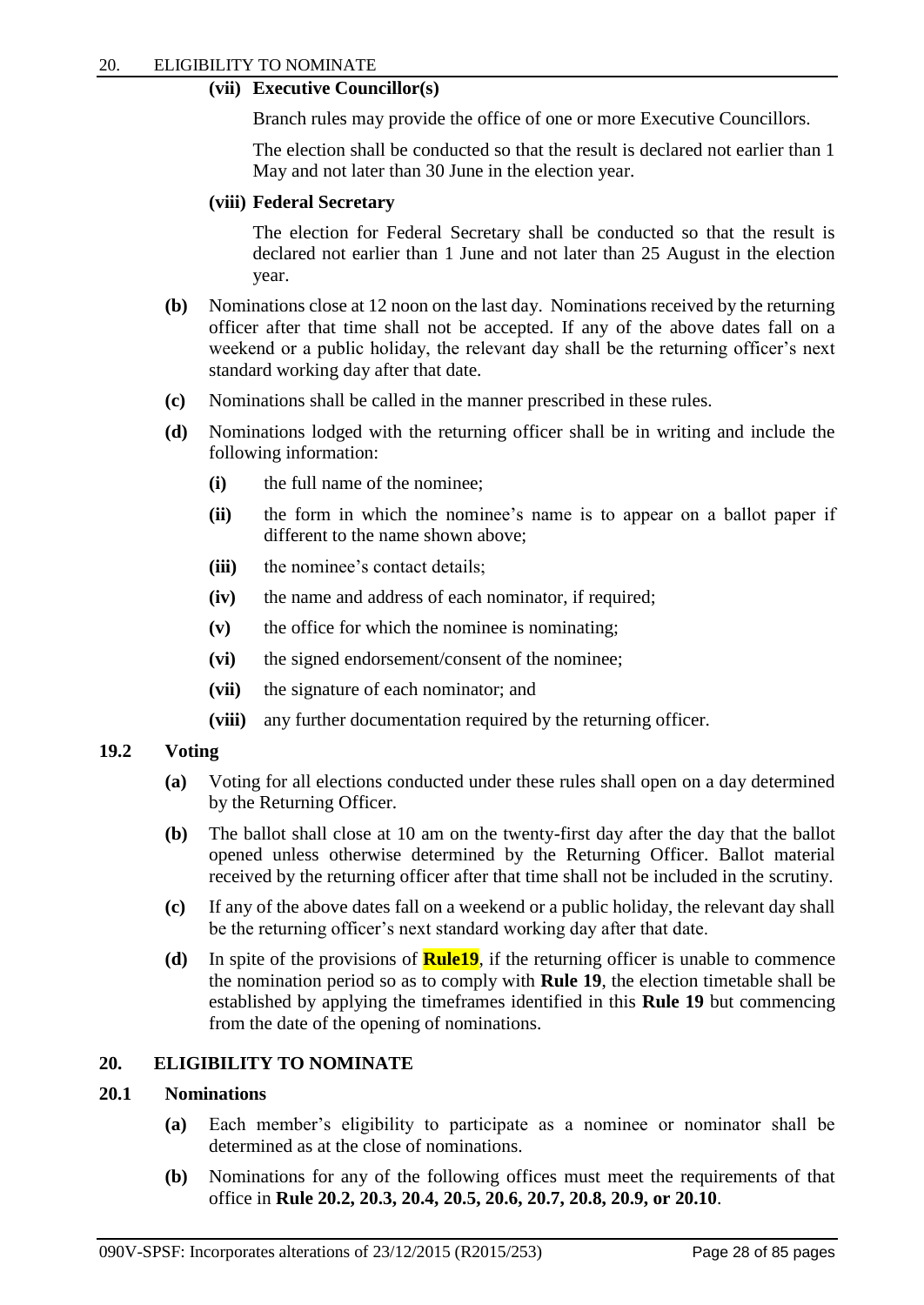#### 20. ELIGIBILITY TO NOMINATE

## **20.2 Branch Secretary**

Persons eligible to accept nomination for Branch Secretary are:

- **(a)** All financial members of the Branch;
- **(b)** General Secretary, Assistant General Secretary and the elected members of the Executive (by whatever name called) of the relevant Associated Body established in the same State as the Branch in which the election is to be held;
- **(c)** Employees of the Union if the Branch rules so provide; and
- **(d)** Employees of the relevant Associated Body established in the same state as the Branch in which the election is to be held if the Branch rules so provide.

#### **20.3 Branch Assistant Secretary(s)**

Persons eligible to accept nomination for Assistant Branch Secretary(s) are:

- **(a)** All financial members of the Branch;
- **(b)** General Secretary, Assistant General Secretary and the elected members of the Executive (by whatever name called) of the relevant Associated Body established in the same State as the Branch in which the election is to be held;
- **(c)** Employees of the Union if the Branch rules so provide;
- **(d)** Employees of the relevant Associated Body established in the same state as the Branch in which the election is to be held if the Branch rules so provide.

#### **20.4 Branch Assistant Secretary(s) - Special sub branch**

- **(a)** If the rules of a Branch provide for a Special sub branch and election of an Branch Assistant Secretary from that sub Branch Rules persons eligible to accept nomination for Assistant Branch Secretary(s) are:
- **(b)** All financial members of the Special Sub Branch;
- **(c)** General Secretary, Assistant General Secretary and the elected members of the Executive (by whatever name called) of the relevant Associated Body established in the same State as the Special Sub Branch in which the election is to be held;
- **(d)** Employees of the Union if the Special Sub Branch rules so provide;
- **(e)** Employees of the relevant Associated Body established in the same state as the Special Sub Branch in which the election is to be held if the Branch rules so provide.

#### **20.5 Branch Council**

Persons eligible to accept nomination to Branch Council shall be:

- **(a)** all financial members of the Branch; and
- **(b)** General Secretary; Assistant General Secretary and the elected members of the Executive (by whatever name called) of a relevant Associated Body established in the same State as the Branch in which the election is to be held.
- **(c)** Where the Delegates to Branch Council are to be elected from two or more electorates then the only persons eligible to accept nominations for election as a Delegate elected by that electorate shall be financial members in that electorate or those persons in Rule20.5(b) who would meet the other requirements for inclusion in the electorate if they were financial members.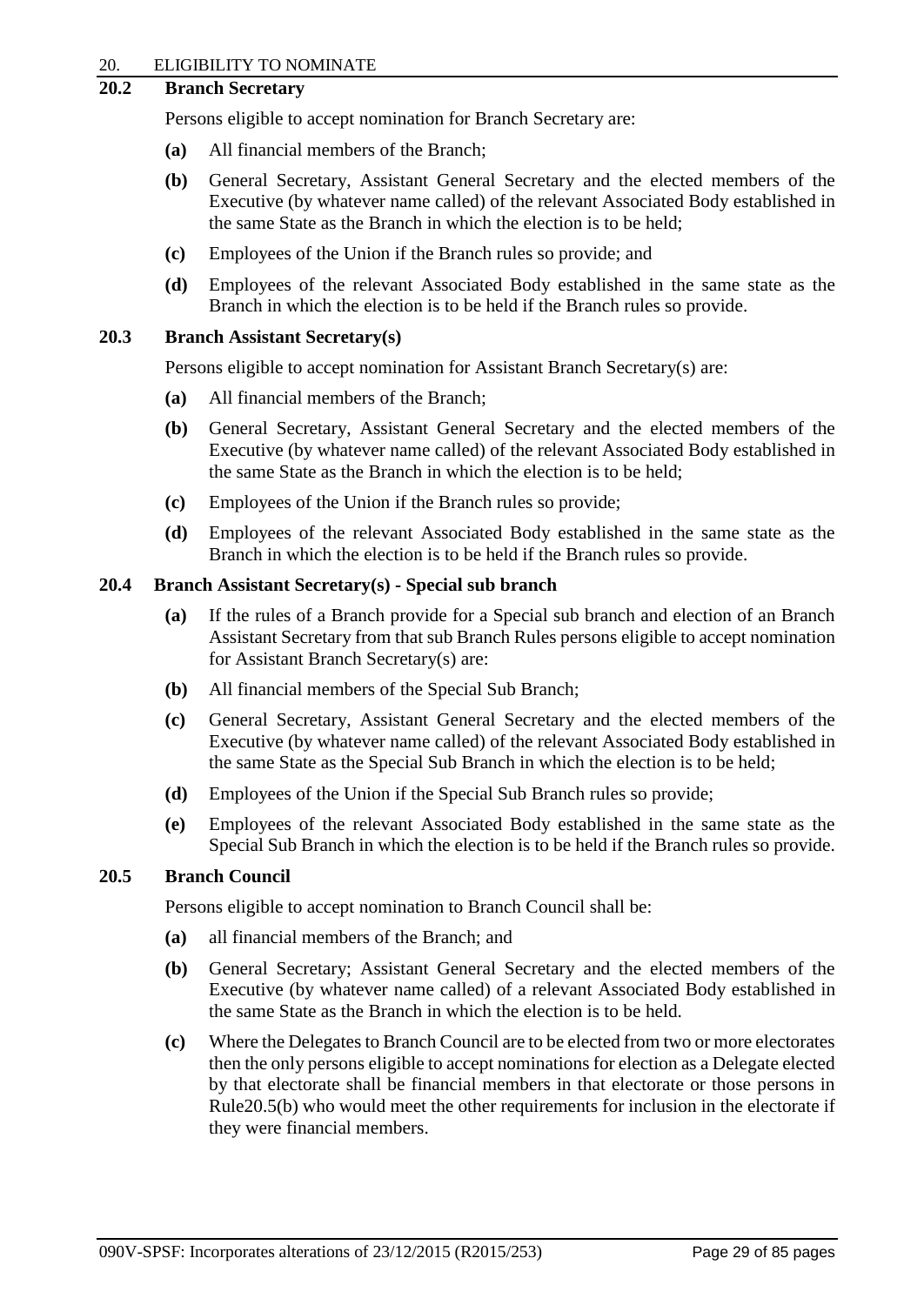#### 20. ELIGIBILITY TO NOMINATE

**(d)** Where a special sub-branch exists and the rules of the Branch provide for the election of a Branch Delegate to Branch Council from the special sub-branch, only members of the sub branch can vote. For the avoidance of doubt **Rule 20.5** applies with necessary modifications.

#### **20.6 Branch President**

Where an election of Executive is by direct voting system of the whole financial membership of the Branch the persons eligible to accept nomination shall be:

- **(a)** all financial members of the Branch; and
- **(b)** General Secretary; Assistant General Secretary and the elected members of the Executive (by whatever name called) of a relevant Associated Body established in the same State as the Branch in which the election is to be held.

## **20.7 Branch Vice President(s)**

Where an election of Executive is by direct voting system of the whole financial membership of the Branch the persons eligible to accept nomination shall be:

- **(a)** all financial members of the Branch; and
- **(b)** General Secretary; Assistant General Secretary and the elected members of the Executive (by whatever name called) of a relevant Associated Body established in the same State as the Branch in which the election is to be held.

## **20.8 Branch Treasurer**

Where an election of Executive is by direct voting system of the whole financial membership of the Branch the persons eligible to accept nomination shall be:

- **(a)** all financial members of the Branch; and
- **(b)** General Secretary; Assistant General Secretary and the elected members of the Executive (by whatever name called) of an Associated Body established in the same State as the Branch in which the election is to be held.

#### **20.9 Executive Councillor**

Persons eligible to accept nomination shall be:

- **(a)** Where an election of Executive is by direct voting system of the whole financial membership of the Branch the persons eligible to accept nomination shall be:
	- **(i)** all financial members of the Branch; and
	- **(ii)** General Secretary; Assistant General Secretary and the elected members of the Executive (by whatever name called) of a relevant Associated Body established in the same State as the Branch in which the election is to be held.
- **(b)** Where the Rules of a Branch provide for the election of one or more Executive Councillors to represent a particular class or group of members, the election shall be by secret postal ballot by and from one electorate, consisting of the financial members of the particular class or group of members.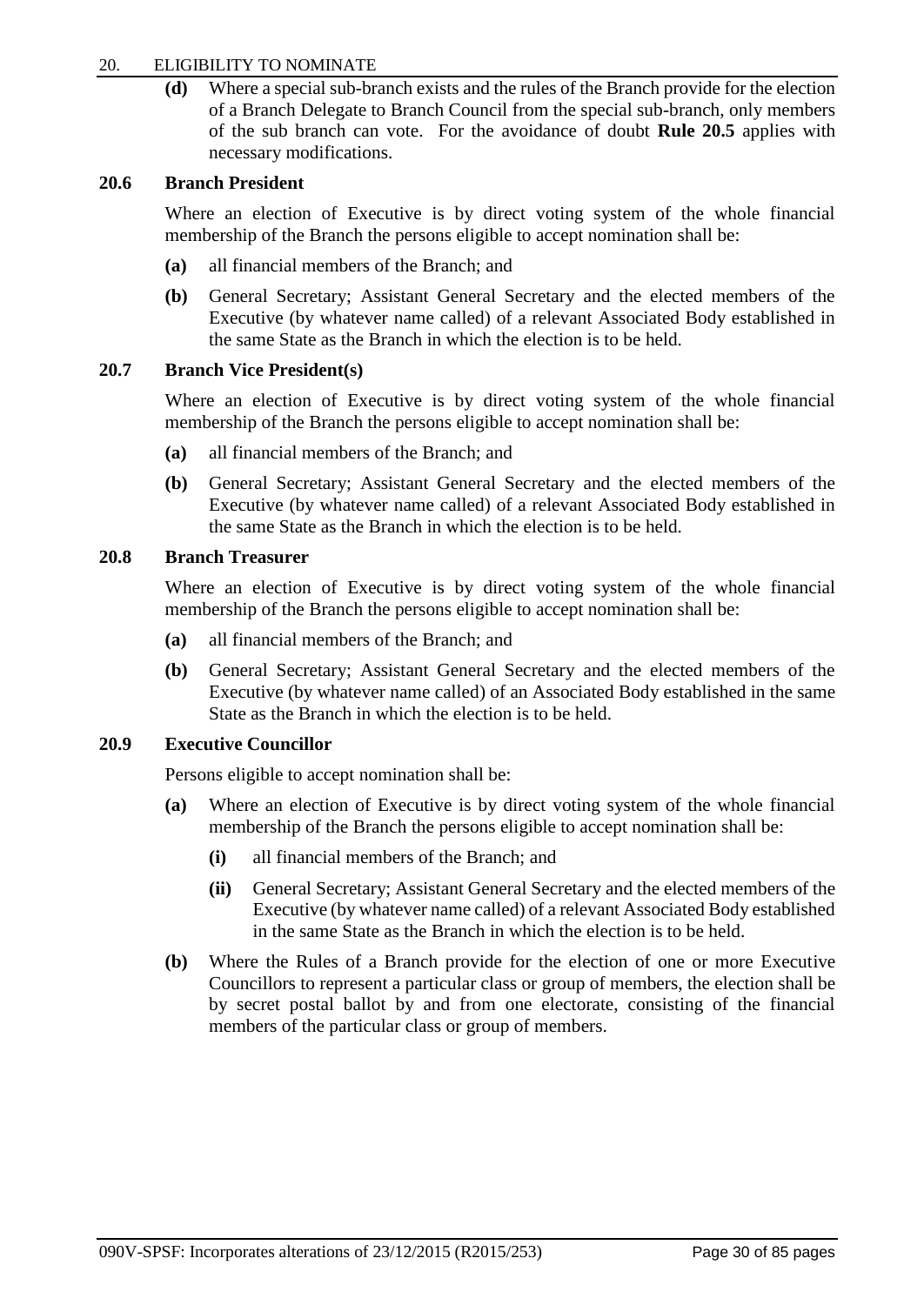## **20.10 Federal Secretary**

All financial members of the Union who have been a financial member of the Group for at least 12 months at the time nominations open are eligible to accept nomination for Federal Secretary.

A nominee must be nominated as follows.

| <b>Office</b>                             | <b>Nominees</b>                     |
|-------------------------------------------|-------------------------------------|
| <b>Federal Secretary</b>                  | 2 members of Federal Council        |
| <b>Branch Secretary</b>                   | 2 members of the Branch             |
| <b>Branch Assistant Secretary</b>         | 2 members of the Branch             |
| Special Sub Branch Assistant<br>Secretary | 2 members of the Special Sub Branch |
| <b>Branch President</b>                   | 2 members of the Branch             |
| <b>Branch Vice President</b>              | 2 members of the Branch             |
| <b>Branch Treasurer</b>                   | 2 members of the Branch             |
| <b>Branch Councillor</b>                  | 2 members of the Branch             |
| <b>Branch Executive Councillor</b>        | 2 members of the Branch             |

## <span id="page-33-0"></span>**21. MULTIPLE NOMINATIONS – DIRECT ELECTIONS**

#### **21.1 Holding more than one office**

- **(a)** Nothing in this Rule shall prevent an eligible person from simultaneously holding Group and Branch offices.
- **(b)** No person may hold simultaneously more than one of the following Branch offices:
	- **(i)** Branch President
	- **(ii)** Branch Secretary
	- **(iii)** Branch Assistant Secretary(s)
	- **(iv)** Branch Vice President(s)
	- **(v)** Branch Treasurer
	- **(vi)** Branch Executive Councillor
	- **(vii)** Branch Councillor

## **21.2 Nomination for more than one office**

- **(i)** Where in any election a person nominates for more than one office that cannot be held simultaneously, the person may, by 12 noon on the day seven days after the close of nominations, withdraw all necessary nominations so that only one such nomination remains with the returning officer.
- **(ii)** If after 12 noon on the day seven days after the close of nominations a person has not withdrawn sufficient nominations, the returning officer shall conduct the election in accordance with **Rule 42.**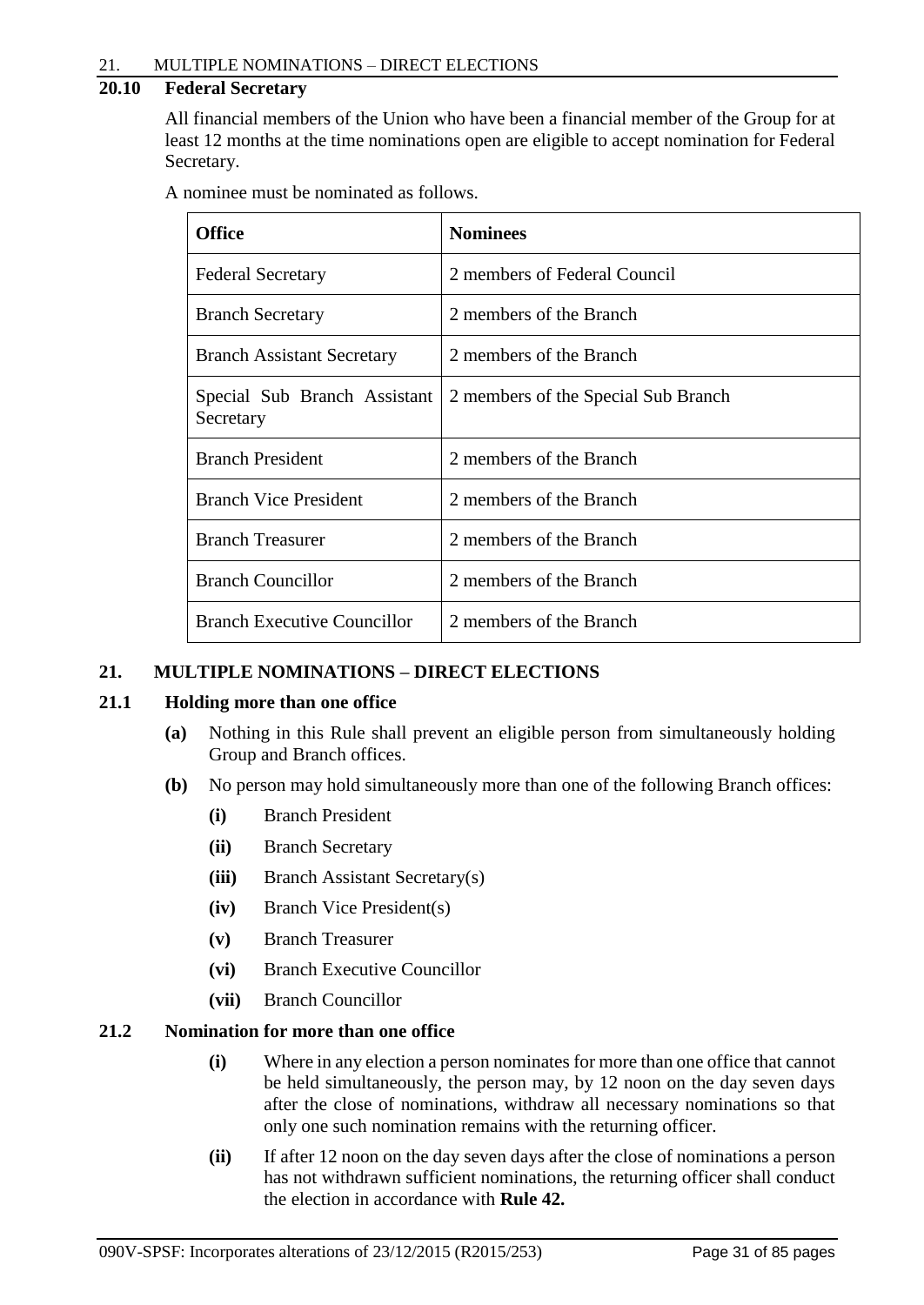## <span id="page-34-0"></span>**22. DEFECTIVE NOMINATIONS**

## **22.1 Notification**

- **(a)** Where the returning officer finds that a nomination is or may be defective, the returning officer shall, before rejecting the nomination, notify the person concerned of the defect and where practicable, give the person the opportunity of remedying the defect or providing further information in support of the nomination, within a period of not less than seven days after being notified.
- **(b)** Where the returning officer has notified a person of a defective nomination, and where that person has remedied the defect and advised the returning officer within the time prescribed by the returning officer, the returning officer shall accept the nomination.
- **(c)** Where the returning officer has notified a person of a nomination defect, and where that person has not corrected the defect and advised the returning officer within the time prescribed by the returning officer, the nomination shall be rejected.

## <span id="page-34-1"></span>**23. WITHDRAWAL OF NOMINATIONS**

#### **23.1 Notification of withdrawal**

- **(a)** A member nominating for any office may withdraw the nomination by notice in writing to the returning officer at any time before the closing time for the receipt of nominations;
- **(b)** The notification in writing referred to above must include the signed endorsement of the nominee and be in a form acceptable to the returning officer. Once a nominator has endorsed the nomination of another member for election to any office in the organisation, that nominator may not subsequently withdraw that endorsement.

## <span id="page-34-2"></span>**24. UNCONTESTED ELECTIONS**

#### **24.1 Declaration**

If, after the close of nominations, the number of valid nominations received for an office does not exceed the number of positions to be filled, the returning officer shall declare elected the person or persons nominated.

#### <span id="page-34-3"></span>**25. ROLL OF VOTERS**

### **25.1 Supply of listings for the roll of voters**

- **(a)** The only persons eligible to appear on the roll of voters in a ballot are those persons who, on Close of Roll Day, are financial members of the part of the organisation that the office represents.
- **(b)** The following offices shall represent and be elected by members of the relevant electorate:

| <b>Office</b>                              | <b>Electorate</b>                   |
|--------------------------------------------|-------------------------------------|
| <b>Federal Secretary</b>                   | All financial members of the Group  |
| <b>Branch Secretary</b>                    | All financial members of the Branch |
| Branch Assistant<br>$S \text{ecretary}(s)$ | All financial members of the Branch |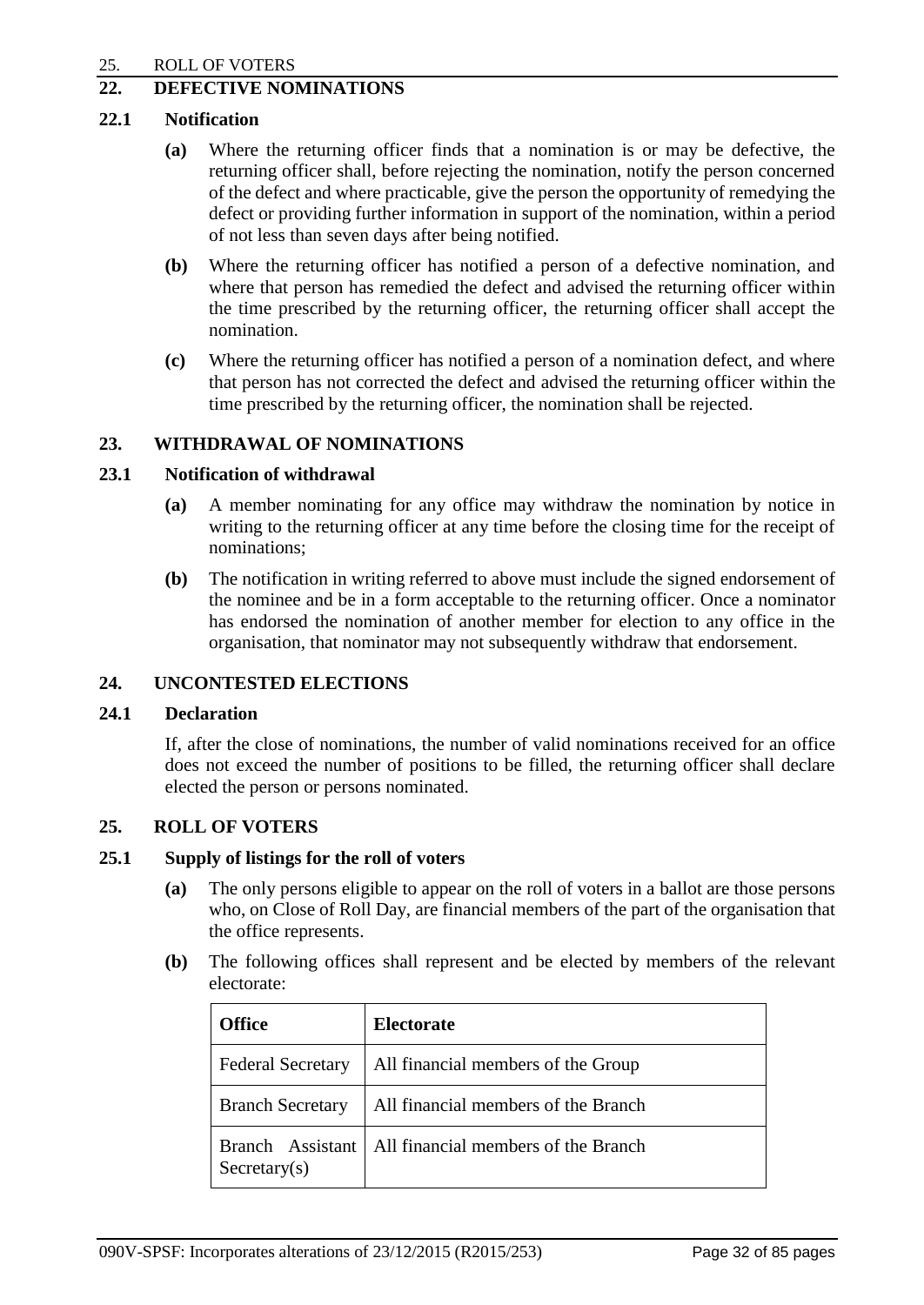| Office                                    | <b>Electorate</b>                                                                                                                                  |
|-------------------------------------------|----------------------------------------------------------------------------------------------------------------------------------------------------|
| <b>Branch President</b>                   | For direct election - All financial members of the<br><b>Branch</b>                                                                                |
| Branch<br>Vice<br>President(s)            | For direct election - All financial members of the<br><b>Branch</b>                                                                                |
| Branch Treasurer                          | For direct election - All financial members of the<br><b>Branch</b>                                                                                |
| Delegates to the<br><b>Branch Council</b> | All financial members of the Branch or Branch<br>electorate                                                                                        |
| Executive<br>Councillor                   | All financial members of the Branch or Branch<br>electorate. For direct elections financial members of<br>the particular class or group of members |

- **(c)** Close of Roll Day shall be a day which is no earlier than 30 days and no later than 7 days before the day on which nominations for the election open.
- **(d)** The returning officer shall request the prescribed officer to supply the name and postal address of every member eligible to vote at an election. The returning officer may also request the prescribed officer to supply additional information which does not form part of the roll of voters but is to be used to ensure no irregularity occurs, and to supply the information in electronic form. The prescribed officer shall comply with such a request.
- **(e)** The prescribed officer must take all reasonable steps to ensure the listings supplied to the returning officer contain, where practicable, each eligible member's residential or other postal address rather than workplace address.
- **(f)** Any candidate for election and any member entitled to vote in an election or scrutineer may inspect and obtain a copy of the roll for the purposes of the election only. A copy of the roll may be provided in an electronic form.

#### **25.2 Absent Voting**

- **(a)** Any member who is entitled to vote at any election held under these rules and who will be absent from their usual address during the period in which the ballot is to be conducted, may apply to the returning officer for ballot material to be sent to another address that the member so nominates.
- **(b)** Notification to the returning officer shall be in a form acceptable to the returning officer and shall set out the member's name and usual address and the address to which the member elects to have ballot material sent.
- **(c)** Where a returning officer receives a request for an absent vote made in the form described in this rule, the returning officer shall comply with that request.

## <span id="page-35-0"></span>**26. CONTESTED ELECTIONS**

#### **26.1 Ballot**

If the number of valid nominations received for an office exceeds the number of positions to be filled, the returning officer shall conduct a secret postal ballot of members entitled to vote. The returning officer may include a number of ballots on the same ballot paper.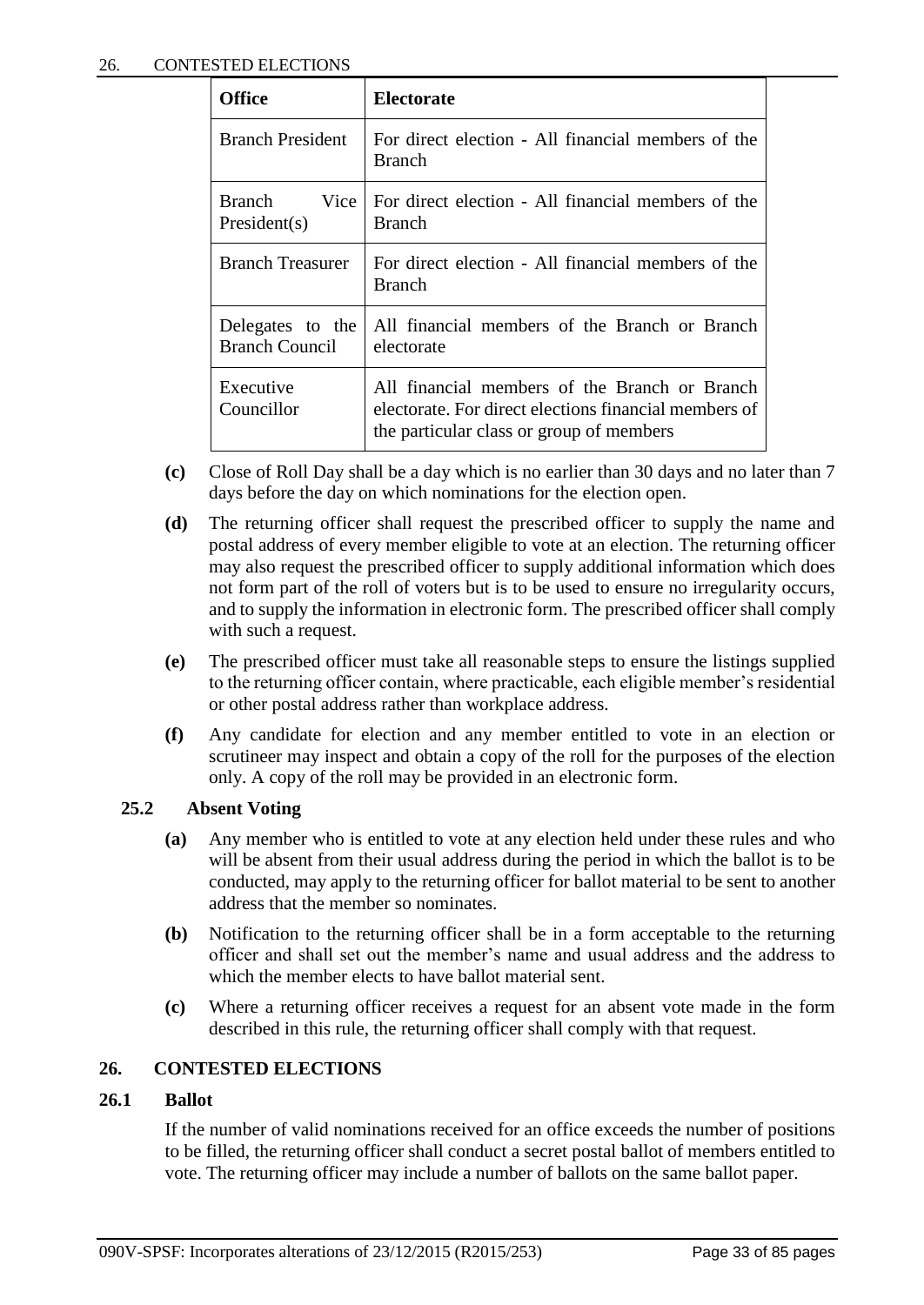# **27. BALLOT PAPERS**

## **27.1 Ballot paper wording**

- **(a)** The following features shall appear on all ballot papers prepared in respect of a secret postal ballot or a secret ballot at meeting/s for an election for office:
	- **(i)** the name of the organisation
	- **(ii)** the initials of the returning officer or other authenticating mark
	- **(iii)** the name and number of office/s to be filled
	- **(iv)** instructions for marking the ballot paper
	- **(v)** the names of the candidates in the format and order required by these rules
	- **(vi)** instructions for returning the ballot paper
	- **(vii)** name of the returning officer
	- **(viii)** any other instruction considered necessary by the returning officer
- **(b)** The returning officer shall arrange for the printing of ballot papers and distribution to members eligible to vote.
- **(c)** The ballot papers shall contain the names of the candidates with the surname first followed by the given names. No other candidate information will be printed on the ballot paper.
- **(d)** The order of names in each ballot on the ballot paper shall be determined by lot drawn by the returning officer.
- **(e)** The ballot shall be conducted under the proportional representation system in Part 3D of these rules.
- **(f)** The voting system is set out in **Rule 43**.
- **(g)** The ballot paper shall contain instructions for the voter to insert numbers opposite the name or names of the candidates for whom the voter wishes to vote. The voter must vote for the number of candidates to be elected otherwise the ballot paper will be informal.

# **28. CANDIDATES STATEMENTS**

# **28.1 Statements**

- **(a)** Up to seven days after the close of nominations, a candidate for a Group or Branch office may submit to the returning officer a biography and/or a statement in support of their candidature only, for distribution by the returning officer with ballot material. The statement shall not exceed 200 words.
- **(b)** A candidate can only submit one statement regardless of the number of positions that they are contesting.
- **(c)** The returning officer shall reject any statement which, in the opinion of the returning officer,
	- **(i)** is false or misleading or may lead to an irregularity;
	- **(ii)** which does not strictly comply with these rules; or
	- **(iii)** which breaches the law or is defamatory.
- **(d)** A candidate whose statement is rejected shall be notified and shall be given not more than 2 working days from being notified to supply a replacement statement that complies with this rule.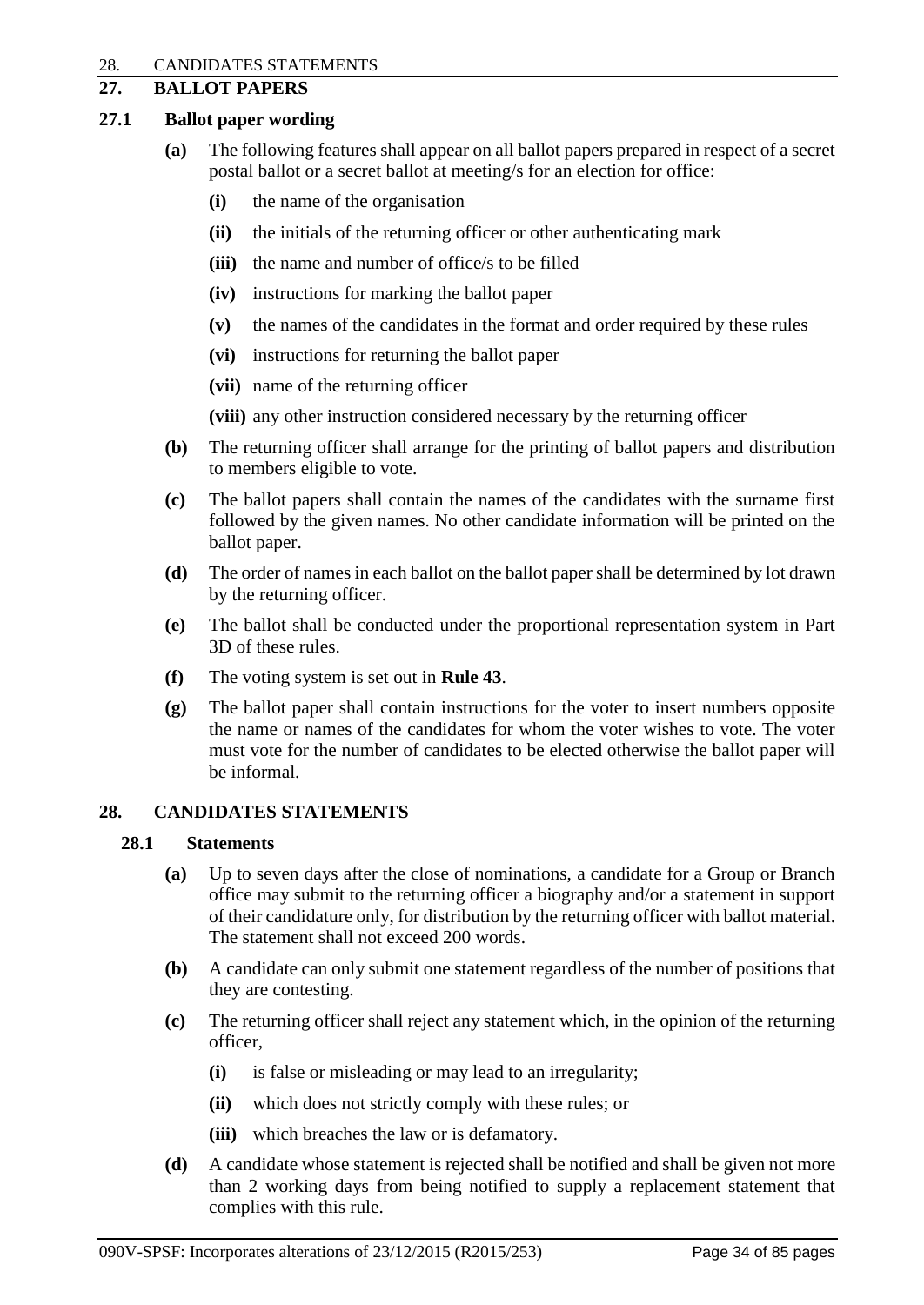#### 30. SCRUTINY

**(e)** The order of publication of candidates' statements shall be the same order as candidates' names on the ballot paper, unless there is more than one ballot in which case the returning officer may print statements in alphabetical order by surname. The returning officer shall also indicate if a candidate has failed to submit a valid statement.

## **29. POSTAL BALLOT**

## **29.1 Postal facilities for ballot material**

The returning officer shall, for the purpose of receiving ballot material in respect of a ballot, use a private box or other secure postal facility at a post office or mail centre. Access to the private box mentioned in this rule shall be limited to:

- **(a)** persons authorised by Australia Post,
- **(b)** the returning officer, and
- **(c)** persons authorised in writing by the returning officer.

## **29.2 Issue of ballot material**

- **(a)** On or before the opening day of the ballot the returning officer shall forward ballot material in a sealed envelope by prepaid post to each person on the roll of voters at the address shown on the roll of voters.
- **(b)** Ballot material shall include:
	- **(i)** one or more ballot papers showing the time and date of the close of the ballot,
	- **(ii)** a Reply Paid envelope addressed to the private box referred to in this rule, being an envelope that may be posted without expense to the voter and is large enough to have placed in it the declaration envelope,
	- **(iii)** an inner 'Declaration Envelope' as prescribed by the Act, suitable for containing the ballot paper/s.
	- **(iv)** a copy of each statement submitted by candidates under **Rule 28.**

## **29.3 Replacement ballot material**

- **(a)** Where a member whose name is on the roll of voters claims that the ballot material has not been received or has been lost, destroyed or spoilt, the member may make an application to the returning officer for the issue of replacement ballot material.
- **(b)** The application shall
	- **(i)** be in writing
	- **(ii)** set out the applicant's full name and postal address
	- **(iii)** set out the grounds on which the application is made
	- **(iv)** contain a declaration that the applicant has not voted in the ballot
	- **(v)** be accompanied, if practicable, by any evidence that is available of the loss, destruction or spoiling of the ballot material.
- **(c)** If the returning officer is satisfied that the information contained in the application is true and correct, the returning officer shall issue replacement ballot material to the applicant.

# **30. SCRUTINY**

## **30.1 During the ballot**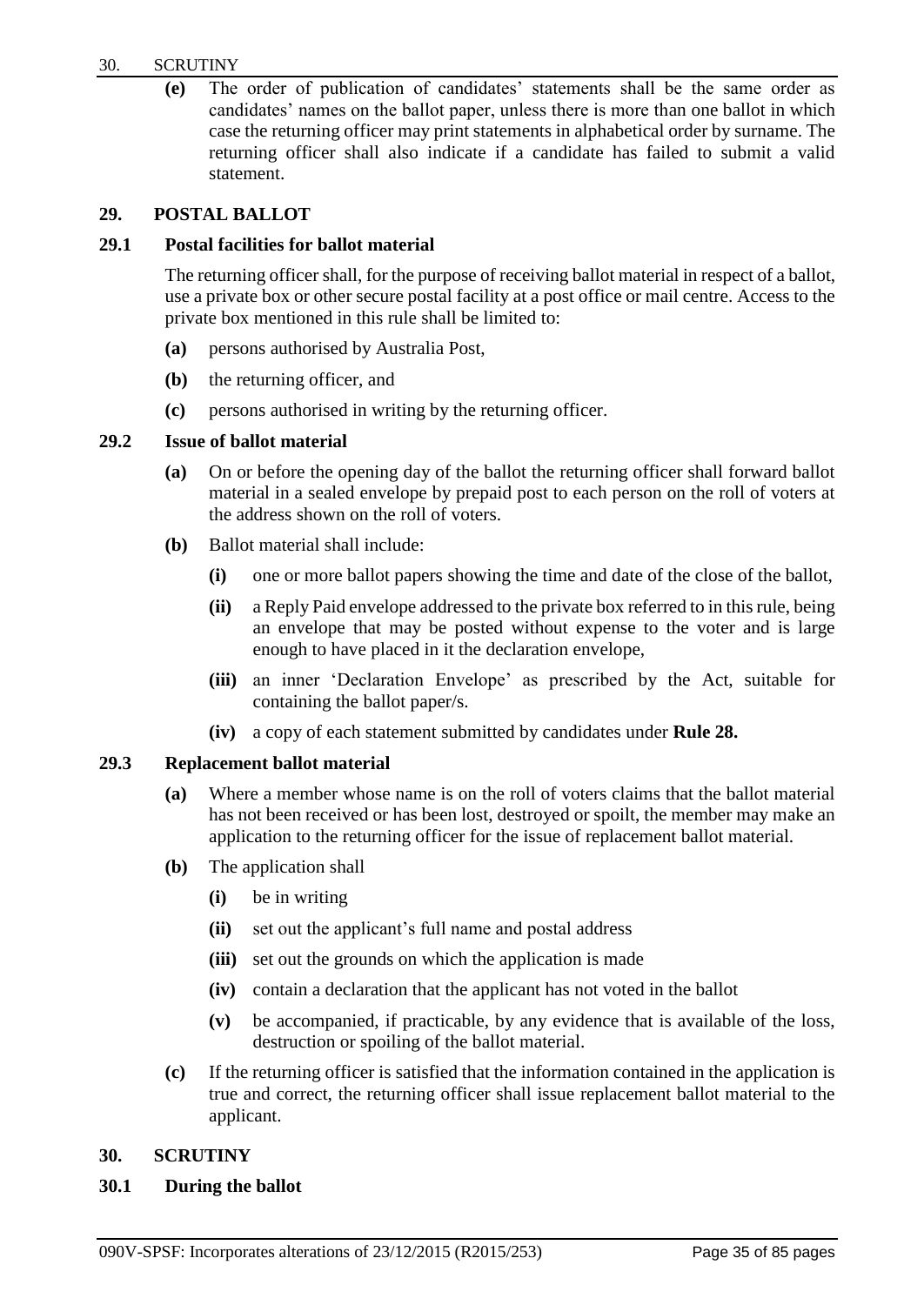#### 30. SCRUTINY

During the course of the ballot the returning officer may collect returned envelopes from the private post box and keep them in safe custody until the commencement of the scrutiny. The returning officer shall make a final clearance of returned envelopes so that all envelopes received by the returning officer prior to the closing time for the ballot are admitted to the scrutiny. No envelopes returned after the close of the ballot shall be admitted to the scrutiny.

# **30.2 Preliminary scrutiny of envelopes**

- **(a)** The returning officer shall conduct a preliminary scrutiny of returned declaration envelopes to ensure that only one returned envelope from each eligible voter is admitted to the count. The returning officer may commence the preliminary scrutiny prior to the close of the ballot.
- **(b)** Before proceeding to count the votes to ascertain the result of the ballot, the returning officer shall:
	- **(i)** remove the 'Declaration Envelope' from the Reply Paid envelopes, and
	- **(ii)** examine the voter's declaration attached to each 'Declaration Envelope', and mark off the voter's name against a copy of the roll of voters.
- **(c)** A voter's returned ballot material shall be rejected and set aside if:
	- **(i)** The 'Declaration Envelope' has not been returned, or
	- **(ii)** the voter has not completed the declaration on the 'Declaration Envelope' to satisfy the returning officer,
	- **(iii)** the voter is ineligible to vote, or
	- **(iv)** the returning officer is unable to identify the voter on the roll of voters.
- **(d)** Where a voter returns more than one set of ballot material, only one set of ballot material shall be admitted into the count. The returning officer shall decide which set of ballot material is to be rejected.
- **(e)** The returning officer shall note on the ballot material that it has been rejected and the reason for rejection and set it aside for separate custody.

## **30.3 Scrutiny of ballot papers**

- **(a)** When the returning officer has determined which declaration envelopes are accepted for the count, the declaration section of each envelope is detached and removed so that the envelope can no longer be identified. Each envelope shall then be opened and the ballot papers extracted to be counted.
- **(b)** The returning officer shall reject as informal a ballot paper that:
	- **(i)** does not bear the initials or other authenticating mark of the returning officer, and/or
	- **(ii)** has upon it any mark or writing by which the voter can be identified,

and/or

**(iii)** is not marked substantially in accordance with the instructions included on the ballot paper,

and/or

**(iv)** the marking is such that the intention of the voter is not clear,

and/or

**(v)** is not returned inside the declaration envelope.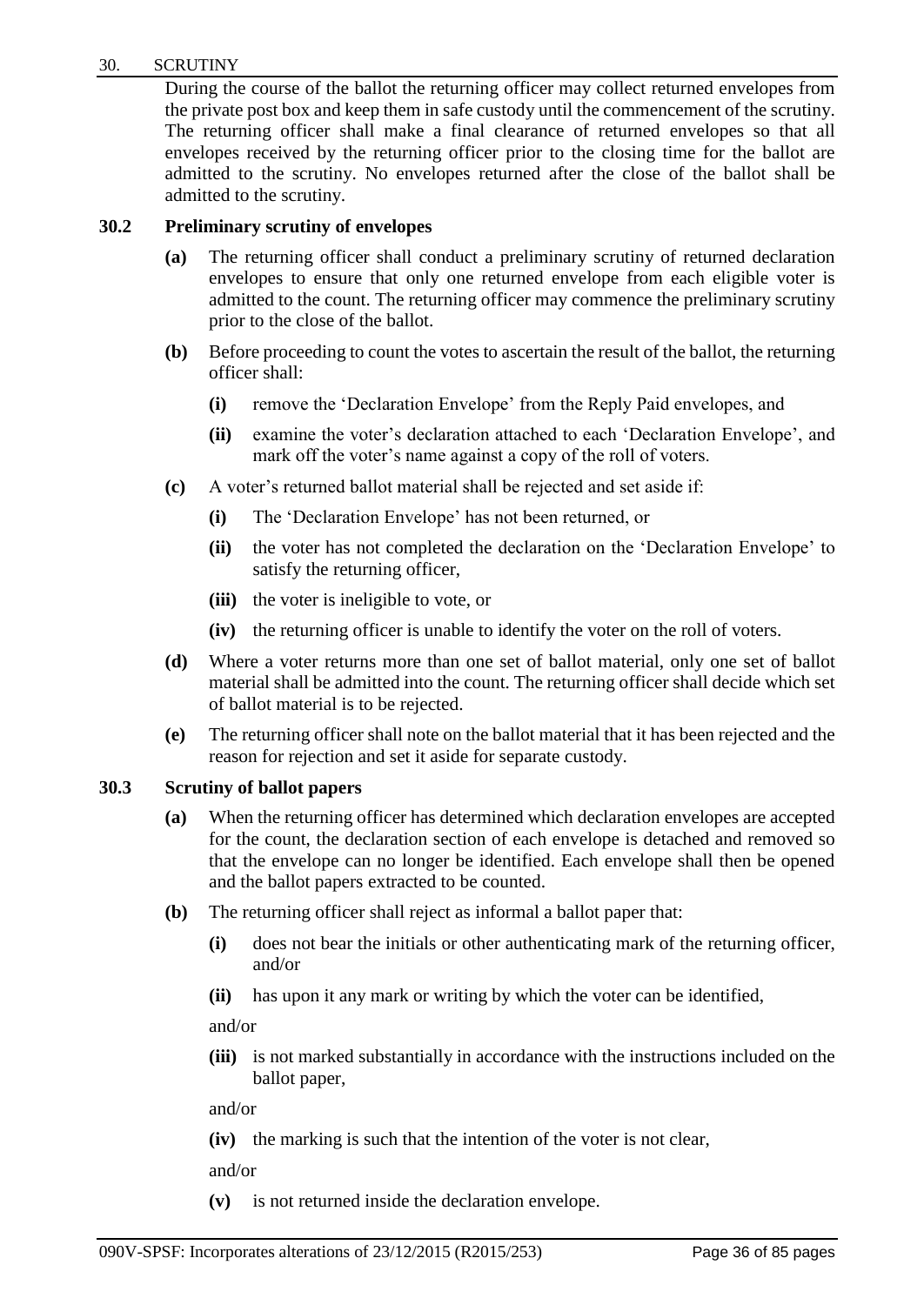## 32. TIMETABLE – NOMINATIONS AND VOTING

Where, during the ballot, the returning officer is informed by a scrutineer that the scrutineer objects to a returned envelope or a ballot paper being accepted or rejected, the returning officer shall decide whether the returned envelope or ballot paper is to be admitted or rejected and endorse the decision on the envelope or ballot paper. The decision of the returning officer is to be final.

# **31. DECLARATION OF RESULTS**

# **31.1 Notice**

- **(a)** The returning officer shall declare the result of the election within fourteen days of the closing day of the ballot by giving notice of the result in writing to:
	- **(i)** the Federal Secretary of the organisation at its registered office for elections conducted for the Group;
	- **(ii)** each Branch Secretary for elections conducted for their Branch; and
	- **(iii)** each candidate.
- **(b)** The returning officer shall, at the same time and in the same manner as the returning officer declares the result of the election, declare the following information in relation to the ballot:
	- **(i)** the total number of persons on the roll of voters
	- **(ii)** the total number of ballot papers issued
	- **(iii)** the total number of envelopes that were returned undelivered by the closing date of the ballot
	- **(iv)** the total number of ballot papers received by the returning officer
	- **(v)** the total number of ballot papers rejected as informal

# **Part 3C - COLLEGIATE ELECTIONS**

A collegiate election is a method of election in which persons are elected to certain offices by and from a body of persons (such as a committee or a council) who were elected at a previous stage by a direct voting system.

Collegiate elections are held for the following Federal offices:

- Federal President
- Federal Vice President
- Branch Representative to Federal Executive
- Federal Councillors

Collegiate elections may be held for the following offices if Branch rules provide for them:

- Branch President
- Branch Vice President(s)
- Branch Treasurer
- Branch Executive Councillor

# **32. TIMETABLE – NOMINATIONS AND VOTING**

The election for offices to be conducted under a collegiate voting system will occur at the first meeting of the relevant body of offices after the direct election for offices that form the electorate for the election. If no meeting is scheduled within a 3 month period, or if the rules otherwise provide, the ballot shall be conducted as a postal ballot.

## **32.1 Nominations**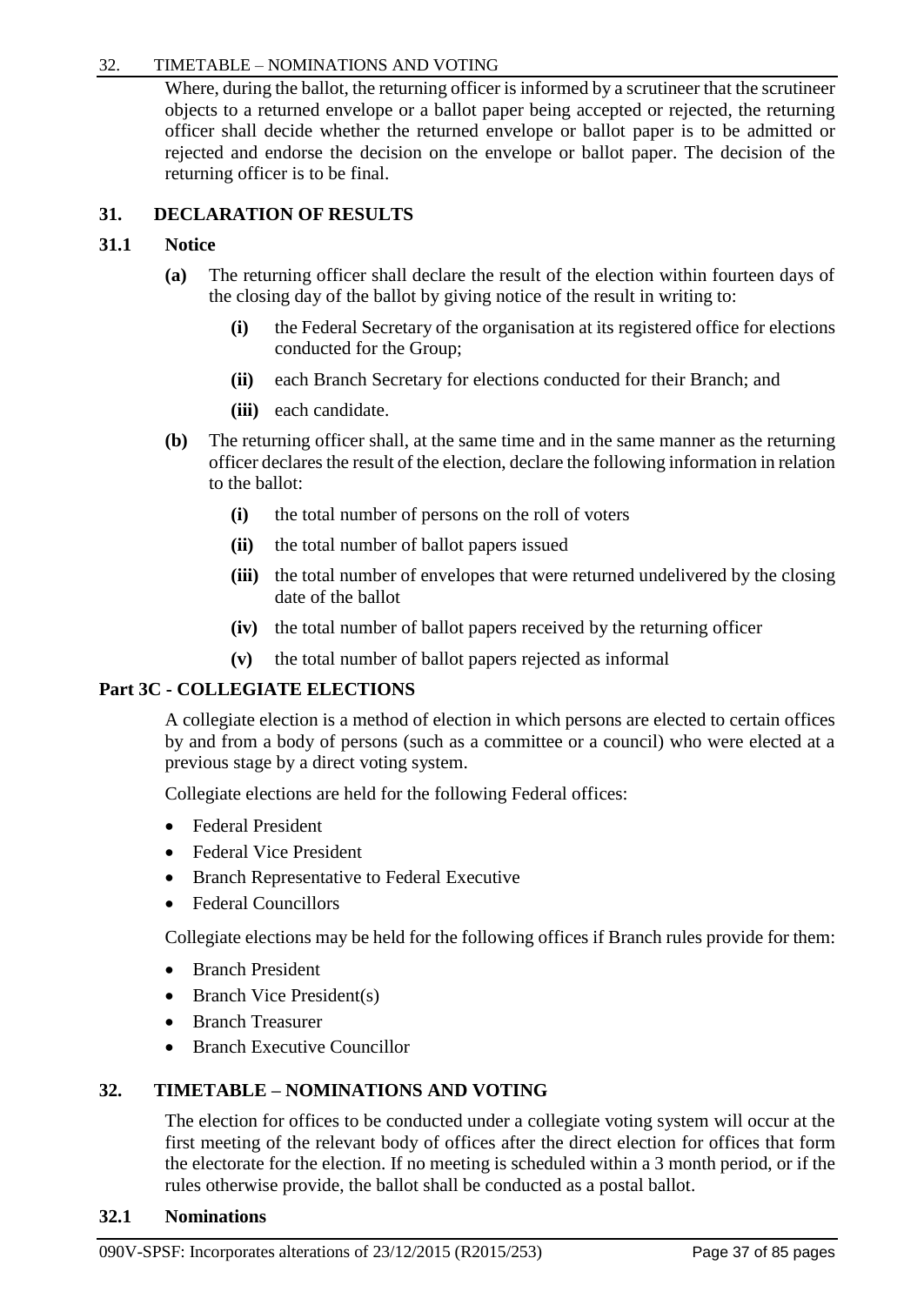# 32. TIMETABLE – NOMINATIONS AND VOTING

- **(a)** Nominations for all offices shall be called by the returning officer fourteen days prior to the meeting at which the election is to be held or prior to the sending of the postal ballot. If that day falls on a weekend or a public holiday, the relevant day shall be the returning officer's next standard working day after that date. Nominations shall close at the meeting in descending order as identified in the order of elections for officers of the Group in this rule or in Branch rules for election of officers of the Branch. If a candidate is successful for an office the candidate is excluded from any subsequent election.
- **(b)** In spite of the above paragraph, if a postal ballot is to take place, nominations shall close at a date and time to be determined by the returning officer and ballots, if any, shall be conducted, with the necessary changes, as a postal ballot in accordance with the rules which apply to the conduct of a direct election.

# **32.2 Branch Delegates to Federal Council**

The election of Branch Delegates to Federal Council shall be conducted at the first meeting of Branch Council. The election shall be conducted so that the result is declared not earlier than 1 June and not later than 25 August.

## **32.3 Branch Representative on Federal Executive**

The election of Branch Representative on Federal Executive shall be conducted as soon as practicable after Branch Councillors take office. Nominations shall close on a date at least 14 days, but no more than 28 days after the notification.

## **32.4 Federal Vice President**

- **(a)** The election for Federal Vice President from each Branch shall be conducted as soon as practicable after Branch Councillors take office. Nominations shall close on a date at least 14 days, but no more than 28 days after the notification.
- **(b)** Following the election of the Federal President the seniority of Federal Vice Presidents shall be fixed by agreement between the Vice Presidents advised in writing to the President or Chair of a Federal Council meeting.
- **(c)** If the election of Federal President is declared before the Federal Council Meeting and no agreement has been reached Federal Council will determine the order.
- **(d)** If the election of Federal President is declared during or after the Federal Council Meeting and no agreement is advised to the President within two weeks of the declaration, the Federal Council will determine the order by postal ballot. In this case:
	- **(i)** the Federal Secretary shall conduct a postal ballot of the Federal Council before a period of six weeks from the declaration of the Federal President
	- **(ii)** all current Federal Vice Presidents will be listed on the ballot paper and Federal Councillors will complete the ballot paper by ranking the Vice Presidents from highest to lowest (with number 1 the highest ranking)
	- **(iii)** Seniority of the Vice Presidents will be determined in the order of the lowest ranking number to highest ranking number determined from the aggregate of rankings provided by Federal Council in the postal ballot
	- **(iv)** except as provided in this Rule, the ballot shall be conducted in accordance with the provisions of **Rule 3.11.**
	- **(v)** If Federal Council meets before the completion of the steps set out in subparagraphs in **Rule 32.4(d)(i), (ii), (iii), and (iv)** then it may determine the order by resolution and any further action under those sub-paragraphs shall cease.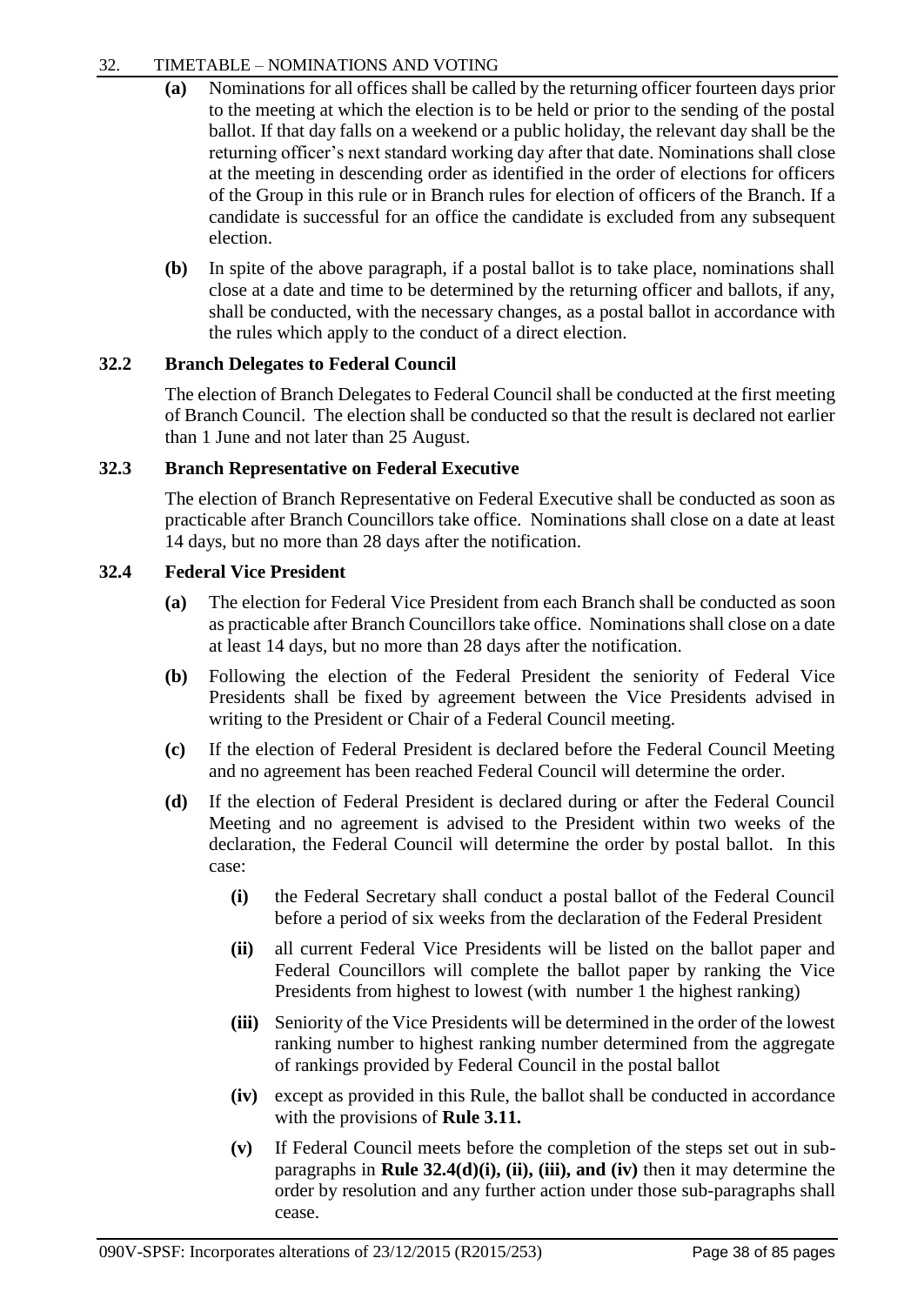## 33. ELIGIBILITY TO NOMINATE

## **32.5 Federal President**

The election for Federal President shall be conducted as soon as practicable after completion of elections for Federal Vice Presidents. Nominations shall close on a date at least 14 days, but no more than 28 days after the notification.

#### **32.6 Branch Officers**

Branch officers elected by a collegiate election will be elected in the order of elections set out in Branch rules except where **Rule 32.7** applies.

#### **32.7 Branch Executive Councillor**

Branch rules may provide for one or more Branch Executive Councillor(s). The election for Branch Executive Councillor shall be conducted so that the result is declared not earlier than 1 May and not later than 30 June. Nominations shall be called at least 14 days prior to the date on which nominations close.

#### **32.8 Voting**

- **(a)** Voting for all collegiate elections shall occur at the meeting of the relevant electorate immediately after nominations have closed; or by secret postal ballot immediately after nominations have closed
- **(b)** Ballots shall be conducted so that the ballot for the office highest in the hierarchical order shall be completed first before the ballot for the next highest office is conducted. The returning officer shall conduct each ballot in sequence in descending order as identified in these rules. Once a candidate is successful in a ballot the candidate is excluded from any subsequent ballots.

## **33. ELIGIBILITY TO NOMINATE**

### **33.1 Nominations**

- **(a)** Each member's eligibility to participate as a nominee or nominator shall be determined as at the date that the meeting is held.
- **(b)** A candidate for any office must be a member of the relevant electorate.
- **(c)** The persons eligible for nomination for the following offices are:

#### **33.2 Branch Delegates to Federal Council**

Persons eligible to accept nomination for Branch Delegate to Federal Council are members of the Branch Council.

## **33.3 Branch Representative on Federal Executive**

Persons eligible to accept nomination for Branch Representative to Federal Executive are Branch Delegates to Federal Council from the Branch concerned.

#### **33.4 Federal Vice President**

Persons eligible to accept nomination for Federal Vice President are Branch Delegates to Federal Council from the Branch concerned.

#### **33.5 Federal President**

Persons eligible to accept nomination for Federal President are the Federal Vice Presidents.

## **33.6 Branch President**

Where the Rules of a Branch provide for collegiate election of Branch President, the persons eligible to accept nominations are members of the Branch Council.

#### **33.7 Branch Vice President(s)**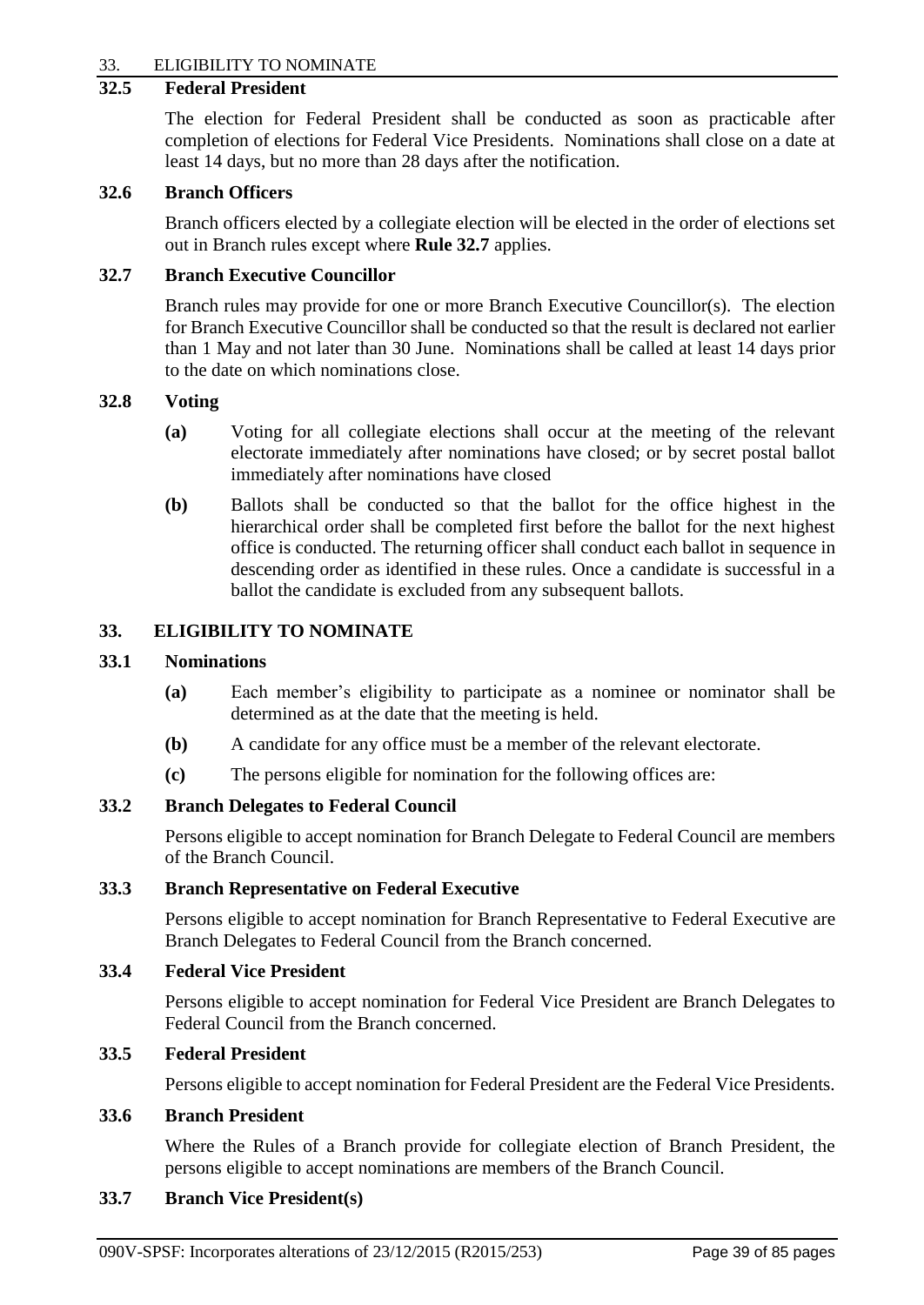## 34. MULTIPLE NOMINATIONS – COLLEGIATE ELECTIONS

Where the Rules of a Branch provide for collegiate election of Branch Vice President(s), the persons eligible to accept nominations are members of the Branch Council.

## **33.8 Branch Treasurer**

Where the Rules of a Branch provide for collegiate election of Branch Treasurer, the persons eligible to accept nominations are members of the Branch Council.

# **33.9 Branch Executive Councillor**

Where the Rules of a Branch provide for collegiate election of one or more Executive Councillors to represent a particular class or group of members, the election shall be by ballot by and from one electorate, consisting of the financial members of the particular class or group of members.

**33.10** A nominee must be nominated by the number of nominators in the following table. A nominator for any office must be a member of the relevant electorate.

| <b>Office</b>                                 | <b>Nominees</b>                                |
|-----------------------------------------------|------------------------------------------------|
| Branch Delegates to Federal<br>Council        | 2 members of Branch Council                    |
| <b>Federal Vice President</b>                 | 1 member of Federal Council from<br>the Branch |
| Branch Representative on Federal<br>Executive | 1 member of Federal Council from<br>the Branch |
| <b>Federal President</b>                      | 2 members of Federal Council                   |
| <b>Branch President</b>                       | 2 members of Branch Council                    |
| <b>Branch Vice President</b>                  | 2 members of Branch Council                    |
| <b>Branch Treasurer</b>                       | 2 members of Branch Council                    |
| <b>Branch Executive Councillor</b>            | 2 members of Branch Council                    |

# **34. MULTIPLE NOMINATIONS – COLLEGIATE ELECTIONS**

# **34.1 Holding more than one office**

- **(a)** Nothing in this Rule shall prevent an eligible person from simultaneously holding Group and Branch offices.
- **(b)** No person may hold simultaneously more than one of the following Branch offices:
	- **(i)** Branch President
	- **(ii)** Branch Secretary
	- **(iii)** Branch Assistant Secretary(s)
	- **(iv)** Branch Vice President(s)
	- **(v)** Branch Treasurer

# **34.2 Nomination for more than one office**

Where in any election a person nominates for more than one office that cannot be held simultaneously, the person may, by 12 noon on the day seven days after the close of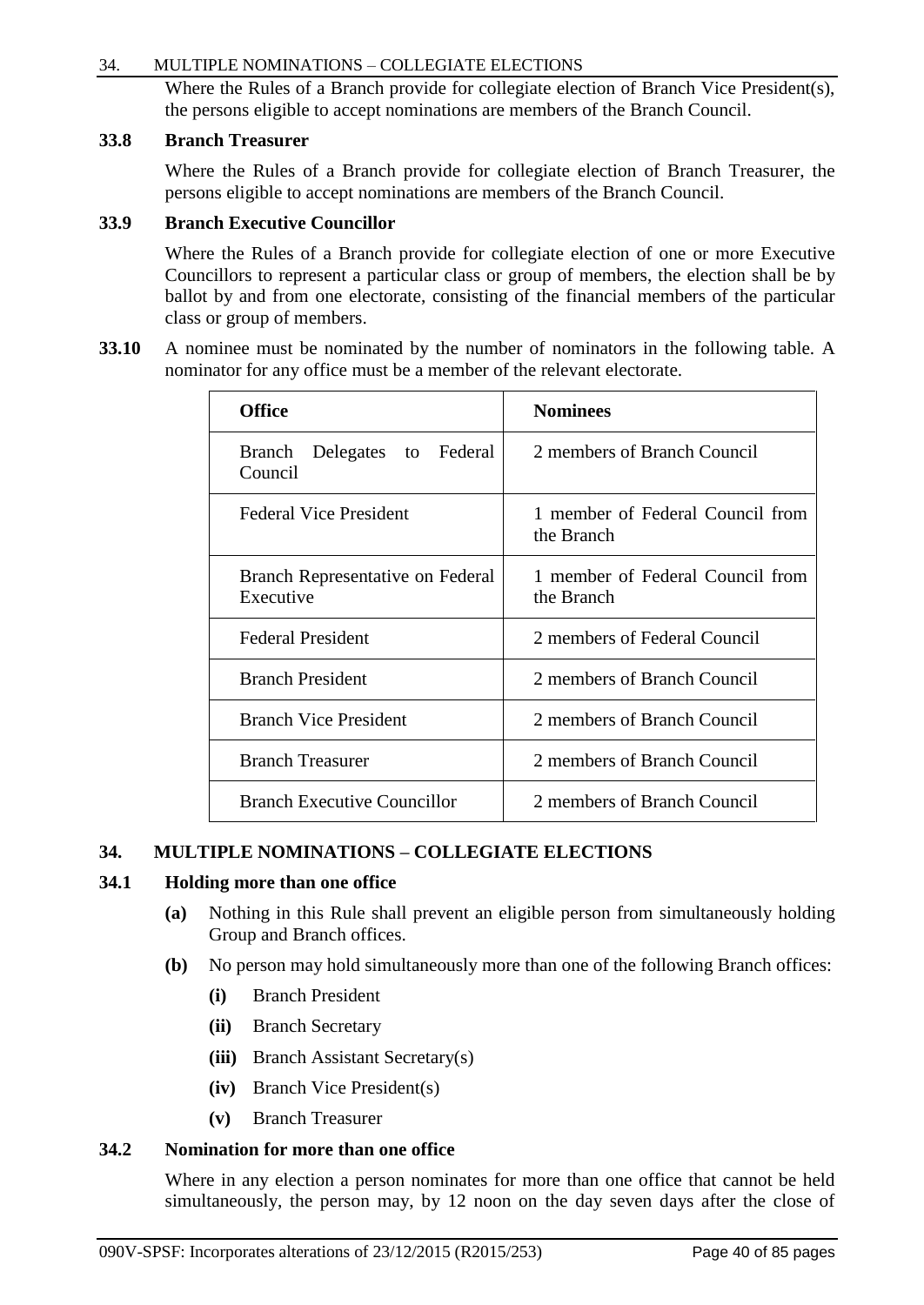#### 37. ROLL OF VOTERS

nominations, withdraw all necessary nominations so that only one such nomination remains with the returning officer.

If after 12 noon on the day seven days after the close of nominations a person has not withdrawn sufficient nominations, the returning officer shall conduct the election in accordance with **Rule 42.**

## **35. DEFECTIVE NOMINATIONS**

## **35.1 Notification**

- **(a)** If the returning officer conducting an election finds a nomination to be defective, the returning officer must, before rejecting the nomination, notify the person concerned of the defect and, where practicable, give the person the opportunity of remedying the defect, within, where practicable, not less than 7 days after the person is notified.
- **(b)** Where the returning officer has notified a person of a defective nomination, and where that person has corrected the defect and advised the returning officer within the time prescribed by the returning officer, the returning officer shall accept the nomination.
- **(c)** Where the returning officer has notified a person of a nomination defect, and where that person has not corrected the defect and advised the returning officer within the time prescribed by the returning officer, the nomination shall be rejected.

# **36. WITHDRAWAL OF NOMINATIONS**

## **36.1 Notification of withdrawal**

- **(a)** A member nominating for any office may withdraw the nomination by notice in writing to the returning officer up to, but not later than a time determined by the returning officer for the commencement of the printing of ballot papers.
- **(b)** The notification referred to above must include a signed endorsement by the nominee and be in a form acceptable to the returning officer.
- **(c)** Once a nominator has endorsed the nomination of another member for election to any office in the organisation, that nominator may not subsequently withdraw that endorsement.

## **37. ROLL OF VOTERS**

## **37.1 Roll of Voters**

- **(a)** A person is eligible to vote in a ballot if, on the date of the meeting, they are a member of the relevant electorate identified in this rule.
- **(b)** Offices shall be elected by members of the electorates in the following table.

| <b>Office</b>                   | Electorate                    |
|---------------------------------|-------------------------------|
| <b>Branch President</b>         | Members of the Branch Council |
| <b>Branch Vice</b><br>President | Members of the Branch Council |
| <b>Branch Treasurer</b>         | Members of the Branch Council |
| Branch Executive<br>Councillor  | Members of the Branch Council |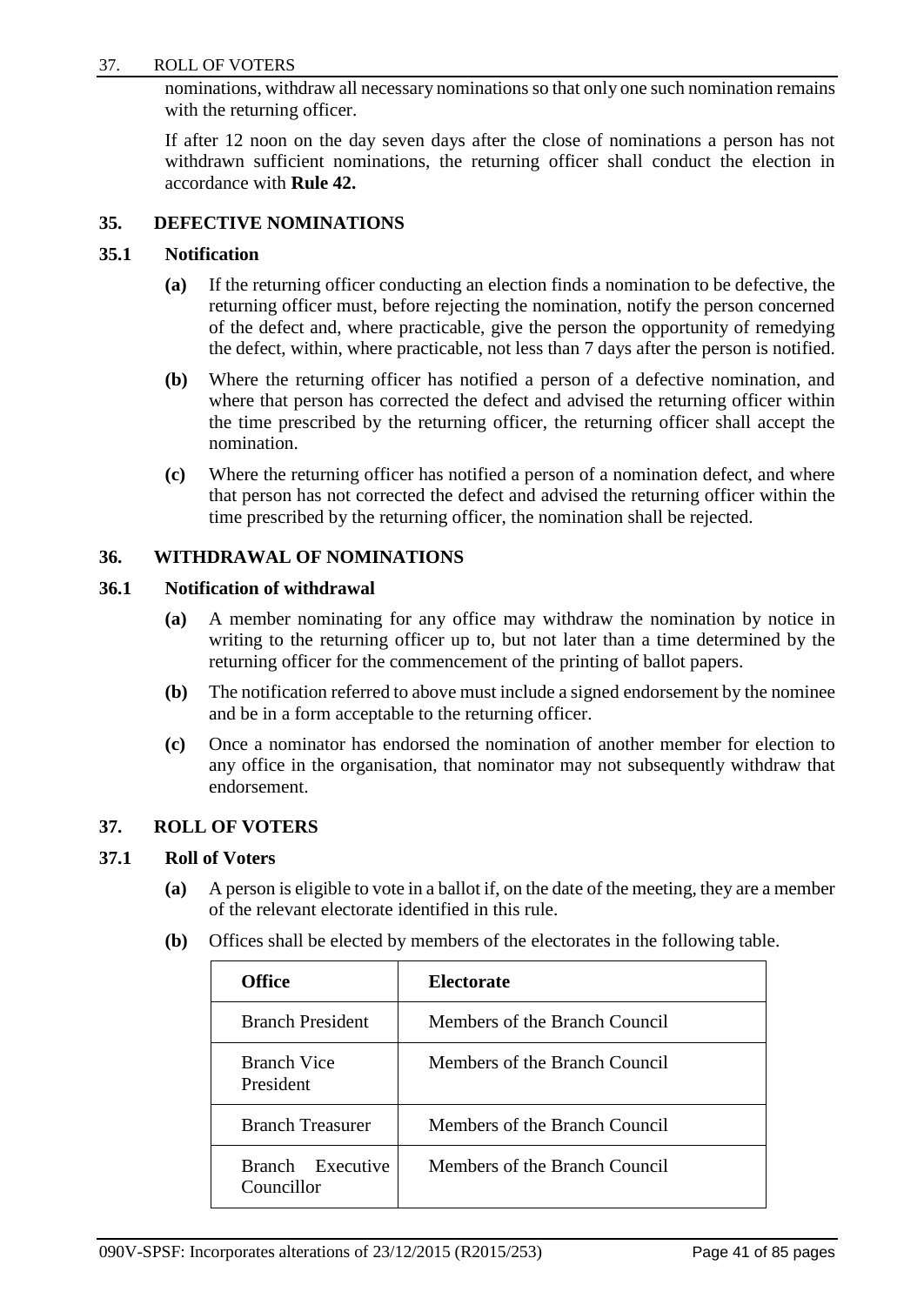| <b>Office</b>                                                                | Electorate                                 |
|------------------------------------------------------------------------------|--------------------------------------------|
| <b>Branch Delegates to</b><br><b>Federal Council</b>                         | Members of the Branch Council              |
| Federal Vice<br>President                                                    | Delegates to Federal Council from a Branch |
| <b>Branch</b><br>Representative<br><sub>on</sub><br><b>Federal Executive</b> | Delegates to Federal Council from a Branch |
| <b>Federal President</b>                                                     | <b>Federal Vice Presidents</b>             |

- **(c)** The returning officer shall request the prescribed officer to supply the name and postal address of every member eligible to vote at an election. The returning officer may also request the prescribed officer to supply additional information which does not form the roll of voters but is to be used to ensure no irregularity occurs, and to supply the information in electronic form. The prescribed officer shall comply with such request.
- **(d)** Any candidate for election and any member entitled to vote in an election may inspect and obtain a copy of the roll for the purposes of the election only. A copy of the roll may be provided in an electronic form.

# **37.2 Voting**

Voting shall be conducted at the first meeting of the relevant electorate after the date on which nominations were called. If no meeting is scheduled within a 3 month period, or if the rules otherwise provide, the ballot shall be conducted as a postal ballot

# **37.3 Absent voting**

A member entitled to vote in a collegiate election and who will be unable to attend the meeting at which an election is to be held may vote by way of an absent vote.

- **(a)** Any member who is entitled to vote at any election held under these rules and who will be unable to attend the meeting at which the election is to be conducted, may apply to the returning officer for ballot material to be sent to an address that the member so nominates.
- **(b)** Notification to the returning officer shall be in a form acceptable to the returning officer and shall set out the member's name and usual address and the address to which the member elects to have ballot material sent.
- **(c)** Where a returning officer receives a request for an absent vote made in the form described in this rule, the returning officer shall comply with that request. To provide the absent voters with a reasonable opportunity to return the ballot the returning officer shall not count the ballot until ten days from the date of posting of the ballot paper/s. If all the ballot papers are returned before the expiration of the ten day period the returning officer may count the ballot immediately.

# **38. CONTESTED ELECTIONS**

# **38.1 Ballot**

If the number of valid nominations received for an office exceeds the number of positions to be filled, the returning officer shall conduct a secret ballot at the meeting of members entitled to vote. Ballots shall be conducted sequentially in the order provided for in these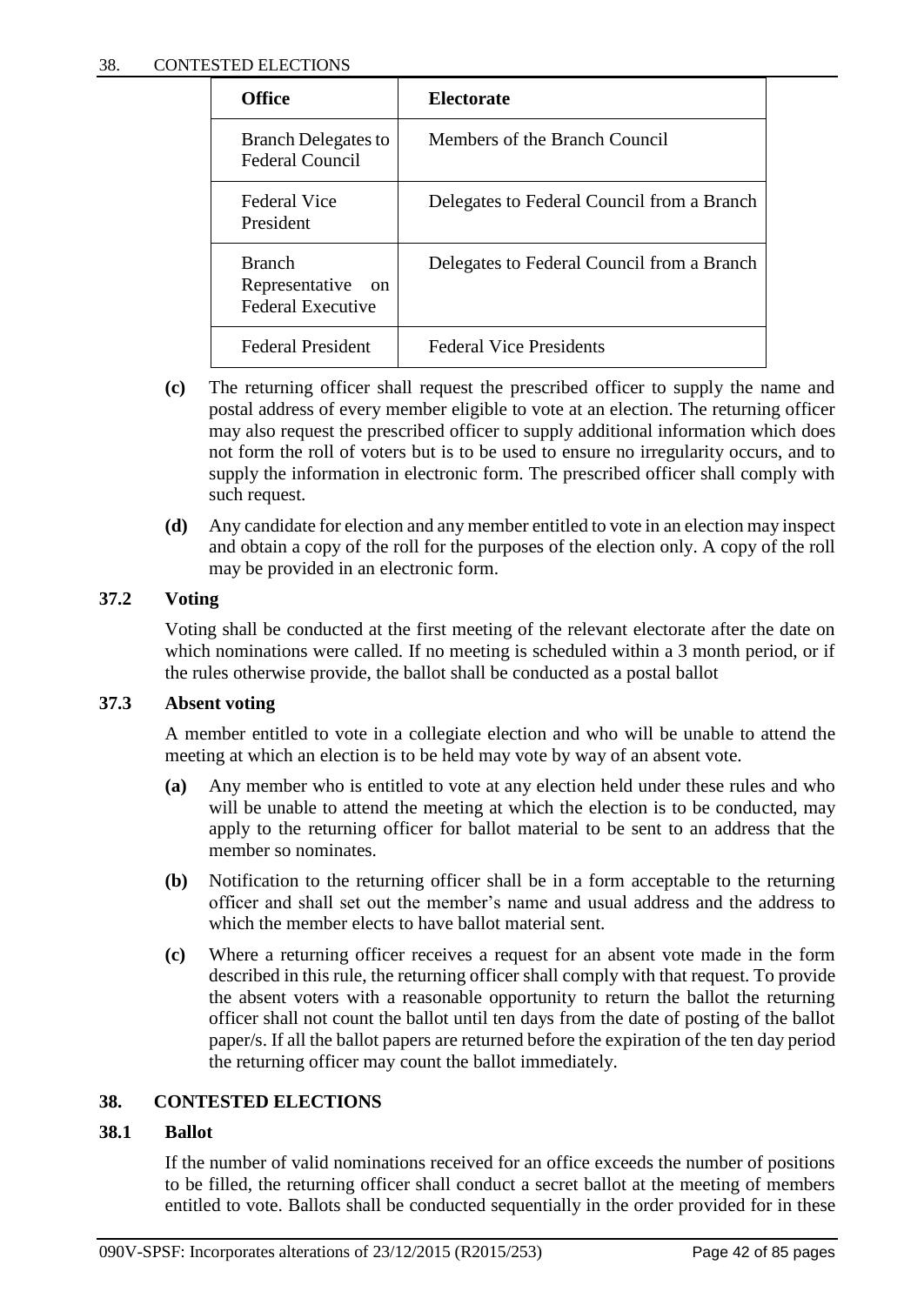rules. Once a ballot is completed and the result determined the ballot for the next highest office shall commence.

# **39. BALLOT PAPERS**

## **39.1 Ballot paper wording**

- **(a)** The following features shall appear on all ballot papers prepared in respect of a secret ballot for an election for office:
	- **(i)** the name of the organisation
	- **(ii)** the initials of the returning officer or other authenticating mark
	- **(iii)** the name and number of the office/s to be elected
	- **(iv)** instructions for marking the ballot paper
	- **(v)** the names of the candidates in the order required by the rules
	- **(vi)** instructions for returning the ballot paper
	- **(vii)** name and location of the returning officer

**(viii)** any other instruction considered necessary by the returning officer.

- **(b)** The ballot papers shall contain the names of the candidates with the last name first followed by the given names. No other candidate information will be printed on the ballot paper.
- **(c)** The order of names in each ballot on the ballot paper shall be determined by lot drawn by the returning officer.
- **(d)** The ballot shall be conducted under the proportional representation system in Part 3D of these rules.
- **(e)** The voting system is set out in **Rule 43**.
- **(f)** The ballot paper shall contain instructions for the voter to insert numbers opposite the name or names of the candidates for whom the voter wishes to vote. The voter must vote for the number of candidates to be elected otherwise the ballot paper will be informal.

## **40. SCRUTINY**

## **40.1 Scrutiny of ballot papers**

- **(a)** Subject to **Rule 37.3(c)** immediately after the close of the ballot the returning officer shall conduct the count of the votes.
- **(b)** The returning officer shall reject as informal a ballot paper that:
	- **(i)** does not bear the initials or other authenticating mark of the returning officer, and/or
	- **(ii)** has upon it any mark or writing by which the voter can be identified, and/or
	- **(iii)** is not marked substantially in accordance with the instructions included on the ballot paper, and/or
	- **(iv)** the marking is such that the intention of the voter is not clear.
- **(c)** Where, during the ballot, the returning officer is informed by a scrutineer that the scrutineer objects to a ballot paper being accepted or rejected, the returning officer shall decide whether the ballot paper is to be admitted or rejected and endorse the decision on the ballot paper.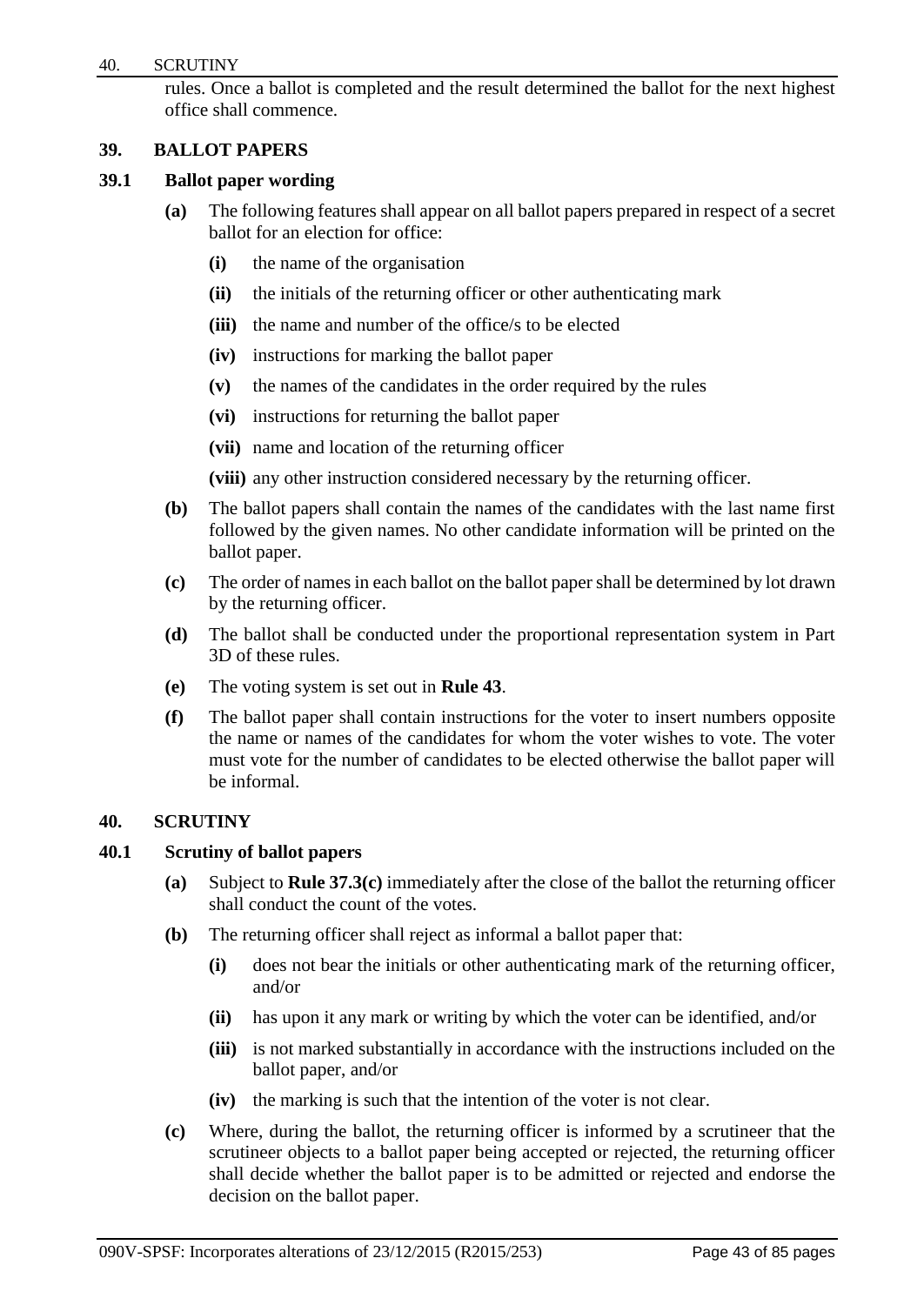## **41. DECLARATION OF RESULTS**

# **41.1 Notice**

- **(a)** The returning officer shall declare the result of the election by giving notice of the result in writing to the relevant officer of the organisation at its registered office.
- **(b)** The returning officer shall, at the same time and in the same manner as the returning officer declares the result of the election, declare the following information in relation to the ballot:
	- **(i)** the total number of persons on the roll of voters
	- **(ii)** the total number of ballot papers issued
	- **(iii)** the total number of envelopes that were returned undelivered by the closing date of the ballot (if applicable)
	- **(iv)** the total number of ballot papers received by the returning officer
	- **(v)** the total number of ballot papers rejected as informal.

# **Part 3D – VOTING AND APPOINTMENT SYSTEMS**

# **42. ORDER OF DECLARATION OF BRANCH ELECTIONS**

- **42.1** The Returning Officer must conduct Branch elections to ensure that no person holds more than one office as set out in **Rule 21 and 34.**
	- **(a)** A direct election will be declared in the following order:
		- **(i)** Branch President
		- **(ii)** Branch Secretary
		- **(iii)** Branch Assistant Secretary(s)
		- **(iv)** Branch Vice President(s)
		- **(v)** Branch Treasurer
		- **(vi)** Branch Executive Councillor
		- **(vii)** Branch Councillor
	- **(b)** A collegiate Branch election will be declared in the following order:
		- **(i)** Branch President
		- **(ii)** Branch Vice President(s)
		- **(iii)** Branch Treasurer
- **42.2** Once a person has been declared holding a higher office then that persons preferences for the lower office shall be allocated to the continuing candidates in accordance with **Rule 43.3** with the necessary modifications as if they had been eliminated.

# **43. PROPORTIONAL REPRESENTATION SYSTEM**

In any election conducted in accordance with this Rule the following provisions shall apply:

- **43.1** A voter shall record their vote for at least the number of candidates to be elected by placing the number "1" and if necessary the numbers "2", "3", "4" and so on consecutively in the squares opposite the names of the candidates in the order of the voter's preference for them.
	- **(a)** A voter may, if the voter so desires, vote for additional candidates by placing further consecutive numbers in the squares opposite their names in the order of the voter's preferences.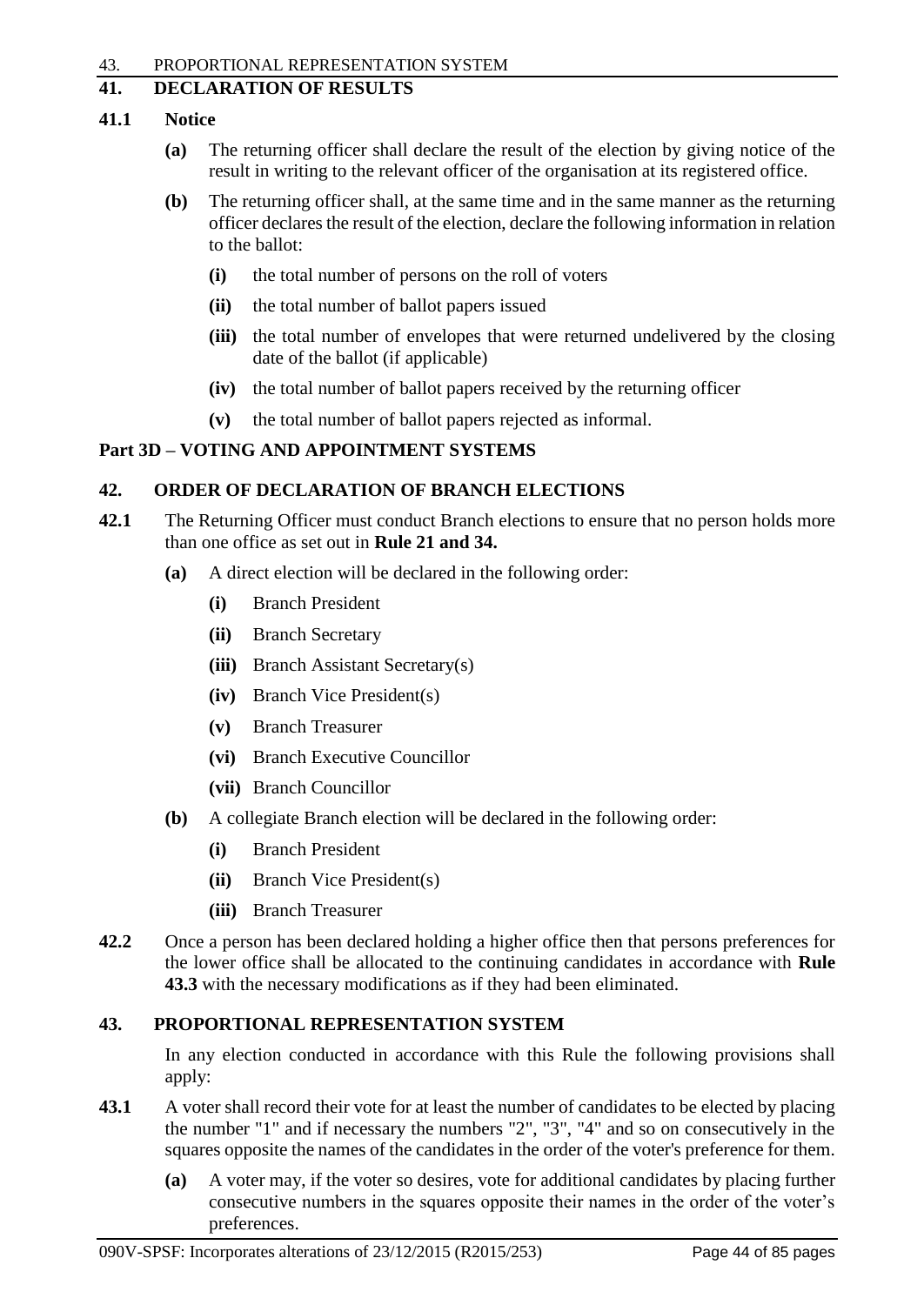## 43. PROPORTIONAL REPRESENTATION SYSTEM

- **43.2** At the close of the poll the Returning Officer shall ascertain the total number of first preference votes recorded for each candidate on all ballot papers not rejected by the Returning Officer as informal and the total of all such votes.
	- **(a)** The Returning Officer shall then determine a quota by dividing the total number of first preference votes for all candidates by the number equal to the number of positions to be filled plus one and by increasing the quotient so obtained (disregarding any remainder) by one.
	- **(b)** The Returning Officer shall declare elected any candidate who has received a number of first preference votes equal to or greater than the quota so determined.
- **43.3** Unless all vacancies have been filled, the surplus votes above the quota of each elected candidate shall be transferred to the continuing candidates, in proportion to the voters' preferences, as follows:
	- **(a)** The Returning Officer shall ascertain in respect of each continuing candidate, the total number of ballot papers of the elected candidate which bear the next available preference for that continuing candidate.
	- **(b)** The Returning Officer shall divide the number of elected candidate's surplus votes by the number of first preference votes (excluding any first preference votes indicated on ballot papers which do not bear a next available preference for a continuing candidate) received by the Returning Officer and the resulting fraction shall, for the purposes of this clause, be the transfer value of that candidate's surplus votes.
	- **(c)** The Returning Officer shall, by multiplying that total by the transfer value of the elected candidate's surplus votes, determine the number of votes to be transferred from the elected candidate to each continuing candidate.
	- **(d)** If, as a result of the multiplication, any fraction results, so many of those fractions, taken in the order of their magnitude, beginning with the largest, as are necessary to ensure that the number of votes transferred equals the number of elected candidate's surplus votes shall be reckoned as of the value of unity and the remaining fractions shall be ignored.
- **43.4** If, as a result of the transfer of the surplus votes of a candidate elected at any stage of the scrutiny, a continuing candidate has received a number of votes equal to or greater than the quota, that candidate shall be elected.
	- **(a)** Unless all the vacancies have been filled, the surplus votes of the elected candidates shall be transferred to the continuing candidates in accordance with the provisions of **Rule 43.3** but, in the application of those provisions, only those ballot papers which have been transferred to the elected candidates from the candidate or candidates elected at the last preceding count shall be taken into consideration.
- **43.5** If, after the transfer of the surplus votes of the elected candidates, no candidate has, or less than the number of candidates required to be elected have, received a number of votes equal to the quota, the candidate who has the fewest votes shall be excluded and the whole of that candidate's ballot papers shall be transferred to the continuing candidates next in order of the voters' available preferences.
	- **(a)** Any votes received by an excluded candidate by transfer of a surplus shall be transferred at their transfer value which they were transferred to that candidate.
	- **(b)** If thereupon, or as a result of the exclusion of a candidate at any subsequent stage of the scrutiny, a continuing candidate has received a number of votes equal to or greater than the quota, that candidate shall be elected.
	- **(c)** If no continuing candidate has then received a number of votes equal to the quota, the process of excluding the candidate with the fewest votes and the transferring of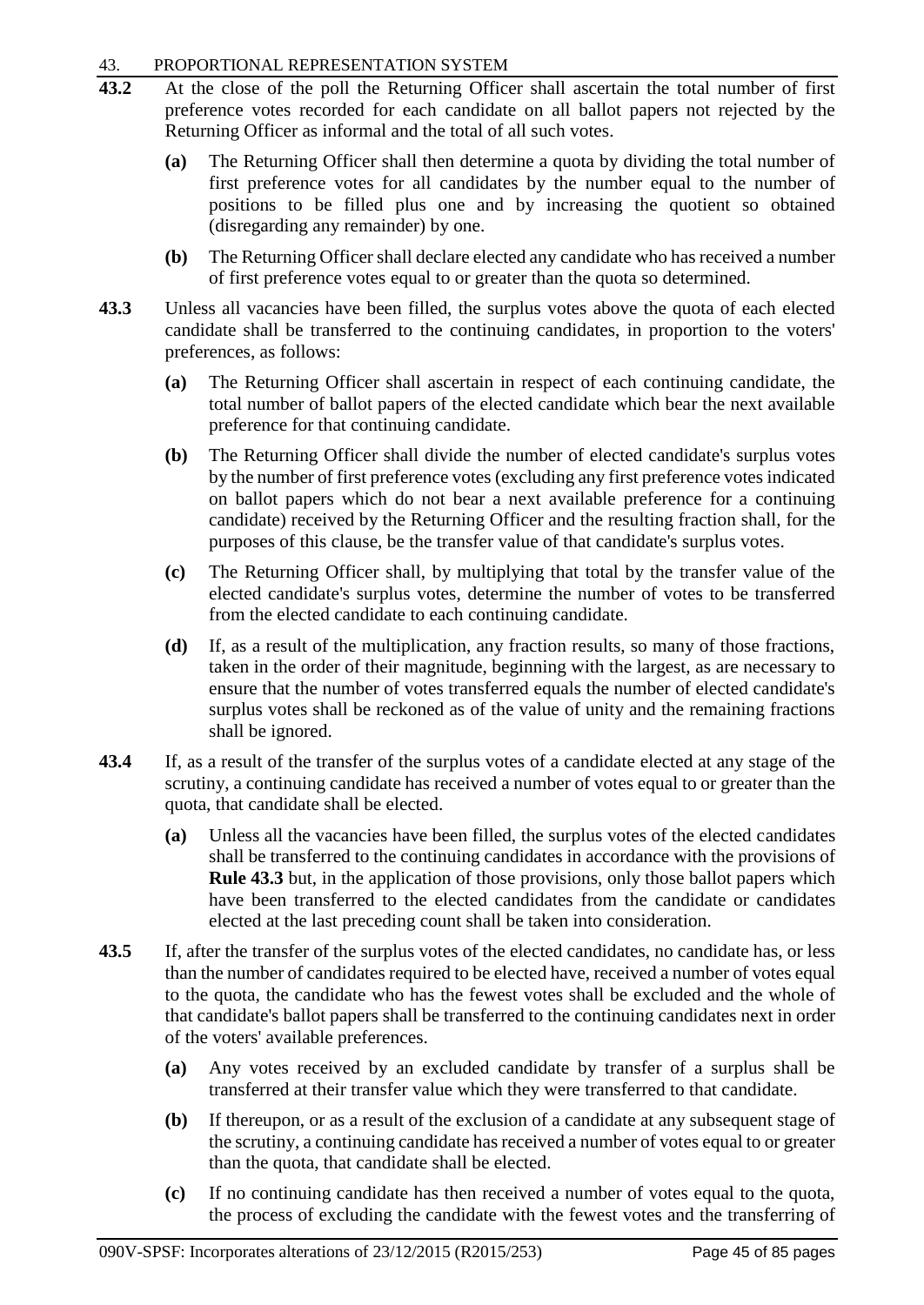## 43. PROPORTIONAL REPRESENTATION SYSTEM

ballot papers containing those votes to the continuing candidates shall be repeated until a continuing candidate has received a number of votes equal to the quota, or in respect of the last vacancy, a majority of the votes remaining in the count, but the process of excluding candidates shall not be repeated after the number of continuing candidates is equal to the number of unfilled vacancies.

- **(d)** A ballot paper that under this clause is, pursuant to the exclusion of a candidate, required to be transferred to a continuing candidate shall be set aside as finally dealt with if it does not indicate a next available preference for a continuing candidate.
- **43.6** After all the candidates who have received a number of votes equal to the quota are elected -
	- **(a)** where there is one remaining vacancy the candidate who has received a majority of the votes remaining in the count; or
	- **(b)** where the number of continuing candidates is equal to the number of remaining unfilled vacancies - those candidates

shall be elected.

- **43.7** Where, on the count of the first preference votes, or at the same time at any subsequent stage of the scrutiny, two or more candidates are elected by reason of their having received a number of votes equal to or greater than the quota, any transfer of the surplus votes of those candidates shall be carried out in the order, first of the candidate with the largest surplus, second of the candidate with the next largest surplus and so on.
	- **(a)** In the case of surpluses of equal size the Returning Officer shall determine by lot which shall be first distributed.
- **43.8** Notwithstanding anything contained in this Rule, a transfer of the surplus votes of an elected candidate shall be deferred (but without affecting the order of that transfer) so long as the total number of those surplus votes and any other surplus votes not transferred is less than the difference between the total votes of the two continuing candidates with the fewest votes.
	- **(a)** In any such case, unless all vacancies have been filled, the candidate with the fewest votes shall be first excluded and the ballot papers containing that candidate's votes shall be transferred to the continuing candidates as provided in **Rule 43.3.**
- **43.9** Where, on any count at which the candidate with the fewest number of votes has to be excluded, two or more candidates have an equal number of votes (that number being fewer than the number of votes that any other candidate has or those candidates being the only continuing candidates)-
	- **(a)** such one of those candidates as had the fewest number of votes at the last count at which they did not have an equal number of votes shall be excluded; or
	- **(b)** if they had an equal number of votes at all preceding counts, the Returning Officer shall determine by lot which candidate shall be excluded.

If after such exclusion there is only one continuing candidate the Returning Officer shall declare that candidate elected.

- **43.10** A ballot paper on which the voter has recorded the required minimum number of votes shall not be treated as informal by reason only that:
	- **(a)** the same preference (other than the voter's first preference) has been recorded on the ballot paper for more than one candidate, but the ballot paper shall be treated as if those preferences and any subsequent preferences had not been recorded on the ballot paper, or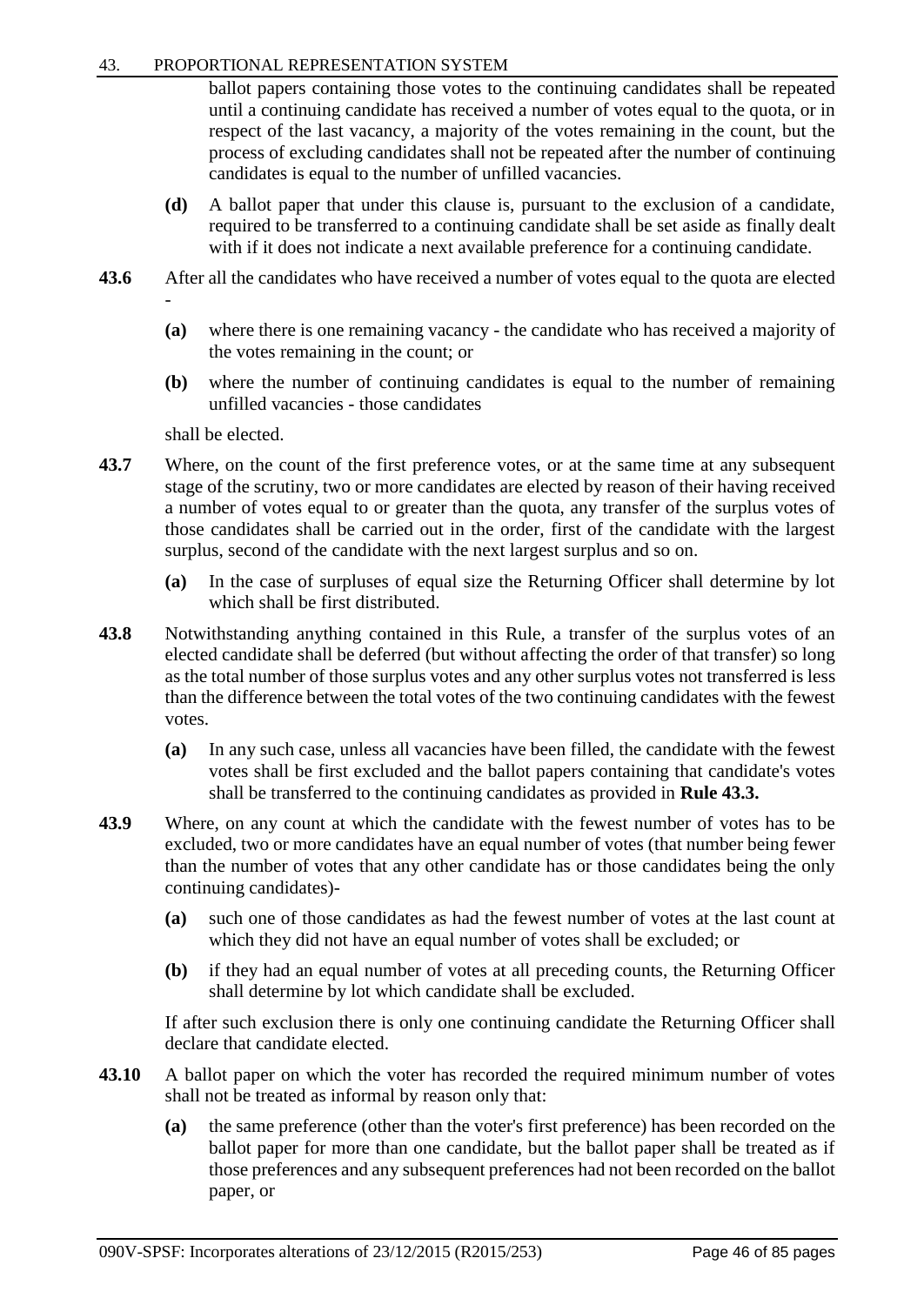## 45 FINANCIAL DISCLOSURE AND TRAINING OBLIGATIONS FOR THE GROUP AND ITS BRANCHES

- **(b)** there is a break in the order of the voter's preferences, but the ballot paper shall be treated as if any subsequent preferences had not been recorded on the ballot paper.
- **43.11** A reference in this Rule to an exhausted ballot paper is a reference to a ballot paper on which there is not recorded a vote for a continuing candidate.

# **44. CASUAL VACANCIES**

- **44.1** In the event of a casual or extraordinary vacancy arising in the following offices the Branch concerned may elect or appoint another person to fill the casual vacancy:
	- **(a)** Delegate to Branch Council,
	- **(b)** Branch Officer,
	- **(c)** Delegate to Federal Council or
	- **(d)** Branch Representative on the Federal Executive.
- **44.2** Where the unexpired period of office is three years or less in the case of an office elected four yearly the casual vacancy may be filled by appointment by the Branch Council of a person who would be eligible for election to the office.
- **44.3** In other cases an election shall be conducted using so far as may be practicable the same mode of election as is prescribed by these rules for election to that office. Any person so elected or appointed shall hold office for the unexpired portion of the term of the person he or she is elected or appointed to replace.
- **44.4** Where a casual vacancy is to be filled by election, the Branch Council may appoint a member attached to the Branch or Sub-branch, from where the vacancy arose to act in the vacant position pending the election of a person to fill the vacant position.
	- **(a)** The member appointed under this sub-rule shall cease to act when the position is filled.
	- **(b)** The election shall be held within six months of the vacancy. The member then elected to hold office for the unexpired portion of the term attached to that office.
- **44.5** In the event of any casual or extraordinary vacancy occurring in any office of Federal Officer the provisions of **Rule 44.1, 44.2, 44.3, and 44.4** shall apply save that the functions assigned to the Branch Council in those sub-rules shall be performed by the Federal Council.

# **Part 4—FINANCIAL**

# **45 FINANCIAL DISCLOSURE AND TRAINING OBLIGATIONS FOR THE GROUP AND ITS BRANCHES**

# **45.1 Preamble**

- **(a)** This rule is included to comply with the financial disclosure, policy development and training requirements of Division 3A of the *Fair Work (Registered Organisations) Act 2009*
- **(b)** For the absence of doubt this rule provides for disclosure by the Group to its members and by each Branch to its members, for the financial training of the Group officers and Branch officers, and for policy development by the Group and each of its Branches.

# **45.2 Interpretation of this Rule**

For the purposes of this rule: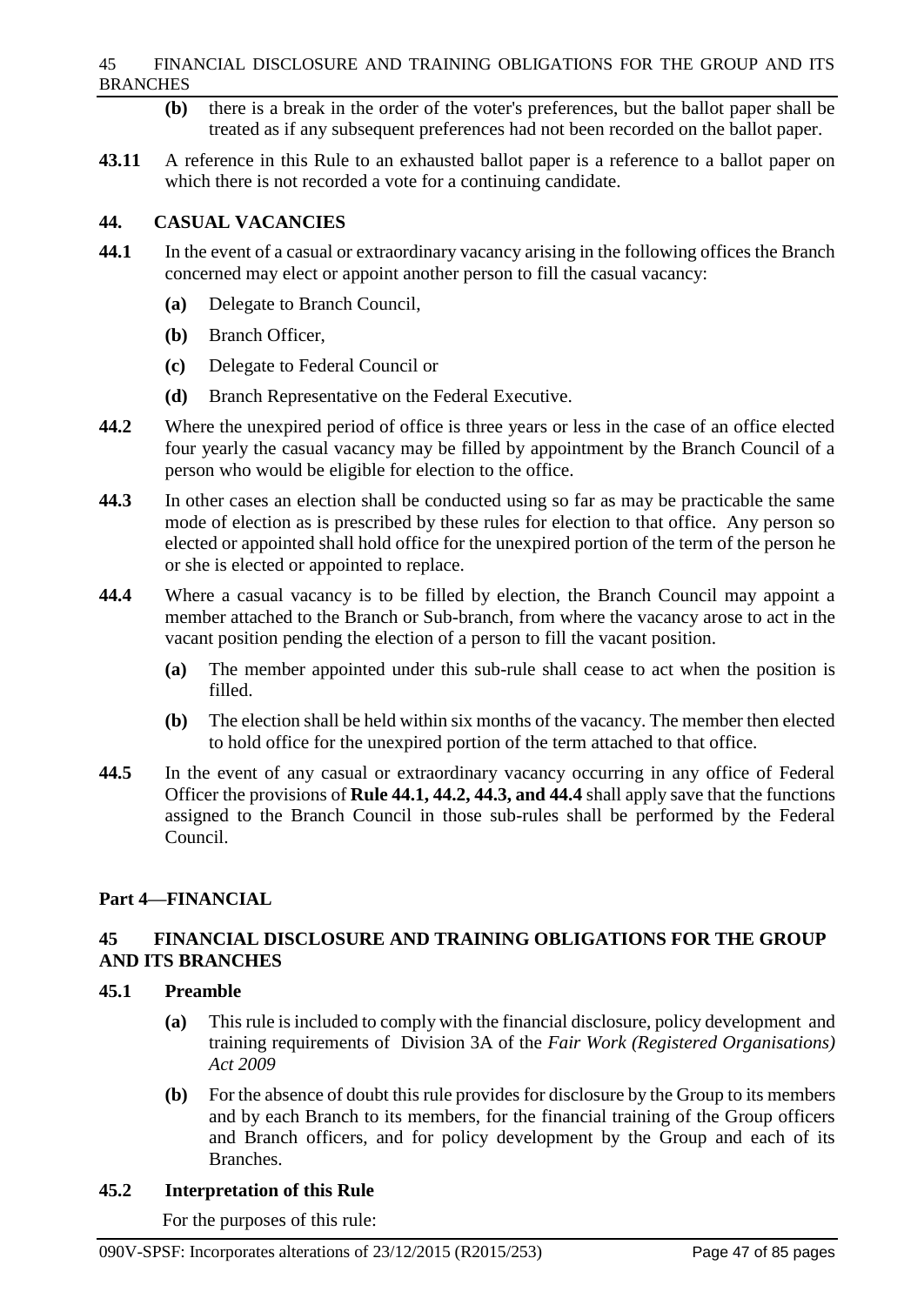#### 45 FINANCIAL DISCLOSURE AND TRAINING OBLIGATIONS FOR THE GROUP AND ITS BRANCHES

- **(a)** A **board** means a group of persons who supervise, govern or otherwise have oversight of a corporation, organisation, association or other like body including a Board of Directors.
- **(b) CPSU** means CPSU, The Community and Public Sector Union.
- **(c) disclosure period** means the financial year unless a shorter period is specified.
- **(d) declared person or body** means:
	- **(i)** an officer of the Group or Branch has disclosed a material personal interest under **Rules 45.5(c) or 45.6(c)**;
	- **(ii)** the interest relates to, or is in, the person or body; and
	- **(iii)** the officer has not notified the Group or Branch that the officer no longer has the interest.
- **(e) financial duties** means duties that relate to the financial management of the Group or a Branch of the Group.
- **(f) General Manager** means the General Manager of the Fair Work Commission.
- **(g) Group** means CPSU, The Community and Public Sector Union SPSF Group.
- **(h) non-cash benefit** means property or services in any form other than money, but does not include a computer, mobile phone or other electronic device that is used only or mainly for work purposes.
- **(i) peak council** has the same meaning as defined by section 12 of the *Fair Work Act 2009*.
- **(j) office** has the same meaning as defined by section 9 of the *Fair Work (Registered Organisations) Act 2009*.
- **(k) officer** has the same meaning as defined by section 6 of the *Fair Work (Registered Organisations) Act 2009*.
- **(l) related party** has the same meaning as defined by section 9B of the *Fair Work (Registered Organisations) Act 2009*.
- **(m) relative** means, in relation to a person:
	- **(i)** parent, step parent, child, stepchild, grandparent, grandchild, brother or sister of the person; or
	- **(ii)** the spouse of the first mentioned person.
- **(n) relevant remuneration** in relation to an officer of the Group or Branch for a disclosure period is the sum of the following:
	- **(i)** any remuneration disclosed to the Group or Branch by the officer under **Rules 45.5(a) and 45.6(a)** during the disclosure period;
	- **(ii)** any remuneration paid during the disclosure period, to the officer by the CPSU, the Group or a Branch
- **(o) relevant non-cash benefits** means, in relation to an officer of the Group or Branch for a disclosure period the non-cash benefits provided to the officer, at any time during the disclosure period, in connection with the performance of the officer's duties as an officer, by the Group or Branch or by a related party of the Group or Branch.
- **(p) remuneration**: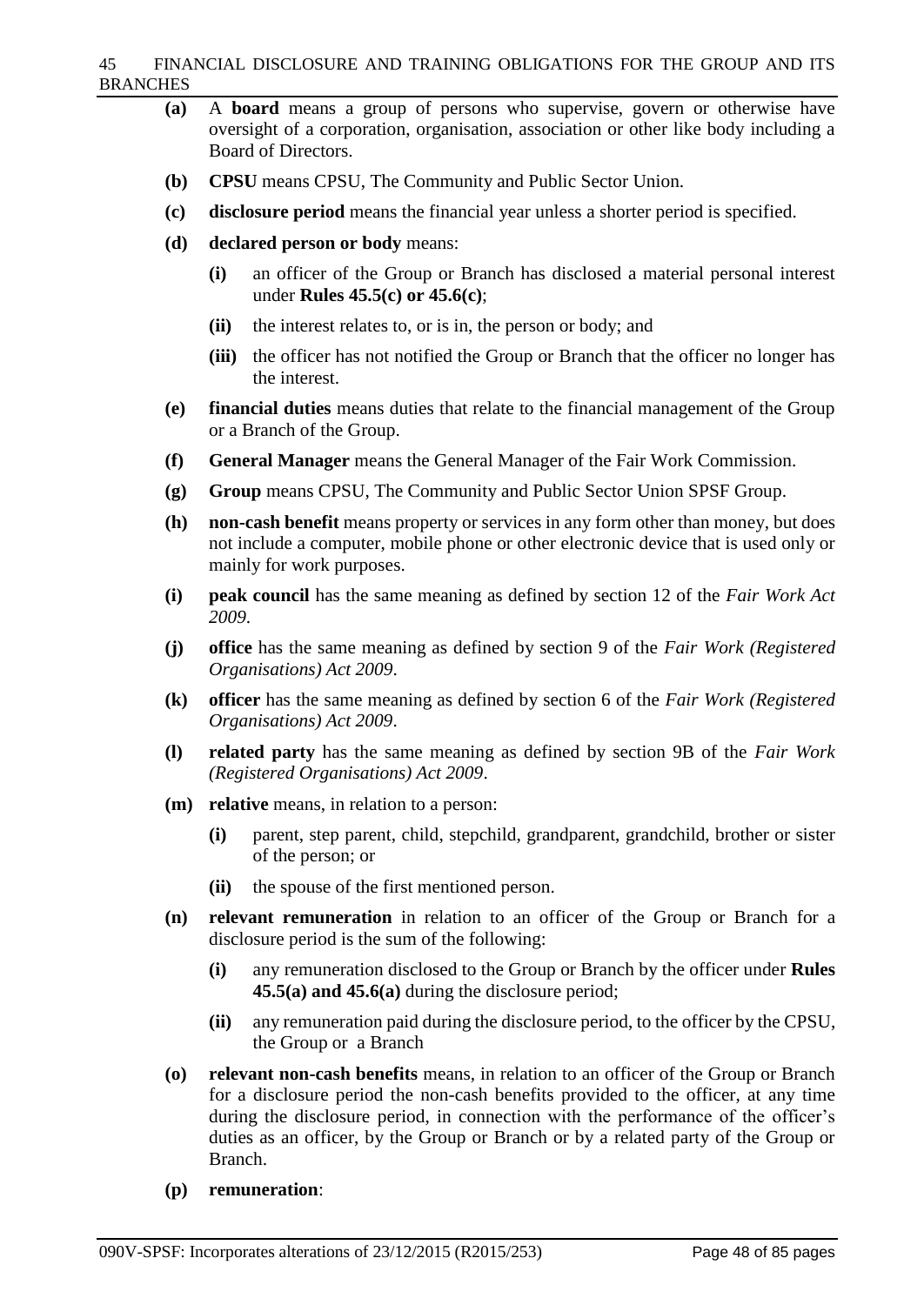- **(i)** includes pay, wages, salary, fees, allowances, leave benefits or other entitlements; but
- **(ii)** does not include a non-cash benefit; and
- **(iii)** does not include the reimbursement or payment of reasonable expenses for the costs incurred in the course of the officer carrying out his or her duties.

## **45.3 Group and Branch Officer Training Obligations**

- **(a)** Each officer of the Group and each officer of any Branch whose duties include financial duties that relate to the financial management of the Group or the Branch must undertake training that covers each of the officer's financial duties.
- **(b)** The financial training must be approved by the General Manager under section 154C of the *Fair Work (Registered Organisations) Act 2009* and must be completed within 6 months from the date at which the officer of the Group or the Branch began to hold that office.

## **45.4 Method of Disclosure for the Purposes of this Rule**

## **(a) Annual disclosures for higher paid officers and related party payments**

The disclosures by the Group required by **Rule 45.5(b), 45.5(d)** and **45.5(e)** and by Branches by **Rules 45.6(b), 45.6(d)** and **45.6(e)** will be:

- **(i)** made in respect of each financial year;
- **(ii)** published within six months after the end of the financial year using one or more of the following methods;
	- Publication in the print journal (if any) of the Group, the Branch or the Associated Body;
	- Publication in the Branch or Group annual report;
	- Publication on the Group, Branch or Associated Body website;
	- Publication in the general purpose financial report provided under s253 of the *Fair Work (Registered Organisations) Act 2009*;
	- Publication in the operating report provided under s254 of the *Fair Work (Registered Organisations) Act 2009;*
	- Such other means prescribed in the rules of a Branch provided the method of disclosure is available to all members of the Branch;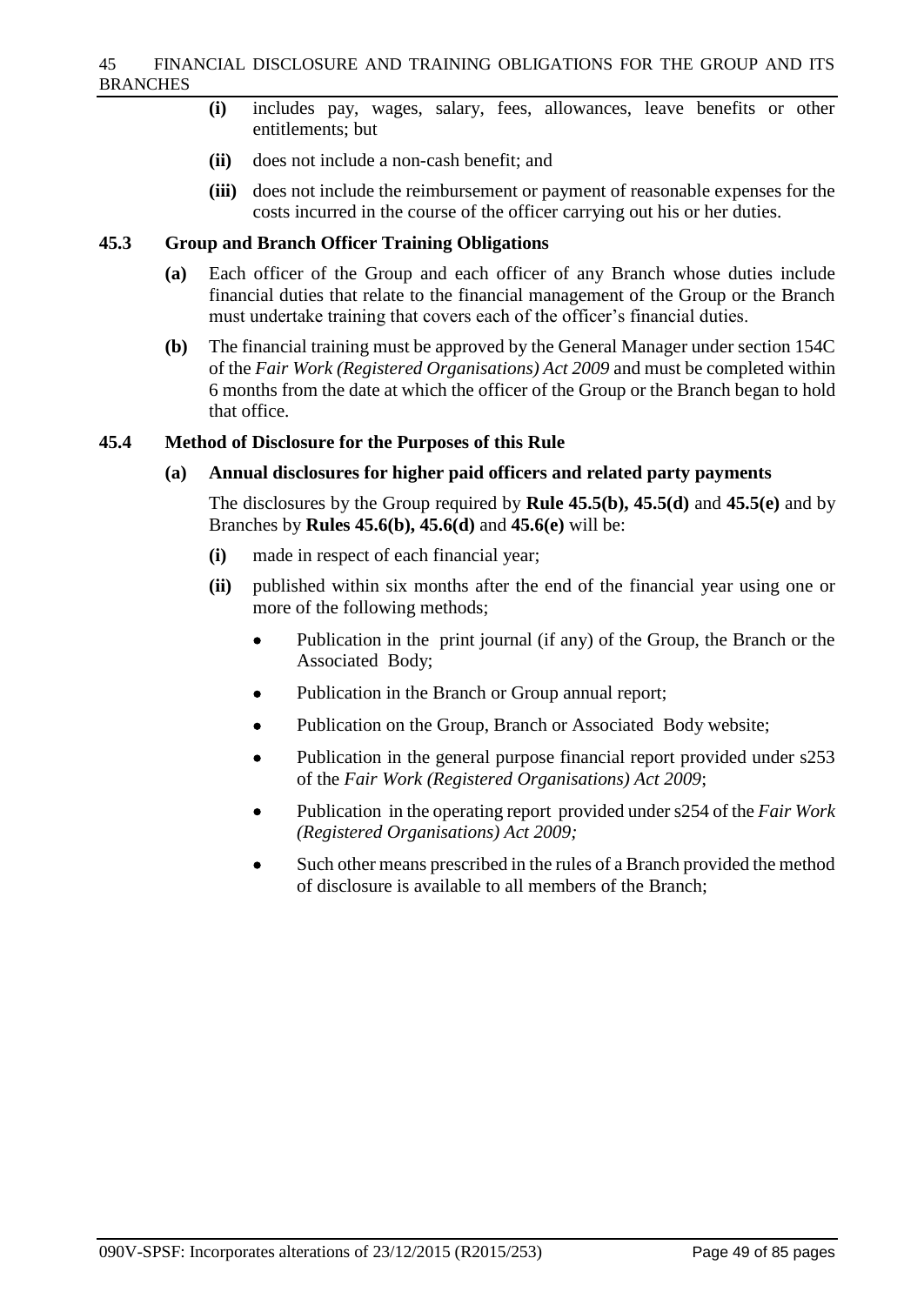- **(b) More frequent disclosures of Board remuneration, non cash benefits, and material personal benefits and payments from related parties.**
	- **(i)** The disclosures of Group officers required by **Rules 45.5(a)** and **45.5(c)** and of the Branch officers by **Rules 45.6(a)** and **45.6(c)** of this Rule will be made:
		- In the case of the Federal President to the Federal Executive of the Group;
		- In the case of a Federal Secretary to the Federal President of the Group;
		- In the case of a Group officer to the Federal President of the Group;
		- In the case of the Branch President to Branch Executive of the Branch
		- In the case of a Branch Secretary to the Branch President of the Branch;
		- In the case of a Branch officer to the Branch President of the Branch;
	- **(ii)** The method of disclosure will be in writing as soon as practicable after the remuneration is paid or the material personal interest acquired. Also the disclosure must be made before the end of the financial quarter in which the remuneration is paid or the material personal interest acquired. For the purposes of **Rule 45.4(b)** disclosures the end of each financial quarter shall be 30 September, 31 December, 31 March and 30 June.

# **45.5 Group and Group Officer Disclosure**

## **(a) Relevant remuneration and non-cash benefits**

Each officer of the Group shall disclose to the Group in the manner prescribed in **Rule 45.4(b)** any remuneration paid to the officer:

- **(i)** because the officer is a member of a board, if:
	- the officer is a member of the board only because the officer is an officer of the CPSU, Group or Branch; or
	- the officer was nominated for the position as a member of the board by the CPSU, Group, Branch or a peak council;
- **(ii)** by any related party of the Group in connection with the performance of the officers' duties as an officer.

# **(b) Five highest paid Group officers**

The Group shall disclose to members of the Group, in the manner prescribed in **Rule 45.4(a),** the identity of the officers who are the five highest paid in terms of relevant remuneration for the disclosure period, and for those officers:

- **(i)** the actual amount of each of the officer's relevant remuneration for the disclosure period; and
- **(ii)** either the value of each of the officer's relevant non-cash benefits, or the form of each of the officer's relevant non-cash benefits, for the disclosure period.

# **(c) Material personal interests**

Each officer of the Group shall disclose to the Group any material personal interest in a matter that relates to the affairs of the Group that:

- **(i)** the officer has or acquires; or
- **(ii)** a relative of the officer has or acquires.
- **(d)** The Group shall disclose to members of the Group any interests disclosed to the Group pursuant to **Rule 45.5(c)** in a manner prescribed by **Rule 45.4(a)**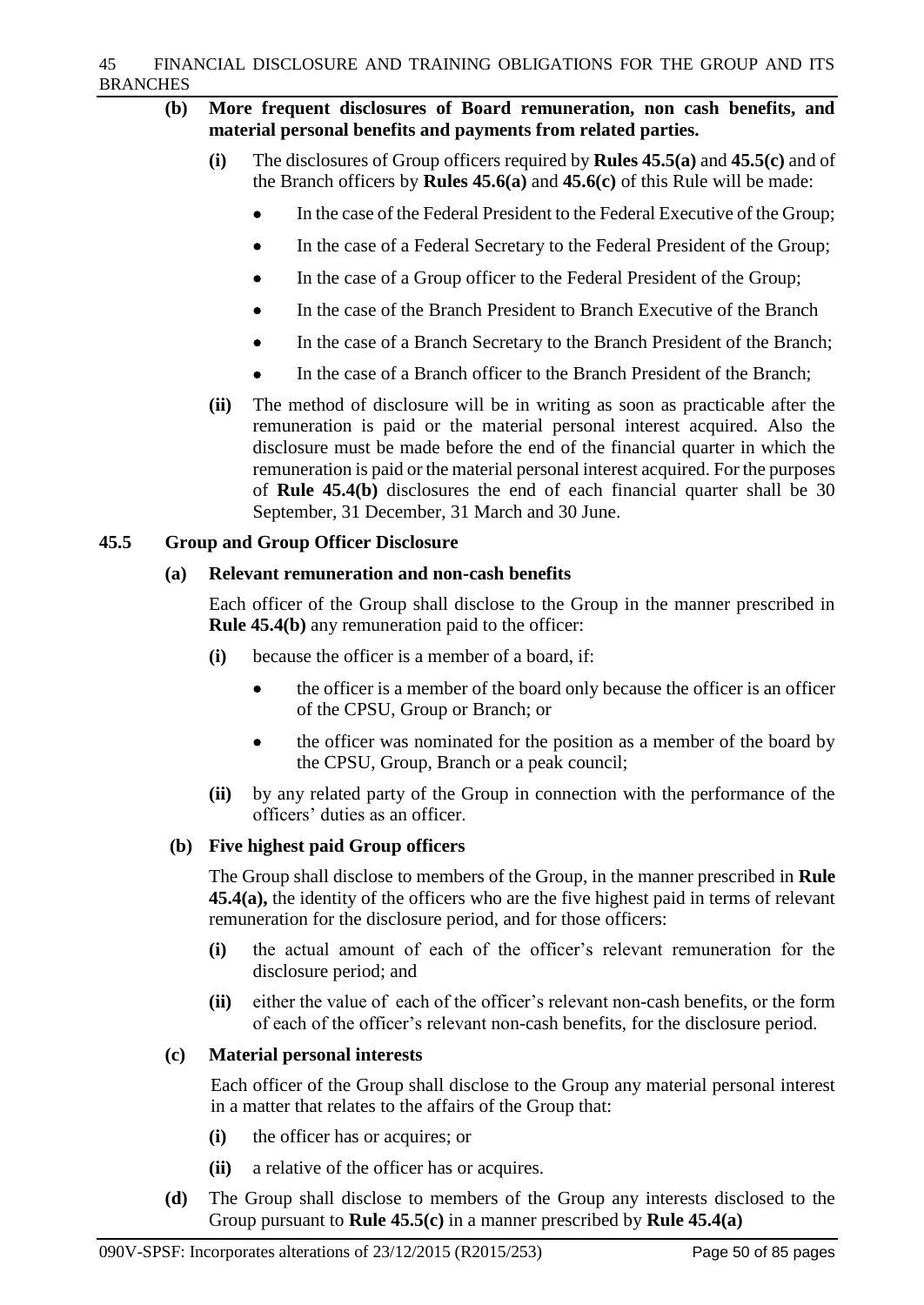### 45 FINANCIAL DISCLOSURE AND TRAINING OBLIGATIONS FOR THE GROUP AND ITS BRANCHES

## **(e) Payments to related parties and declared persons**

The Group shall disclose to members of the Group the following by a manner prescribed by **Rule 45.4(a)**:

- **(i)** each payment made by the Group, during the disclosure period:
	- to a related party of the Group; or
	- to a declared person or body of the Group; or
- **(ii)** the total of the payments made by the Group, during the disclosure period:
	- to each related party of the Group; or
	- to each declared person or body of the Group
- **(f) Rule 45.5(e)** does not apply to:
	- **(i)** a payment made to a related party if the payment consists of amounts deducted by the organisation from remuneration payable to officers or employees of the organisation.
	- **(ii)** payments to officers, who are related parties, that are remuneration;
	- **(iii)** payments to officers, who are related parties, that are reimbursement of expenses reasonably incurred while undertaking duties of an officer

## **45.6 Branch and Branch Officer Disclosure**

## **(a) Remuneration paid to the officer**

Each officer of a Branch shall disclose to the Branch any remuneration paid to the officer:

- **(i)** because the officer is a member of a board, if
	- the officer is a member of the board only because the officer is an officer of the CPSU, Group or Branch; or
	- the officer was nominated for the position as a member of the board by the CPSU, Group, Branch or a peak council;
- **(ii)** by any related party of the Branch in connection with the performance of the officer's duties as an officer.

## **(b) Five highest paid Branch officer disclosure**

The Branch shall disclose to members of the Branch in a manner prescribed in **Rule 45.4(a)** the identity of the officers who are the five highest paid in terms of relevant remuneration for the disclosure period, and for those officers:

- **(i)** the actual amount of each of the officer's relevant remuneration for the disclosure period; and
- **(ii)** either the value of each of the officer's relevant non-cash benefits or the form of each of the officer's relevant non-cash benefits, for the disclosure period.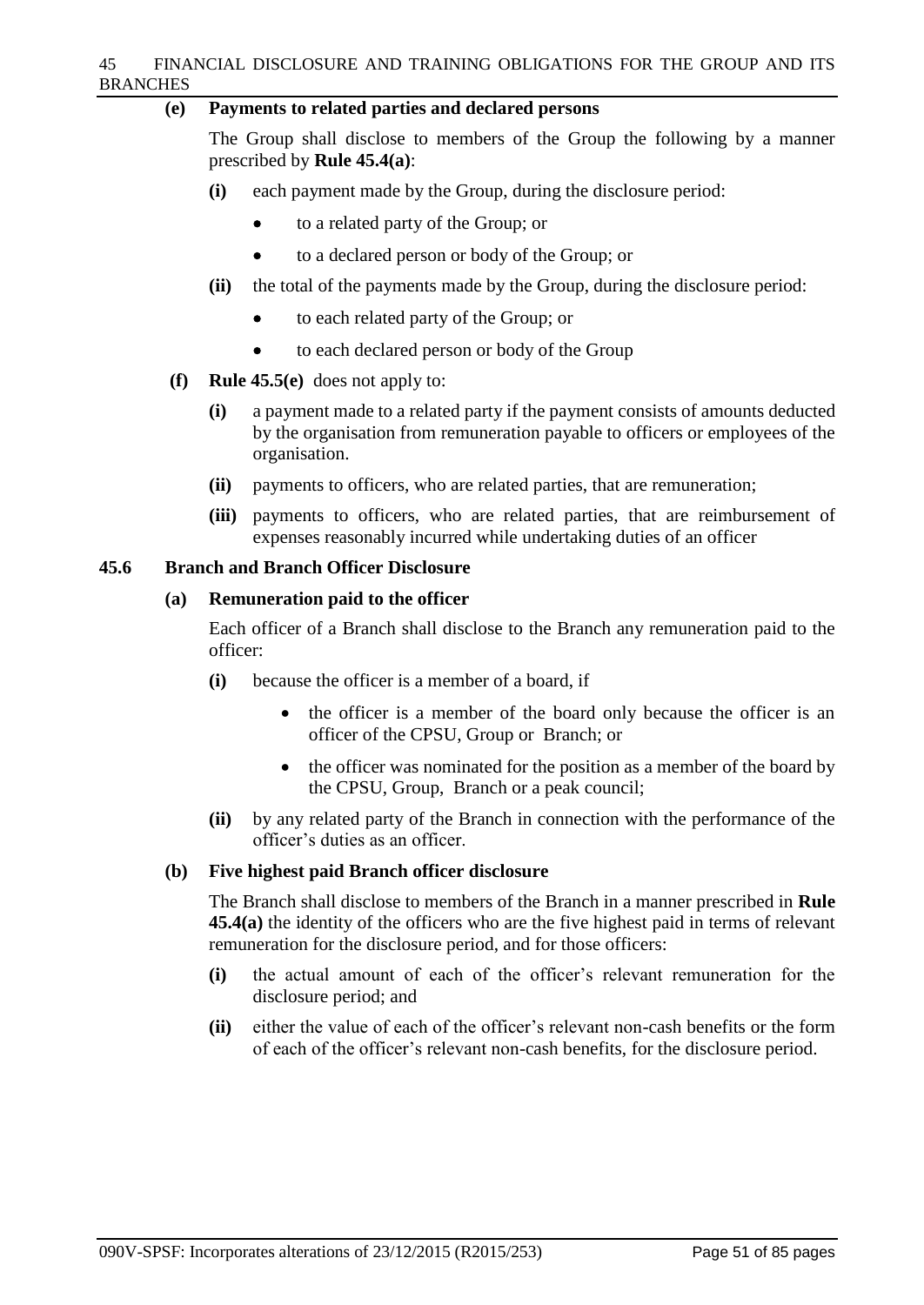# **(c) Material personal interests**

Each officer of a Branch shall disclose to the Branch any material personal interest in a matter that relates to the affairs of a Branch that:

- **(i)** the officer has or acquires; or
- **(ii)** a relative of the officer has or acquires.
- **(d)** The Branch shall disclose to members of the Branch any interests disclosed to the Branch pursuant to **Rule 45.6(c)** in a manner prescribed by **Rule 45.4(a)**

## **(e) Payments to related parties and declared persons**

Each Branch shall disclose to members of the Branch in the manner prescribed by **Rule 45.4(a)** either:

- **(i)** each payment made by the Branch, during the disclosure period:
	- to a related party of the Branch; or
	- to a declared person or body of the Branch; or
- **(ii)** the total of the payments made by the Branch, during the disclosure period:
	- to each related party of the Branch; or
	- to each declared person or body of the Branch.
- **(f) Rule 45.6(e)** does not apply to:
	- **(i)** A payment made to a related party if the payment consists of amounts deducted by the Branch from remuneration payable to officers or employees of the Branch.
	- **(ii)** Payments to officers, who are related parties, that are remuneration
	- **(iii)** Payments to officers, who are related parties, that are reimbursement of expenses reasonably incurred while undertaking the duties of an officer

# **45.7 Group and Branch Expenditure Policies and Procedures**

The Group and each Branch shall develop and implement policies and procedures relating to the expenditure of the Group and each Branch respectively.

## **46. FEDERAL FUND**

- **46.1** There shall be a fund to be known as the Federal Fund which shall consist of
	- **(a)** Any real or personal property of which the committee of management of the Group by the rules or by any established practice not inconsistent with the rules has or in the absence of any limited term lease bailment or arrangement would have the right of custody control or management.
	- **(b)** Capitation fees paid by a Branch.
	- **(c)** The national union subscription paid by each member
	- **(d)** Levies paid by a Branch.
	- **(e)** Any interest, rents, dividends or other income derived from the investment or use of the Fund.
	- **(f)** Any superannuation or long service leave or other funds operated or controlled in accordance with rules relating to the Group as a whole for the benefit of its officers or employees.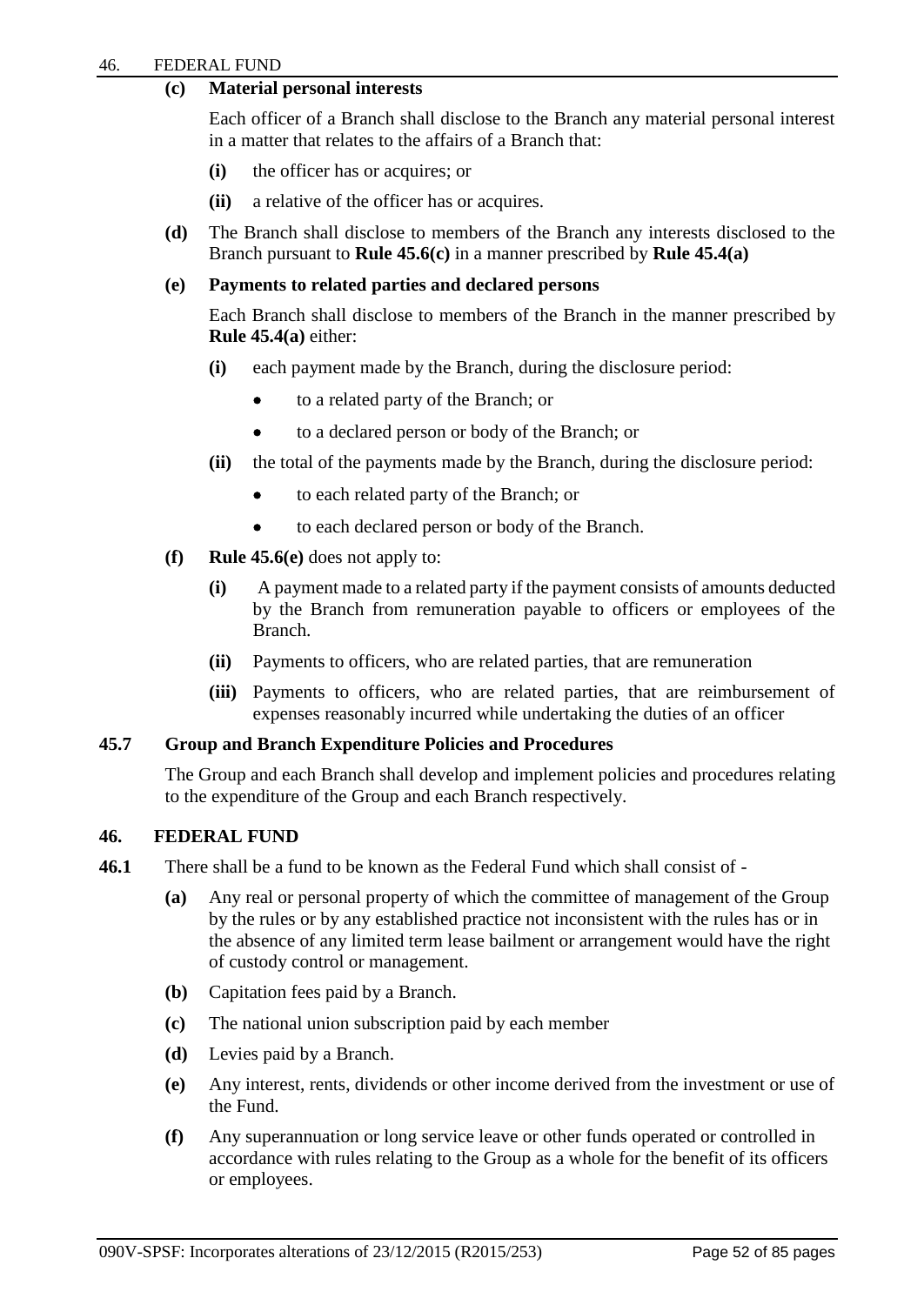- **(g)** Any sick pay fund, accident pay fund, funeral fund, tool benefit fund or like fund operated in accordance with rules relating to the organisation as a whole for the benefit of its members.
- **(h)** Any property acquired wholly or mainly by expenditure of the moneys of the Fund or derived from other assets of the Fund, and
- **(i)** The proceeds of any disposal of parts of the Fund.
- **(j)** any and all intellectual property of the SPSF Group, which includes any contractual rights which may exist in relation to any innovation or work, and all statutory and other proprietary rights (including rights to require information be kept confidential) in respect of inventions, patents, trade marks, designs, copyright, know-how, trade secrets, and all other rights with respect to intellectual property including all rights to apply for the same and, for the avoidance of doubt, including copyright in works and sound recordings and broadcasts vesting by virtue of the *Copyright Act 1968* (Cth.);

# **47. EXPENDITURE OF SPSF GROUP FUNDS**

- **47.1** The Federal Fund may only be expended to further the Union's Objects.
- **47.2** Disbursements in regard to expenditure of the Federal Funds may be made against the authority of a resolution of the Federal Council or Federal Executive, or upon the recommendation of the Federal Secretary and the approval of a Federal Officer authorised for that purpose with a copy of any such approval to be provided to the Federal Secretary for inclusion in the statement of receipts and expenditure for the period in which it occurred.
- **47.3** Expenditure on the general administration of the Group does not require the prior authority of Federal Council or Federal Executive.
- **47.4** Payment of all accounts for expenditure authorised in accordance with **Rule 47.2 and 47.3** shall be made from such account as the Federal Council or the Federal Executive may from time to time direct:
	- **(a)** by cheque signed by two persons, at least one of whom is a Federal Officer or an officer of the SPSF Group delegated by the Federal Executive to sign cheques, and the other signatory may be an employee authorised by the Federal Executive, to sign cheques; or
	- **(b)** by a system of funds transfer approved by the Federal Executive.

# **48. BRANCH FUND**

- **48.1** Each Branch shall have a fund known as the Branch Fund and which shall be managed and controlled in accordance with rules of that Branch.
- **48.2** A Branch Fund shall consist of
	- **(a)** Any real or personal property of which the Branch of the Group by the rules or by any established practice not inconsistent with the rules, has, or in the absence of any limited term lease, bailment or arrangement, would have the right of custody, control or management;
	- **(b)** The amounts of entrance fees, subscriptions, fines, levies and other fees received by a Branch, less so much of these amounts as is payable by the Branch to the Federal Fund;
	- **(c)** Any interest, rents or dividends derived from the investment or use of the Fund;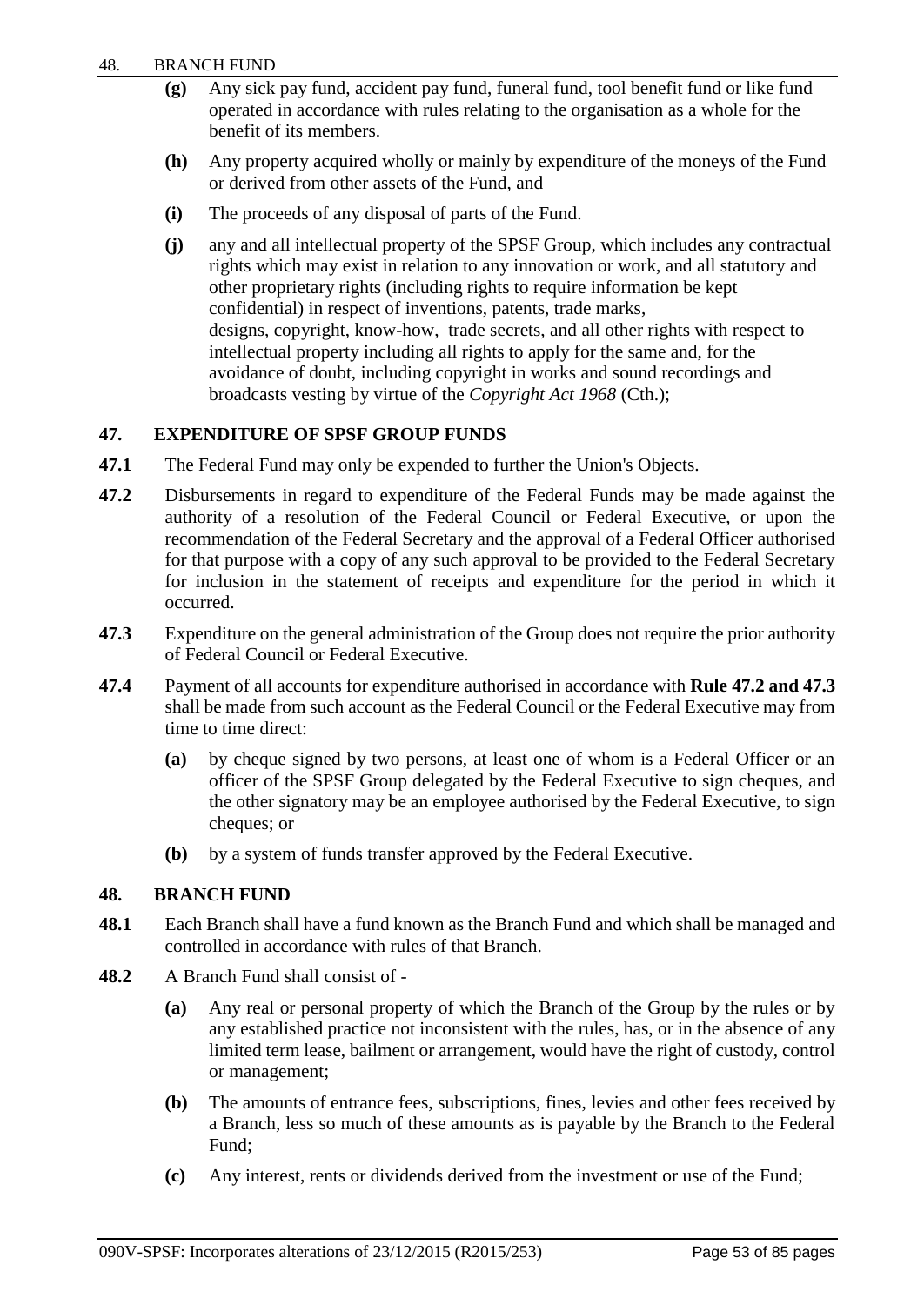#### 50. STATEMENT OF ACCOUNTS

- **(d)** Any superannuation or long service leave fund operated or controlled by the Branch for the benefit of its officers or employees;
- **(e)** Any sick pay fund, accident pay fund, funeral fund, tool benefit fund or like fund operated or controlled by the Branch for the benefit of its members;
- **(f)** Any property acquired wholly or mainly by expenditure of the moneys of the Fund or derived from other assets of the Fund; and
- **(g)** The proceeds of any disposal of parts of the Fund.
- **48.3** Rules relating to a Branch Fund shall not be altered except with the consent of the Branch concerned.

# **49. LOANS, GRANTS AND DONATIONS BY THE GROUP OR BY ANY BRANCH**

- **49.1** A loan, grant or donation of an amount exceeding \$1,000 must not be made by the Group or a Branch committee of management unless -
	- **(a)** The making of the loan, grant or donation would be in accordance with the rules of the Union or of the Branch; and
	- **(b)** For a loan, the security proposed to be given for the repayment of the loan is adequate and the proposed arrangements for the repayment of the loan are satisfactory

# **50. STATEMENT OF ACCOUNTS**

- **50.1** The SPSF Group shall prepare and present statements of account in accordance with the provisions of *Fair Work (Registered Organisations) Act 2009*. Terms used in this rule shall have the same meaning as the term is used in the Act.
- **50.2** The Federal Council may determine that a concise report for the financial year be provided free of charge to each member.
- **50.3** Subject to **Rule 50.4**, the full report for a financial year will be presented to the Federal Council or the Federal Executive acting as Committee of Management.
- **50.4** At the conclusion of each financial year, where 5% of the members of the SPSF Group call for a general meeting to receive the full report, the full report will be presented to a general meeting. Such a general meeting shall be dealt with in accordance with this sub-rule.
	- **(a)** The petition will state "We the undersigned SPSF Group members call for a general meeting of members to receive the full financial report for the last ending financial year".
	- **(b)** The petition will be addressed to the Federal Secretary, and must be signed and dated by each signatory, and must also include the Branch and the membership number of each signatory.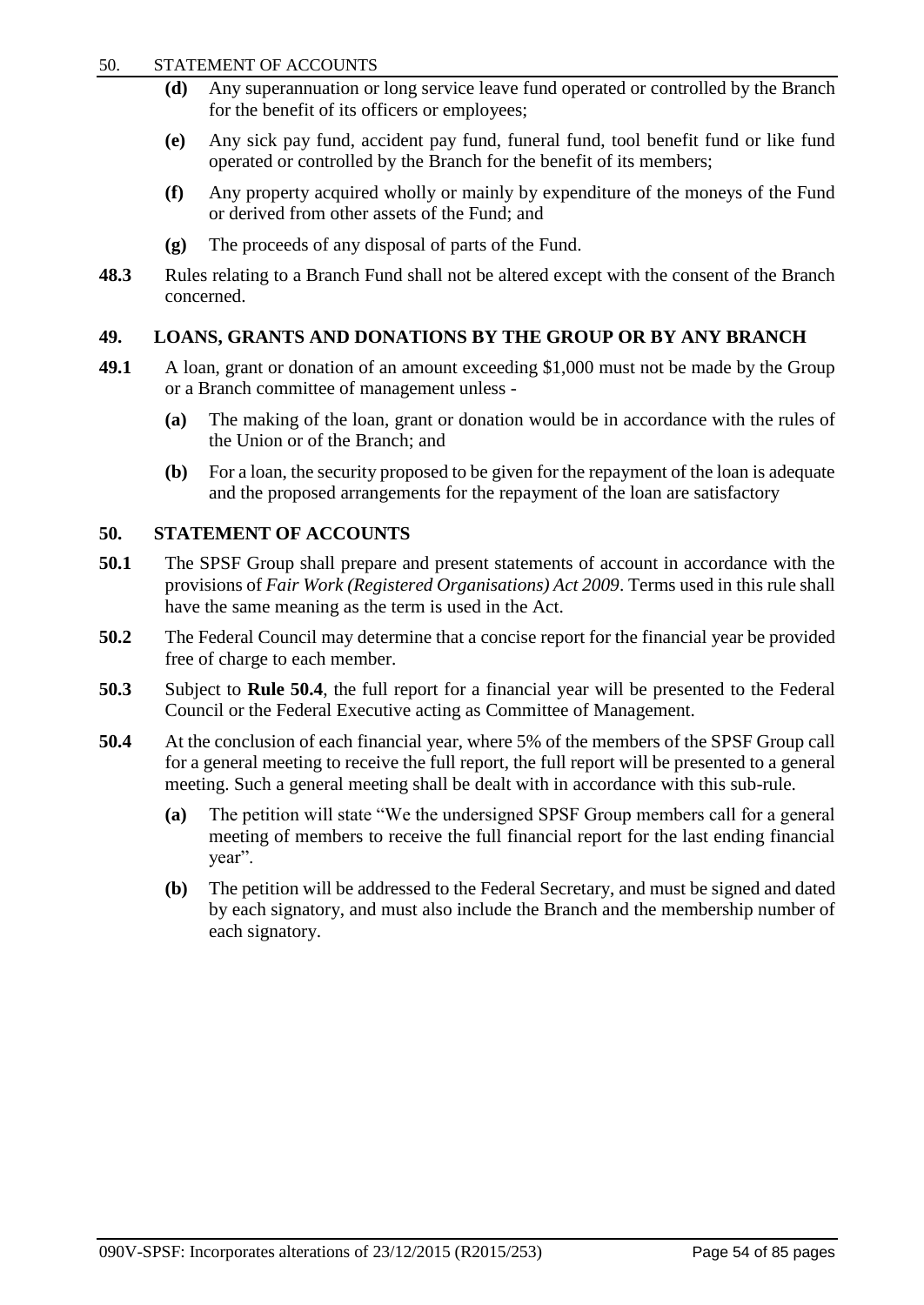## 51. ENTRY FEES, SUBSCRIPTIONS, LEVIES AND OTHER FEES

- **(c)** The general meeting will be held in Sydney. The Federal Secretary shall advise all members of the time and place by notice published on the SPSF Group website and State Branch bulletins.
- **(d)** There will be no quorum for the general meeting.
- **50.5** If the General Manager has issued a certificate stating that the Reporting Units shall be other than the SPSF Group Federal Office, then:
	- **(a)** references in this rule to the Federal Council shall be taken to be references to the management committee of the respective Reporting Units;
	- **(b)** references in this rule to the Federal Secretary shall be taken to be references to the Secretary of the respective Reporting Units;
	- **(c)** references in this rule to members of the SPSF Group shall be taken to be references to the members of the respective Reporting Units; and
	- **(d)** in all respects the terms of this **Rule 50** shall be applied to those Reporting Units.

## **51. ENTRY FEES, SUBSCRIPTIONS, LEVIES AND OTHER FEES**

- **51.1** The entrance fees, subscriptions, levies and other fees payable by members of the Group shall be paid to the Secretary of the Branch to which the member belongs.
- **51.2** The entrance fees, subscriptions, levies and other fees payable by members of the Group may be paid:
	- **(a)** at the office of the Branch;
	- **(b)** to a collector authorised by the Branch Secretary;
	- **(c)** by an authority for deduction from salary and payment to the Branch Secretary;
	- **(d)** by an authority for deduction from salary in accordance with an agreement between an employer and the Group or the officers of a Branch whereby the employer agrees to deduct subscriptions from the salary of candidates for membership or members and to pay the same into a bank account in the name of the Branch of the Group or to the Branch;
	- **(e)** by an authority for deduction from salary of an amount equivalent to or greater than the amount payable by such members as entrance fee, subscriptions, levies and other fees to the Group under these Rules in accordance with an agreement between the member's employer and an Associated Body whereby the employer agrees to deduct subscriptions from the salary of candidates for membership or members of an Associated Body and to pay the same into a bank account in the name of the Associated Body or to the Associated Body, where there is an agreement between the Group and the Associated Body providing for the payment by the Associated body to the Group from the moneys received in this way of the amount of the entrance fees and subscriptions payable by the members to the Group. Provided that as and from the date of the amalgamation between SPSF and PSU any such agreement with an Associated Body shall operate to give an authorising member financial status in the amalgamated Union only where the agreement requires payment in full by the Associated Body to the amalgamated union, the entrance fees and subscriptions payable under the Rules of the amalgamated body;
	- **(f)** by an authority in accordance with an arrangement approved by the Group or the officers of his Branch providing for payments by instalments deducted from a bank, building society, credit union or similar account at monthly or more frequent intervals.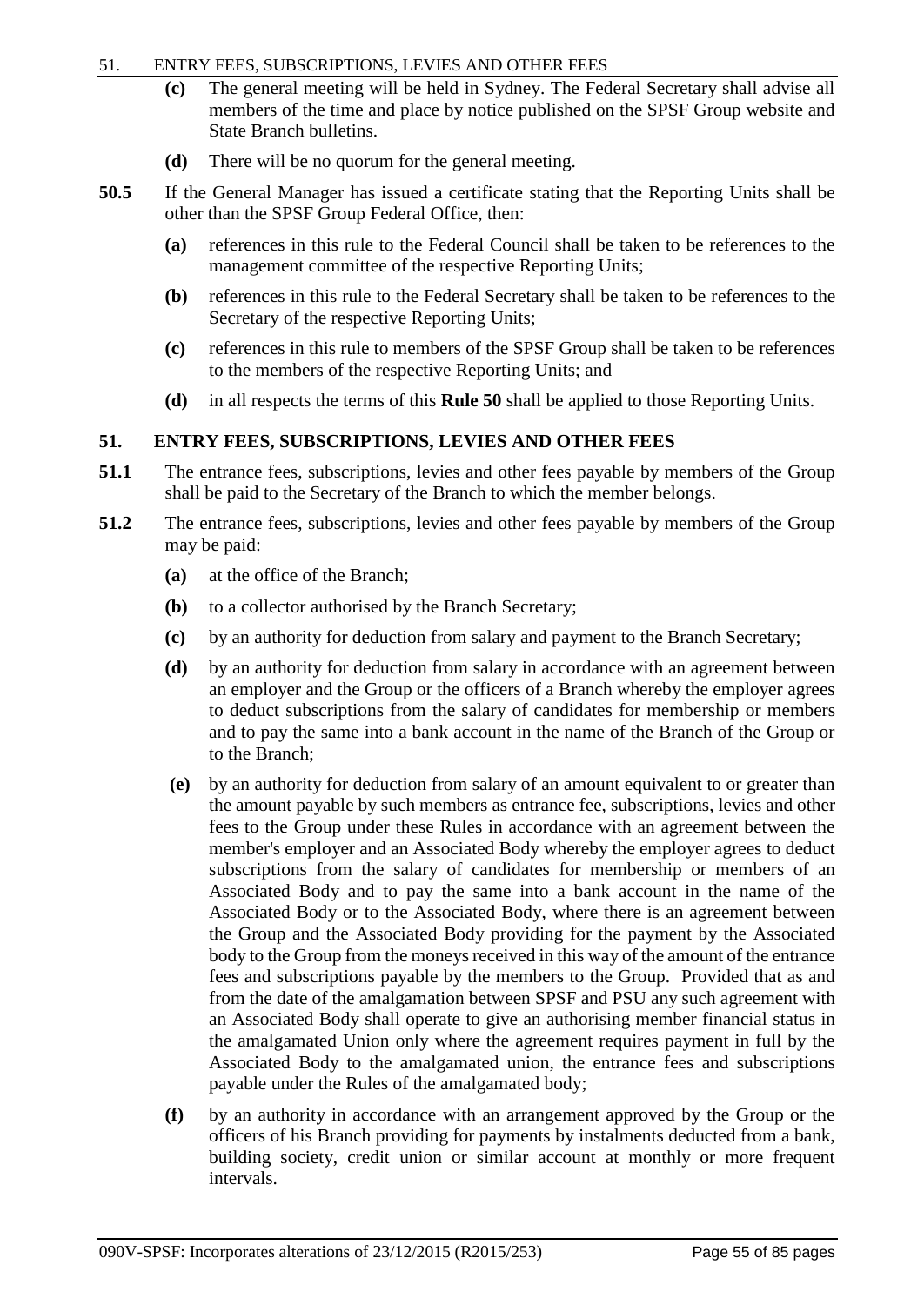# 52. SUBSCRIPTIONS, CAPITATION DUES AND LEVIES

- **(g)** By an authority providing for payments by instalments (being for an amount equivalent to or greater than the amount payable by such members as entrance fees, subscriptions, levies and other fees to the Union under these rules) deducted from a bank, building society, credit union or similar account at monthly or more frequent intervals and paid into a bank account in the name of the Associated Body or to an Associated Body where there is an agreement between the Union and Associated Body providing for the payment by the Associated Body to the Union from the monies received in this way of the amount of the entrance fees and subscriptions payable by the members to the Union;
- **(h)** By payment to an Associated Body of an amount equivalent to or greater than the amount payable by such members as entrance fees, subscriptions, levies and other fees to the Union under these rules where there is an agreement between the Union and the Associated Body providing for the payment by the Associated Body to the Union from the monies received in this way of the amount of the entrance fees and subscriptions payable by the members to the Union.
- **51.3** Each Branch Secretary shall receive and deal with such moneys at all times in accordance with these rules.
- **51.4** All such moneys shall be forthwith deposited by the Branch Secretary to the credit of an account in the name of the Branch of the Group maintained with a bank or a financial institution of a type which has been approved by Federal Council as being appropriate for the investment of the Group's funds.
- **51.5** All subscriptions shall be paid in advance.
	- **(a)** If an authority as provided for by this Rule is in effect for the deduction of a member's subscription from salary by arrangement with the appropriate employer then the member's subscription shall fall due by instalments in the first day of each pay period.
	- **(b)** If a member has entered into an arrangement as provided for by this rule providing for payment of subscription by instalments deducted from a bank, building society, credit union or similar account, at monthly or more frequent intervals then the member's subscription shall fall due by instalments on the first day of each payment period.
	- **(c)** In all other cases subscriptions shall fall due by quarterly instalments on the 1st January, 1st April, 1st July and 1st October.
	- **(d)** Where an authority as provided for by this rule for deduction from salary or an arrangement for deduction from an account ceases for any reason to be effective then the balance, if any, of the subscription for the current quarter shall become due immediately.
- **51.6** Levies shall be payable within one month of the imposition of the levy or such longer period as may be determined by the Council imposing the levy.
- **51.7** A member whose payments of entrance fees, subscription, levies or fines are not more than three months in arrears shall be a financial member.
- **51.8** Notwithstanding any other provisions of this rule or elsewhere within these Rules, the entrance fees, subscriptions, levies and other fees of a member from the State of Queensland who has applied directly for membership to the Federal Council or Federal Executive through the provisions of **Rule 54.13** of Chapter C shall be paid directly to the Group.

# **52. SUBSCRIPTIONS, CAPITATION DUES AND LEVIES**

**52.1** Each Branch shall remit to the Federal Secretary national union subscriptions. These shall be paid by the end of each month for the preceding month.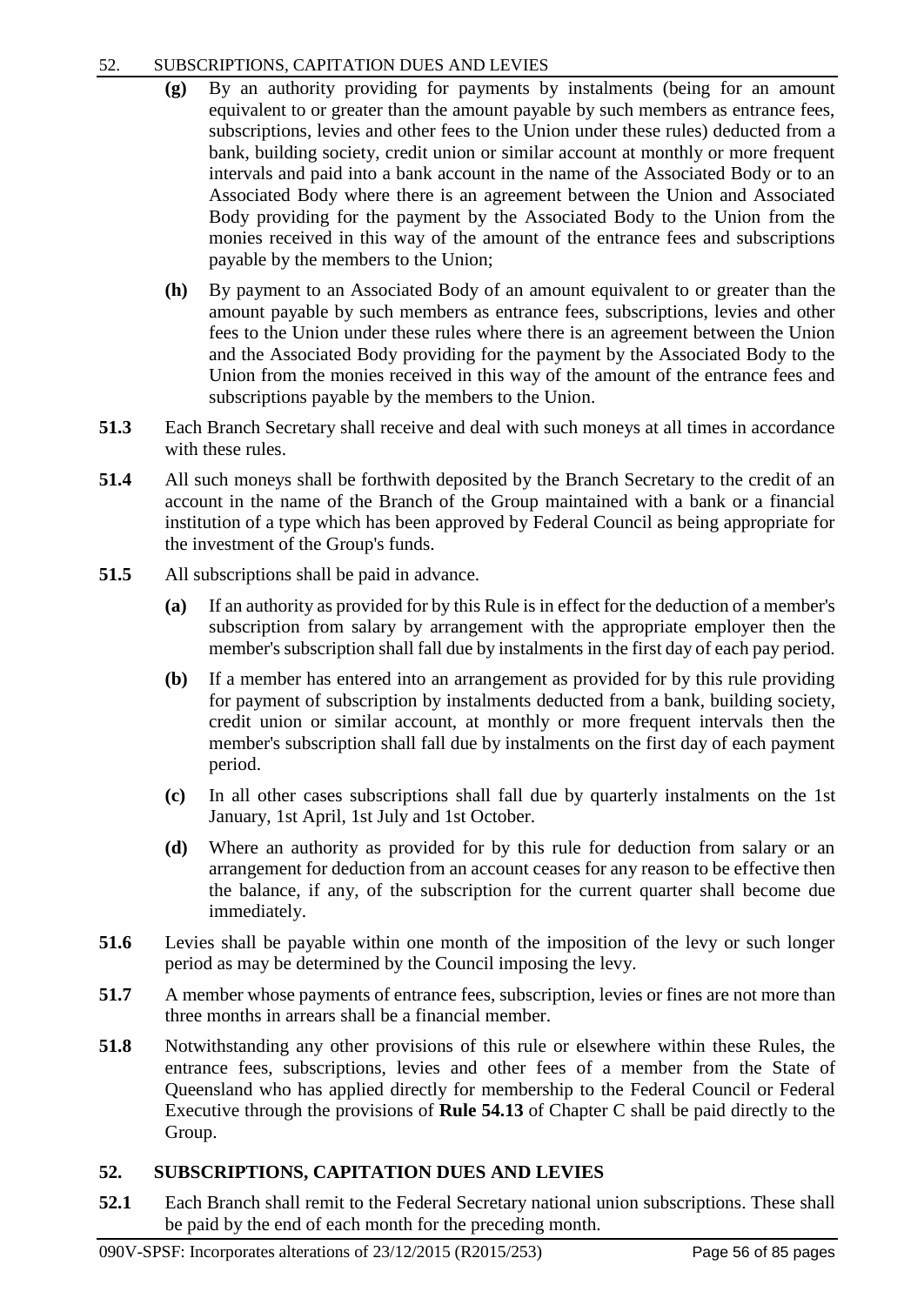## 54. APPLICATIONS FOR MEMBERSHIP

- **52.2** Each Branch shall remit to the Federal Secretary capitation dues as determined by the Federal Council.
- **52.3** Where national subscriptions, capitation dues or levies are based on the number of members in a Branch, the relevant number of financial members will be the number of financial members in a Branch in the quarter in which the payment is due under **Rule 52.4**

| <b>Quarter ending</b> | Payment due by end of: |
|-----------------------|------------------------|
| 30 September          | October                |
| 31 December           | January                |
| 31 March              | April                  |
| 30 June               | July                   |

**52.4** A remittance under **Rule 52.2** shall be made as follows:

- **52.5** Any levy imposed by Federal Council or Federal Executive shall be expressed as an amount per member. Payment shall be paid by the Branches within three months of the decision being communicated to them.
- **52.6** Federal Council may approve variations to the dates by which payments are to be made for the purpose of giving effect to the terms of any legally binding agreement between the Union and an Associated Body in respect to the payment of capitation dues or national union subscriptions.

## **53. AUDIT OF FEDERAL AND BRANCH FUNDS**

- **53.1** For the purpose of this rule approved auditor means a person qualified to exercise the duties of Auditor in accordance with the requirements of the Act.
- **53.2** The Federal Fund and each Branch Fund and any other account maintained by the Group or a Branch shall be audited at least once a year by an approved auditor.
- **53.3** The Group and each Branch shall appoint an approved auditor as its auditor at least every two years and shall make provision for that auditor to have full and complete access to all its books and documents.

# **Part 5—ADMINISTRATION**

## **54. APPLICATIONS FOR MEMBERSHIP**

- **54.1** A candidate for membership shall make application to the Branch (or Branches) established in the State in which the candidate's employer is located.
	- **(a)** The application shall be made in the manner and subject to any conditions specified by the rules of the relevant Branch.
	- **(b)** The Branch shall have power to accept or reject any such application subject to the provisions of the Act and Chapter A of these rules.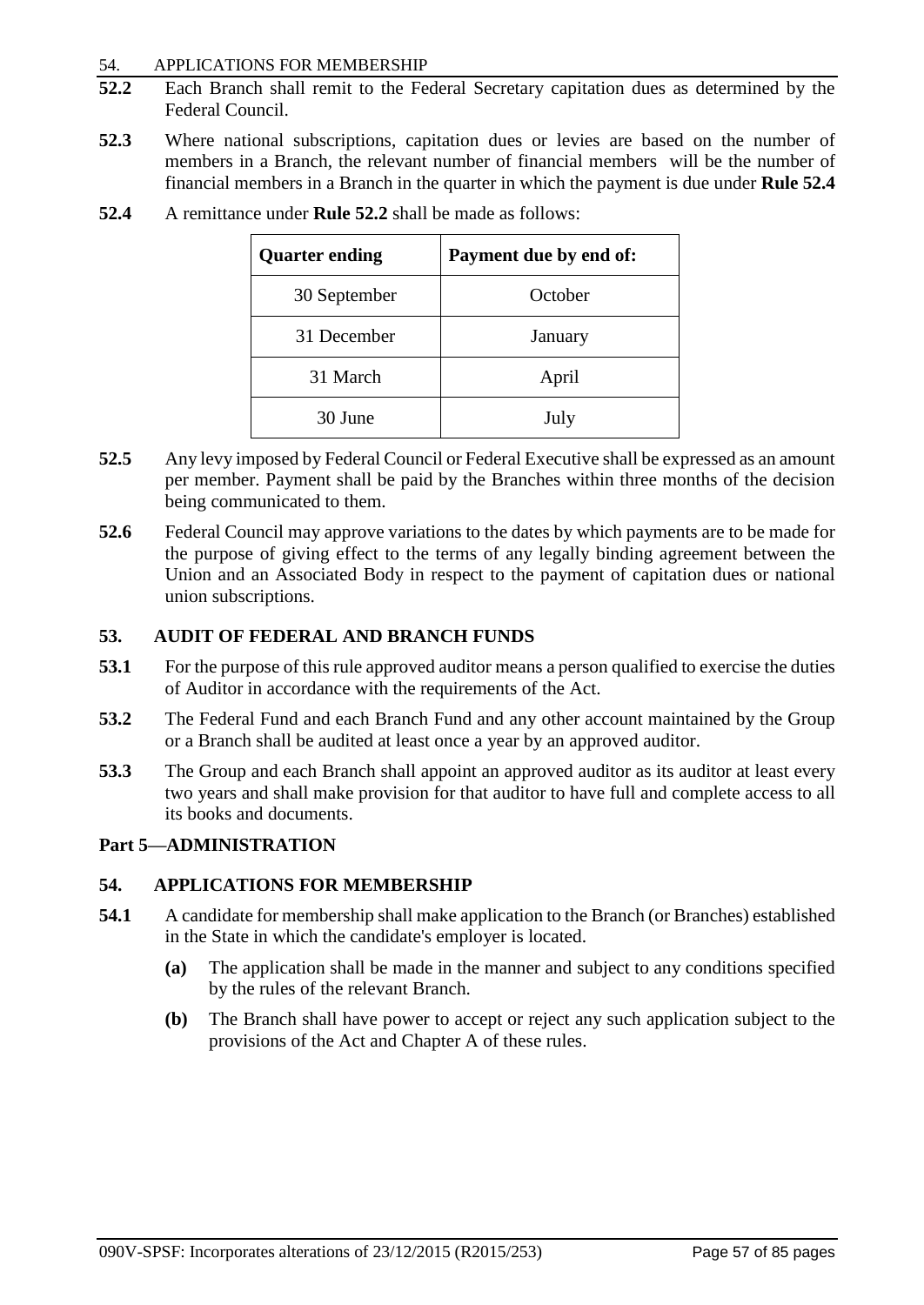## 54. APPLICATIONS FOR MEMBERSHIP

- **54.2** Where there is no Branch established in the State where the candidate's employer is located a candidate for membership shall make application to Federal Council or Federal Executive which has the power to accept or reject any such application, subject to the provisions of the Act.
- **54.3** Candidates shall supply such information as to their name address classification salary and eligibility for membership as may be required by the Branch or by Federal Council or Federal Executive. If requested they shall complete and sign an application form for the Group's records.
- **54.4** Branches shall observe such directions as to the use of application forms and the compiling and maintaining of a full and accurate register of the membership of each Branch as Federal Council or Federal Executive may from time to time direct.
- **54.5** A person's application for or admission to membership shall not be invalidated due to error, omission or want of form.
- **54.6** Every person shall be deemed to be a member who has been acknowledged to be a member by the Group or by a Branch and who has previously made application for membership or otherwise acknowledged membership. Provided that:
	- **(a)** Federal Executive may remove from the register the name of any person who has gained admission as the result of any irregularity.
	- **(b)** Any person removed shall have a right of appeal to Federal Council.
- **54.7** A Branch may refer an application for membership to the Federal Executive for decision.
- **54.8** An applicant may appeal to the Federal Executive where:
	- **(a)** an application for membership has not been dealt with or accepted within three months from the date the application was received; or
	- **(b)** where an application is rejected.
- **54.9** The applicant may appeal to Federal Council where an application has not been dealt with or accepted within three months from the date the application was received by Federal Executive. The decision of the Federal Council shall be final.
- **54.10** Every member shall be deemed to be attached to a Branch of the Group established in the State where the member's employer is located.
	- **(a)** Where there is not a Branch established in the State where the member's employer is located the member may be attached to such Branch as the Federal Council or Federal Executive may direct.
- **54.11** A member shall be deemed to have become a member of the Union from:
	- **(a)** The date of admission as provided in the rules of the Branch to which the member is admitted in accordance with **Rules 54.1, 54.2, and 54.10**; or
	- **(b)** In cases where no provision as to date of admission is made in the rules of such Branch the date of receipt of the member's application at the office of the Branch to which the member is admitted in accordance with **Rules 54.1, 54.2, and 54.10**.
	- **(c)** In cases where an application is dealt with under **Rule 54.7, 54.8, and 54.9** an applicant shall not be or be deemed to be a member of the Union unless a decision favourable to the application is made by Federal Executive or Federal Council. If a decision favourable to the application is made the applicant's membership shall commence from the date the application was first received.
- **54.12** The Branch to which an application for membership is made shall inform each applicant for membership, in writing, of: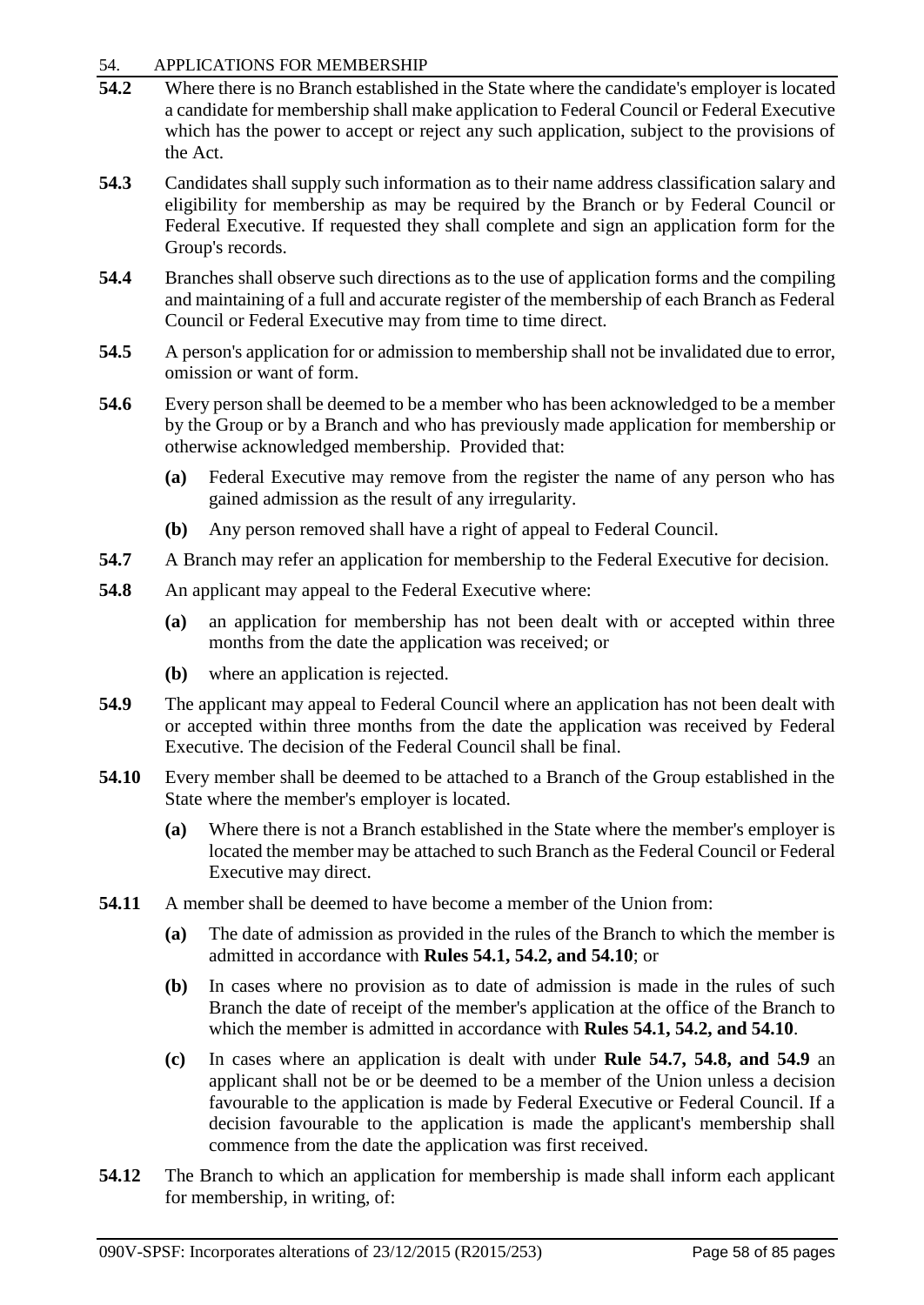#### 55. ADMISSION TO MEMBERSHIP - MEMBERS OF ASSOCIATED BODIES

- **(a)** the financial obligations arising from membership; and
- **(b)** the circumstances, and the manner, in which a member may resign from the organisation.

## **54.13 Admission to Membership – Direct Application from Queensland**

- **(a)** Notwithstanding any other provisions of these rules or those of any Branch or of any Associated Body, a candidate eligible for membership in the State of Queensland may make an application to the Federal Council or the Federal Executive, which, subject to the provisions of the Act, shall have the power to accept or reject such applications.
- **(b)** Candidates shall supply such information as required by Federal Council or Federal Executive including, but not limited to, their name, address, employer, classification and salary, and shall sign an application form for the Group's records.
- **(c)** The Federal Secretary shall maintain a membership register of all members enrolled in this manner.
- **(d)** The membership fees, including any subscriptions and levies, for a member enrolled in this manner shall be set by Federal Council in accordance with **Rule 3.7**.
- **(e)** Members enrolled in this manner will be attached to a Branch by the Federal Council or Federal Executive in accordance with **Rule 54**.
- **(f)** For the avoidance of doubt, the power of the Federal Council or the Federal Executive to enrol members from the State of Queensland under this rule is additional to any capacity to enrol members contained within these rules, the rules of any Branch or the rules of any Associated Body.

# **55. ADMISSION TO MEMBERSHIP - MEMBERS OF ASSOCIATED BODIES**

- **55.1** Members of Associated Bodies (who are eligible for membership of the Union under Part 2 of Chapter A) may become members of the Union in accordance with the provisions of this rule.
- **55.2** An application for membership of the Union in respect of a member of an Associated Body may be made on behalf of such person by the Associated Body of which he/she is a member in accordance with the rules of that body.
- **55.3** An application for or admission to membership shall not be invalid due to an error, omission or want of form.
- **55.4** A person shall become a member under this rule on the date when the application made on behalf of that person by the relevant Associated Body is received by the relevant Branch.
- **55.5** No person shall become a member of the Union pursuant to this rule unless he/she has been notified by letter by the relevant Branch and Associated Body:
	- **(a)** that on the date specified in the letter being not less than six weeks after the date of the letter an application in accordance with this rule will be made on his/her behalf to the Union; and
	- **(b)** of the financial obligations arising from membership and the circumstances and the manner in which a member may resign from memberships; and
	- **(c)** that if a written objection to the Secretary of the relevant Associated Body is received within one month of the letter then no application on his/her behalf will be made.
- **55.6** The membership records of the Associated Body of members of the Union who are also members of an Associated Body, shall be kept at the relevant Branch Office, and shall be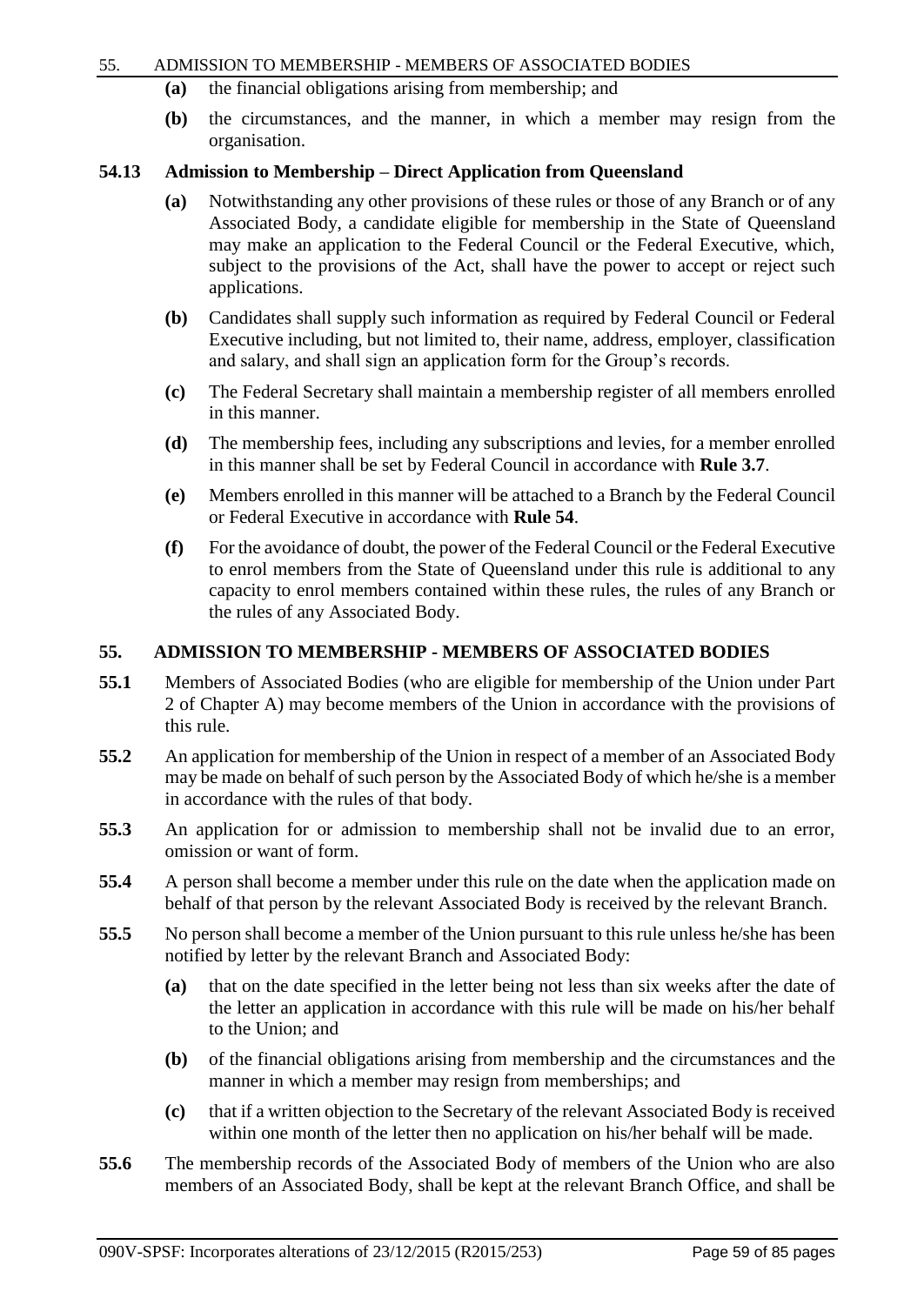### 57. RIGHTS OF MEMBERS

deemed to be part of the register of members required to be kept for the purposes of **Rule 66**.

#### **55.7 Interpretation**

- **(a)** References to an Associated Body in this rule shall (unless the context otherwise precludes it) include reference to any officer or employee of an Associated Body.
- **(b)** An Associated Body shall be taken to be the agent of its members for all purposes under this rule.

## **56. BRANCH ASSOCIATES**

- **56.1** A Branch Council shall have power to make provision for the enrolment as Associates of the Branch of persons who are not eligible for membership of the Union but who are:
	- **(a)** retired persons who prior to retirement were members of the Union;
	- **(b)** widows or widowers of persons who prior to retirement or death were members of the Union or Associates of the Branch;
	- **(c)** trainee or cadet officers;
	- **(d)** students attending any tertiary institution;
	- **(e)** a person eligible for Associate membership in an Associated body; or
	- **(f)** such other persons as provided by the Branch Rules.
- **56.2** A Branch Council shall have power to:
	- **(a)** fix and collect enrolment fees and subscriptions for Associates of the Branch;
	- **(b)** determine the conditions under which a person shall cease to be an Associate of the Branch;
	- **(c)** organise groups and committees of Associates, and provide administrative and financial support for their activities;
	- **(d)** provide for the participation of Associates in Provident or welfare Funds or other activities of or supported by the Branch; and
	- **(e)** provide for the participation in activities of Associates (including groups or committees) of financial members of the Union who are also persons of one of the kinds described in **Rule 56.1(a) to (e).**
- **56.3** Enrolment as an Associate of a Branch shall not entitle a person to any of the rights of membership.

## **57. RIGHTS OF MEMBERS**

- **57.1** Every financial member of the Group shall have the right (subject to reasonable provisions in the rules of a Branch with respect to enrolment) to vote at any ballot taken for the purpose of submitting a matter to a vote of the members of the Group or of a Branch section or other division of the Group in which he or she is included.
- **57.2** A ballot of all financial members of the Branch on any question may be requested by a petition of twenty per cent of the financial membership of the Branch.
	- **(a)** The Branch Secretary shall within a reasonable time request the Branch Returning Officer to hold a postal ballot of all financial members of the Branch.
	- **(b)** The Ballot shall conclude within four weeks of the date of the Branch Secretary's request.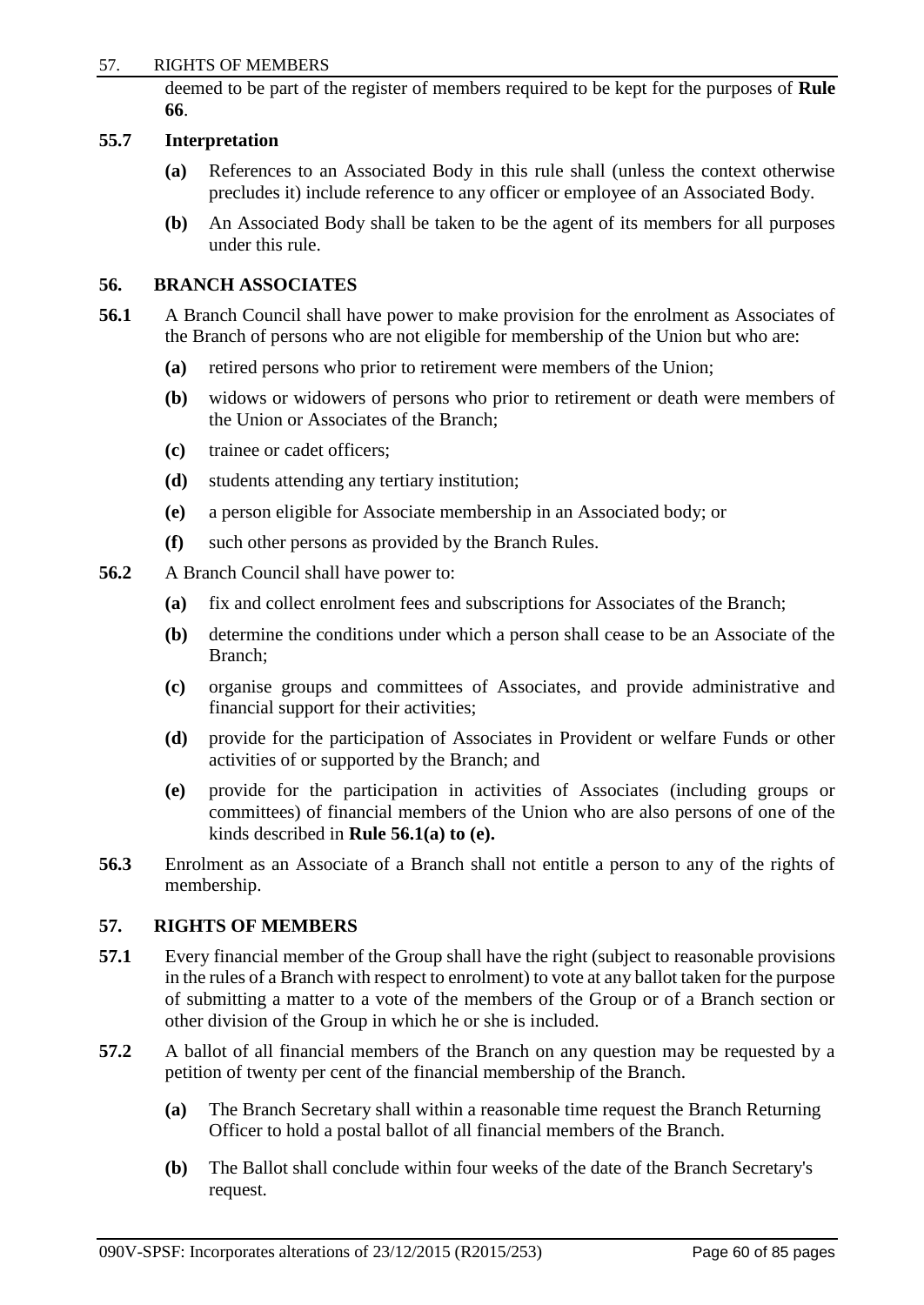#### 58. TERMINATION OF MEMBERSHIP

**57.3** An unfinancial member shall not hold any office of the Group or attend or vote at any meeting, or nominate, be nominated or vote in any election or ballot.

# **58. TERMINATION OF MEMBERSHIP**

- **58.1** A member may resign from membership of the Union by notice in writing if:
	- **(a)** the member ceases to be eligible to become a member of the Union; or
	- **(b)** the member gives notice not less than two weeks before the resignation is to take effect.
- **58.2** Notice in writing of resignation shall be addressed to the Branch Secretary of the Branch of which the member resigning is a member or of which he or she has been attached.
- **58.3** A notice of resignation from membership of the Union takes effect:
	- **(a)** where the member ceases to be eligible to become a member of the Union, the later of :
		- **(i)** on the day on which the notice is received by the Union; or
		- **(ii)** on the day specified in the notice, which is a day not earlier than the day when the member ceases to be eligible to become a member;
	- **(b)** in any other case the later of:
		- **(i)** two weeks after the notice is received by the Union; or
		- **(ii)** on the day specified in the notice.
- **58.4** Any dues payable but not paid by a former member of the Union, in relation to a period before the member's resignation or termination of membership under a Branch rule made pursuant to **Rule 58.8** from the Union took effect, may be sued for or recovered in the name of the Union, in a court of competent jurisdiction, as a debt due to the Union.
- **58.5** A notice delivered to the Branch Secretary in **Rule 58.2** shall be taken to have been received by the Union when it was delivered.
- **58.6** A notice of resignation that has been received by the Union is not invalidated by reason of the fact that it has not been addressed and delivered in accordance with **Rule 58.2**.
- **58.7** A resignation of membership of the Union is valid notwithstanding that it is not effected in accordance with this rule if the member is informed in writing by or on behalf of the Union that the resignation has been accepted.
- **58.8** The rules of a Branch may provide that the membership of an unfinancial member
	- **(a)** be terminated under specified circumstances, and
	- **(b)** specify conditions under which persons whose membership has been so terminated may again be entitled to be admitted as a member of the Union.
- **58.9** Any person whose membership has been terminated under a Branch rule as provided for under **Rule 58.8** shall be regarded as having had his or her membership of the Union terminated, and shall only be entitled to again be admitted as a member of the Union upon satisfying the conditions (if any) as specified in the relevant Branch rule.
- **58.10** Where the membership of a member has been terminated under a Branch rule as provided for under **Rule 58.8**, the date of effect of the termination shall be the date as provided for under the applicable Branch rule.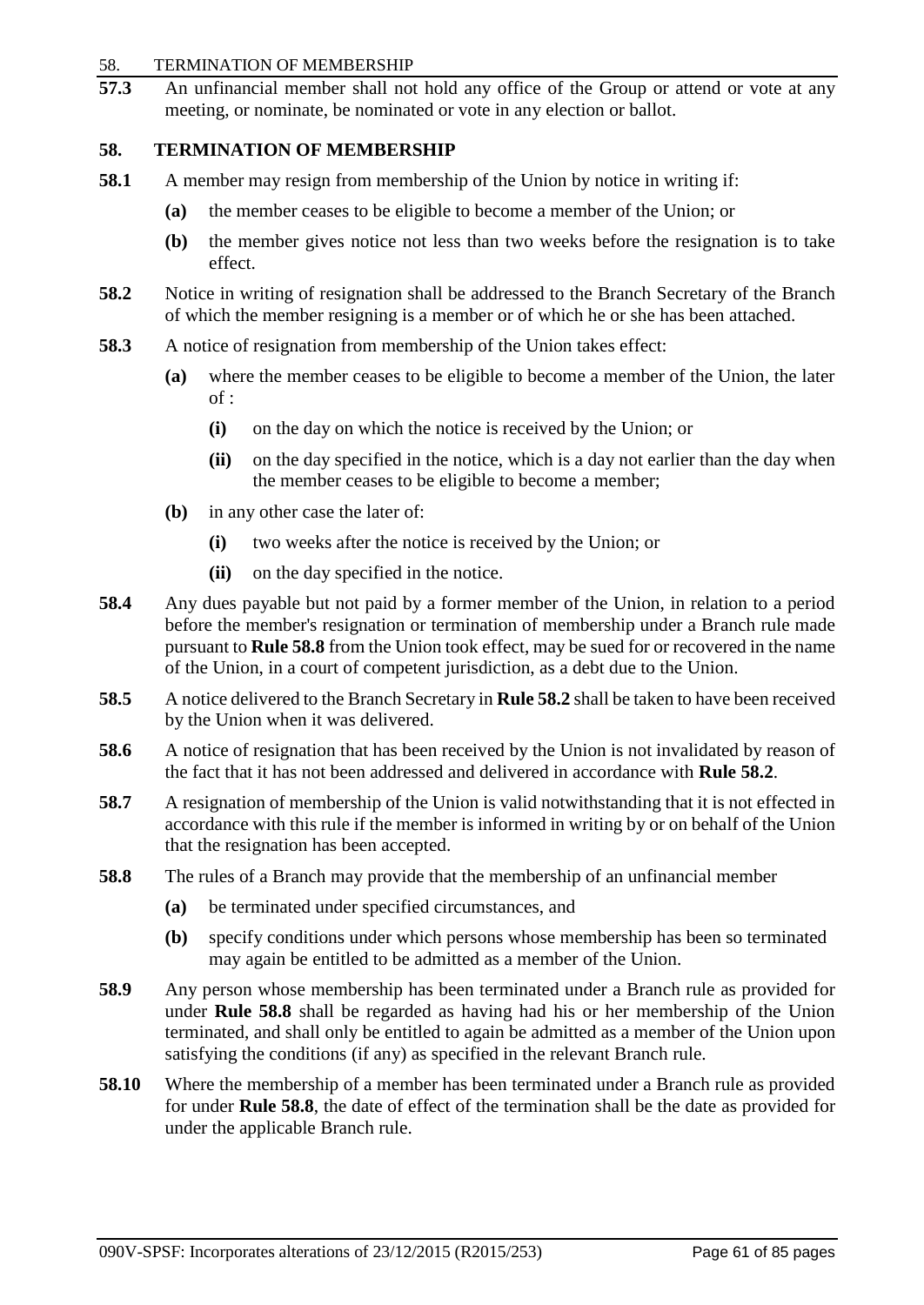## 62. RIGHTS OF OFFICERS

# **59. STANDING ORDERS**

Federal Executive, Federal Council, Branch Executive and Branch Council shall respectively adopt such standing orders as will facilitate the business of each body and may vary or suspend standing orders at any time by resolution in that behalf.

## **60. HONORARY LIFE MEMBERSHIP**

- **60.1** Any member may upon the recommendation of a Branch and by resolution of the Federal Council, be elected an honorary life member of the Group for valuable and distinguished service.
- **60.2** An honorary life member shall thereafter be entitled to all the rights and privileges of membership but shall be exempted from payment of subscriptions, levies and all other fees or charges so long as he or she remains eligible for membership.
- **60.3** An honorary life member who ceases to be eligible for membership in the Union shall thereupon cease to be entitled to the rights conferred upon financial members by **Part 3 – Elections and Appointments and Rule 57 Rights of Members.**.

## **61. OFFICIAL JOURNAL**

- **61.1** The Federal Council shall have power to publish an official journal and/or to join with any Associated Body or Bodies for the purpose of publishing separately or jointly an official journal.
- **61.2** Any such official journal shall be circulated to members of the Group.

## **62. RIGHTS OF OFFICERS**

- **62.1** No person elected to an office within the Group shall be dismissed from office unless they have ceased to be eligible to hold the office according to the rules or unless they are found guilty in accordance with the rules of the Union
	- **(a)** of misappropriation of the funds of the Union;
	- **(b)** a substantial breach of the rules of the Union;
	- **(c)** gross misbehaviour; or
	- **(d)** gross neglect of duty;
- **62.2** A member invoking **Rule 62.1** shall forward the written charge to the Federal Secretary with the conduct or circumstances alleged to justify dismissal.
- **62.3** The Federal Secretary
	- **(a)** shall forward a copy of the written charge to the person against whom the charge is made; and
	- **(b)** request them to advise whether they admit or deny the charge against them or wish to make any comment on the charges.
- **62.4** At the next ordinary or special meeting of the Federal Executive the charge and any reply made by the person against whom the charge is made shall be considered and the Executive may resolve that:
	- **(a)** the person charged be called upon to show cause to Federal Council or Federal Executive why they should not be dismissed from office;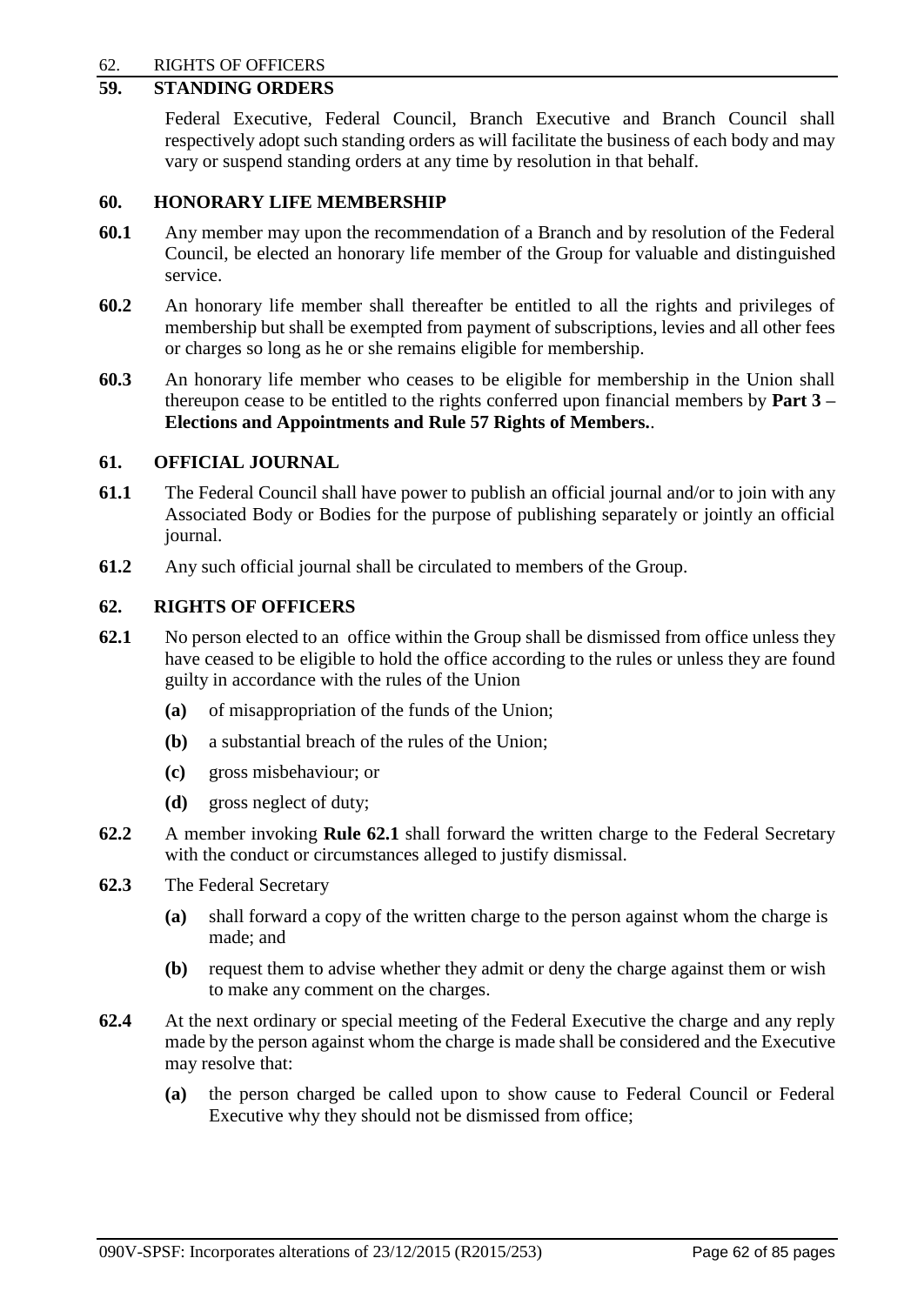## 63. BREACH OF RULES

- **(b)** the charge should be more properly heard by a Branch. In that case, direct that the charge and any reply be forwarded to the relevant Branch Secretary to be considered at the next meeting of the Branch Executive who shall decide whether the charge shall be heard by itself or by the Branch Council; or
- **(c)** no further action be taken.
- **62.5** If the charge in question relates solely to the affairs of a Branch and to an officer who only holds office in that Branch or representing that Branch, then the Federal Executive shall refer the matter to the relevant Branch Secretary to be dealt with by that Branch in accordance with this Rule, unless the Federal Executive is of the view that the charge cannot be fairly dealt with by that Branch.
- **62.6** If the charge is proceeded with the person charged shall
	- **(a)** be called upon to attend before the appropriate body at a stated time and place to show cause why they should not be dismissed from office; and
	- **(b)** shall be furnished by the person laying the charge with particulars of the charge reasonably sufficient to enable them to know the nature of the allegation made against them and the circumstances alleged to justify dismissal.
- **62.7** The person laying the charge and the person charged:-
	- **(a)** shall be heard in person if they desire; or
	- **(b)** may submit a written statement, call witnesses or evidence relevant to the charge.
- **62.8** No person shall be present at the hearing of the charge other than
	- **(a)** the person charged;
	- **(b)** the person laying the charge;
	- **(c)** the members of the relevant body hearing the charge; and
	- **(d)** any witnesses called, provided that any witnesses called may only be present while such witness's evidence is being taken.
- **62.9** No person, other than a member of the relevant body, shall be present after the hearing of such charge whilst the body is deliberating upon its decision in relation to such a charge.
- **62.10** The appropriate body shall determine the matter and, subject to the provisions of these rules as to appeals, its determination will be final.
- **62.11** In making a decision under this Sub-rule, a body may remove an officer found guilty of a charge laid under this Rule from some or all of the offices held by them in the Group. In making a decision under this Sub-rule a Branch Council or Branch Executive may only remove an officer from one or more of the offices held in that Branch or representing that Branch.
- **62.12** The appropriate body may decide to issue a rebuke, caution, reprimand or warning to an officer found guilty of a charge laid under this Rule as an alternative to removal from an office or offices held by them in the Group.
- **62.13** An office-holder may by resolution of Federal Executive or Branch Executive be directed not to carry out some or all of the duties of their office pending the hearing of any charge against them. Any decision of a Branch Executive under this Sub-rule shall be limited to offices in that Branch, or representing that Branch.

# **63. BREACH OF RULES**

**63.1** The Federal Council and/or Federal Executive shall have power to investigate any suspected or alleged breach of these rules subject to the provisions of **Rule 62 - Rights of Officers**, and to determine whether any member has committed a breach of these rules.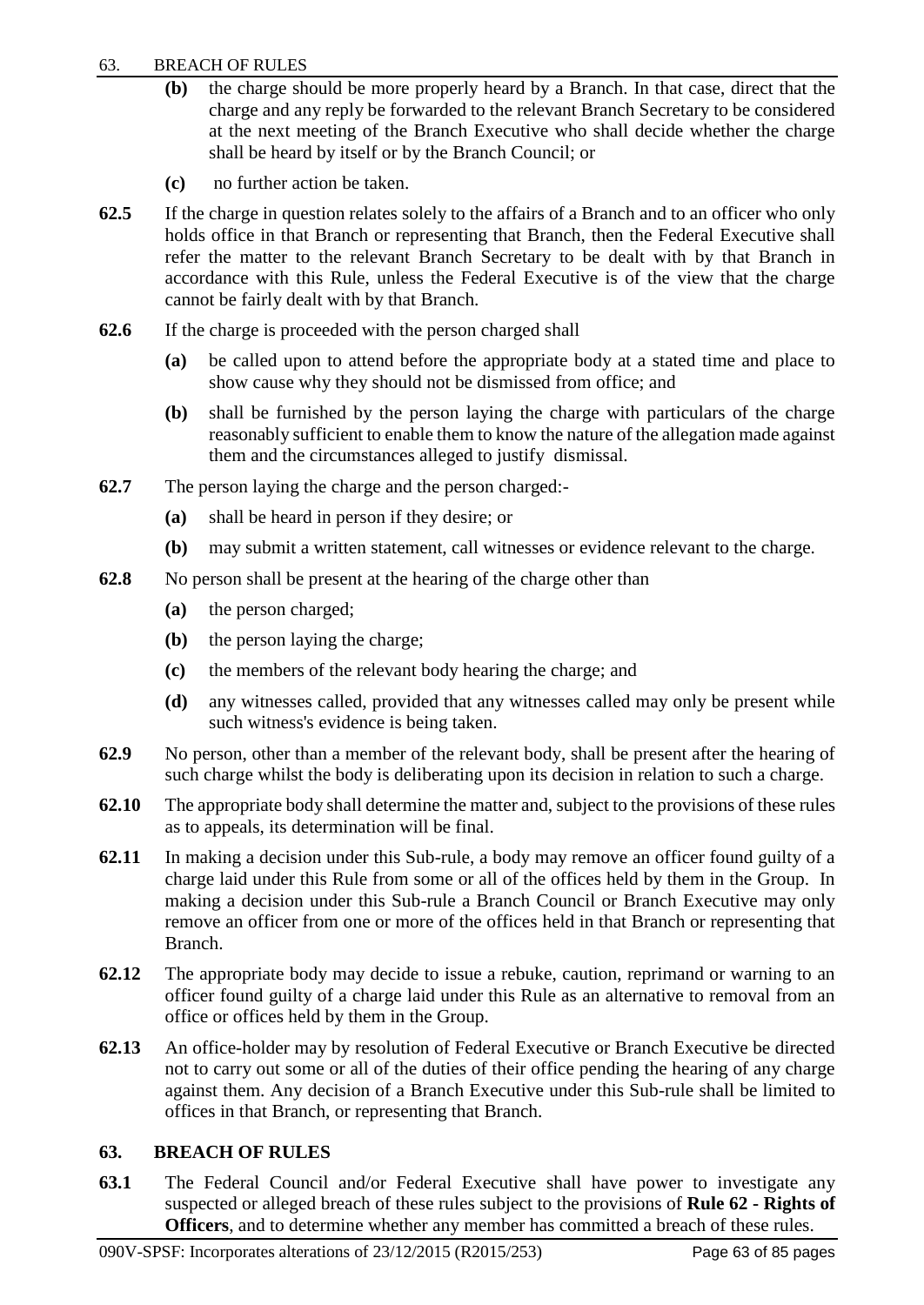#### 64. REGULARITY OF PROCEEDINGS

- **63.2** A member is guilty of a breach of these rules who:
	- **(a)** breaches or fails to comply with any provision of these rules;
	- **(b)** knowingly fails to obey any lawful resolution of the Union;
	- **(c)** gives false or misleading information to the Union on any matter relating to the objects of the Union;
	- **(d)** fails, without reasonable excuse, to attend any meeting of the Group when summoned by the Council or Executive;
	- **(e)** obstructs the Union, the Council or the Executive in the performance of its functions pursuant to these rules;
	- **(f)** obstructs, insults or behaves in an offensive manner towards any officer or employee of the Union acting in the course of his or her duties;
	- **(g)** wrongfully holds himself or herself out, without reasonable excuse, as occupying any office or position, or as representing the Union;
	- **(h)** behaves in a drunken, disorderly or offensive manner at any meeting of the Union or in any office of the Union; or
	- **(i)** aids or encourages any other member in a breach of these rules.
- **63.3** A member who alleges that another member has breached these rules may lay a charge under this Rule.
	- **(a)** The charge shall be in written form and shall be forwarded to Federal Secretary.
	- **(b)** The powers of the Federal Council and the Federal Executive under this Rule shall not depend upon the laying of a charge by an individual member in accordance with this Sub-rule.
- **63.4** A member shall not be found guilty of a breach of these rules unless they have been given notice of the charge made and has been given a reasonable opportunity to present any defence to the charge.
- **63.5** If a member is found guilty of a breach of these rules the Federal Council and/or Federal Executive shall have power to:
	- **(a)** expel or suspend from membership;
	- **(b)** to impose a fine not exceeding twenty dollars; or
	- **(c)** issue a rebuke caution, reprimand or warning.
- **63.6** Conduct justifying expulsion or suspension under **Rule 63** must be of a character that it is inconsistent with continuing to remain a member.

## **64. REGULARITY OF PROCEEDINGS**

- **64.1** The requirements of any rule with respect to the calling of meetings of Federal Council, Federal Executive, Branch Executive, or Branch Council, are directory and are not mandatory. An accidental omission will not itself invalidate any resolution of those bodies.
- **64.2** A body constituted under these rules may continue to function despite any vacancy, provided the requisite quorum is present.
- **64.3** No failure to give notice and no defect in any notice given calling a meeting of a body constituted under these rules shall invalidate the proceedings unless such failure or defect results in the non-attendance of some member otherwise able and willing to attend.
- **64.4** Any such failure or defect may be waived by the member entitled to the notice before, during or after the meeting.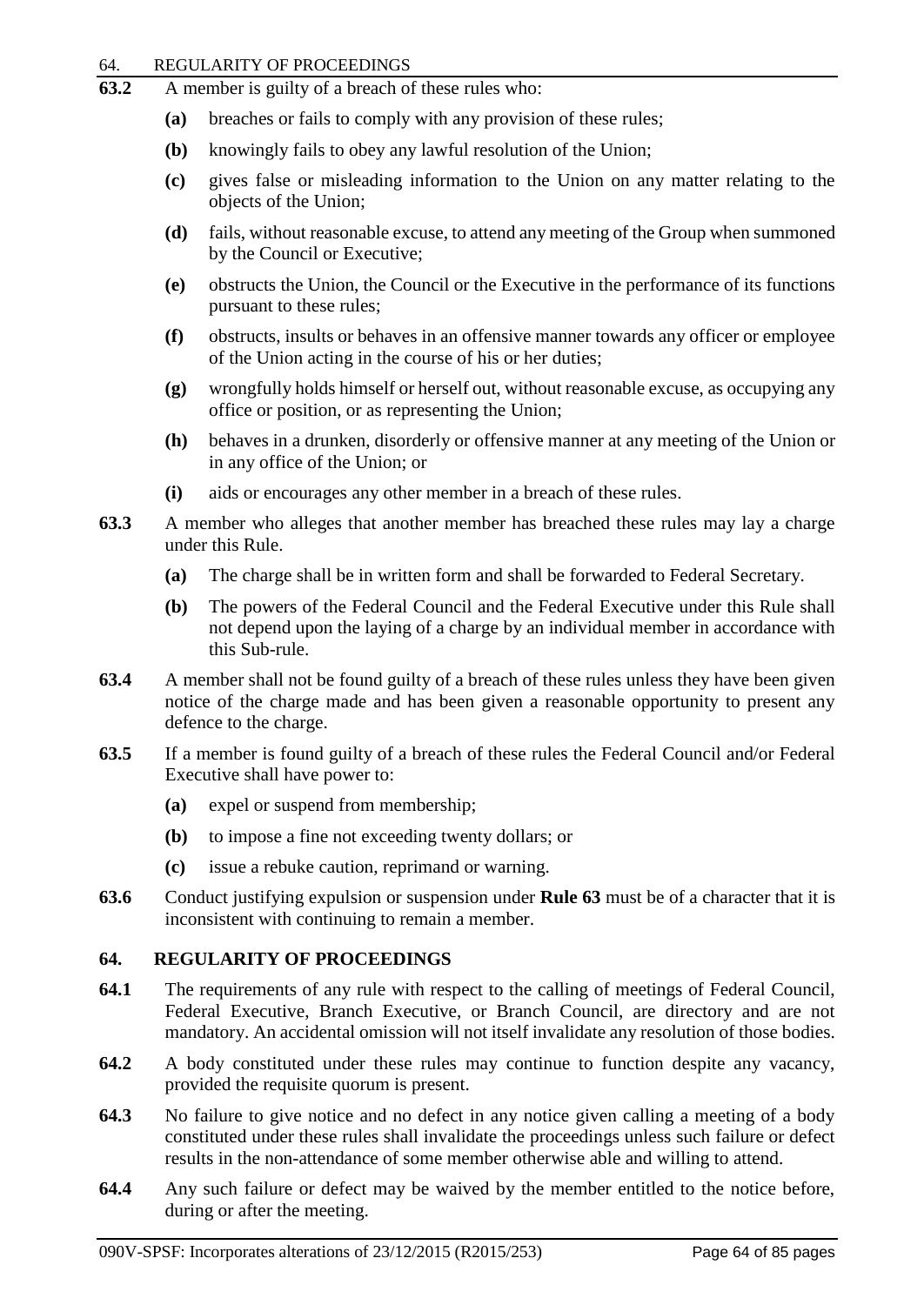#### 65. DELEGATION OF FUNCTIONS

- **64.5** All communications the Group may send to a member or office holder under these rules may be sent to the member or office holder at the last address notified by him or her to the Group.
- **64.6** No decision or proceeding of a body provided for under the rules shall be invalidated by the presence or participation of any person not entitled to be present or to participate. Provided that:
	- **(a)** their presence does not determine the requisite quorum and the vote of the person did not determine the decision or the result of the proceeding; and
	- **(b)** no objection to their presence or participation was taken at the time.

## **65. DELEGATION OF FUNCTIONS**

- **65.1** An officer or body may delegate a function to a person or body or the holder of a particular office or position.
- **65.2** In determining to make delegations under this rule the officer or body shall take into account:
	- **(a)** the most administratively appropriate arrangements;
	- **(b)** the objective of minimising any duplication of responsibilities;
	- **(c)** the size and any special factors relating to the body; and
	- **(d)** the provisions of the Act

## **65.3 Powers of delegate**

- **(a)** The delegation may be made either generally or as otherwise provided by the delegation.
- **(b)** The delegation may be exercised only in accordance with any condition to which the delegation is subject.
- **(c)** If the delegation is to the holder of a particular office or position it may be exercised by any person from time to time holding, occupying or exercising the functions of the office or position.
- **(d)** Where the exercise of the function by a person or body is dependent on the opinion, belief or state of mind of the person or body in relation to any matter and the function has been delegated that function may be exercised on the opinion, belief or state of mind of the delegate in relation to the matter.
- **(e)** A delegation does not prevent or limit the exercise of the function by the delegator.
- **(f)** A delegation may be revoked, wholly or partly, by the delegator.
- **(g)** A delegate may in the exercise of a delegated function exercise any other function which is incidental to the delegated function.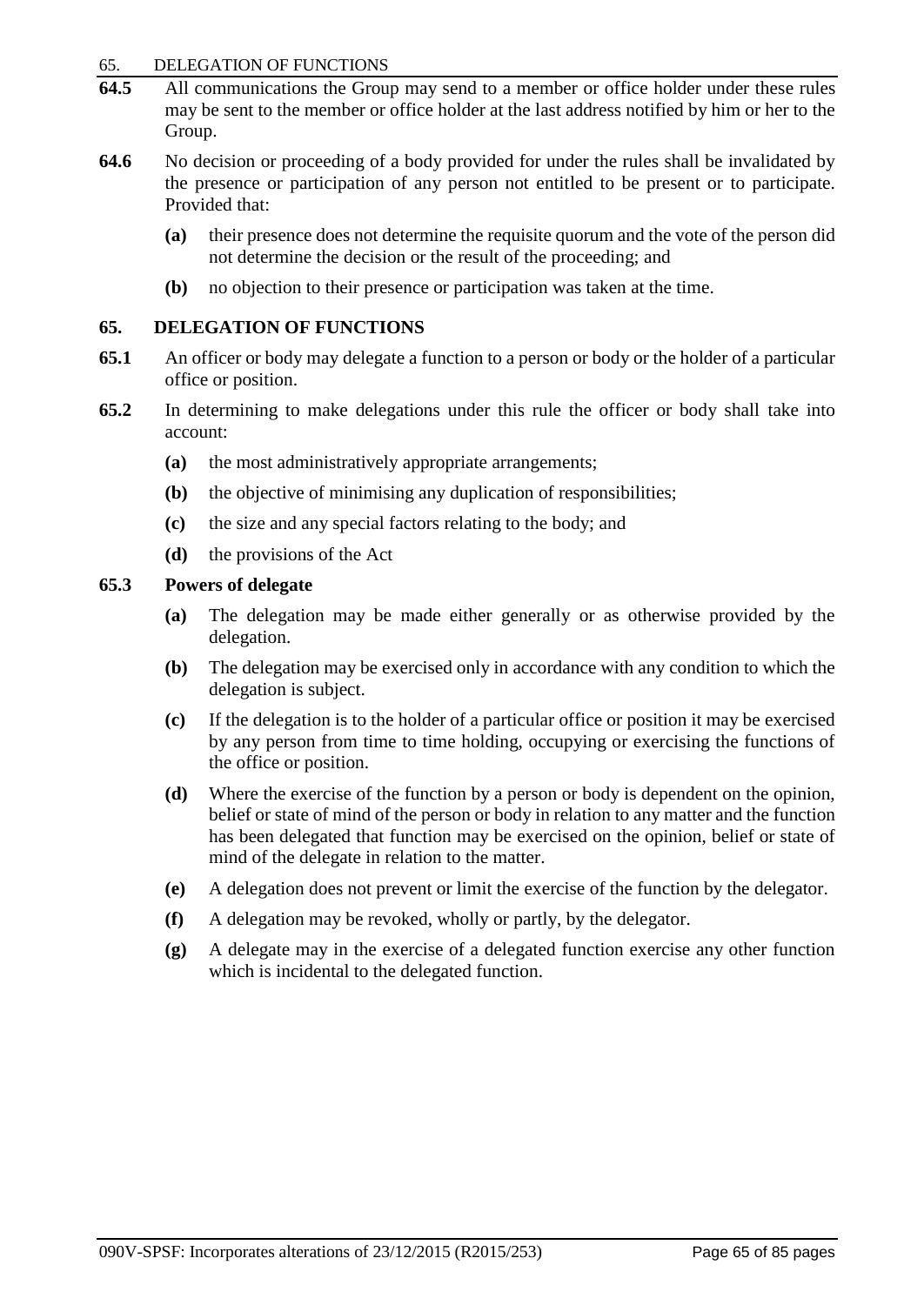#### 65. DELEGATION OF FUNCTIONS

- **65.4** A delegate may sub-delegate a delegated function unless the delegation is subject to a condition prohibiting sub-delegation and this rule shall apply to a sub-delegation in the same way it applies to a delegation to a function.
- **65.5** The powers of the Federal Council set out in **Rules 3.7(b)(i),(ii),(iii) and (iv)** may not be delegated.

## **65.6 Limitation on delegation**

- **(a)** If a function involves direct participation in the making of policy for the Union, Group or a Branch, or involves direct participation in the making, alteration, or rescission of the Rules of the Union, Group or a Branch, then it may only be delegated to a Federal or Branch Officer, or a collective body consisting of Federal or Branch Councillors.
- **(b)** If a function involves direct participation in the management of the affairs of the Union, Group, or a Branch, or involves direct participation in the enforcement of the Rules of the Union, Group or a Branch,

then it may only be delegated:

- **(i)** to a Federal or Branch Officer, or a collective body consisting of Federal or Branch Councillors; or
- **(ii)** to another person subject to the proviso that it may only be exercised in accordance with directions given by a Federal or Branch Officer, or a collective body consisting of Federal or Branch Councillors for the purpose of implementing existing policy of the Union, Group or a Branch, or decisions concerning the Union, Group or a Branch.
- **65.7** In this Rule:
	- **(a)** a reference to a function includes a reference to a power, authority and duty;
	- **(b)** a reference to a function includes a function conferred by the Rules or by a resolution;
	- **(c)** a reference to the exercise of a function includes the performance of a duty.
- **65.8** The Federal Secretary shall maintain a schedule of operative delegations made under these Rules. The schedule shall be provided to Federal officers or members, upon request
- **65.9** A Branch Secretary shall maintain a schedule of operative delegations made under these rules for the Branch. The schedule shall be provided to Federal officers or members, or Branch officers or members upon request.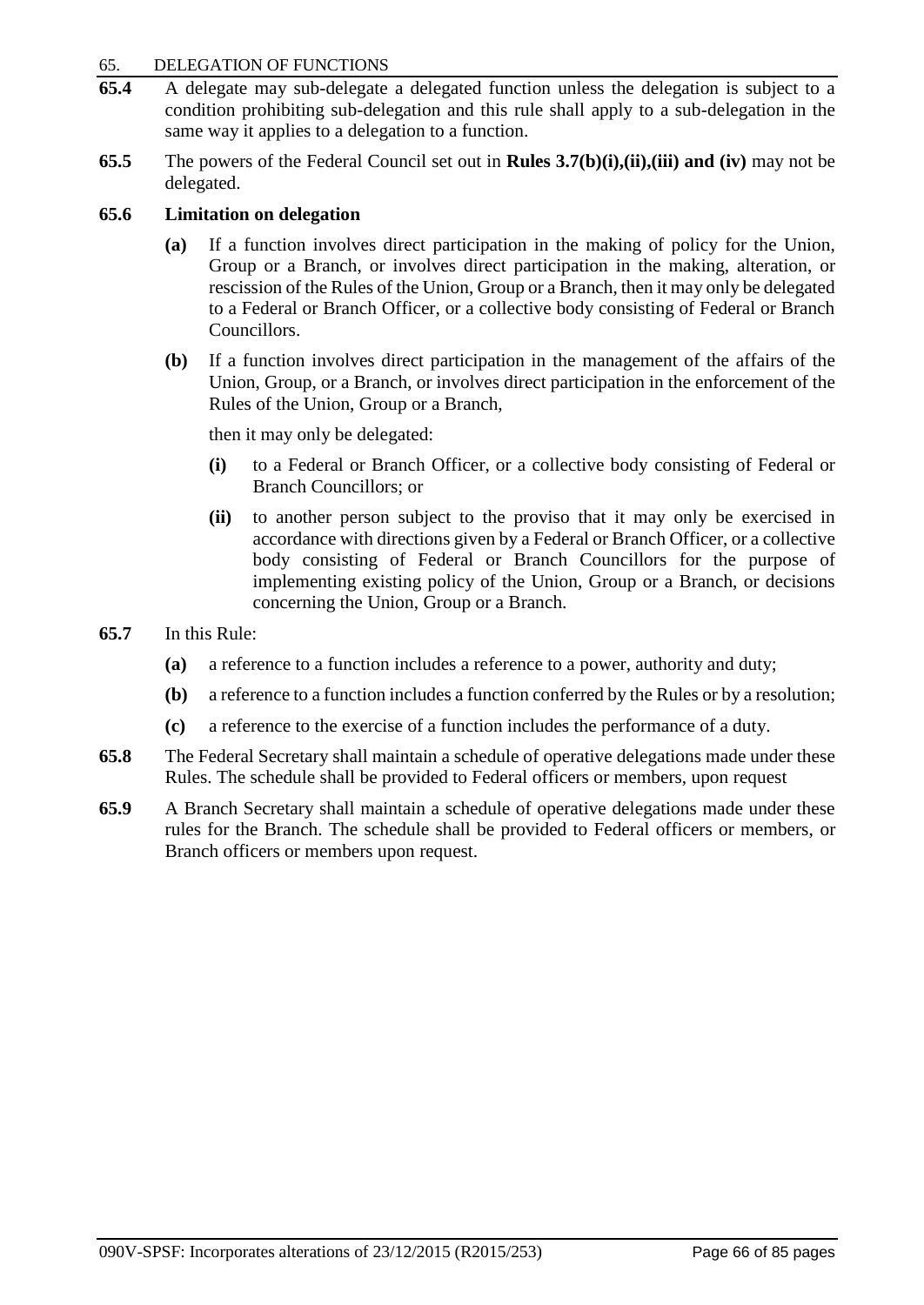66. REGISTER OF MEMBERS

# **66. REGISTER OF MEMBERS**

## **66.1 Group and Branch record keeping obligations**

The Group, and each Branch of the Group, shall keep a register of its members showing the name and postal address of each member and shall keep all other records as are required to be maintained by organisations under the Act in the manner and at the place prescribed by the Act and Regulations.

# **66.2 Maintenance of the Group membership register**

The Group, through each Branch of the Group, shall keep a register of its members showing the name and postal address of each member required to be maintained by organisations under the Act ("The Group Register") in the following manner

- **(a)** The Group Register will be composed of each of the respective Branch registers which will be kept and maintained by the Branch Secretaries at the Registered Office of the Branch in accordance with the Act and Regulations
- **(b)** Each Branch Secretary is the agent of the Federal Secretary for the purpose of that part of the Group Register in the Branch.
- **(c)** Each Branch Secretary will ensure that part of the Group Register held in each branch is accurate and complies with the Act and Regulations
- **(d)** A Branch Secretary will provide to the Federal Secretary all or part of the Group Register held in a Branch in the following circumstances:
	- **(i)** A request from the Australian Electoral Commission
	- **(ii)** A request from the Fair Work Commission
	- **(iii)** A resolution of the Federal Council or Federal Executive.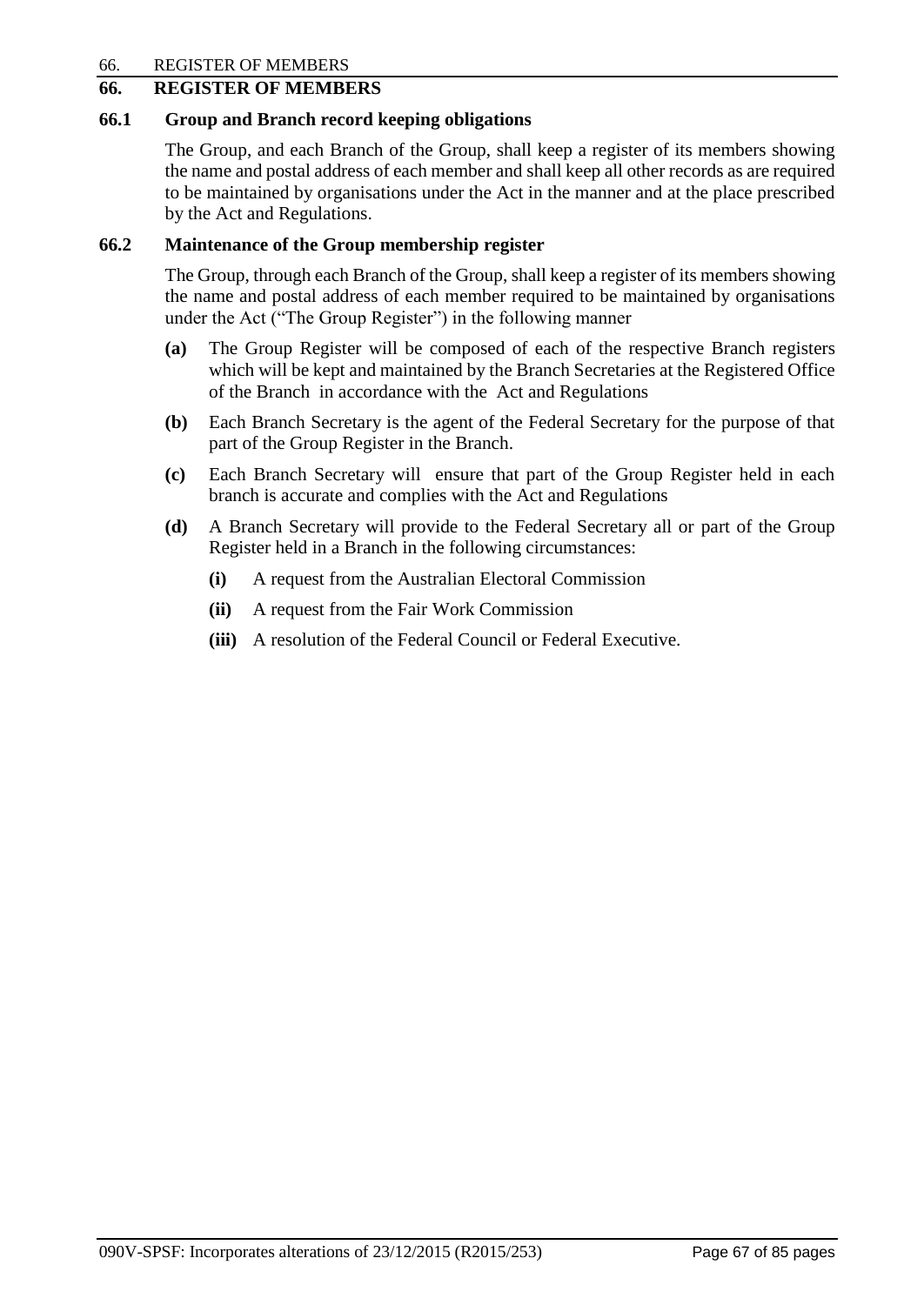# **SCHEDULE A - TRANSITIONAL ARRANGEMENTS**

## **1. TRANSITION RULE FOR ELECTIONS PRIOR TO 2016**

## **1.1 Application and purpose**

- **(a)** This Rule shall apply notwithstanding anything elsewhere contained in the Chapter C Rules, except for-
	- **(i)** Schedule B WAPOU Branch Rule 25 which will continue to apply
- **(b)** This rule is to ensure that from 2016:
	- **(i)** All terms of office under these rules are four year terms;
	- **(ii)** All election cycles, including those offices which were previously two year terms, are aligned in that year, except as provided for in **1.1(a)(i)** of this rule; and
	- **(iii)** To ensure that the formula for Federal Election Delegates in **Rule 3.2** does not apply until that year.

## **1.2 Election cycles to continue as two year terms prior to 2016**

- **(a)** "The relevant date" shall mean the date in 2016 elections in the following offices are declared:
	- **(i)** Federal President
	- **(ii)** Branch Representative to Federal Executive
	- **(iii)** Federal Vice President from each Branch
	- **(iv)** Federal Council Delegates
	- **(v)** Branch President
	- **(vi)** Branch Vice President(s)
	- **(vii)** Branch Treasurer, if any
	- **(viii)** Branch Executive Councillor(s), if any
	- **(ix)** Branch Council delegates
- **(b)** From the certification of this Rule until the relevant date for each Branch, persons holding an office listed in **1.2(a)** will continue to hold office and any casual vacancies filled in accordance with **rule 22**.

# **1.3 Federal Council Delegates for each Branch prior to 2016**

- **(a)** The calculation of the number of Federal Council Delegates under **Rule 3.2(a)** will not be operative until the relevant date.
- **(b)** From the certification of this Rule until the relevant date for each Branch, the number of Federal Council delegates from each Branch shall be:

| New South Wales Branch    | 11 delegates |
|---------------------------|--------------|
| Victorian Branch          | 5 delegates  |
| South Australian Branch   | 5 delegates  |
| Western Australian Branch | 5 delegates  |
| <b>Tasmanian Branch</b>   | 4 delegates  |
| <b>WAPOU Branch</b>       | 1 delegate   |

**(c)** For the avoidance of doubt, from the certification of this Rule, **Rules 3.1, 3.2 (b)** to **(e), and 3.3 to 3.11** will apply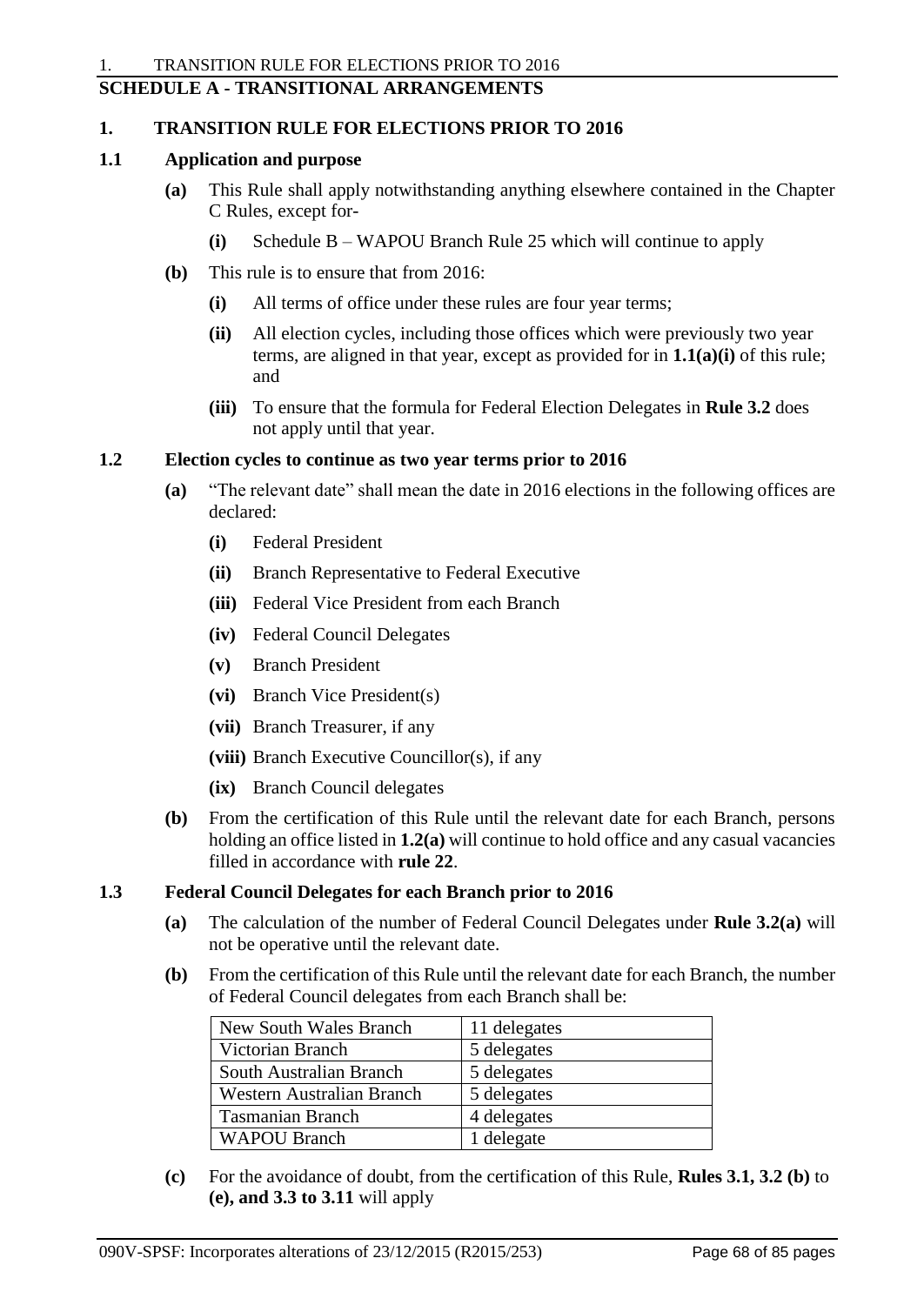# **2. TRANSITION RULE FOR ELECTION OF FEDERAL SECRETARY**

In the event these rules are not certified in sufficient time to enable a nominee for election to the office of Federal Secretary to meet the requirements of **Rule 15.1**; the former **Rule 55A** will apply:

## *55A - ELECTION OF FEDERAL SECRETARY*

- *A. The Federal Secretary shall be elected four yearly by secret post ballot of the whole of the financial membership of the Group. Any person shall be eligible to accept nomination for election.*
- *B. Each election under this rule shall be conducted so that the result is declared not earlier than the 1st of June and not later than the 25th of August in an even-numbered year.*
- *C. Nominations for elections under this rule shall when necessary be called by publication of a notice in a daily newspaper or newspapers circulating in all States at least twenty-one (21) days prior to the date on which nominations close. Nominations shall be called by the Federal Returning Officer who shall fix the date on which nominations close and the dates between which the ballot if any shall be conducted.*
- *D. Nominations shall be in writing and shall be signed by the person accepting nomination and two members of the Federal Council proposing them and specifying the office for which they are being nominated.*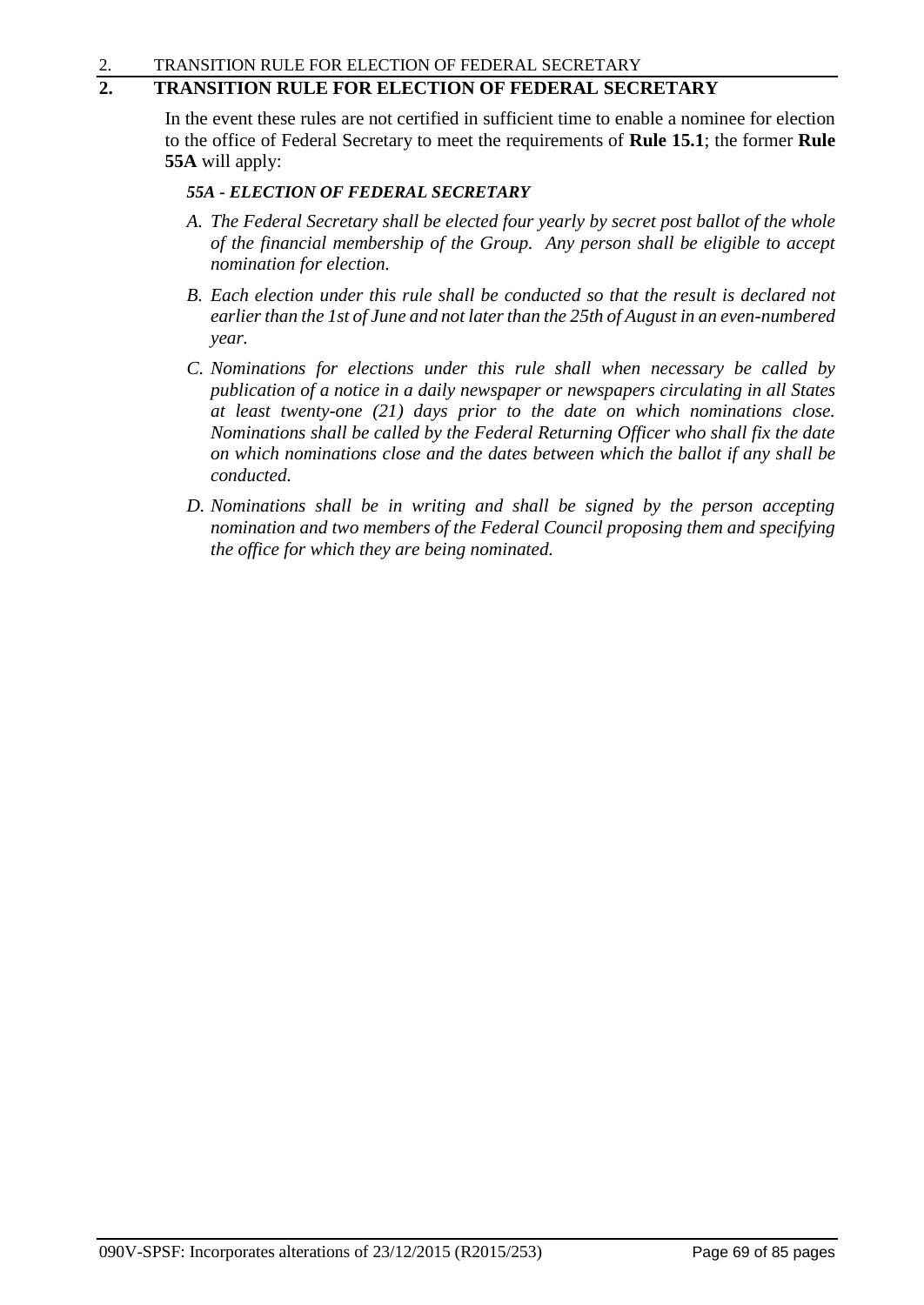# Rules of the CPSU - SPSF Group - Western Australian Prison Officers' Union (WAPOU) Branch Contents

| $2 - NAME$ |  |
|------------|--|
|            |  |
|            |  |
|            |  |
|            |  |
|            |  |
|            |  |
|            |  |
|            |  |
|            |  |
|            |  |
|            |  |
|            |  |
|            |  |
|            |  |
|            |  |
|            |  |
|            |  |
|            |  |
|            |  |
|            |  |
|            |  |
|            |  |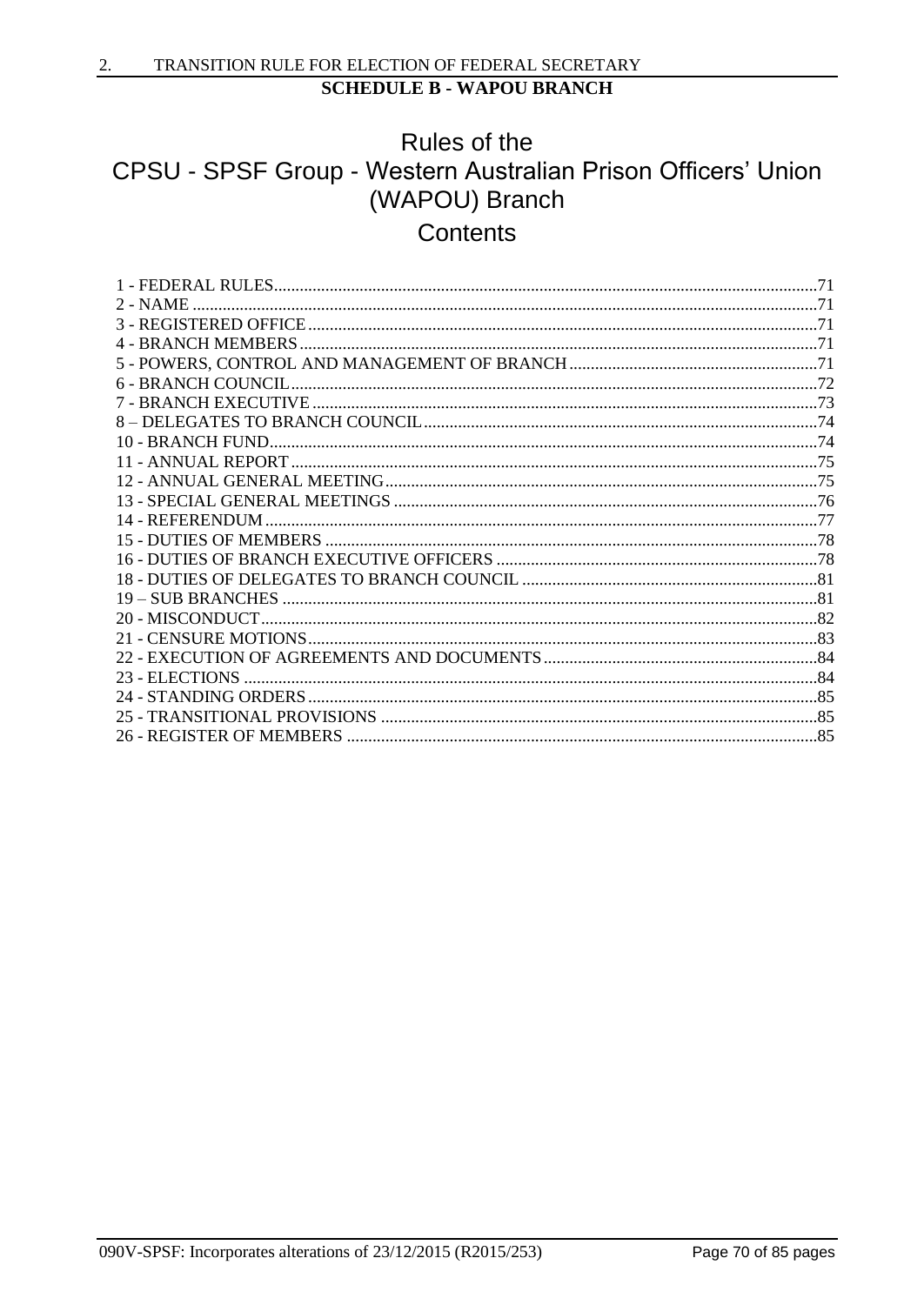### RULES OF THE CPSU, SPSF GROUP WESTERN AUSTRALIAN PRISON OFFICER'S (WAPOU) BRANCH

### **1 - FEDERAL RULES**

These rules are in addition to the federal rules of CPSU, the Community and Public Sector Union and shall apply to the SPSF Group Western Australian Prison Officers' Union Branch so far as they are not in conflict with the federal rules.

### **2 - NAME**

The name of the Branch shall be the CPSU, the Community and Public Sector Union, SPSF Group, Western Australian Prison Officers' Union Branch, in these rules called the WAPOU Branch.

# **3 - REGISTERED OFFICE**

The office of the WAPOU Branch shall be at 63 Railway Parade, Mt Lawley, or such other address as the Branch Council resolves.

### **4 - BRANCH MEMBERS**

- 4.1 The members of the WAPOU Branch shall be those persons employed in a prison or prison service in the State of Western Australia, who is not a member of, or eligible to be a member of the CPSU/CSA Western Australian Branch and who has been admitted to membership of the CPSU, SPSF Group and who is eligible for membership under Rule 2 – Constitution and Eligibility for Membership of the CPSU rules.
- 4.2 Membership shall cease upon the member severing employment with a prison or prison service within the State of Western Australia.
- 4.3 A member may end membership by giving written notice of the intention to resign from the later date specified in the notice, but the member will be responsible for any subscriptions, levies and fines owing up to and including the date of ceasing to be a member of the WAPOU Branch.

# **5 - POWERS, CONTROL AND MANAGEMENT OF BRANCH**

- 5.1 The WAPOU Branch shall have all powers vested in it in accordance with Chapter C of the federal rules and shall at all times conform to the federal rules. (Chapter C of the federal rules provide that the WAPOU Branch shall have full autonomy in matters affecting members of the WAPOU Branch only and matters concerning the participation of the WAPOU Branch in any State industrial conciliation and arbitration system).
- 5.2 Democratic control of the WAPOU Branch resides with the members who can by virtue of provisions elsewhere in the rules:
	- (a) participate in Annual General Meetings and Special General Meetings of the WAPOU Branch;
	- (b) contest elections;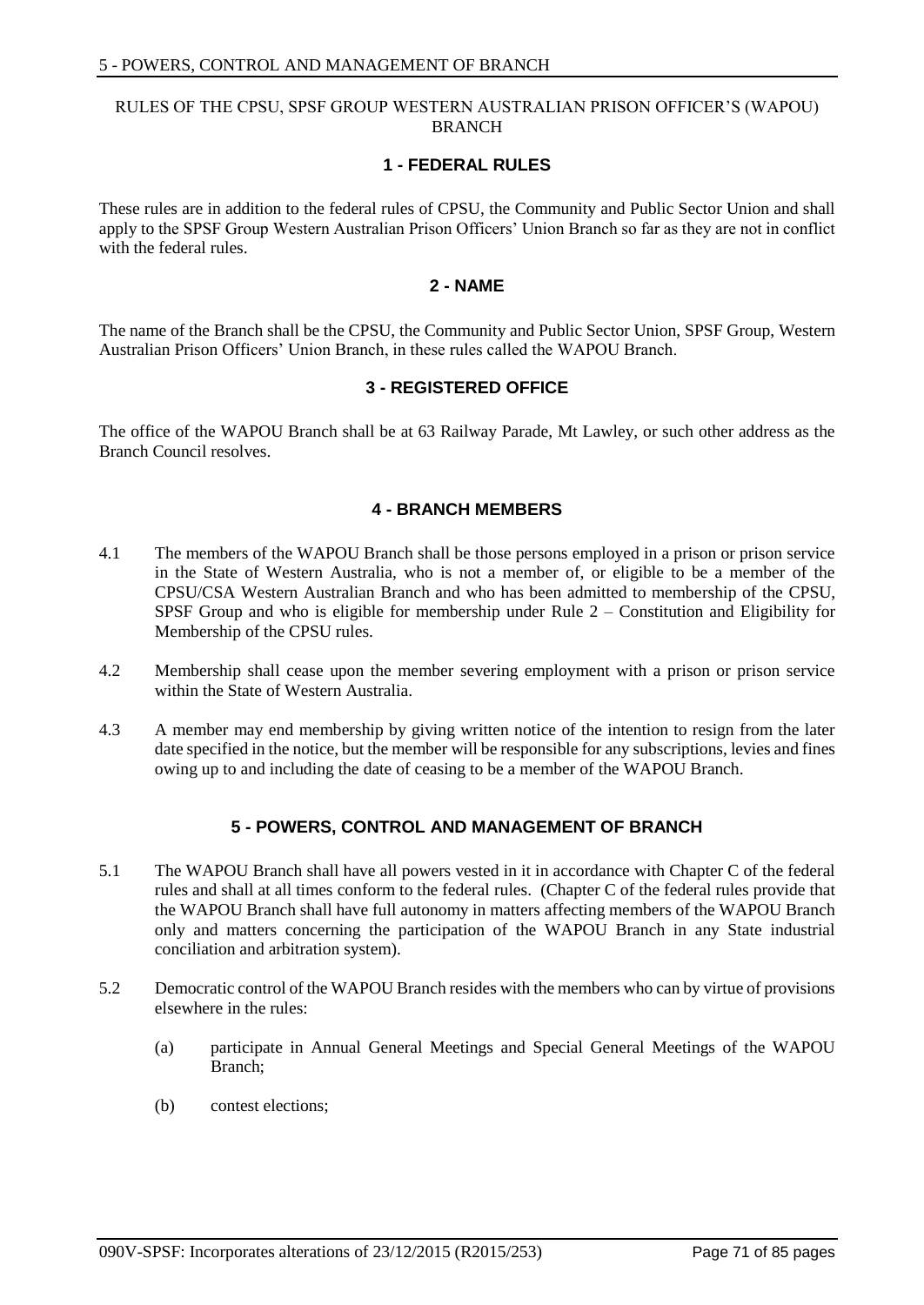- (c) vote in ballots, and at membership meetings;
- (d) lay charges of misconduct against officials and other members; and
- (e) requisition Special General Meetings or Referenda.

# **6 - BRANCH COUNCIL**

- 6.1 The affairs of the WAPOU Branch shall be managed by the Branch Council, which shall have power to control and manage the business and affairs of the WAPOU Branch in the State of Western Australia, subject always to the federal rules and in so far as they affect its members, and to any lawful direction of the National Officers Committee, Federal Council or Federal Executive and without limiting the generality of this power shall have power to:
	- (a) make amend and rescind rules and bylaws for the regulation and government of the WAPOU Branch;
	- (b) enrol in the Union any person eligible to be a member under Rule 4 Branch Members;
	- (c) fix and from time to time vary the entrance fees and subscriptions payable by candidates for membership and members of the SPSF Group attached to the WAPOU Branch;
	- (d) impose levies on members attached to the WAPOU Branch;
	- (e) waive in whole or part any fees, subscriptions and levies;
	- (f) disburse or authorise the disbursement of monies from the WAPOU Branch fund for any purpose within the objects of the CPSU;
	- $(g)$  for the purposes of managing the Branch Fund:
		- (i) to buy, sell, rent, lease, sublet or otherwise deal with any property real or personal;
		- (ii) to enter into any contract;
		- (iii) to borrow money and mortgage or charge any of the real or personal property of the WAPOU Branch;
		- (iv) to establish any company or trust to hold, or assign on trust, any real or personal property of the Branch Fund;
	- (h) appoint or remove a Branch Returning Officer qualified to act in accordance with the *Fair Work (Registered Organisations) Act 2009 (*Cth) to conduct any election for which a Returning Officer is required to in connection with any Branch office in the SPSF Group;
	- (i) appoint or remove a Branch Auditor qualified to act in accordance with the Act for any purpose for which an auditor is required in connection with the Branch accounts of the SPSF Group;
	- (j) fix and from time to time vary the salaries and allowances or honorariums payable to Branch Officers and to confer authority on the Branch Secretary to employ, retain and terminate the employment of such staff on such terms as shall be specified in a resolution of Branch Council;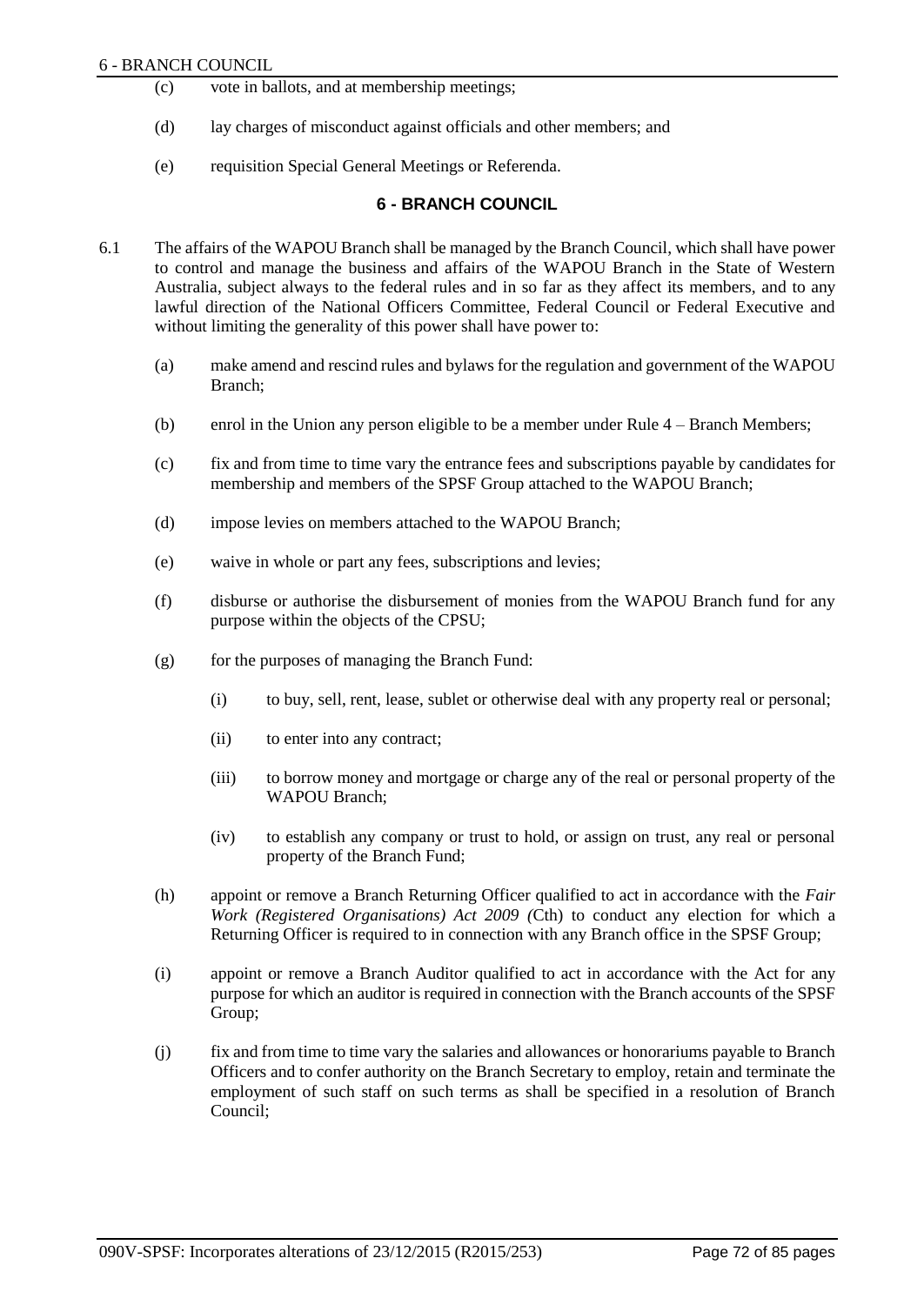### 7 - BRANCH EXECUTIVE

- (k) subject to the rights of Officers under Chapter C of the federal rules, dismiss from office any person elected to an office within the WAPOU Branch who has been found guilty in accordance with the rules of the CPSU of misappropriation of the funds of the CPSU, a substantial breach of the rules of the CPSU, gross misbehaviour or gross neglect of duty, or who has ceased according to the rules of the CPSU to be eligible to hold the office provided that any such person shall have a right of appeal to the Federal Council;
- (l) to publish and distribute Branch Publications;
- (m) do all things necessary or convenient to the exercise of the foregoing powers.
- 6.2 The Branch Council shall consist of:
	- (a) the Branch Executive Officers; and
	- (b) the Delegates to Branch Council elected by each Sub-Branch on the basis of one delegate for each hundred financial members or part thereof.
- 6.3 Branch Council shall meet at least every two months or at such other times as Branch Council or Branch Executive shall deem necessary and shall be convened by notice signed by the Branch Secretary.
- 6.4 At every meeting of Branch Council the quorum shall be twelve (12).

# **7 - BRANCH EXECUTIVE**

- 7.1 Between meetings of Branch Council the management of the WAPOU Branch shall be vested in the Branch Executive which shall be the committee of management of the Branch and pending the first meeting of Branch Council shall have all such powers except the power to make, amend or rescind rules or any power expressly reserved to itself by decision of Branch Council.
- 7.2 The Branch Executive shall meet at least every two months between meetings of Branch Council and whenever required by the Branch President after consultation with the Branch Secretary.
- 7.3 The Branch Executive shall consist of:
	- (a) the Branch President;
	- (b) the Branch Vice-President;
	- (c) the Branch Secretary;
	- (d) the Branch Assistant Secretary
	- (e) the Branch Treasurer; and
	- (f) three (3) Executive Members.
- 7.4 An Executive Officer may attend and speak at any meeting in the WAPOU Branch held under these rules.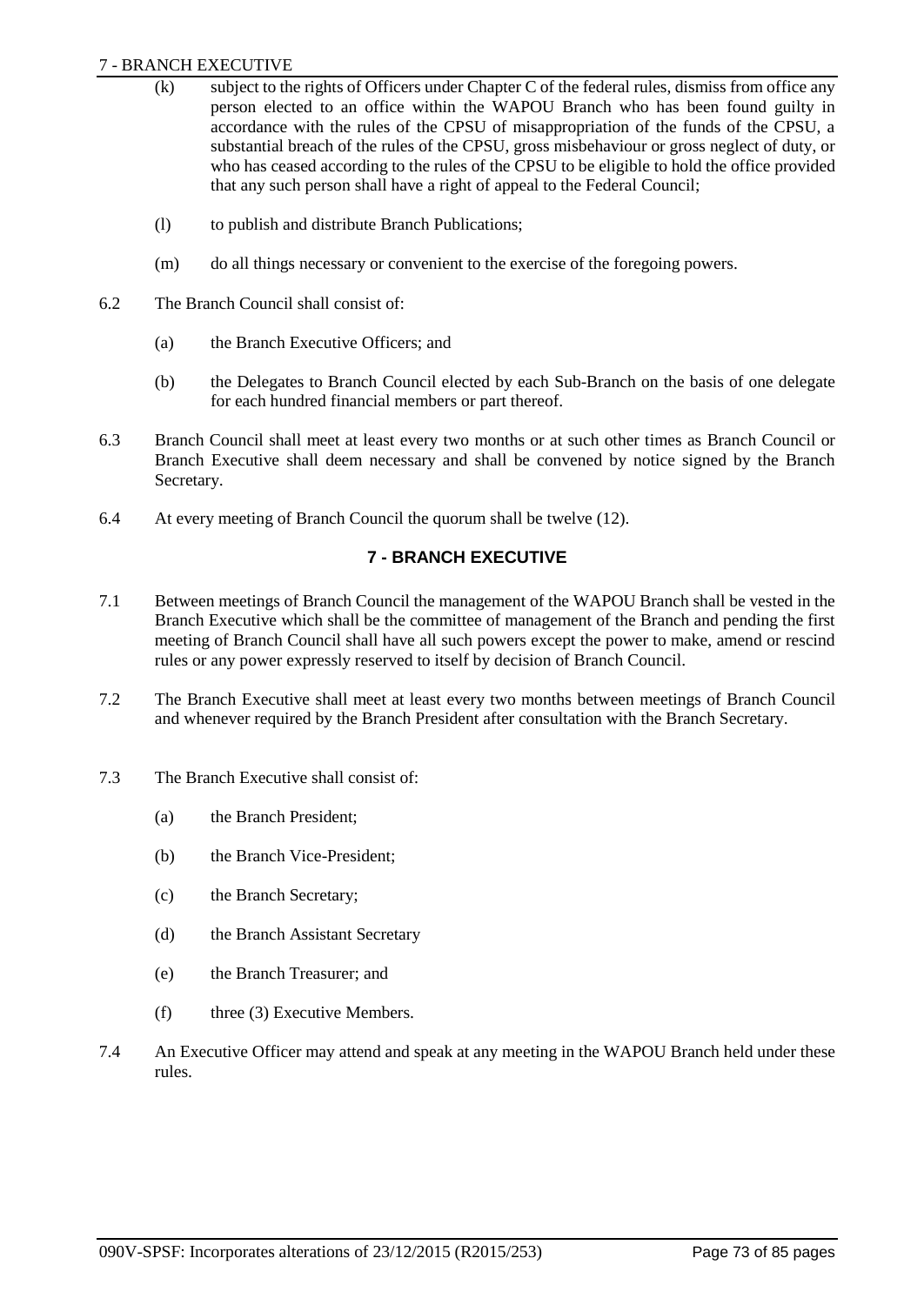### 10 - BRANCH FUND

Members of the Branch Executive shall be elected for a period of four  $(4)$  years, by the whole of the financial membership of the WAPOU Branch.

# **8 – DELEGATES TO BRANCH COUNCIL**

- 8.1 For the purpose of determining the number of delegates to be elected in accordance with sub-rule 6.2 (b) hereof, the number shall be determined in accordance with the number of financial members in each Sub-Branch at the end of the quarter of the year preceding the calling for nominations for election to the Branch Council.
- 8.2 Delegates elected by each Sub-Branch shall be elected every four years with Northern Region Sub-Branches elections and elections for Sub-Branches other than Northern Region Sub-Branches being held separately in alternative even-numbered years.
- 8.3 For the purpose of this rule the Northern Region Sub-Branches shall be Roebourne Regional Prison, Broome Regional Prison, Greenough Regional Prison, Eastern Goldfields Regional Prison, Hakea Prison, Bandyup Women's Prison and West Kimberley Regional Prison.
- 8.4 For the purposes of this rule, Sub-Branches other than Northern Region Sub-Branches are those that are not listed in Rule 8.3.
- 8.5 A Delegate to Branch Council transferred to another Sub-Branch other than on a temporary basis for less than six (6) months shall cease to be eligible to hold office in such circumstances.
- 8.6 With the exception of Delegates to Branch Council who reside fifty kilometres or more away from the Perth Metropolitan Area, a Delegate to Branch Council or Branch Executive who, without good and sufficient reasons acceptable to Branch Council, absents themselves from three (3) consecutive meetings, may with the consent of a General Meeting be removed from office and the vacancy filled as provided for under these rules.

# **9 – CASUAL VACANCIES**

- 9.1 Should any member of Branch Council cease to be a member of Branch Council for any reason other than because the period for which such member of Branch Council was elected has expired, the powers and duties of the Branch Council shall not be invalidated because of such vacancy.
- 9.2 Casual vacancies shall be filled in accordance with the elections provisions of these rules, provided that any person elected shall hold office for the balance of the unexpired term of office.
- 9.3 A Sub-Branch may nominate a proxy Delegate to Branch Council to fill a temporary vacancy for the period up until an election is held to fill the vacancy.

# **10 - BRANCH FUND**

- 10.1 The Branch Fund shall consist of:
	- (a) any real or personal property of which the WAPOU Branch of the SPSF Group by the rules or by any established practice not inconsistent with the rules, has, or in the absence of any limited term lease, bailment or arrangement, would have the right of custody, control or management;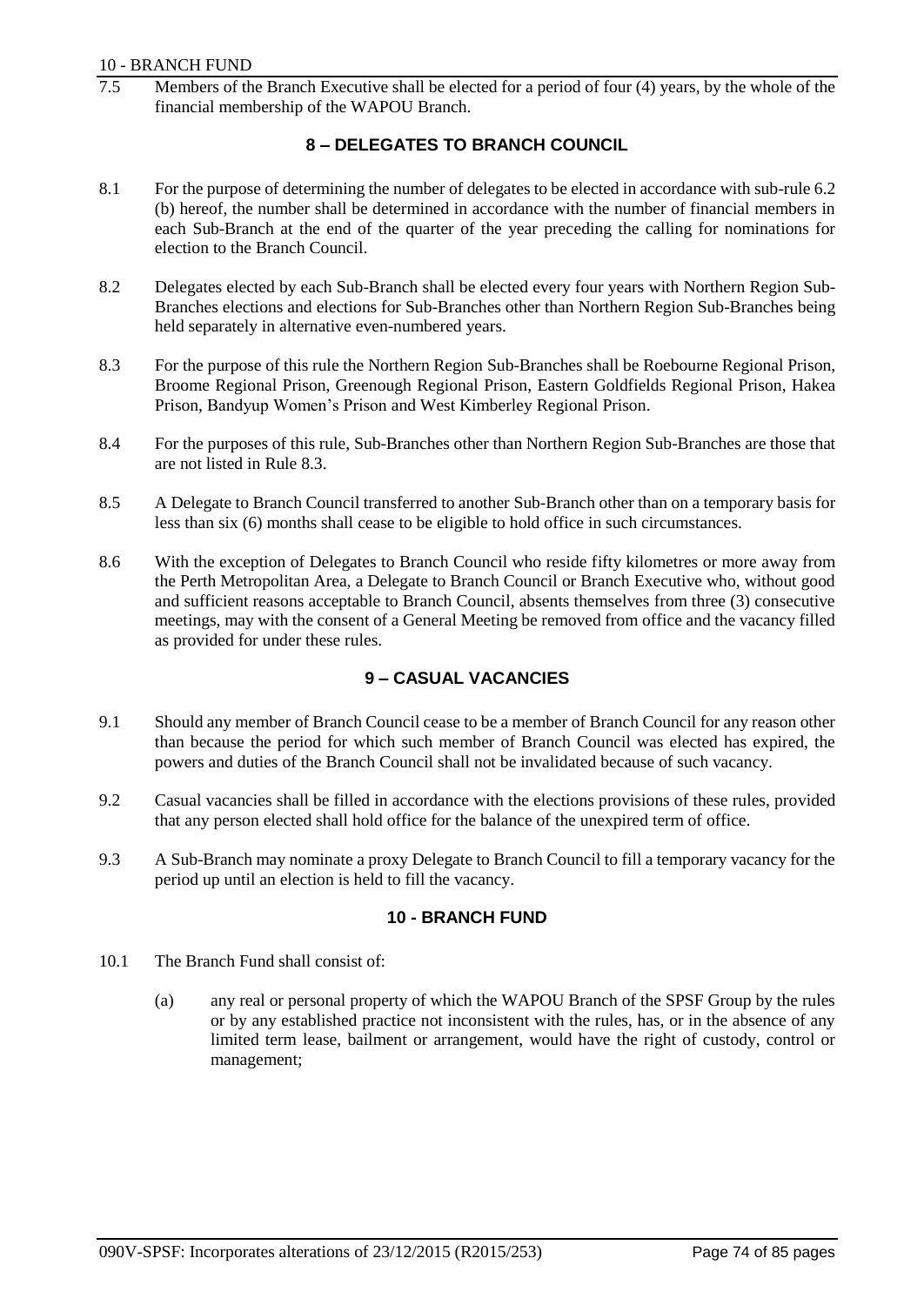### 12 - ANNUAL GENERAL MEETING

- (b) the amounts of entrance fees, subscriptions, fines, levies and other fees received by the WAPOU Branch, less so much of the amount as is payable by the WAPOU Branch to the CPSU;
- (c) any interest, rents or dividends derived from the investment of the Fund;
- (d) any superannuation or long service leave fund operated or controlled by the WAPOU Branch for the benefit of its officers or employees;
- (e) any fund operated or controlled by the WAPOU Branch for the benefit of its members;
- (f) any property acquired wholly or mainly by expenditure of the monies of the Fund or derived from other assets of the Fund; and
- (g) the proceeds of any disposal of parts of the Fund.
- 10.2 Cheques and other instruments drawn against funds deposited to the credit of the Branch Fund with banks or other financial institutions shall be signed by the Branch Secretary or a person delegated for the purpose by the Branch Secretary, and one other person who is either:
	- (a) the Branch Treasurer;
	- (b) another member of the Branch Executive; or
	- (c) a person appointed by Branch Council for the purpose of signing cheques and other such instruments.

# **11 - ANNUAL REPORT**

11.1 A report by the Branch President and Branch Secretary of the activities of the WAPOU Branch during the preceding financial year, together with the financial statements for the Branch Fund, and following approval by Branch Council, shall be presented at the Annual General Meeting and made available to members on the Union's web site. A summary of the report, approved by the Branch Secretary, shall be published in an official publication to all members. A full copy of the report shall be provided to any member who so requests.

# **12 - ANNUAL GENERAL MEETING**

- 12.1 The Annual General Meeting of members of the WAPOU Branch shall be held in the first quarter of each financial year.
- 12.2 At least seven days notice of the date, time and place for the holding of any Annual General Meeting of members of the WAPOU Branch shall be published in an official Branch publication directed to all members and in a Perth daily paper.
- 12.3 The text or details of any motions of which notice has been given shall appear in the notice published in an official Branch publication.
- 12.4 No business shall be transacted at the Annual General Meeting other than that stated in the notice convening the meeting.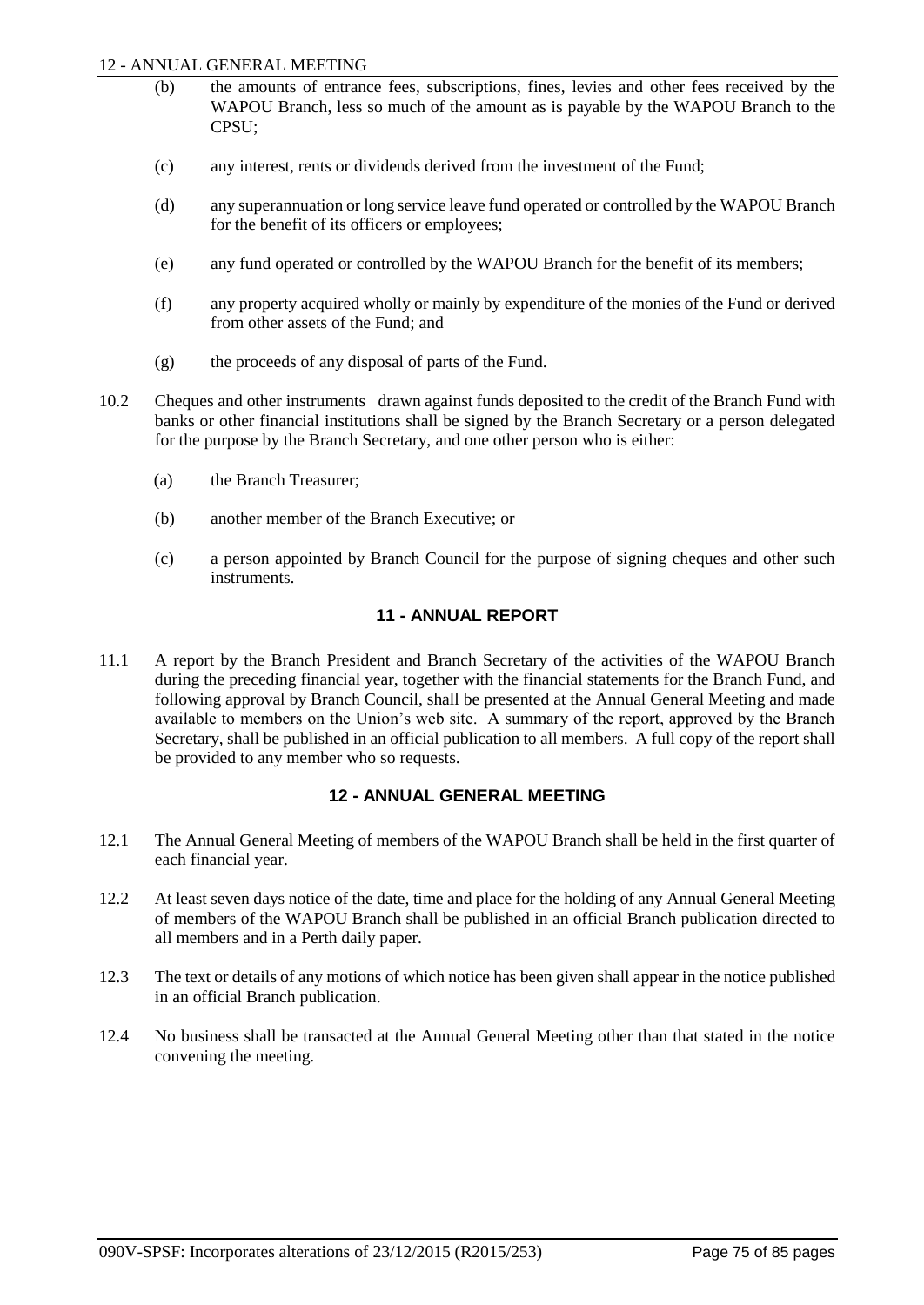### 13 - SPECIAL GENERAL MEETINGS

- 12.5 The Branch Council shall determine what additional items to include on the agenda in sufficient time to allow the agenda to be published at least 7 days prior to the Annual General Meeting.
- 12.6 A quorum for an Annual General Meeting shall consist of twenty (20) members.
- 12.7 If, within a quarter of an hour from the time appointed for the meeting a quorum of members be not present, it shall stand adjourned until another meeting can be arranged; and at such adjourned meeting the members there present will dispose of all business on the notice paper.
- 12.8 The President may, with the consent of the members present, adjourn the meeting from time to time and from place to place, but no business shall be transacted at an adjourned meeting other than the business left unfinished at the meeting from which the adjournment took place.
- 12.9Any resolution formally carried at a general meeting of the WAPOU Branch shall be an instruction to the Branch Council and Executive Officers of the Branch; provided that the Branch Council, after mature consideration, may defer action on any such resolution, pending the calling of a Special General Meeting, within one month, to further discuss the subject. If the resolution be re-affirmed by the Special General Meeting, the Branch Council shall then carry out the direction of such meeting.

# **13 - SPECIAL GENERAL MEETINGS**

- 13.1 Special General Meetings shall be convened:
	- (a) whenever it is considered necessary by the Branch Council; or
	- (b) on the receipt by the Branch Council of a requisition in writing stating the objects and signed by not less than one hundred (100) members of the Branch; or
	- (c) by the Branch Secretary in the event only of there being no quorum of at least 12 delegates or 30%, whichever is lesser, of the Branch Council competent to vote at a Branch Council meeting held for the purpose of considering the circumstances as set forth by paragraphs (a) and (b) above,

upon receipt of such requisition a Special General Meeting shall forthwith be convened by the Branch Secretary to be held within 28 days from the receipt of such requisition, but if same be not convened within 14 days from the date of receipt the requisitioners may themselves convene a meeting.

- 13.2 No business shall be transacted at a Special General Meeting other than that stated in the notice convening the meeting, and no motion considered, or other business transacted, at any meeting which is not included within the objects and purposes for which the meeting is convened and no amendments shall be allowed upon any motion contained in the notice convening any meeting not directly pertinent thereto.
- 13.3 Whenever a Special General Meeting shall lapse for the want of a quorum or by the resolution of the members present be adjourned to a future day, notice thereof shall be given by circular or advertisement as determined by the chairperson of the meeting.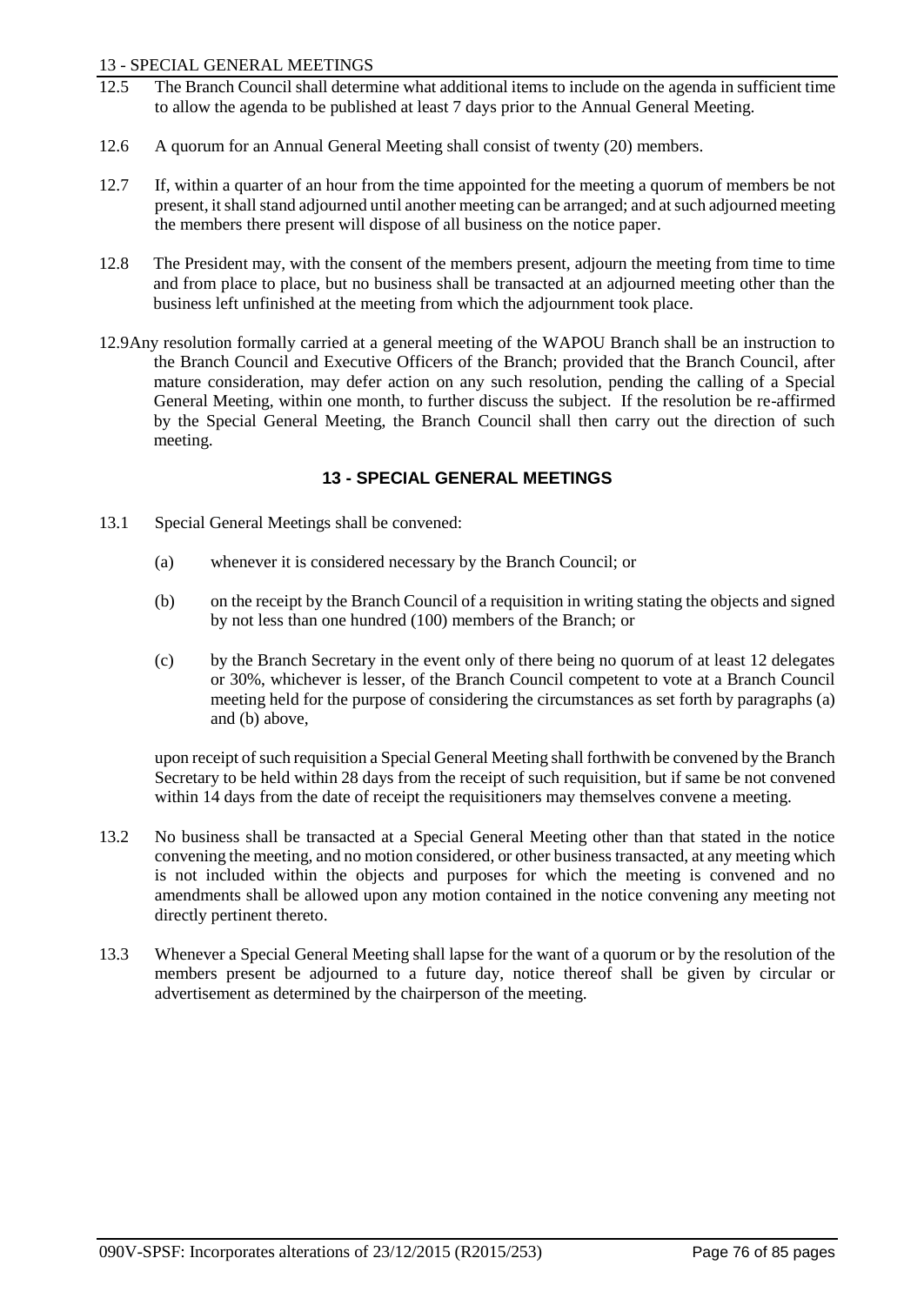### 14 - REFERENDUM

- 13.4 If, within a quarter of an hour from the time appointed for the meeting a quorum of members be not present, the meeting if convened upon the requisition of members, shall be dissolved; in any other case, it shall stand adjourned to another date and if at such adjourned meeting a quorum of members be not present, it shall be adjourned sine die.
- 13.5 The provisions of Rule 12, paragraphs 12.2, 12.3, 12.6 and 12.8 shall also apply to Special General Meetings.
- 13.6 Any resolution carried at a Special General Meeting may, if the Branch Council so decide be referred for determination by a referendum of all the financial members of the WAPOU Branch.
- 13.7 The result of the ballot or, where no ballot is to be conducted, any resolution carried at a Special General Meeting, shall be binding on the Branch Council.

### **14 - REFERENDUM**

- 14.1 A referendum to obtain the view of all financial members of the WAPOU Branch on any question governing the affairs of the WAPOU Branch may be initiated by a:
	- (a) resolution of the Branch Council; or
	- (b) resolution of an Annual General Meeting or Special General Meeting to refer a motion before it to a referendum; or
	- (c) requisition signed in writing by twenty (20) percent of the financial members of the WAPOU Branch.
- 14.2 A requisition calling for a referendum shall be in the form of an affirmative question and shall be accompanied by an objective statement of the facts and arguments in support of the question and shall be submitted to the next meeting of the Branch Council who shall:
	- (a) agree to the question, in which case the decision shall be implemented immediately; or
	- (b) not agree to the question, in which case it shall thereupon be referred to a referendum of financial members accompanied by the statement provided by the requisitioners in support, provided that the Branch Council may determine that several referenda shall be conducted by a single ballot of financial members.
- 14.3 The arrangements for the taking of a referendum shall be made by the Branch Executive who shall:
	- (a) appoint for the conduct of the referendum a Returning Officer and such Assistant Returning Officers and Scrutineers as it deems necessary; and
	- (b) prepare material to accompany the question, which in the case of a referendum not agreed to by the Branch Council shall include an objective statement of the arguments against the question.
- 14.4 The Returning Officer shall:
	- (a) issue a ballot paper, and accompanying material, to each financial member of the WAPOU Branch;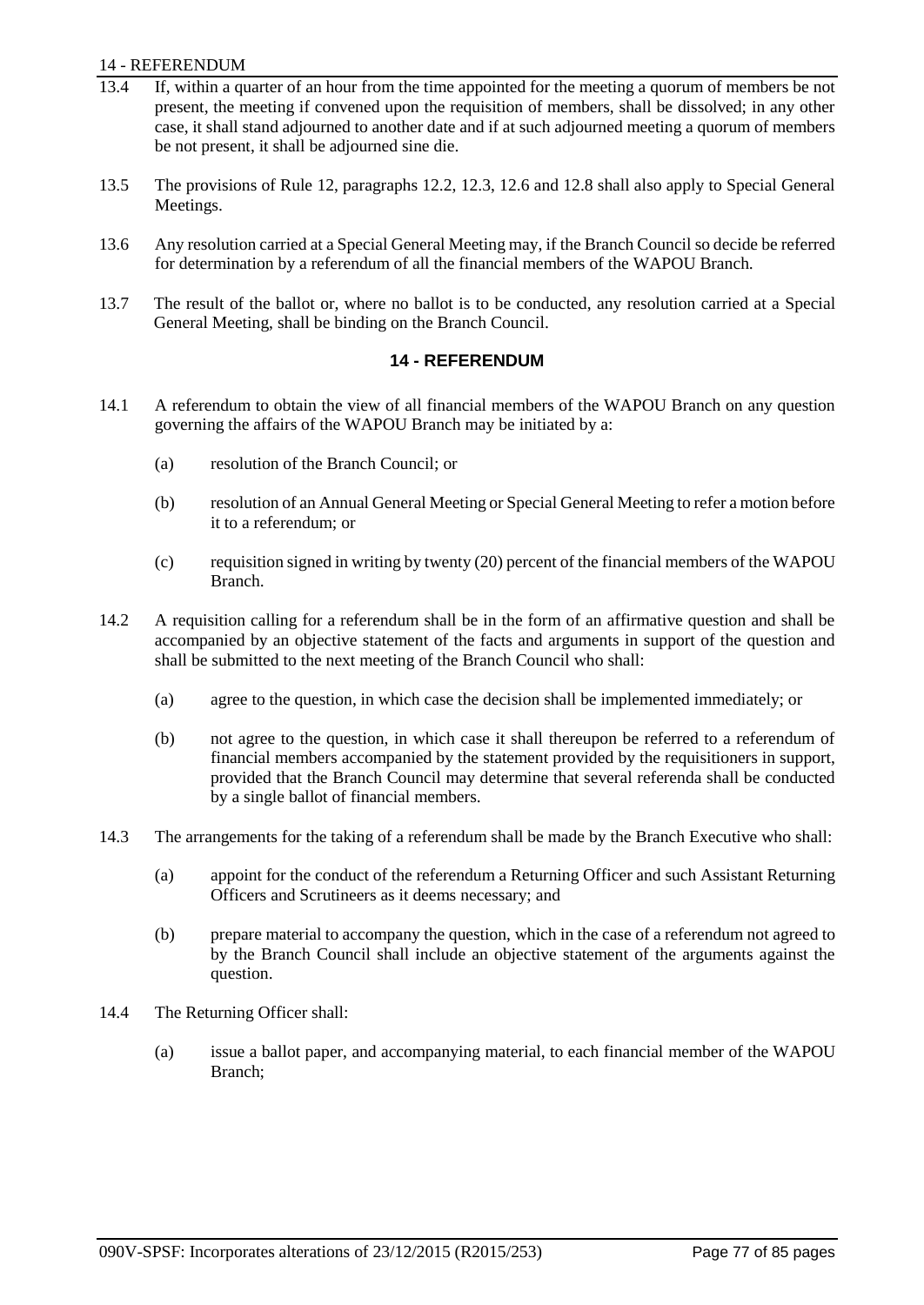### 16 - DUTIES OF BRANCH EXECUTIVE OFFICERS

- (b) supervise the counting of the returns; and
- (c) declare the final result of the ballot as a whole in writing to the Branch Secretary.
- 14.5 Any question put pursuant to any provision of this Rule shall be determined by a simple majority.
- 14.6 When a question is carried in the affirmative by a referendum it shall be put into effect forthwith.
- 14.7 No question substantially the same in substance or effect, shall be resubmitted to referendum within a period of two years from the declaration of a ballot, provided that this provision shall not preclude the Branch Council from submitting any question to referendum at any time.

# **15 - DUTIES OF MEMBERS**

- 15.1 Every person applying for membership in so doing agrees to be bound to comply with the rules for so long as they are a member and undertakes to work for the interests of the Union and its members collectively and within the democratic structures provided.
- 15.2 Decisions of meetings of members, Branch Council and other bodies, called and conducted in accordance with these rules are binding on members. This does not prejudice the right of members to seek to vary such decisions within the framework of the Union and its rules.

# **16 - DUTIES OF BRANCH EXECUTIVE OFFICERS**

- 16.1 The Branch President shall:
	- (a) preside at all meetings of Branch Council, Branch Executive and any meetings in the WAPOU Branch that they attend, and sign the minutes thereof;
	- (b) enforce the rules, Union and WAPOU Branch policies and standing orders, and have control of meetings at which he or she presides, and shall use all necessary power to secure and enforce order and expedition in the conduct of the business and good order of the members thereat;
	- (c) in consultation with the Branch Secretary determine the date, time and place of meetings of Branch Council and Branch Executive whenever such date, time and place has not been determined by Branch Council or Branch Executive;
	- (d) exercise a deliberative vote if he or she so desires at meetings of Branch Council and Branch Executive;
	- (e) ensure, as far as possible, that the rules of the WAPOU Branch are performed and observed by officers and members of the WAPOU Branch;
	- (f) request and receive an explanation from any officer or member of the WAPOU Branch in any case where the Branch President believes that the rules of the WAPOU Branch have not been performed or observed and report thereon to Branch Executive and Branch Council;
	- (g) generally act to safeguard the reputation, unity, autonomy and property of the WAPOU Branch;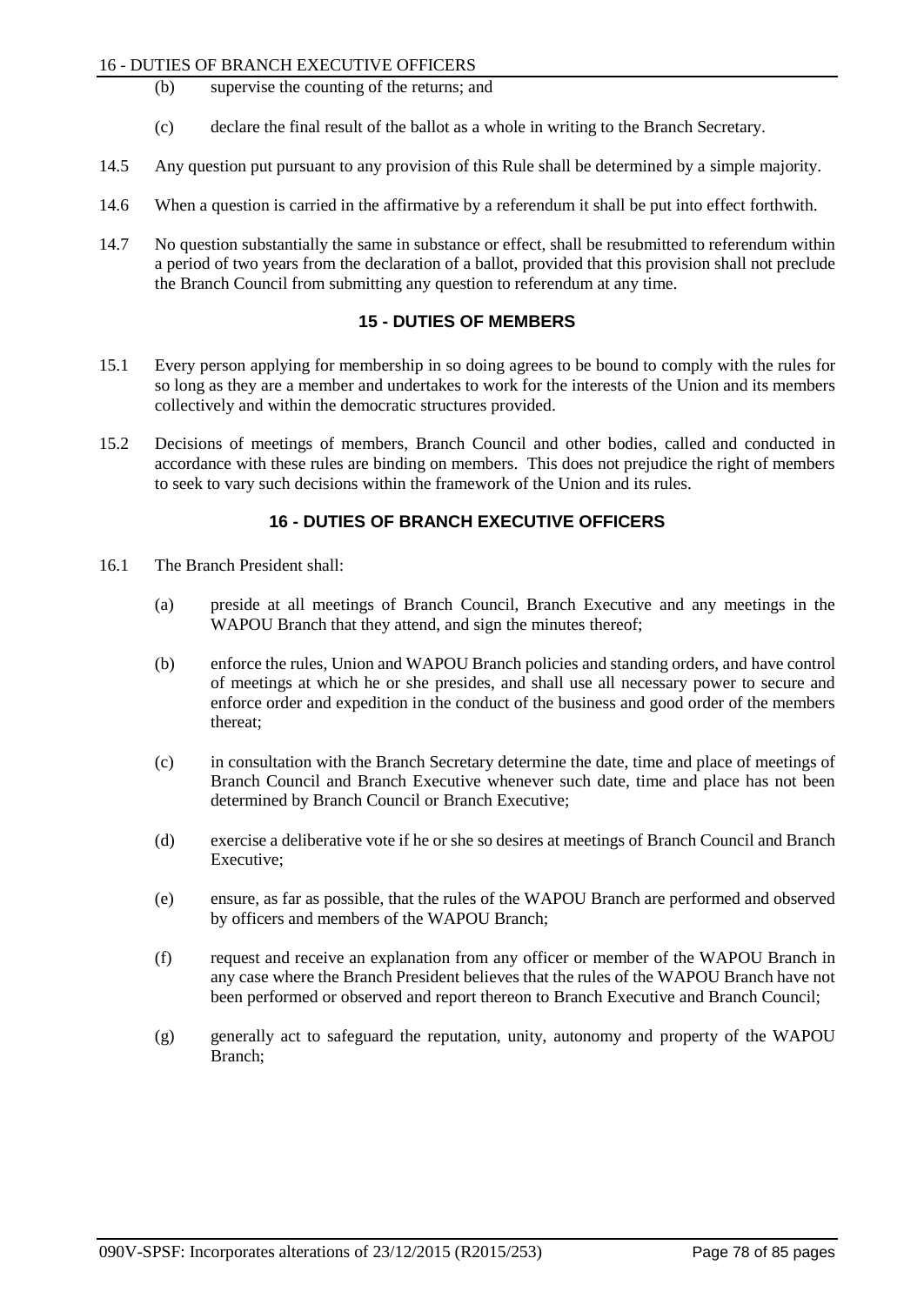#### 16 - DUTIES OF BRANCH EXECUTIVE OFFICERS

- (h) be an ex-officio member of all committees of the WAPOU Branch;
- (i) act in conjunction with the Branch Secretary and at least two other members of the Branch Executive in all matters of urgency.
- 16.2 The Branch Vice-President shall:
	- (a) assist the Branch President in the performance of the duties of the Branch President;
	- (b) in the absence of the Branch President, or whenever the Branch President requests, or Branch Council or Branch Executive instructs, perform the duties of the Branch President or such of those duties as may be specified in each request or instruction;
	- (c) in the absence of the Branch Treasurer, or whenever Branch Council or Branch Executive instructs, perform the duties of the Branch Treasurer or such of those duties as may be specified in each request or instruction; and
	- (d) attend all meetings of the Branch Council and Branch Executive.
- 16.3 The Branch Treasurer shall:
	- (a) furnish to the Branch Council at each ordinary meeting a statement showing the financial position of the WAPOU Branch;
	- (b) present to the Branch Council such reports as may have been supplied by the Auditors;
	- (c) in the absence of the Branch President and the Branch Vice- President, or whenever the Branch President requests, or Branch Council or Branch Executive instructs, shall perform the duties of the Branch President or such of those duties as may be specified in each request or instruction; and
	- (d) attend all meetings of the Branch Council and Branch Executive.
- 16.4 The Branch Secretary shall:
	- (a) be the executive officer of the WAPOU Branch and, subject to Rule 6, be responsible for the administration of the WAPOU Branch, the management of the Branch Office and the direction of the employees of the WAPOU Branch;
	- (b) attend all General Meetings and meetings of the Branch Council or Branch Executive;
	- (c) attend to and keep a copy of all correspondence;
	- (d) keep minutes of all meetings and record business transacted by the WAPOU Branch, circulate such minutes in draft where required and present a true copy of minutes at a subsequent meeting of the same body;
	- (e) convene all General Meetings and summon members of the Branch Council and Branch Executive to all meetings;
	- (f) keep a register of all members of the WAPOU Branch and the Sub-Branch to which members are assigned;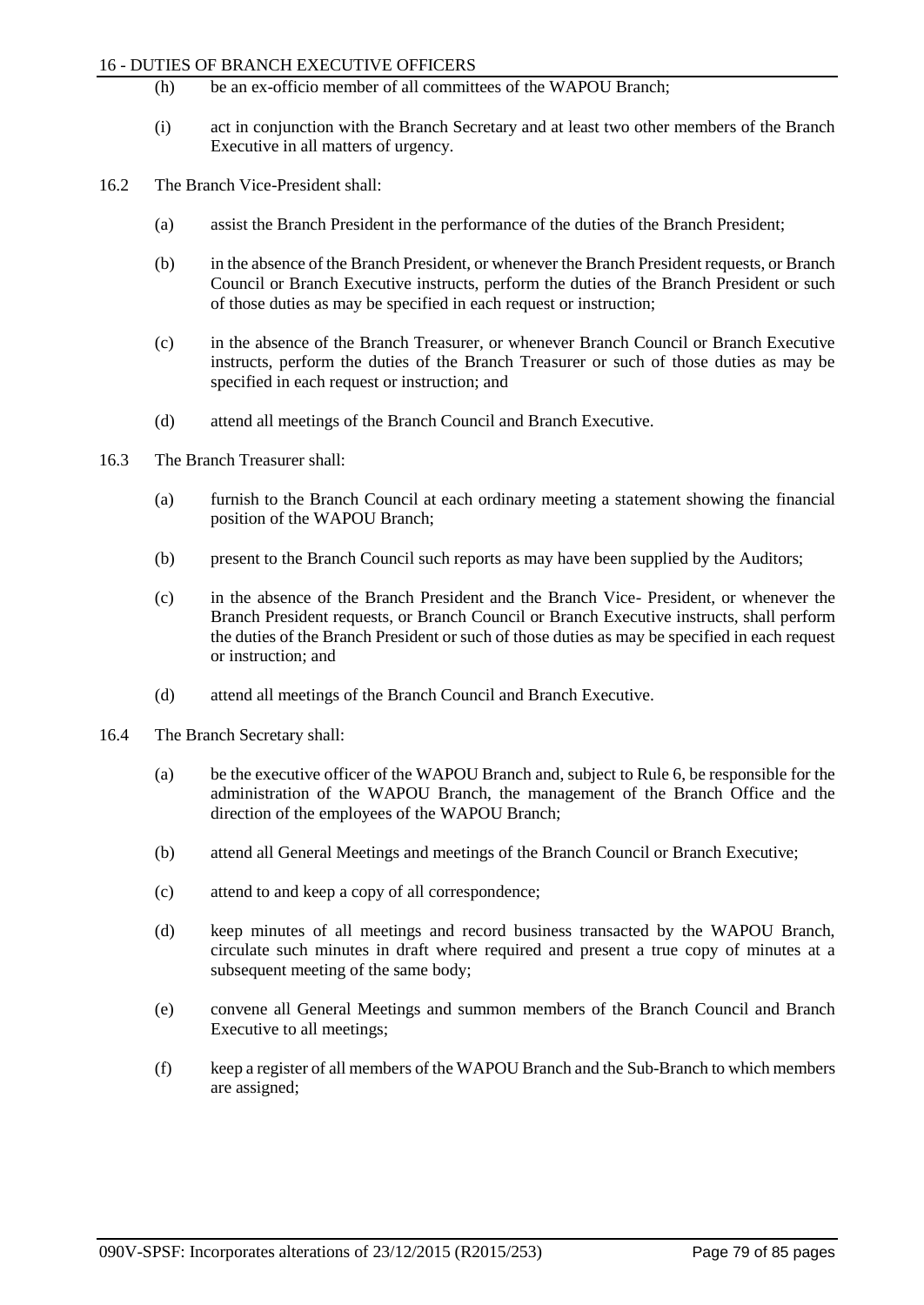### 16 - DUTIES OF BRANCH EXECUTIVE OFFICERS

- (g) conform to all the requirements of legislation required to be observed by the WAPOU Branch and where necessary and appropriate submit industrial disputes to conciliation and arbitration in accordance with the practices and procedures set out in the legislation;
- (h) keep proper books of account of the WAPOU Branch and see to the preparation of an annual balance sheet and statement of receipts and payments and income and expenditure disclosing the true financial position of the WAPOU Branch and submit same together with all books and vouchers or records required for audit to the WAPOU Branch and in particular:
	- (i) be accountable for all monies received by the WAPOU Branch;
	- (ii) ensure prompt payment of WAPOU Branch monies into the appropriate bank account of the WAPOU Branch;
	- (iii) be accountable for all monies expended from Branch funds;
	- (iv) ensure cheques drawn upon the Branch fund in payment of accounts are correct to be paid and that all cheques are countersigned;
	- (v) not make any disbursement directly out of monies received before being banked;
	- (vi) produce any books and records for inspection at all reasonable times when demanded by the Branch Council;
	- (vii) produce any financial records for inspection when demanded by the Auditor or Branch Treasurer;
- (i) discharge all such other duties and services as may be assigned by the Branch Council or Branch Executive;
- (j) not pay, lend or otherwise appropriate any of the funds of the Branch for any cause or purpose whatsoever unless so authorised by the Branch Council;
- (k) not make any disbursement directly out of monies received before being paid into the bank.
- (l) be an ex-officio member of all committees of the WAPOU Branch; and
- (m) act in conjunction with the Branch President and at least two other members of the Branch Executive in all matters of urgency.
- 16.5 The Branch Assistant Secretary shall:
	- (a) assist the Branch Secretary with the discharge of their duties; and
	- (b) act on behalf of the Branch Secretary when he or she is absent.
- 16.6 The Branch Executive Members shall attend all meetings of the Branch Council and Branch Executive.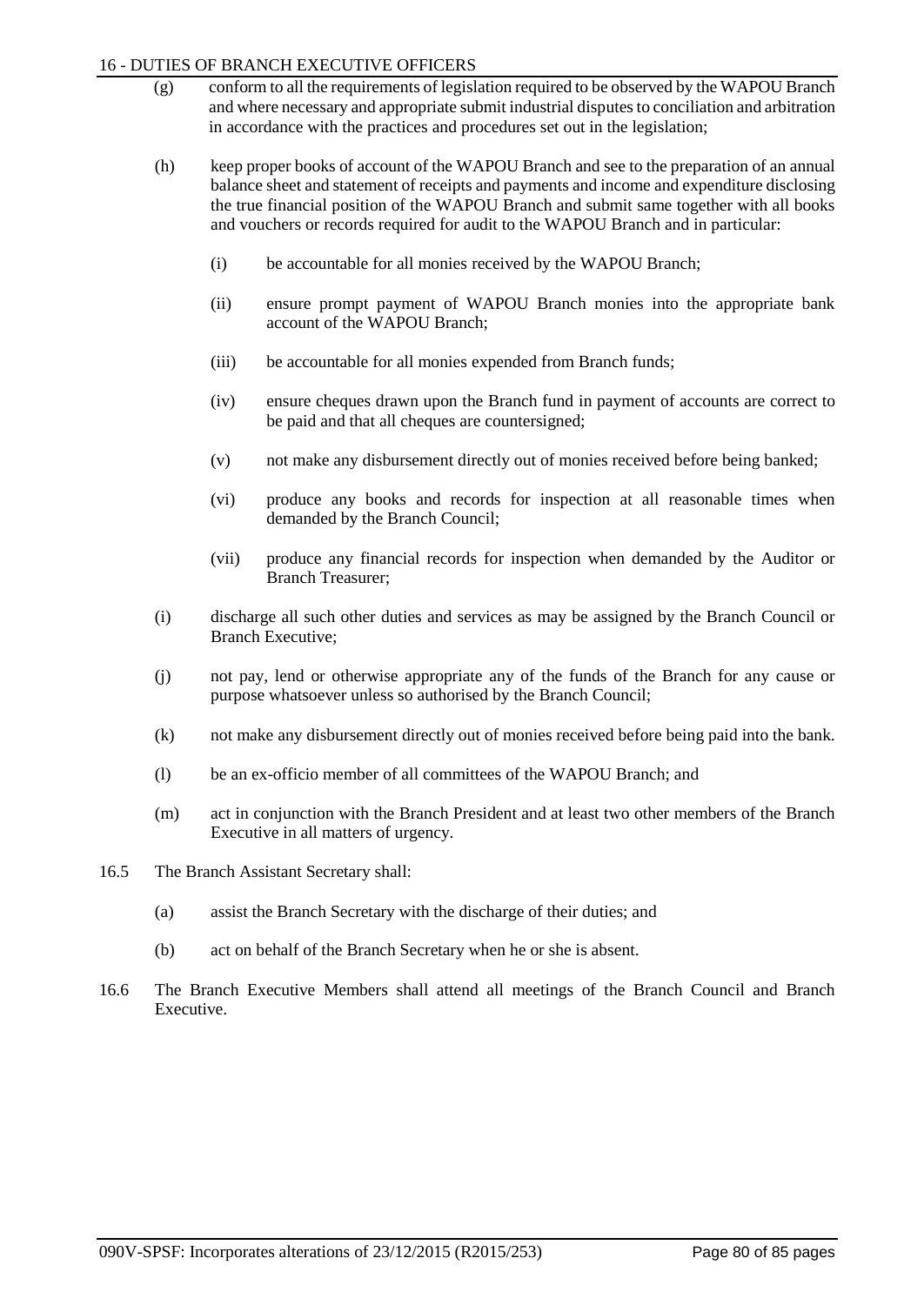#### 19 – PRISON BRANCHES

With the exception of the Branch Secretary, where a Branch Officer is unable to perform a duty of office, the Branch Executive may authorise one of the Executive Members or member of Branch Council to perform that duty.

# **17 – (removed)**

### **18 - DUTIES OF DELEGATES TO BRANCH COUNCIL**

Delegates to Branch Council shall:

- 18.1 distribute Branch Council agendas, minutes and other reports to members;
- 18.2 promote knowledge and an understanding of CPSU policies and activities;
- 18.3 advise the Branch Council and Branch staff of the views of the members in the electorate and any important issues or changes in their Sub-Branch;
- 18.4 make representations to management and take action in accordance with these rules and Branch policy to resolve matters affecting members in their Sub-Branch;
- 18.5 refer unresolved industrial matters, or matters affecting members outside the delegates' own Sub-Branch, to Branch industrial staff and/or to the Branch Council;
- 18.6 advise members of their industrial entitlements;
- 18.7 protect the working conditions and award rights of members in their Sub-Branch;
- 18.8 strengthen Union organisation in the electorate by recruiting potential members, and informing members about actions taken on their behalf;
- 18.9 administer the business of their Sub-Branch and preside at all Sub-Branch meetings; and
- 18.10 attend all meetings of the Branch Council.

### **19 – PRISON BRANCHES**

- 19.1 There should be a Sub-Branch of the WAPOU Branch at all institutions and all members shall be assigned to a Sub-Branch. To form a Sub-Branch of the WAPOU Branch an application by financial members at an institution shall be forwarded to the Branch Council who shall have power to approve or reject such application.
- 19.2 Each Sub-Branch shall be administered by the Branch Delegate to Branch Council who shall preside at all meetings of the Sub-Branch, authorise the taking of fullest minutes of proceedings and attend to all correspondence.
- 19.3 Each Sub-Branch shall keep all documents and books relating to the Sub-Branch and shall further discharge other such duties as may be allotted from time to time by the Sub-Branch and pay the strictest attention to the interests of the Sub-Branch.
- 19.4 Each Sub-Branch shall pass resolutions for its own government, provided always that such resolutions do not conflict with the Rules, policies or decisions of any General Meeting, Branch Council or Branch Executive Meeting.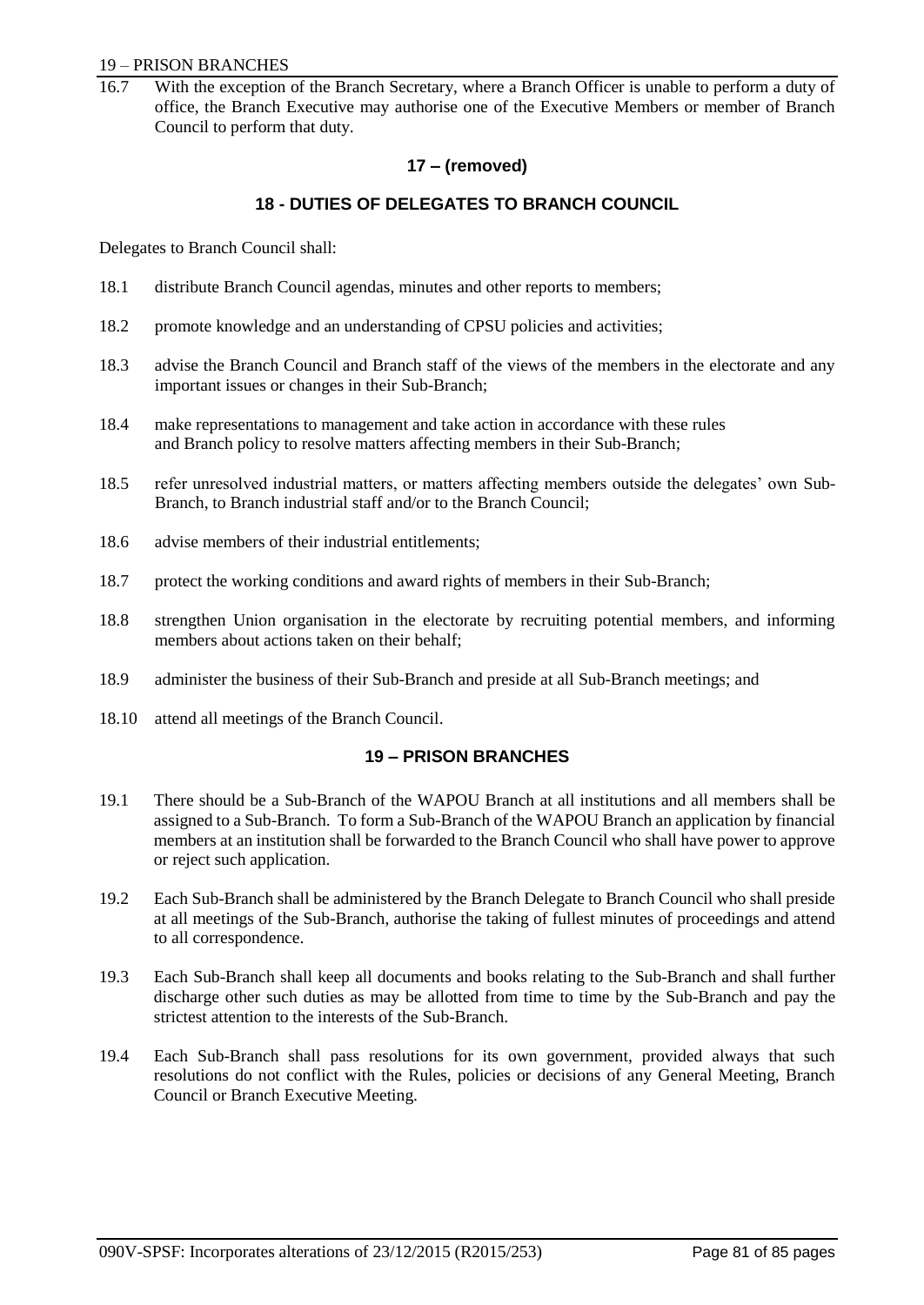### 20 - MISCONDUCT

- 19.5 Each Sub-Branch shall keep a Standing Order Book to regulate the activities of the Sub-Branch, all orders contained in the Standing Order Book must have the prior approval of the Branch Council, who shall determine whether said orders are constitutional and in the best interests of the Union as a whole.
- 19.6 Sub-Branches shall have meetings when considered necessary or in accordance with established Sub-Branch policy in respect to such matters and the minutes of all such meetings to be forwarded to the Secretary within fourteen (14) days.
- 19.7 Sub-Branches shall have the authority, if considered necessary to elect a number of committee persons to assist the Branch Elected Delegate/s to conduct the affairs of the Sub-Branch. Elections for local Committee, where applicable, shall be held yearly at the Sub-Branch Annual Branch Meeting. All Sub-Branch elections must be by secret ballot.
- 19.8 Where in the opinion of the Branch Council a Sub-Branch fails to operate in the best interests of the WAPOU Branch or the Union as a whole, the Branch Council shall have the power to intervene in the affairs of the Sub-Branch and declare all positions vacant and conduct new elections to reestablish the Sub-Branch.
- 19.9 Each Sub-Branch shall designate one meeting a year as the Annual Sub-Branch Meeting. At that meeting the Sub-Branch shall elect the local committee (if any) and determine the number of members that will form a quorum for Sub-Branch meetings for the forthcoming twelve months, having regard to the membership at the Sub-Branch and the average attendance at Sub-Branch meetings.

# **20 - MISCONDUCT**

- 20.1 A member of the WAPOU Branch may be charged for:
	- (a) misappropriation of the funds of the Union;
	- (b) a substantial breach of the rules or duties of members;
	- (c) fraudulent, dishonest, disgraceful or other conduct deemed to injure the Union or to bring it into discredit;
	- (d) failing to declare a pecuniary or other conflict of interest; or
	- (e) gross neglect of duty.
- 20.2 Charges may be laid by:
	- (a) a member of the WAPOU Branch;
	- (b) the Branch Council or Branch Executive; or
	- (c) a Branch Officer.
- 20.3 Charges shall be delivered to the Branch Secretary in writing and signed by the person laying the charge, detailing:
	- (a) clearly and specifically the alleged misconduct;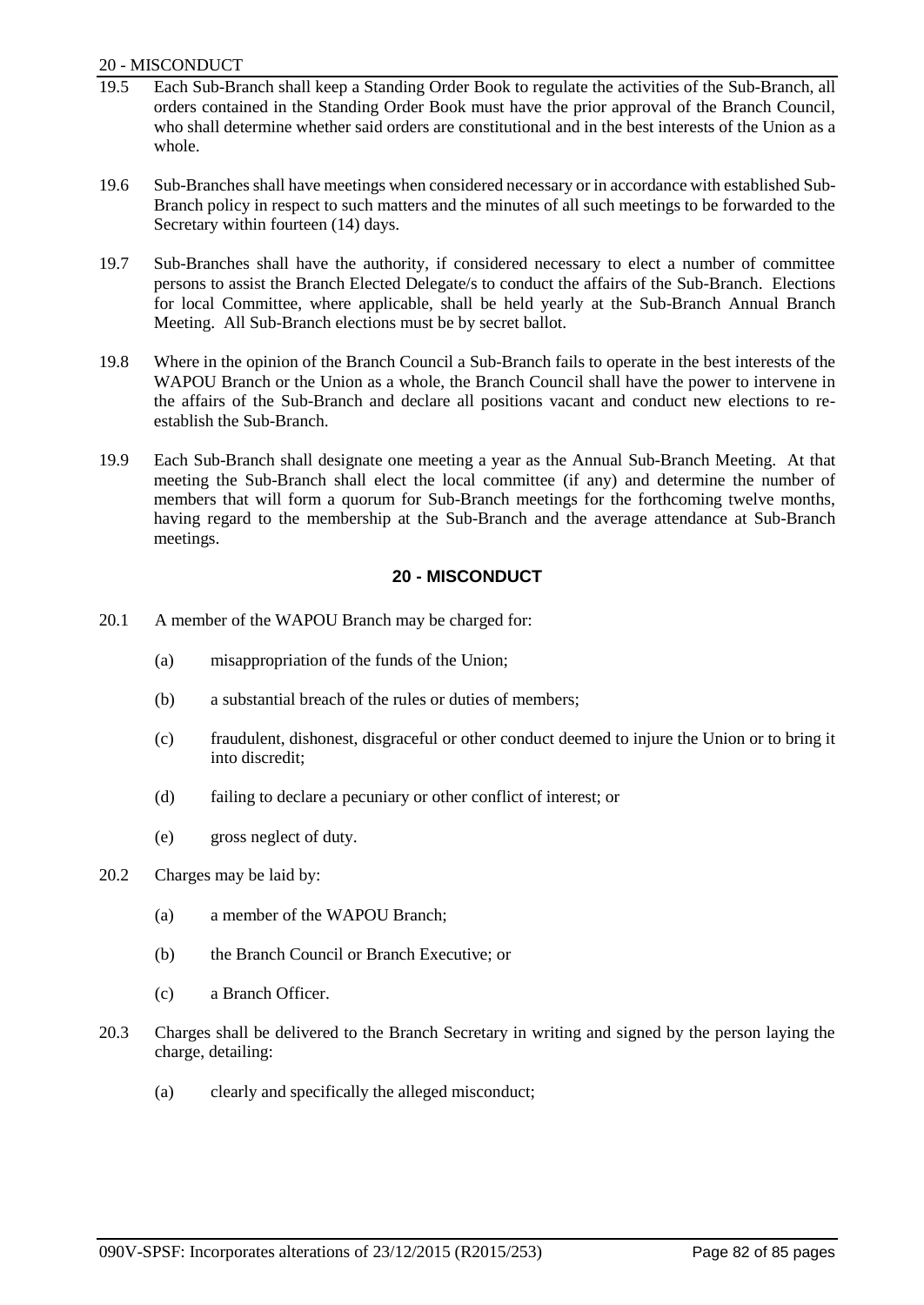#### 21 - CENSURE MOTIONS

- (b) the persons involved;
- (c) any witnesses;
- (d) the date or dates of the occurrence of the offence; and
- (e) particulars of alleged facts on which the charge is based.
- 20.4 As soon as a charge is laid under this rule, no discussion of the matter shall take place at any Branch meeting held under these rules until such time as the charge is finally dealt with.
- 20.5 The Branch Secretary shall:
	- (a) within 7 days forward a copy to the member charged along with a written request for the member to reply in writing within 7 days of receipt, admitting or denying the charge or to make any comment thereon;
	- (b) following receipt of the reply, or the expiry of the time to reply, place the charge and any response before the Branch Executive; and
	- (c) offer the member the option to appear before Branch Executive to respond to the charge.
- 20.6 The Branch Executive shall determine that the:
	- (a) charge does not warrant further action; or
	- (b) member be summoned to appear before the Branch Council to answer the charge.
- 20.7 Branch Council, if the member does not appear, or if dissatisfied with the member's explanation, may, subject to the rights of officers under Chapter C of the Federal rules:
	- (a) expel the member, subject to revision at the next ensuing General Meeting of the WAPOU Branch;
	- (b) suspend the member for a certain time;
	- (c) inflict such fine not exceeding \$100.00 as may seem to meet the merits of the case; and/or
	- (d) censure the member.
- 20.8 No member who has been expelled shall be re-admitted without the prior consent of Branch Council, and such consent shall be subject to confirmation at the next General Meeting of the WAPOU Branch.

# **21 - CENSURE MOTIONS**

- 21.1 A motion of 'no confidence', reprimand, or other form of censure of a Branch Officer or Delegate to Branch Council may be moved at a meeting of Branch Council provided that:
	- (a) notice of such motion was given at a previous meeting;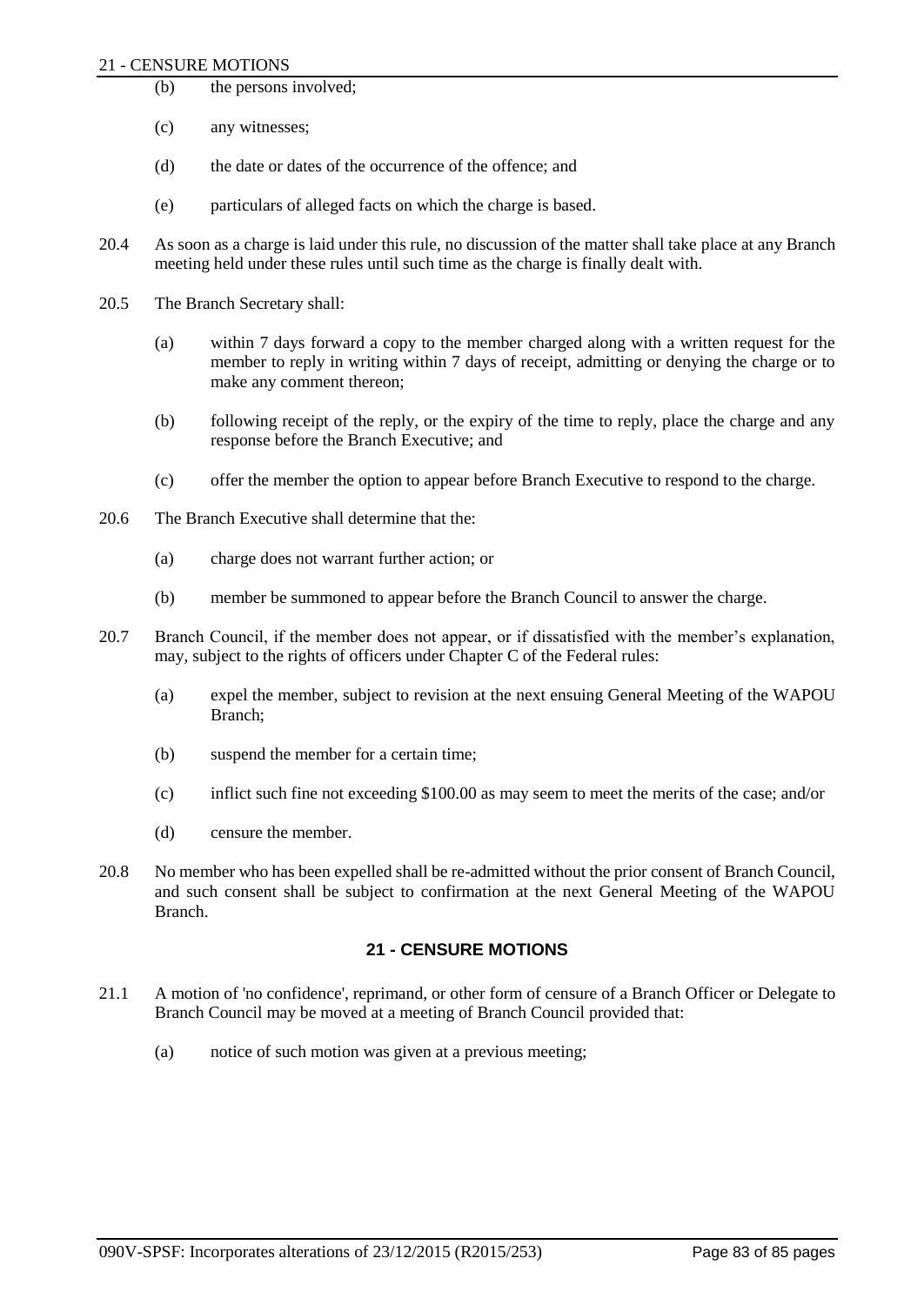### 23 - ELECTIONS

- (b) notice of intention, including the substantial details of the allegation, are given in writing to the officer at least 21 days prior to the meeting; and
- (c) the officer is given adequate time and opportunity to reply to the allegation at the meeting.
- 21.2 A motion of 'no confidence', reprimand, or other form of censure of a Delegate to Branch Council may be moved at a meeting of the members of the Sub-Branch which the Branch Councillor represents provided that:
	- (a) notice of such meeting, including the motion, is given to all members or delegates eligible to vote at least 21 days prior to the meeting;
	- (b) notice of intention, including the substantial details of the allegation, are given in writing to the officer at least 21 days prior to the meeting; and
	- (c) the officer is given adequate time and opportunity to reply to the allegation at the meeting.
- 21.3 A motion of 'no confidence' shall be carried if two-thirds of those present and entitled to vote, vote in favour.

# **22 - EXECUTION OF AGREEMENTS AND DOCUMENTS**

- 22.1 Agreements and documents may be executed on behalf of the WAPOU Branch by the Branch Secretary whose signature shall be attested to by one other member of the Branch Executive and any such document so executed shall be and be deemed to be executed on behalf of the WAPOU Branch and with its authority.
- 22.2 Documents required to be executed in accordance with provisions of federal or state industrial legislation shall be executed by the Branch Secretary or by any person delegated for the purpose by the Branch Secretary unless otherwise specified by the relevant Act.

# **23 - ELECTIONS**

- 23.1 Every election required by these rules shall be conducted in accordance with Chapter C of the Federal Rules and by the proportional preferential voting system as defined in the schedule to Chapter C of the Federal Rules.
- 23.2 WAPOU Branch policy may provide for candidates' information of a prescribed form to accompany ballot papers issued in the conduct of a WAPOU Branch election.
- 23.3 The Branch Secretary and Branch Assistant Secretary shall be elected by secret postal ballot of the whole of the financial membership of the WAPOU Branch for a term of four (4) years. Nominations for the position of Branch Secretary and Branch Assistant Secretary shall not be limited to financial members of the WAPOU Branch, but where a person from outside the Branch is elected to either position, they will subsequently be deemed to possess all the rights and privileges of a member of the Branch. Employees of the Associated Body are eligible to be nominated for and hold these positions.
- 23.4 The Branch President, Branch Vice-President and Branch Treasurer and three (3) Executive Members shall be elected by secret postal ballot of the whole of the financial membership of the WAPOU Branch for a term of four (4) years.